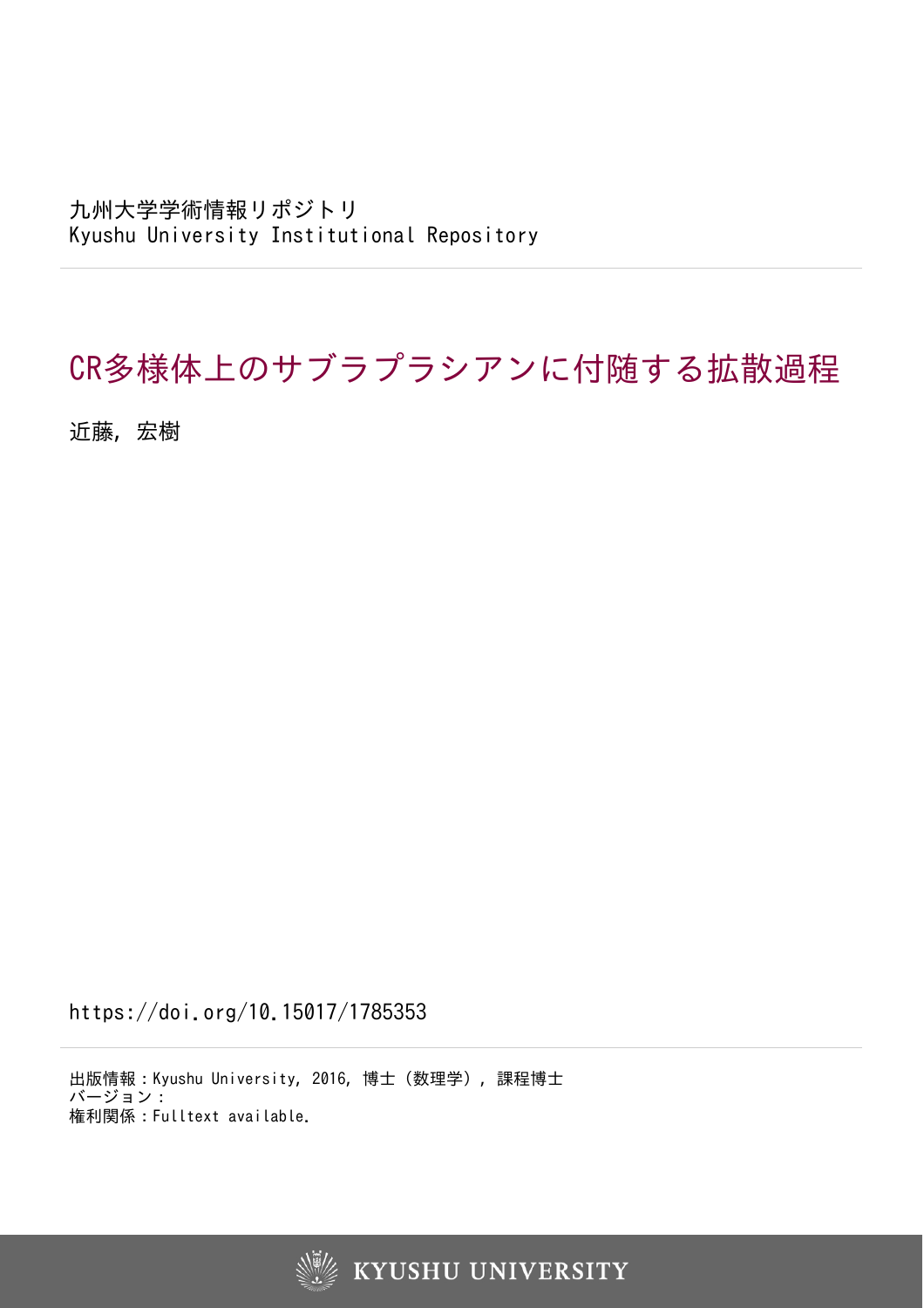# **Diffusion Processes Associated with Sub-Laplacian on CR Manifolds**

Hiroki Kondo

Graduate School of Mathematics Kyushu University

A doctoral thesis submitted on 3 June, 2016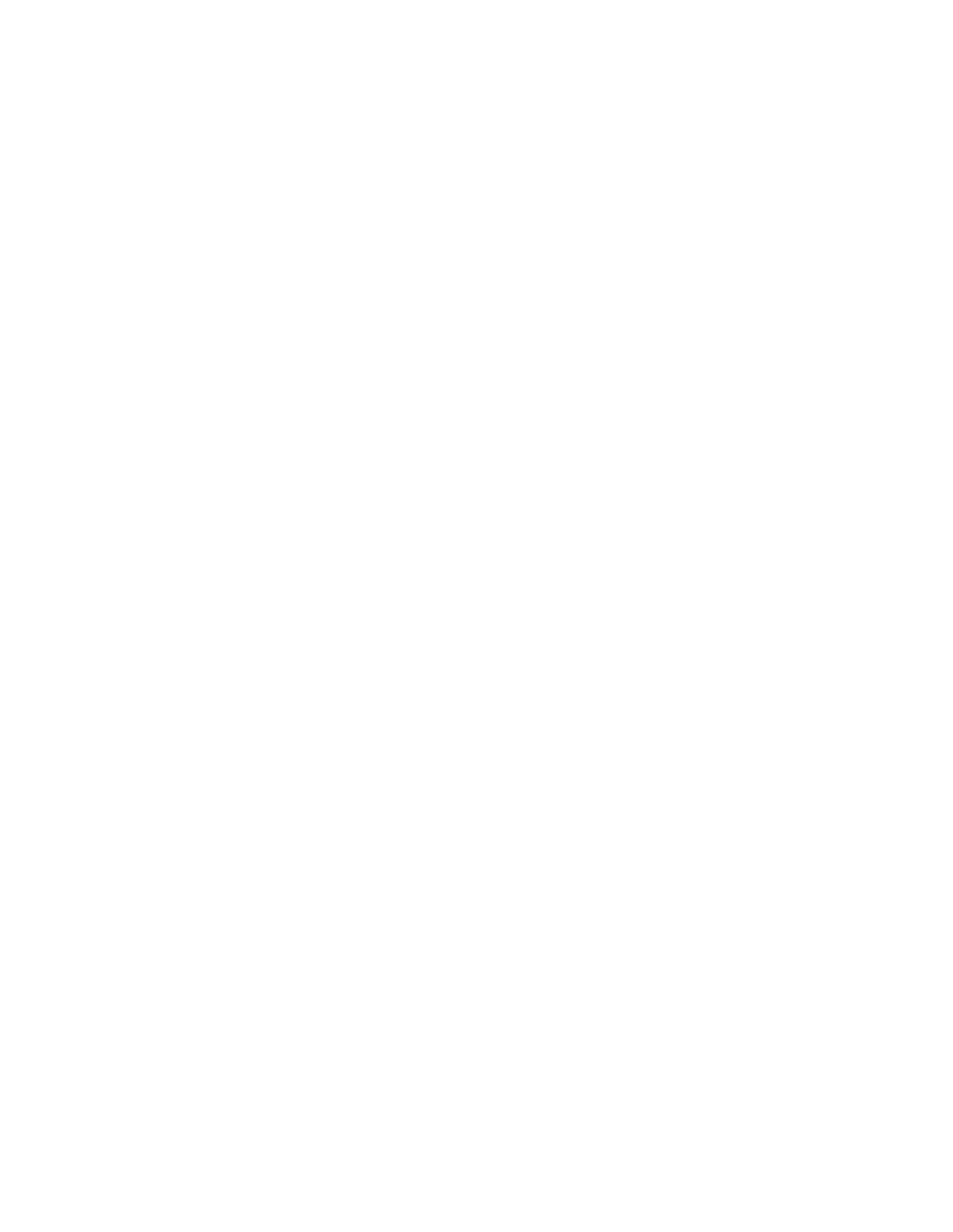# **Abstract**

A diffusion process associated with the real sub-Laplacian  $\Delta_b$ , the real part of the complex Kohn-Spencer laplacian  $\square_b$ , on a strictly pseudoconvex CR manifold is constructed via the method of Eells, Elworthy and Malliavin by taking advantage of the metric connection due to Tanaka and Webster.

Using the diffusion process and the Malliavin calculus, we study the Dirichlet problem for  $\Delta_b$  in a probabilistic manner and investigate distributions of stochastic line integrals along the diffusion process.

Moreover, we investigate diagonal short time asymptotics of the heat kernel corresponding to the diffusion process by using Watanabe's asymptotic expansion and give a representation for the asymptotic expansion of heat kernels which shows a relationship to the geometric structure.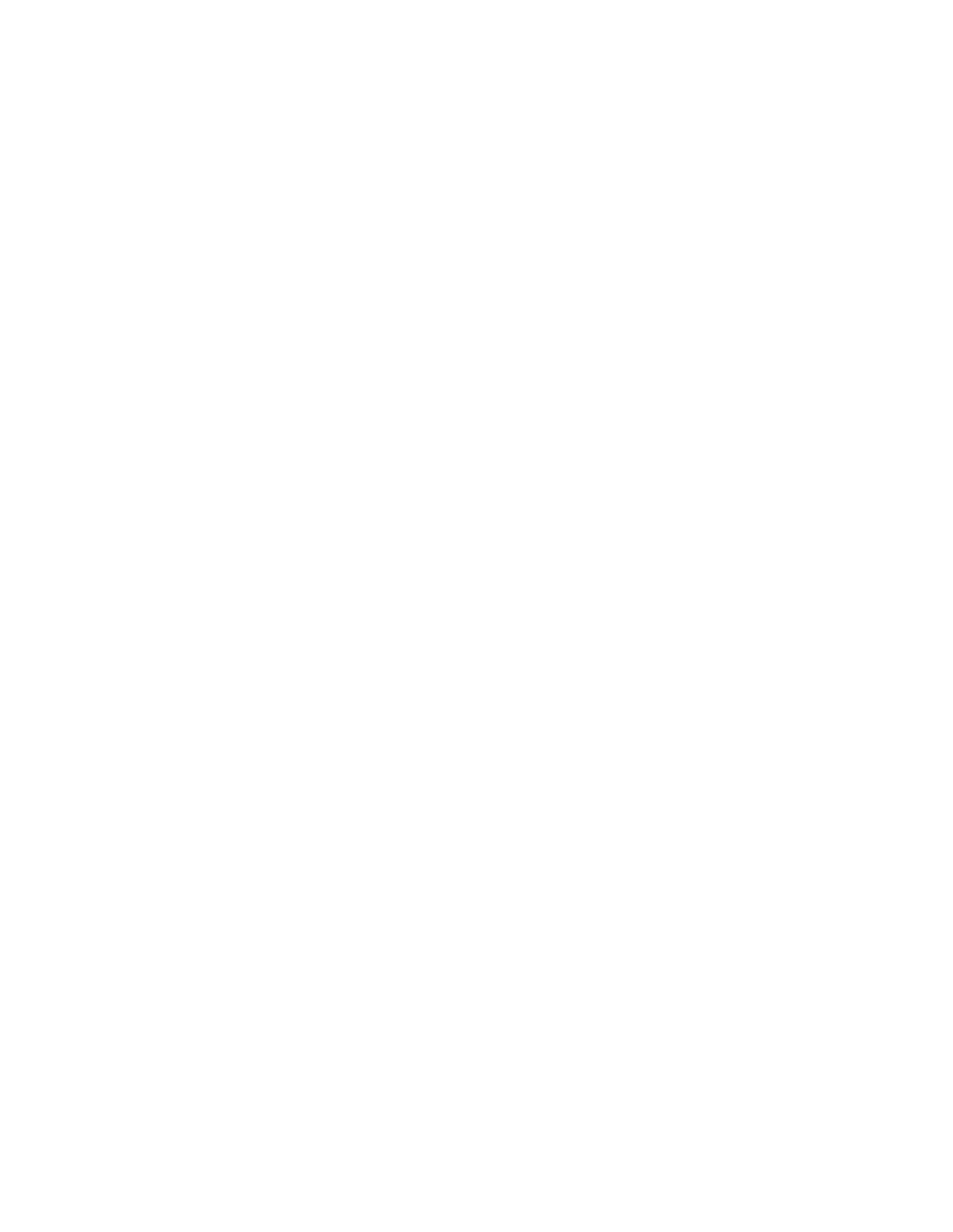# **Notation**

- $\mathbb{N} = \{1, 2, 3, \ldots\}$ : the set of all positive integers.
- $\mathbb{Z}$ : the set of all integers.
- *•*  $\mathbb{Z}_{\geq 0} = \{a \in \mathbb{Z}; a \geq 0\}$ : the set of all non-negative integers.
- *•* R: the set of all real numbers.
- *•* i: the imaginary unit.
- **•**  $\mathbb{C} = \{a + b\mathbf{i}; a, b \in \mathbb{R}\}$ : the set of all complex numbers.

• 
$$
\delta_{ij} = \begin{cases} 1 & (i = j) \\ 0 & (i \neq j) \end{cases}
$$
: Kronecker's delta.

- $O(n)$ : the group of  $n \times n$  orthogonal matrices.
- $U(n)$ : the group of  $n \times n$  unitary matrices.
- $o(n)$ : the set of  $n \times n$  skew-symmetric matrices.
- $u(n)$ : the set of  $n \times n$  skew Hermitian matrices.
- $T_xM$ : the tangent space of a manifold *M* at  $x \in M$ .
- $TM = \prod$ *x∈M TxM*: the tangent bundle of a manifold *M*.
- $\Gamma^{\infty}(V)$ : the space of  $C^{\infty}$  cross sections of a vector bundle *V*.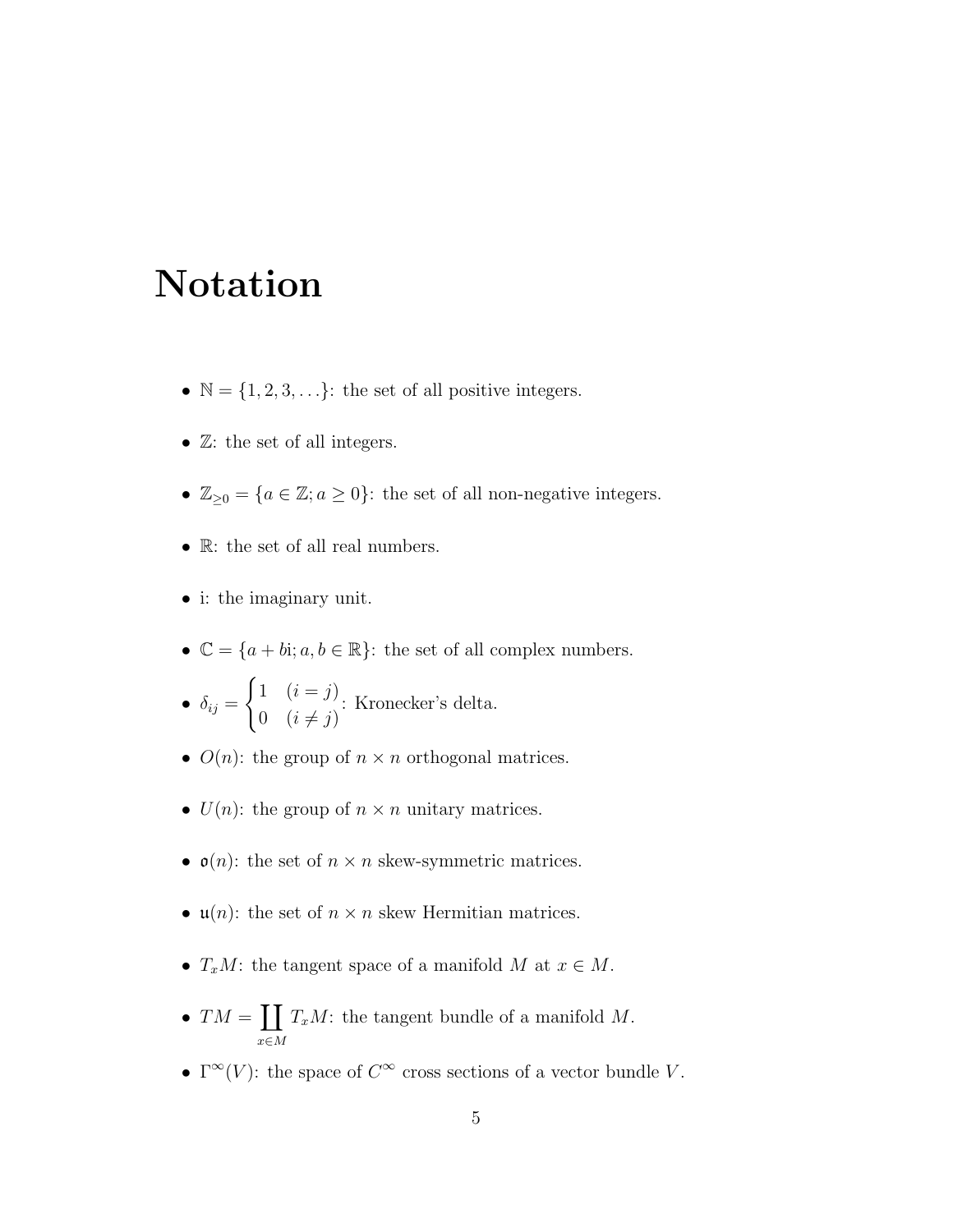- $C^{\infty}(X; E)$ : the set of all *E*-valued  $C^{\infty}$  functions defined on *X*.  $C^{\infty}(X) = C^{\infty}(X; \mathbb{R}).$
- $C_b^{\infty}(X; E) = \{f \in C^{\infty}(X; E)$ ; itself and its derivatives of all orders are bounded.  $C_b^{\infty}(X) = C_b^{\infty}(X; \mathbb{R}).$
- $\bullet$  *C*<sub>0</sub><sup>∞</sup>(*X*; *E*) = {*f* ∈ *C*<sup>∞</sup>(*X*; *E*); support of *f* is compact}.  $C_0^{\infty}(X) = C_0^{\infty}(X; \mathbb{R}).$
- $L^p(X; E)$ : the set of all *E*-valued  $L^p$  functions defined on *X*.  $L^p(X) = L^p(X; \mathbb{R}).$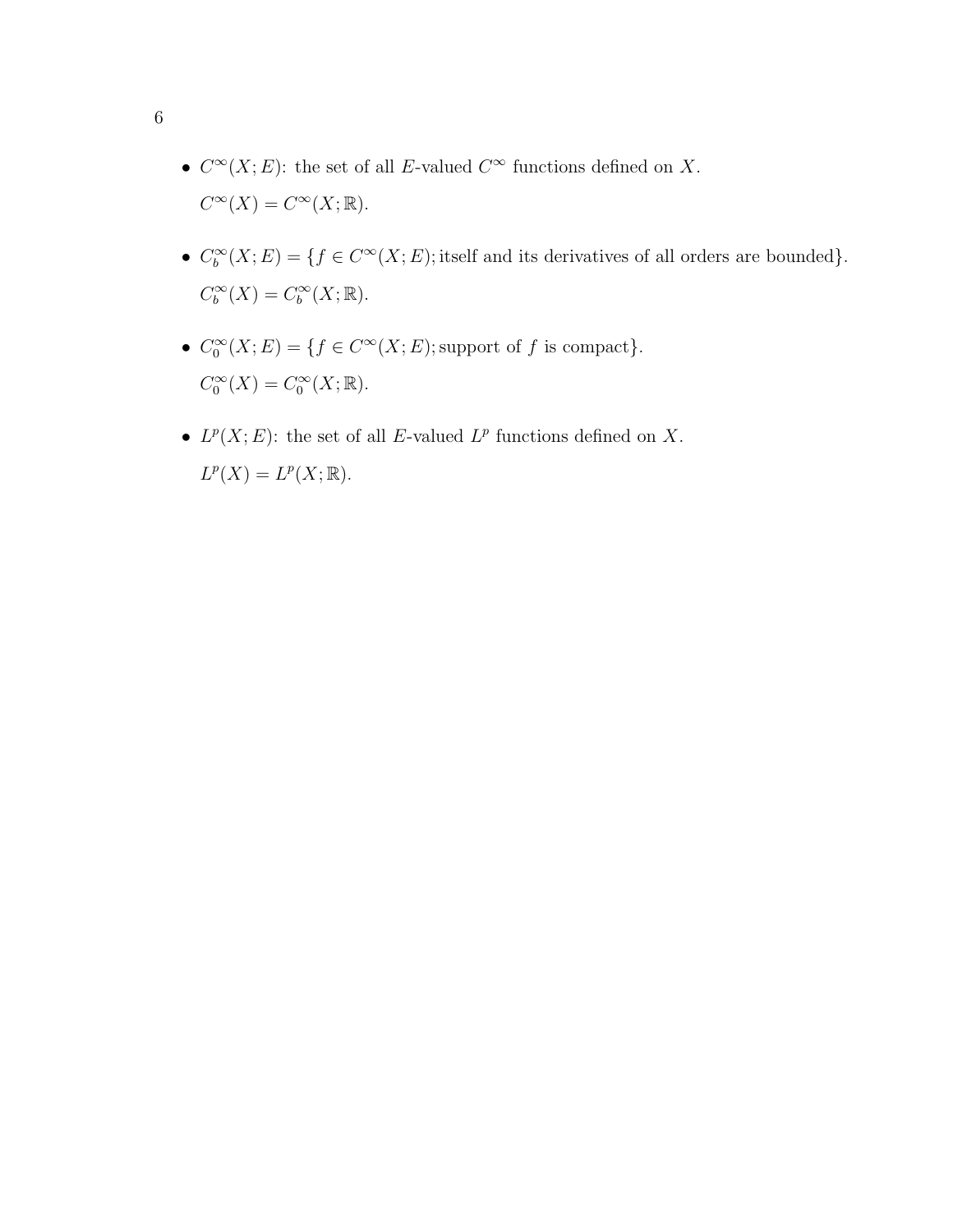# **Contents**

| 1        | Introduction                                                                  |       |                                                               |    |  |
|----------|-------------------------------------------------------------------------------|-------|---------------------------------------------------------------|----|--|
|          | 1.1                                                                           |       |                                                               | 9  |  |
|          | 1.2                                                                           |       |                                                               | 12 |  |
| $\bf{2}$ | Preliminaries                                                                 |       |                                                               |    |  |
|          | 2.1                                                                           |       |                                                               | 15 |  |
|          | Brownian motions on Riemannian manifolds $\ldots \ldots \ldots \ldots$<br>2.2 |       |                                                               |    |  |
|          |                                                                               | 2.2.1 | Parallel sections along a curve                               | 17 |  |
|          |                                                                               | 2.2.2 | Horizontal lift to the orthonormal frame bundle $\dots \dots$ | 18 |  |
|          |                                                                               | 2.2.3 |                                                               | 20 |  |
|          |                                                                               | 2.2.4 | Construction of a Brownian motion                             | 21 |  |
|          | 2.3                                                                           |       |                                                               | 22 |  |
|          |                                                                               | 2.3.1 | Sobolev spaces of Wiener functionals                          | 22 |  |
|          |                                                                               | 2.3.2 |                                                               | 25 |  |
|          |                                                                               | 2.3.3 | Pull-back of Schwartz distributions                           | 26 |  |
|          |                                                                               | 2.3.4 |                                                               | 27 |  |
| 3        | CR geometry                                                                   | 31    |                                                               |    |  |
|          | 3.1                                                                           |       |                                                               | 31 |  |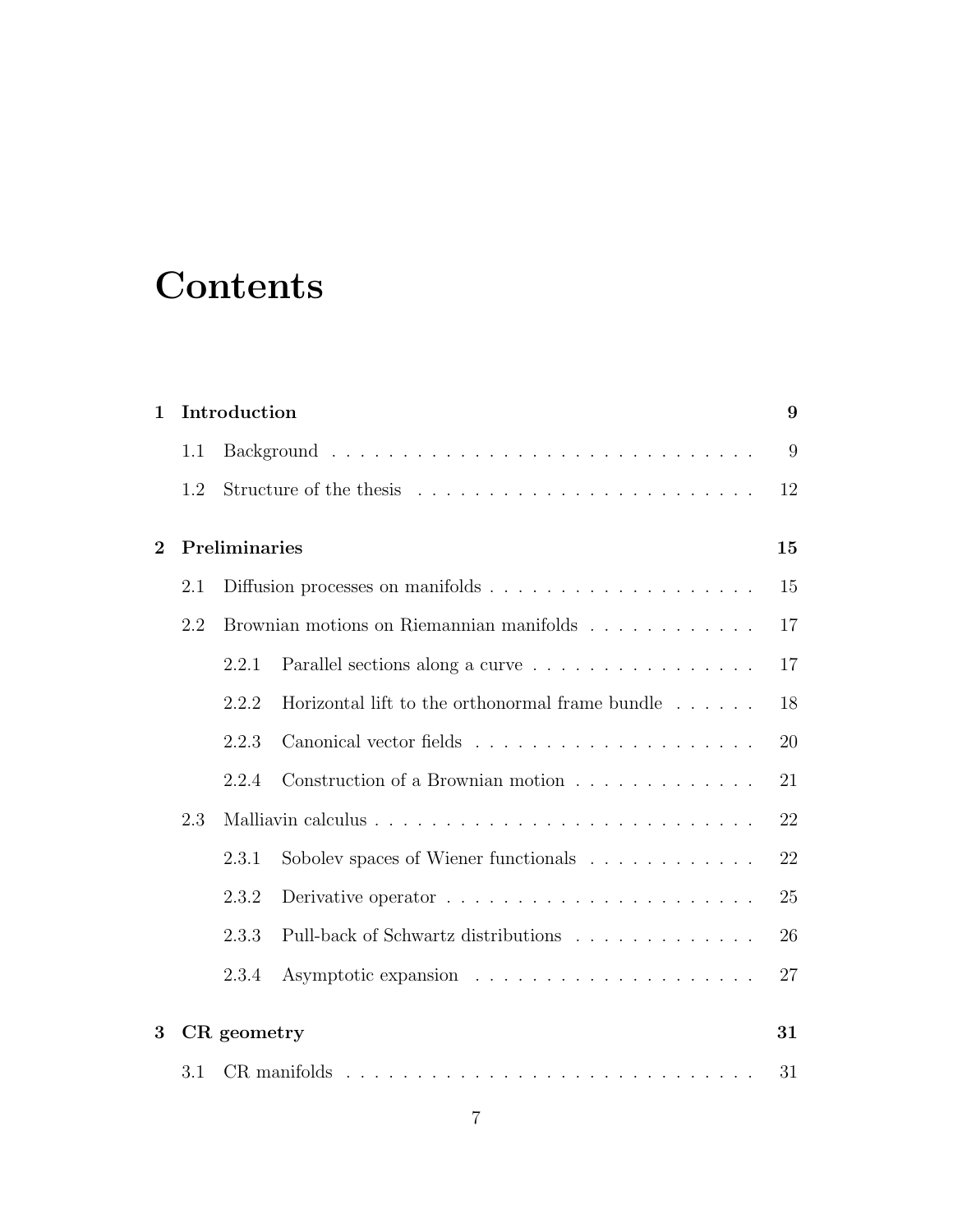## 8 *CONTENTS*

|                | 3.2 |          |                                                           | 33 |
|----------------|-----|----------|-----------------------------------------------------------|----|
|                | 3.3 |          |                                                           |    |
|                |     | 3.3.1    |                                                           | 34 |
|                |     | 3.3.2    |                                                           | 35 |
| 4              |     |          | Construction of diffusion processes                       | 41 |
|                | 4.1 |          |                                                           | 41 |
|                |     | 4.1.1    | Parallel sections along a curve                           | 41 |
|                |     | 4.1.2    | Horizontal lift to the unitary frame bundle $\dots \dots$ | 43 |
|                |     | 4.1.3    |                                                           | 45 |
|                | 4.2 |          |                                                           | 47 |
|                |     |          |                                                           |    |
| $\overline{5}$ |     |          | Applications of diffusion processes                       | 51 |
|                | 5.1 |          | Heat kernel and stochastic line integral                  | 51 |
|                |     | 5.1.1    |                                                           | 51 |
|                |     | 5.1.2    |                                                           | 53 |
|                | 5.2 |          |                                                           | 55 |
| 6              |     |          | Short time asymptotics                                    | 59 |
|                | 6.1 |          | Asymptotic expansion of the heat kernel                   | 59 |
|                | 6.2 | Examples |                                                           | 70 |
|                |     | 6.2.1    |                                                           | 70 |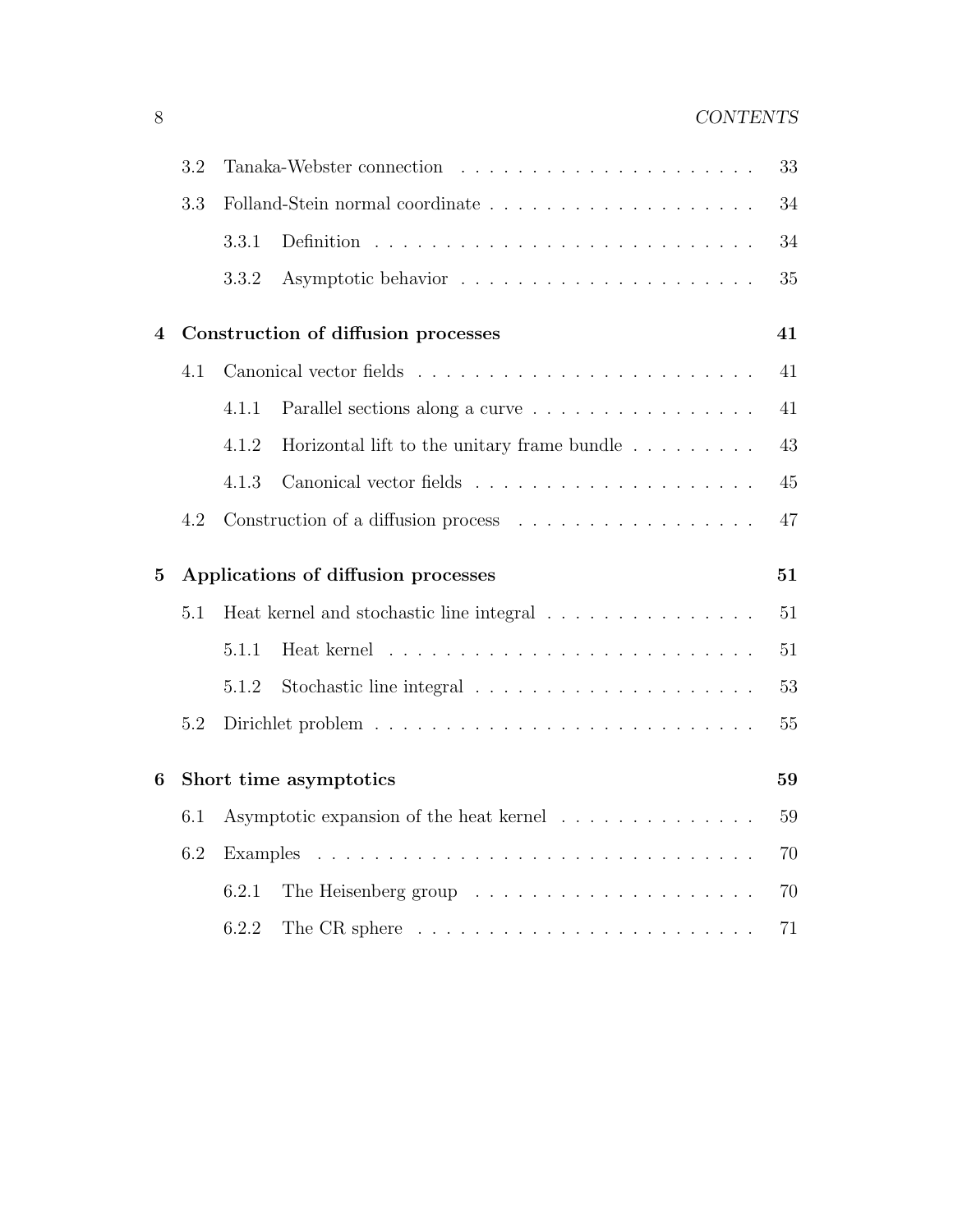# **Chapter 1 Introduction**

## **1.1 Background**

The theory of probability and stochastic analysis has close relationship to geometry in various aspects. One of ideas connecting probability and geometry is that geometric information of some kind of manifolds can be extracted via analysis of diffusion processes on them. In this direction, diffusion processes called Brownian motions on Riemannian manifolds have been constructed and deeply investigated. The objective of this thesis is to develop analogous analysis as Riemannian manifolds on CR manifolds.

Let *M* be an oriented strictly pseudoconvex CR manifold of dimension  $2n + 1$ , and  $\Delta_b$  be the real sub-Laplacian on *M*, i.e. the real part of the Kohn-Spencer Laplacian  $\square_b$ . The aims of this thesis are to construct the diffusion process generated by *−*∆*b/*2 by extending the method of Eells, Elworthy and Malliavin, and to apply the diffusion processes.

The Brownian motion on a Riemannian manifold is defined as a diffusion process generated by the Laplace-Beltrami operator. The method of Eells, Elworthy and Malliavin is one of constructions of the Brownian motion on a Riemannian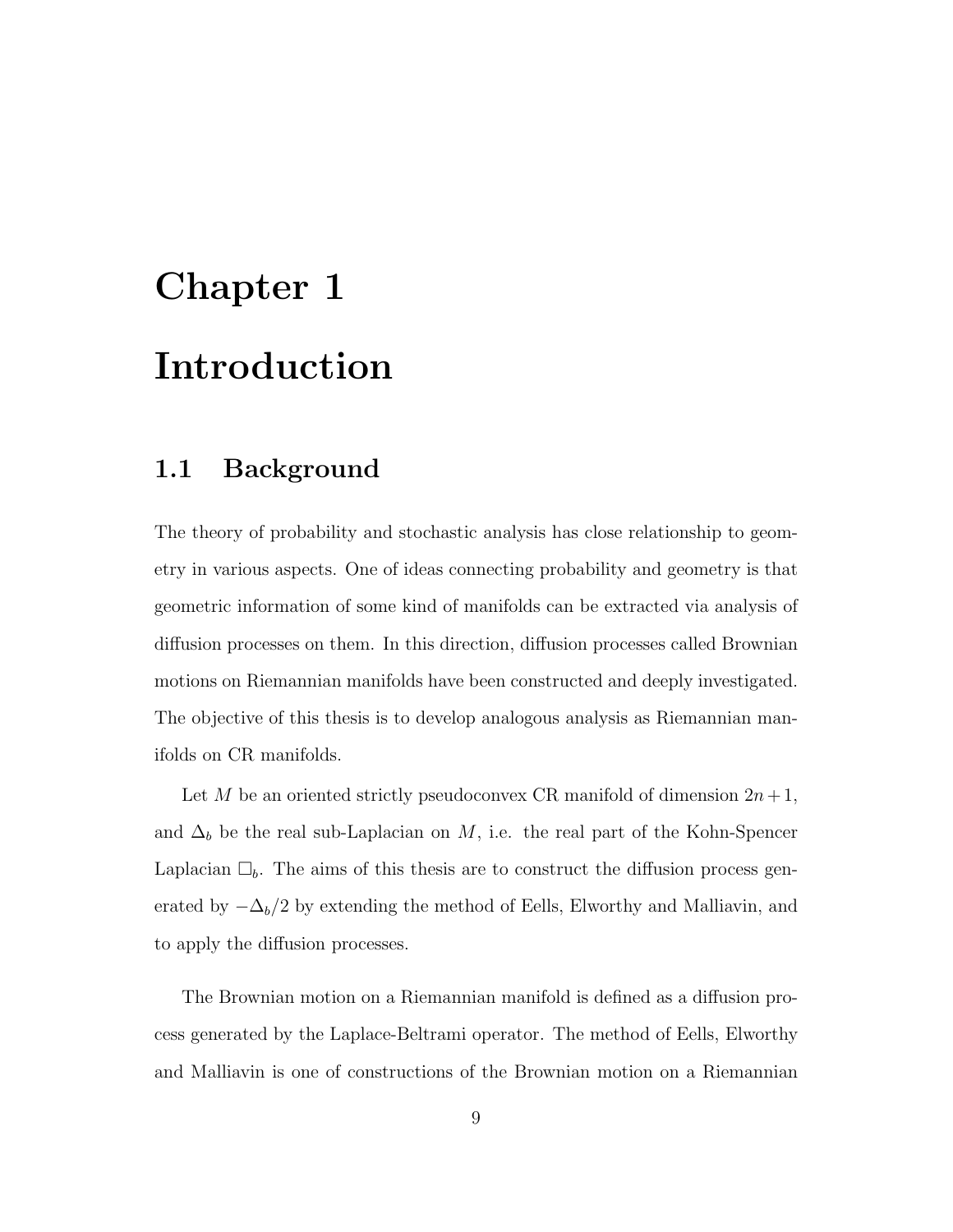manifold, and realizes the Brownian motion as the projection of the solution of the stochastic differential equation (SDE in abbreviation) on the orthonormal frame bundle over the Riemannian manifold (see, for example, [4, 11, 12, 16, 18]). We will carry out this method on a CR manifold, but in the present thesis we use a complex unitary frame bundle instead of a real orthonormal frame bundle. This comes from the fact the CR structure is defined as a complex subbundle  $T_{1,0}$  of the complexified tangent bundle C*TM*.

To be more precise, in the method of Eells, Elworthy and Malliavin on a Riemannian manifold, the vector fields governing the SDE on the orthonormal bundle are constructed with the help of the Riemannian connection. The SDE corresponds to the stochastic parallel translation on the Riemannian manifold. In our construction on a CR manifold, we take advantage of the metric connection on the complex subbundle  $T_{1,0}$  due to Tanaka [22] and Webster [25] to have vector fields  $L_1, \ldots, L_n$  on the unitary bundle  $U(T_{1,0})$  over M. Solving the SDE on  $U(T_{1,0})$  governed by  $L_1, \ldots, L_n$  and projecting its solution onto *M*, we arrive at the diffusion process  $\mathbb{X} = \{ (\{X(t)\}_{t\geq0}, P_x); x \in M \}$  on *M* generated by  $-\Delta_b/2$ .

For applications of this construction of diffusion processes, we will obtain, by using the partial hypoelliplicity argument in the Malliavin calculus, the heat kernel related to this diffusion process. Precisely speaking, we will show the transition probability function of  $X$  has a smooth density function  $p(t, x, y)$ . Next, we will give a sufficient condition for distributions of stochastic line integrals of 1-forms on  $M$  along the diffusion process  $X$  to have smooth density functions.

We will also consider the Dirichlet problem associated with ∆*b*. Let *G* be a relatively compact open set in  $M$  with  $C^3$ -boundary. We shall show in a probabilistic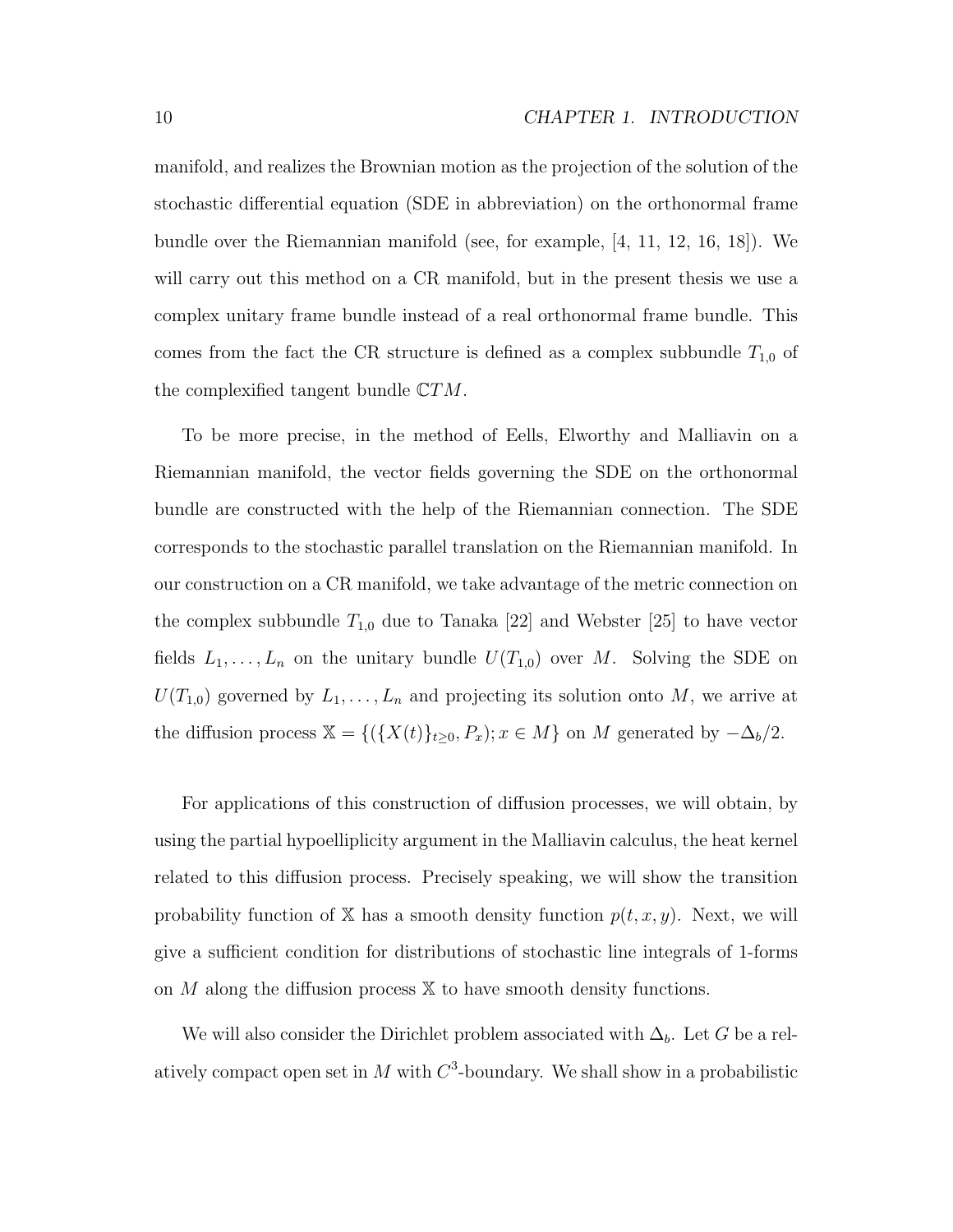manner that, for each  $f \in C(\partial G)$ , there is a  $u \in C(\overline{G})$  such that

$$
\Delta_b u = 0 \quad \text{on } G \text{ in the weak sense,} \quad \text{and } u = f \text{ on } \partial G.
$$

Together with hypoelliplicity of  $\Delta_b$ , this *u* is a classical solution to the Dirichlet problem. In the proof, a key role is played by the local representation of the sub-Laplacian  $\Delta_b$  so that, on every sufficiently small coordinate neighborhood *U*, there are  $a^{\alpha} \in \mathbb{C}$  and  $C^{\infty}$ -vector fields  $Z_{\alpha}$  with  $\mathbb{C}$ -valued coefficients on *U* so that

$$
\Delta_b = -\sum_{\alpha=1}^n (Z_{\alpha} \overline{Z_{\alpha}} + \overline{Z_{\alpha}} Z_{\alpha}) + \sum_{\alpha=1}^n (a^{\alpha} Z_{\alpha} + \overline{a^{\alpha}} \overline{Z_{\alpha}}),
$$

and

$$
\operatorname{span}_{\mathbb{C}}\{(Z_{\alpha})_x, (\overline{Z_{\alpha}})_x, [Z_{\alpha}, \overline{Z_{\alpha}}]_x; \alpha = 1,\ldots,n\} = \mathbb{C}T_xM, \quad x \in U,
$$

where  $[\cdot, \cdot]$  denotes the Lie product.

Moreover, we investigate diagonal short time asymptotics of the heat kernel corresponding to the diffusion process. Since the diffusion process is obtained as a strong solution of an SDE, we can utilize the asymptotic expansion theory due to Watanabe (see [12]) to investigate asymptotic behavior of the heat kernel associated with the diffusion process. To be more precise, if the solution  $U_t^{\varepsilon}$ ,  $t \in [0, \infty)$  of the SDE which is obtained by putting a parameter  $\varepsilon > 0$  into the SDE defining the diffusion process has a suitable expansion in  $\varepsilon$ , then composing with the delta function and taking the generalized expectation give an asymptotic expansion of  $p(\varepsilon^2, x, x)$  in  $\varepsilon$ .

When proceeding in this approach, the key task to get over is to get the asymptotic expansion of  $U_t^{\varepsilon}$ . On this point, Takanobu [21] gives a quite general result taking advantage of the stochastic Taylor expansion. In this thesis, we will show in the case of CR manifolds that the process  $U_t^{\varepsilon}$  can be asymptotically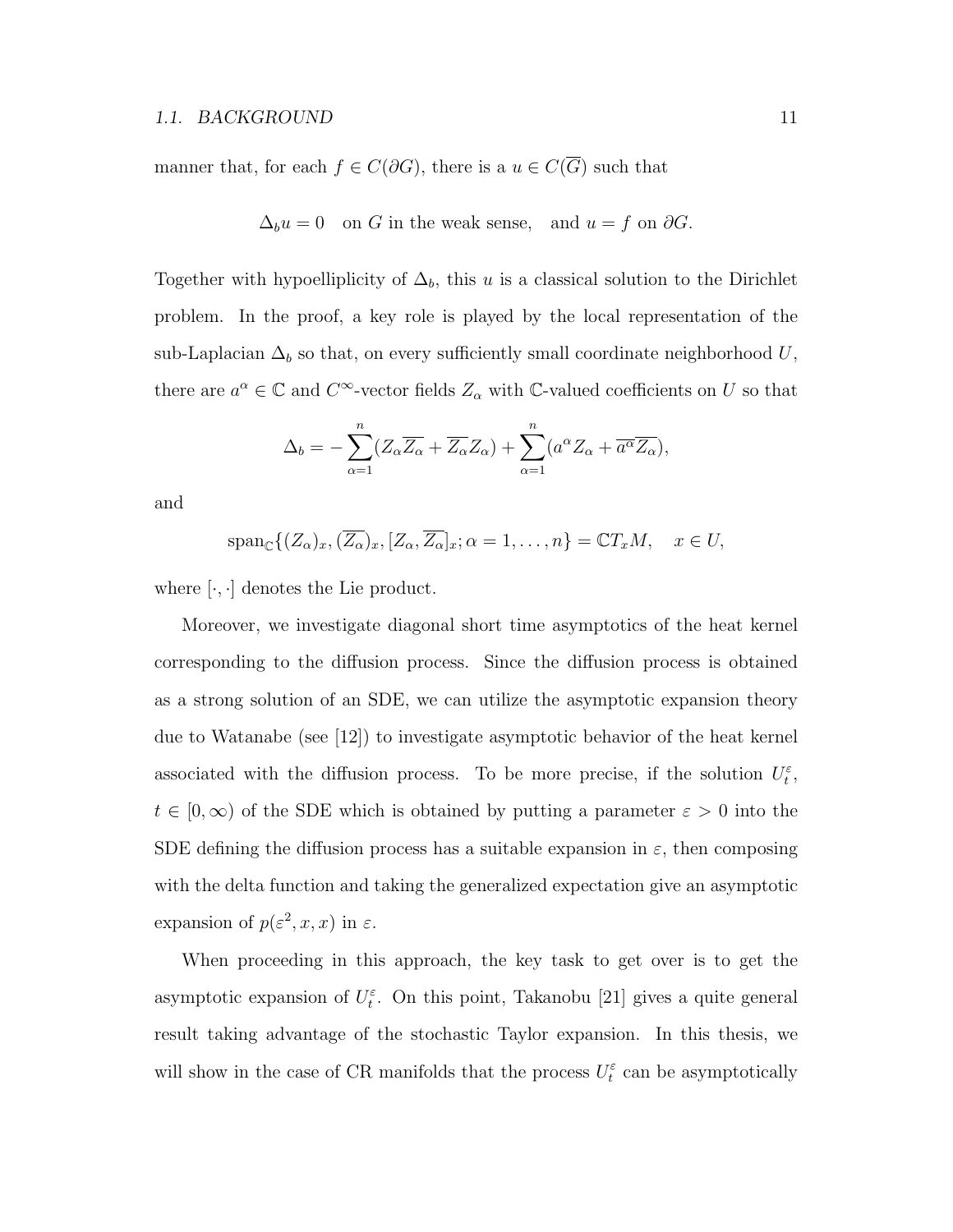expanded in a way that is different from the stochastic Taylor expansion and is more close to the geometric structure of CR manifolds. Our expansion takes advantage of the fact that, in a local coordinate system introduced by Folland-Stein [6], behavior of CR manifolds can be seen as a perturbation of the Heisenberg group. To obtain the desired expansion, we will refine the result of [6], that is, we will determine all higher order terms of the asymptotic behavior in this coordinate.

The result in this part of the thesis is that, in the asymptotic expansion of the heat kernel associated with  $-\Delta_b/2$ , the leading term depends only on the dimension of *M*, and coefficients of higher degree are represented in terms of the Takana-Webster connection on *M*. The result seems of interest in the point that the coefficients of the asymptotic expansion can be written in a concrete way with the expectation of Wiener functionals. This will be described through some examples.

### **1.2 Structure of the thesis**

We first review in Chapter 2 some definitions and facts on the stochastic analysis on manifolds which shall be used later. This chapter also includes a brief review on the construction of Brownian motions on Riemannian manifolds. We also review in Chapter 3 CR geometry briefly. In the same chapter we also study on the asymptotic behavior of the local orthonormal frame written in the Folland-Stein local coordinate, which will be used in Chapter 6.

In Chapter 4, we shall construct vector fields on the unitary bundle  $U(T_{1,0})$ over *M* associated with the metric connection due to Tanaka and Webster, and using these vector fields we will construct a diffusion process X generated by *−*∆*b/*2.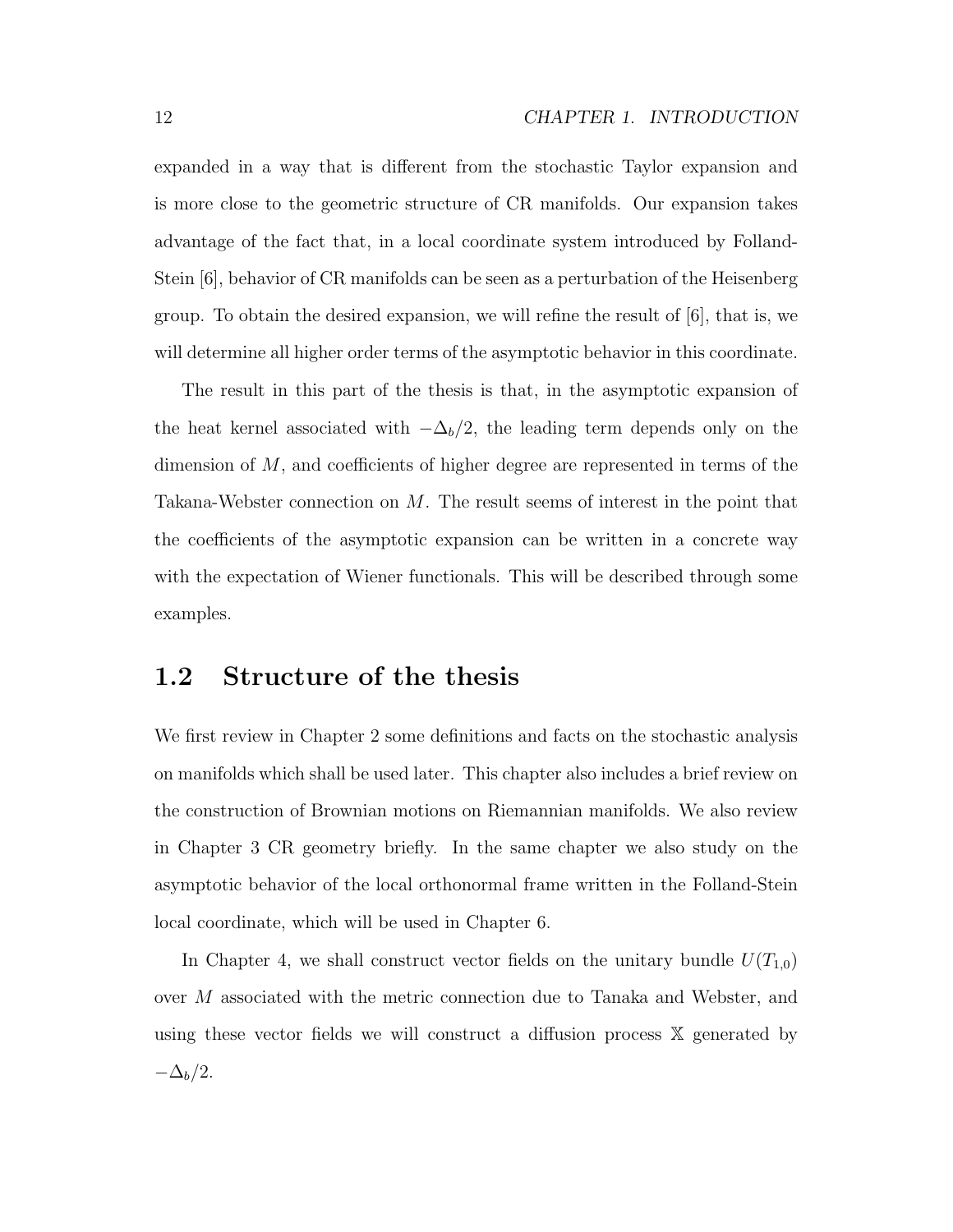In Chapter 5 we shall see some applications of construction of the diffusion process X, which include the heat kernel, distributions of stochastic line integrals and Dirichlet problems associated with  $\Delta_b$ .

We investigate in Chapter 6 the diagonal short time asymptotics of the heat kernel associated with  $-\Delta_b/2$ . We shall describe a relationship between the coefficient of the asymptotic expansion of the heat kernel and the Tanaka-Webster connection. We will finally study examples of the asymptotic expansion, in the cases of the Heisenberg group and the CR sphere.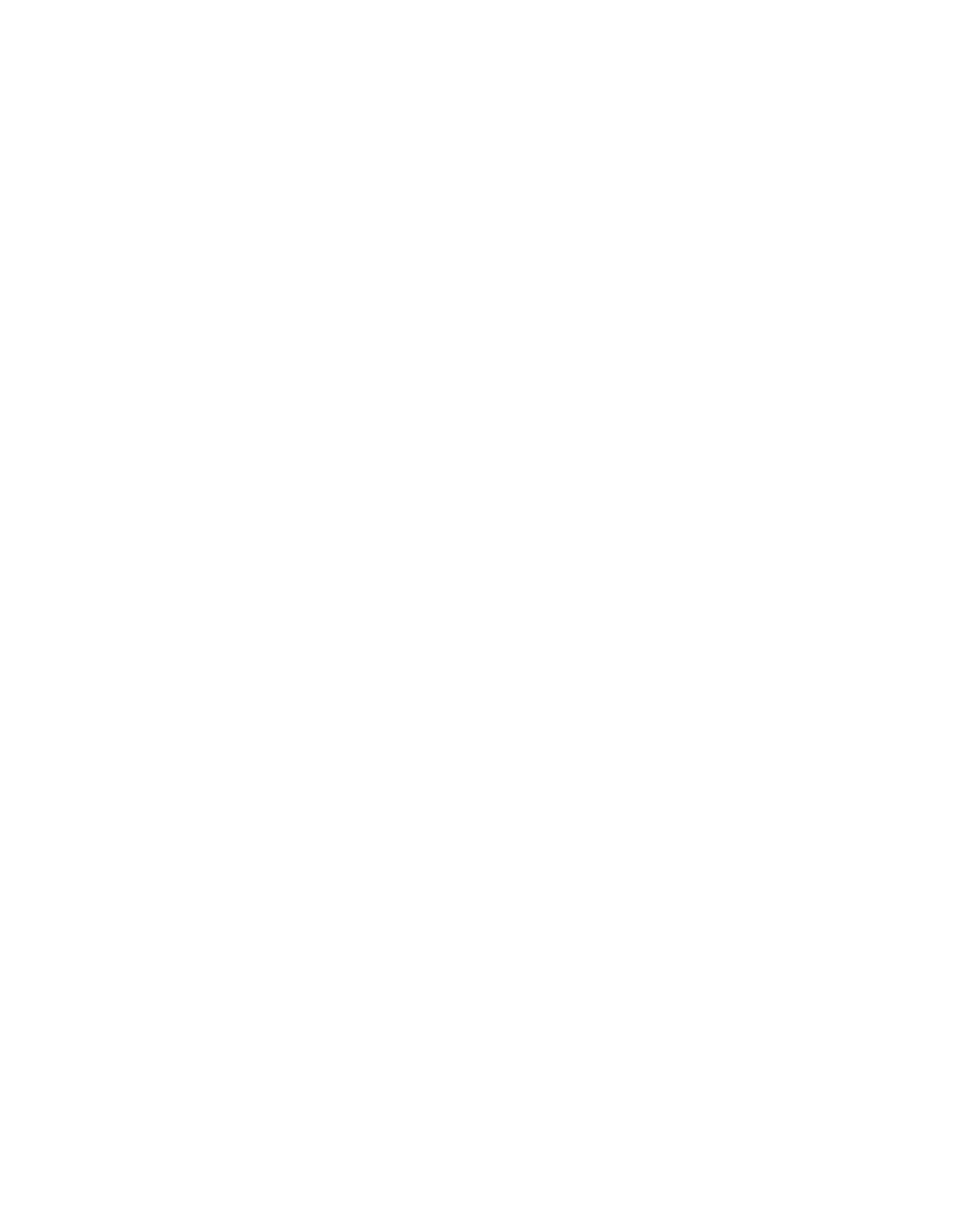# **Chapter 2 Preliminaries**

### **2.1 Diffusion processes on manifolds**

We begin with a brief review on stochastic differential equations (SDE in abbreviation) and diffusion processes on manifolds. We basically follow [12].

Let *M* be a connected  $C^{\infty}$  manifold. We denote by  $\widehat{M}$  a one-point compactification of *M*: If *M* is compact, we have  $\widehat{M} = M$ . Otherwise we can write  $\widehat{M} = M \amalg {\infty}$ . We write

$$
\widehat{W}(M) = \{w \colon [0, \infty) \to \widehat{M}; \text{continuous}, w(0) \in M, \text{ and}
$$

$$
w(t) = \infty \text{ implies } w(t') = \infty \text{ for } t' \ge t\}
$$

and equip  $\widehat{W}(M)$  with the  $\sigma$ -field generated by Borel cylinder sets.

**Definition 2.1.** Let  $A_0, \ldots, A_r$  be  $C^{\infty}$  vector fields on *M* and  $(B^1(t), \ldots, B^r(t))$ be a Brownian motion of dimension *r*.

We say that a  $\widehat{W}(M)$ -valued random variable X is a *solution* of the SDE

$$
dX(t) = \sum_{i=1}^{r} A_i(X(t)) \circ dB^{i}(t) + A_0(X(t))dt
$$

if for any  $f \in C_0^{\infty}(M)$  and  $t \in [0, \infty)$ 

$$
f(X(t)) - f(X(0)) = \sum_{i=1}^{r} \int_0^t (A_i f)(X(s)) \circ dB^i(s) + \int_0^t (A_0 f)(X(s))ds
$$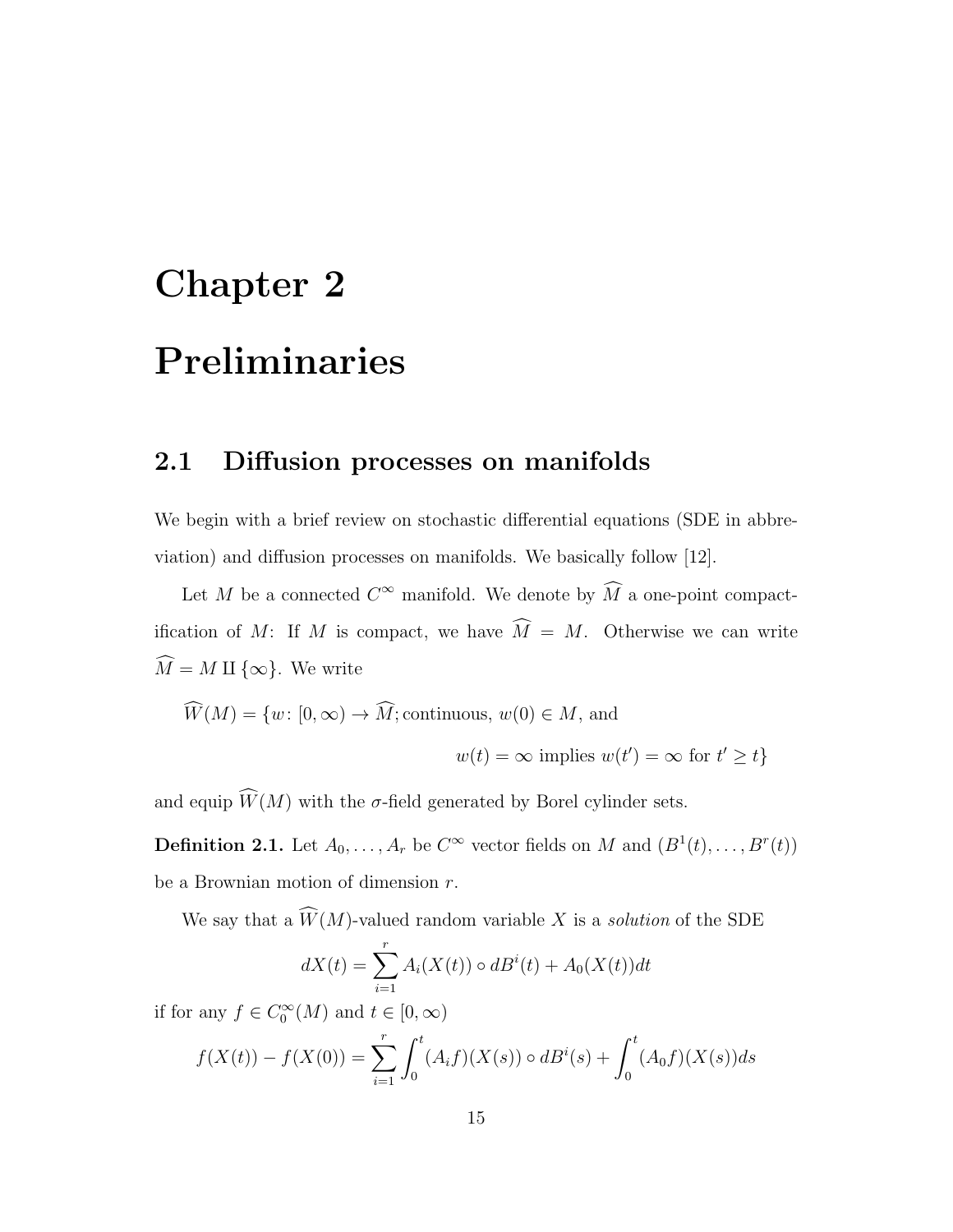holds, where we set  $f(\infty) = 0$  and we denote by the symbol  $\circ$  the Stranovich integral.

Let  $(W^r, \mathcal{B}(W^r), P^r)$  be the *r*-dimensional Wiener space, where

$$
W^r = \{ w = (w^1, \dots, w^r) \colon [0, \infty) \to \mathbb{R}^r; \text{continuous}, w(0) = 0 \},
$$

 $\mathcal{B}(W^r)$  is the *σ*-field generated by Borel cylinder sets, and  $P^r$  is the *r*-dimensional Wiener measure, i.e. the unique probability measure satisfying

$$
P^{r}(w(t_{1}) \in E_{1},...,w(t_{n}) \in E_{n})
$$
  
=  $\int_{E_{1}} dx_{1} \cdots \int_{E_{n}} dx_{n} \prod_{j=1}^{n} (2\pi(t_{j}-t_{j-1}))^{-\frac{r}{2}} \exp\left(-\frac{|x_{j}-x_{j-1}|^{2}}{2(t_{j}-t_{j-1})}\right)$ 

for  $n \geq 1, 0 = t_0 < t_1 < \cdots < t_n$  and Borel sets  $E_1, \ldots, E_n \subset \mathbb{R}^r$ . Note that  $w(t) = (w^1(t), \ldots, w^r(t))$  is a Brownian motion of dimension *r*.

It is known that for any  $x \in M$  there exists a unique solution  $X = X_x$ :  $W^r \to$  $\widehat{W}(M)$  of

$$
dX(t) = \sum_{i=1}^{r} A_i(X(t)) \circ dw^{i}(t) + A_0(X(t))dt
$$

such that  $X_x(0) = x$ . Moreover, the family  $\{P_x\}_{x \in M}$  of probability laws on  $\widehat{W}(M)$ defined by  $X_x$  is a *diffusion* genareted by the differential operation

$$
A = \frac{1}{2} \sum_{i=1}^{r} A_i^2 + A_0,
$$

i.e.  $X(w) = w$   $(w \in \widehat{W}(M))$  satisfies

- $P_x(X(0) = x) = 1$ ,
- the strong Markov property, and

• 
$$
f(X(t)) - f(X(0)) - \int_0^t (Af)(X(s))ds
$$
 is a martingale for any  $f \in C_0^{\infty}(M)$ .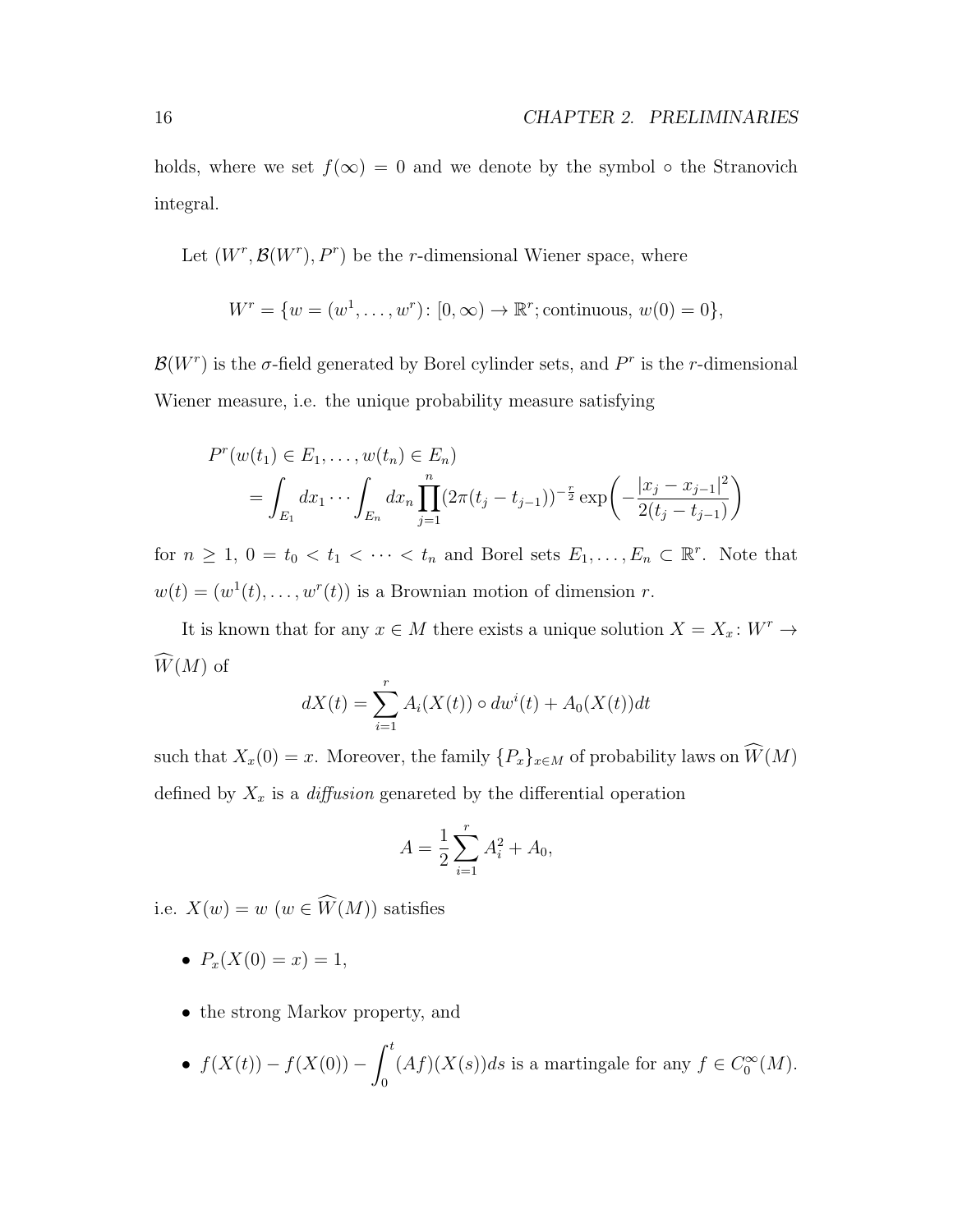$\{(X(t)\}_{t\geq0}, P_x); x \in M\}$  satisfying the conditions above is called a *diffusion process* generated by *A*.

Note that a Brownian motion of dimension *r* is a diffusion process generated by

$$
\frac{1}{2}\Delta_{\mathbb{R}^r} = \frac{1}{2}\sum_{i=1}^r \Bigl(\frac{\partial}{\partial x^i}\Bigr)^2,
$$

where  $(x^i)_{i=1,\dots,r}$  is the standard coordinate of  $\mathbb{R}^r$ . From this, a Brownian motion on a Riemannian manifold is defined as follows:

**Definition 2.2.** Let *M* be a Riemannian manifold and  $\Delta_M$  be the Laplace-Beltrami operator on *M*. A diffusion process generated by  $\Delta_M$  is called a *Brownian motion* on *M*.

### **2.2 Brownian motions on Riemannian manifolds**

In this section, following [18], we review the method by Eells, Elworthy and Malliavin which constructs the Brownian motion on a Riemannian manifold. We will modify this method to construct diffusion processes on CR manifolds later.

Let *M* be a Riemannian manifold of dimension *n* and  $\nabla^M$  be the connection of Levi-Civita, or the Riemannian connection. The Riemannian metric on *M* is denoted by *g*.

#### **2.2.1 Parallel sections along a curve**

Let  $p: [a, b] \to M$ , where  $a < b$ , be a smooth curve. We say that a smooth curve  $W: [a, b] \to TM$ , where *TM* is the tangent bundle over *M*, is a *parallel section* along *p* if  $W(t) \in T_{p(t)}M$  and  $\nabla_p^M W = 0$ , where *p* means the differentiation of *p* in *t*.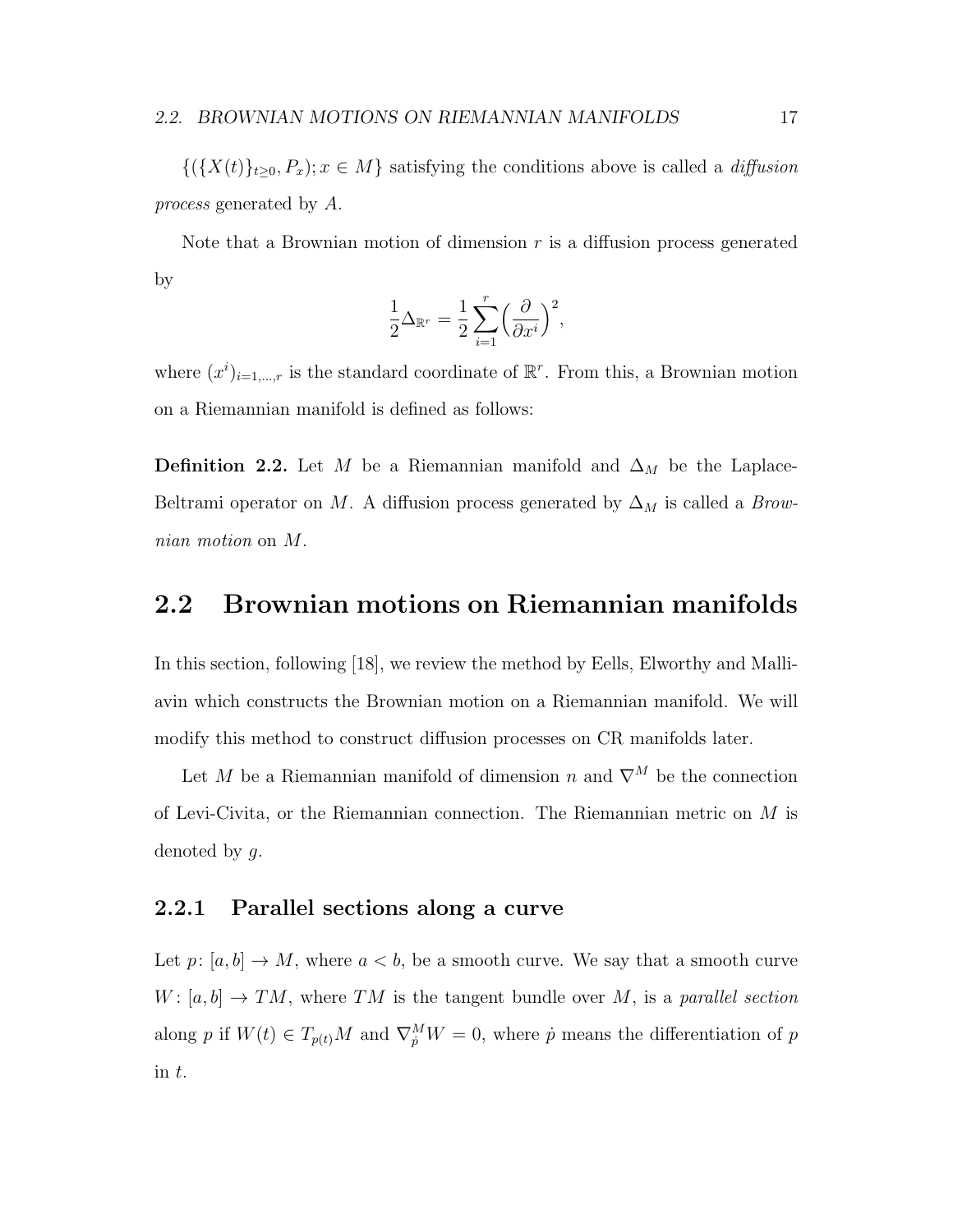For any  $v \in T_{p(a)}M$ , there exists a unique parallel section *W* with  $W(a) = v$ . Parallel sections can be represented locally as follows:

Let  ${E_i}_{i=1,\dots,n}$  be a local orthonormal frame on an open set *U*, that is,  $E_i$  is a smooth vector field defined on *U* and  $g(E_i, E_j) = \delta_{ij}$ . The *Christoffel symbol*  $\Gamma_{ij}^k$ for  $i, j, k \in \{1, ..., n\}$  by

$$
\nabla_{E_i}^M E_j = \sum_{k=1}^n \Gamma_{ij}^k E_k.
$$

Note that  $\Gamma_{ij}^k = -\Gamma_{ik}^j, i, j, k \in \{1, ..., n\}.$ 

Let  $O(n)$  be the group of  $n \times n$  orthogonal matrices. We denote the  $n \times n$ identity matrix my  $I_n$ . Then we have the following:

**Lemma 2.3.** Let  ${E_i}_{i=1,\ldots,n}$  be a local orthonormal frame on an open set U and *suppose that*  $p([a, b]) \subset U$ *. Then there exists a unique smooth curve*  $\Lambda_p$ :  $[a, b] \to$  $O(n)$  *such that*  $\Lambda_p(a) = I_n$  *and* 

$$
\dot{\Lambda}_p(t)_j^k + \sum_{i,l=1}^n g(p(t), (E_i)_{p(t)}) \Gamma_{il}^k(p(t)) = 0, \qquad j, k = 1, \dots, n
$$

*holds, where*  $\dot{\Lambda}_p(t) = (\dot{\Lambda}_p(t)^k_j)_{k,j=1,\dots,n}$ .

*Moreover, for given*  $v \in T_{p(a)}M$ *,* 

$$
W(t) = \sum_{j,k=1}^{n} \Lambda_p(t)^k_j g(v,(E_j)_{p(a)})(E_k)_{p(t)}
$$

*is a parallel section along p and satisfies*  $W(a) = v$ *.* 

#### **2.2.2 Horizontal lift to the orthonormal frame bundle**

Define bundles *L*(*M*), *O*(*M*) over *M* by

$$
L(M) = \coprod_{x \in M} \{r : \mathbb{R}^n \to T_x M; r \text{ is a nonsingular linear map}\},
$$
  

$$
O(M) = \{r \in L(M); r \text{ is isometric}\}.
$$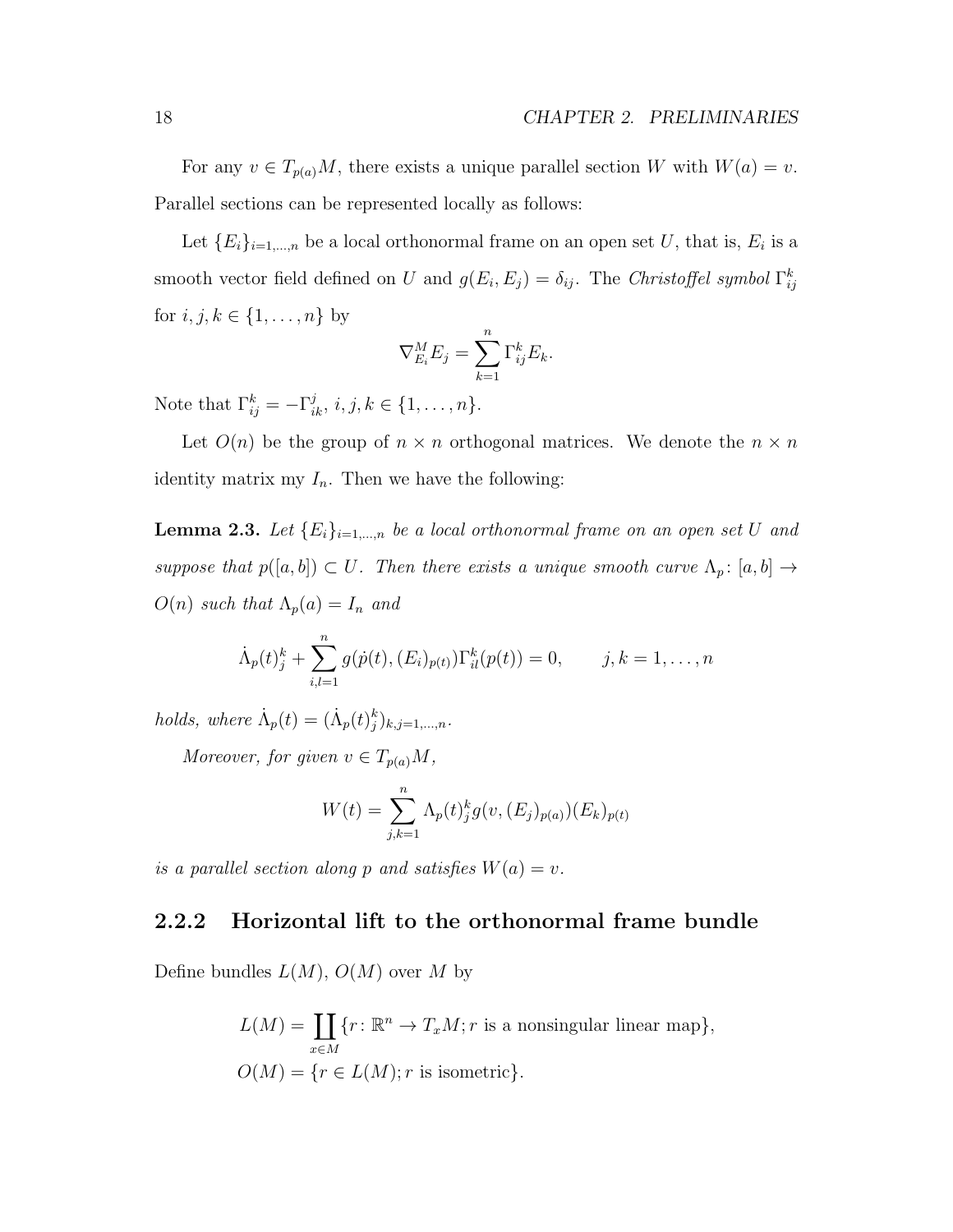For  $r \in L(M)$  with  $r: \mathbb{R}^n \to T_xM$ , let  $\pi(r) = x$ . We write  $r\xi$  for the image of  $\xi \in \mathbb{R}^n$  by  $r \in L(M)$ .

The Lie group  $O(n)$  acts on  $O(M)$ . For each  $\Lambda \in O(n)$  we have the map  $R_{\Lambda}: O(M) \to O(M)$  defined by

$$
(R_{\Lambda}r)(\xi) = r\Lambda \xi, \qquad r \in O(M), \quad \xi \in \mathbb{R}^n.
$$

Moreover, if  $\Lambda$ :  $[a, b] \to O(n)$  is a smooth curve with  $\Lambda(a) = I_n$  and  $r \in O(M)$ , then  $\Lambda(a)$  is a skew-symmetric matrix and

$$
\frac{d}{dt}\bigg|_{t=a} R_{\Lambda(t)} r = \lambda(\dot{\Lambda}(a))_r,
$$

where  $\lambda$  is given by

$$
\lambda(o)_r = \frac{d}{ds}\bigg|_{s=0} R_{\exp(so)} r, \qquad o \in \mathfrak{o}(n).
$$

Here we denote the set of  $n \times n$  skew-symmetric matrices by  $\mathfrak{o}(n)$ .

For smooth curves  $p: [a, b] \to M$  and  $\hat{p}: [a, b] \to O(M)$ , we say that  $\hat{p}$  is a *horizontal lift* of *p* to  $O(M)$  if  $\pi \circ \hat{p} = p$  and  $\hat{p}(t)e_i$  is a parallel section for  $i = 1, \ldots, n$ , where  $\{e_i\}_{i=1,\ldots,n}$  is the standard coordinate of  $\mathbb{R}^n$ . For  $v \in T_xM$ and  $r \in \pi^{-1}(x)$ , there exists a unique  $\eta_r(v) \in T_rO(M)$  such that there exist a smooth curve p on M and a smooth curve  $\hat{p}$  on  $O(M)$  which is a horizontal lift of *p*, satisfying

$$
\widehat{p}(0) = r, \qquad \dot{\widehat{p}}(0) = \eta, \qquad (\pi_*)_r \eta = v.
$$

 $\eta_r(v)$  is called the *horizontal lift* of *v*.

The horizontal lift is described locally as follows: Let  ${E_i}_{i=1,\dots,n}$  be a local orthonormal frame for  $O(M)$  on *U* and  $E: U \to O(M)$  be the associated section, i.e.  $E(x)e_i = (E_i)_x$ . Define  $\Phi: T_xM \to \mathfrak{o}(n)$  by

$$
\Phi(v) = \left(\sum_{i=1}^{n} g(v, (E_i)_x) \Gamma_{ij}^k(x)\right)_{j,k=1,\dots,n}.
$$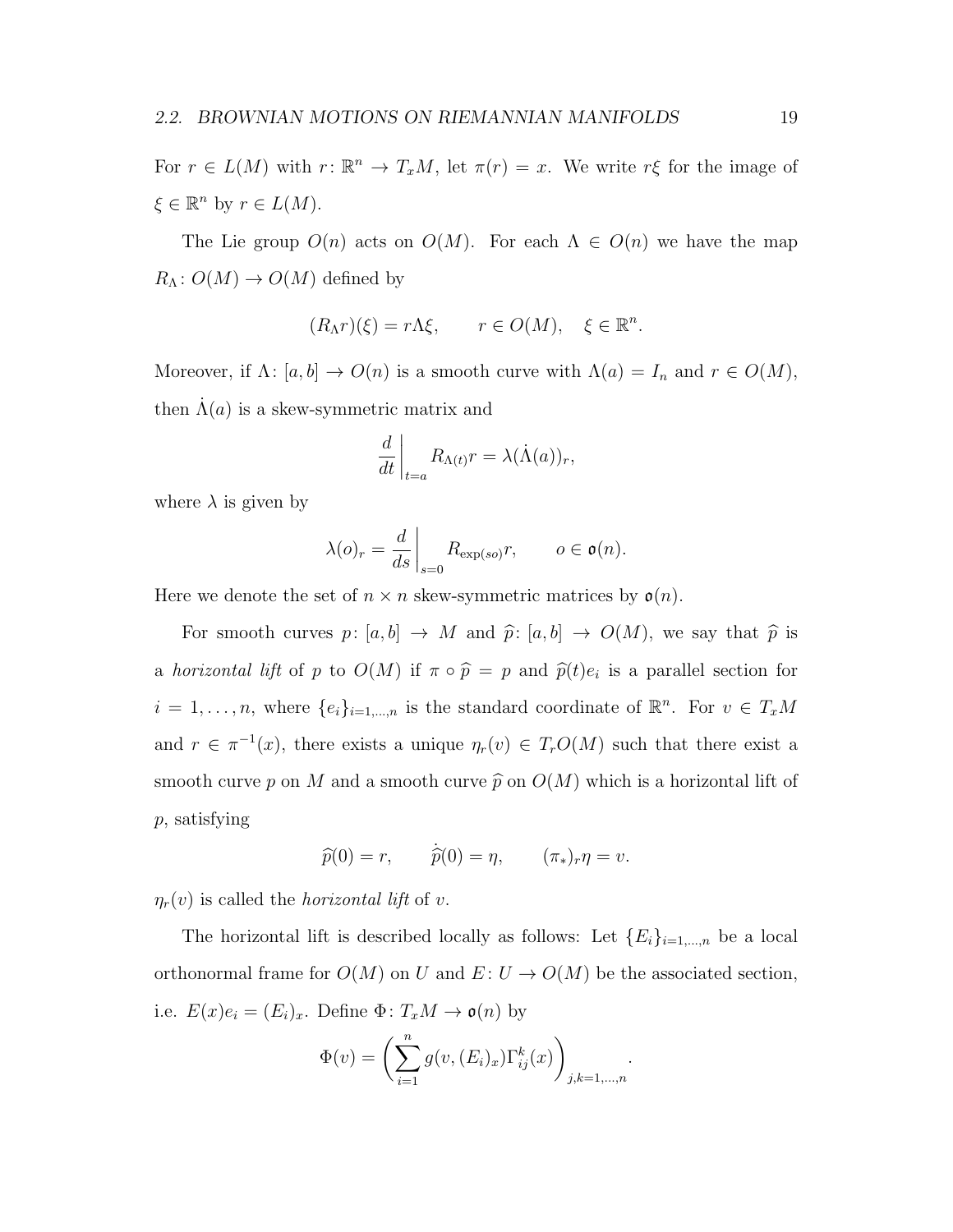Then we have

$$
\eta_r(v) = (R_{E(x)^{-1}\circ r})_*(E_*(v) - \lambda(\Phi(v))_{E(x)}) \in T_rO(M), \qquad v \in T_xM, \quad r \in \pi^{-1}(x).
$$

#### **2.2.3 Canonical vector fields**

For each  $r \in O(M)$ , the *horizontal subspace* at *r* is defined by

$$
Hor_rO(M) = \{ \eta_r(v); v \in T_{\pi(r)}M \} \subset T_rO(M).
$$

If we set the vertical subspace  $\text{Ver}_rO(M)$  by

$$
\text{Ver}_r O(M) = \text{Ker}(\pi_*\colon T_r O(M) \to T_{\pi(r)}M),
$$

then

$$
T_rO(M) = \text{Ver}_rO(M) \oplus \text{Hor}_rO(M)
$$

holds.

For each  $\xi \in \mathbb{R}^n$ , define a vector field  $L(\xi)$  by  $L(\xi)_r = \eta_r(r\xi)$  for  $r \in O(M)$ . We set

$$
L_i = L(e_i), \qquad i = 1, \ldots, n
$$

and call  $\{L_i\}_{i=1,\dots,n}$  the *canonical vector fields*.

Let  ${E_i}_{i=1,\dots,n}$  be a local orthonormal frame for  $TM$  on  $U$ . Define  ${e_i^j}$ *i* (*r*)*} ∈*  $\mathbb{R}^n \otimes \mathbb{R}^n$  for  $r \in L(M)$  with  $\pi(r) \in U$  by

$$
r(e_i) = \sum_{j=1}^{n} e_i^j(r) (E_j)_{\pi(r)}.
$$

We can then introduce a local coordinate system  $\{(x^k, e_i^j)\}$  $\{L(M), \text{ where } L(M)$  $(x^{k})_{k=1,\dots,n}$  is a local coordinate system of *M*. With this coordinate we can represent tha canonical vector field  $L_i$ ,  $i = 1, \ldots, n$  as

$$
(L_i)_r = \sum_{j=1}^n e_i^j E_j - \sum_{j,k,l,m=1}^n \Gamma_{jl}^k e_m^l e_i^j \frac{\partial}{\partial e_m^k}.
$$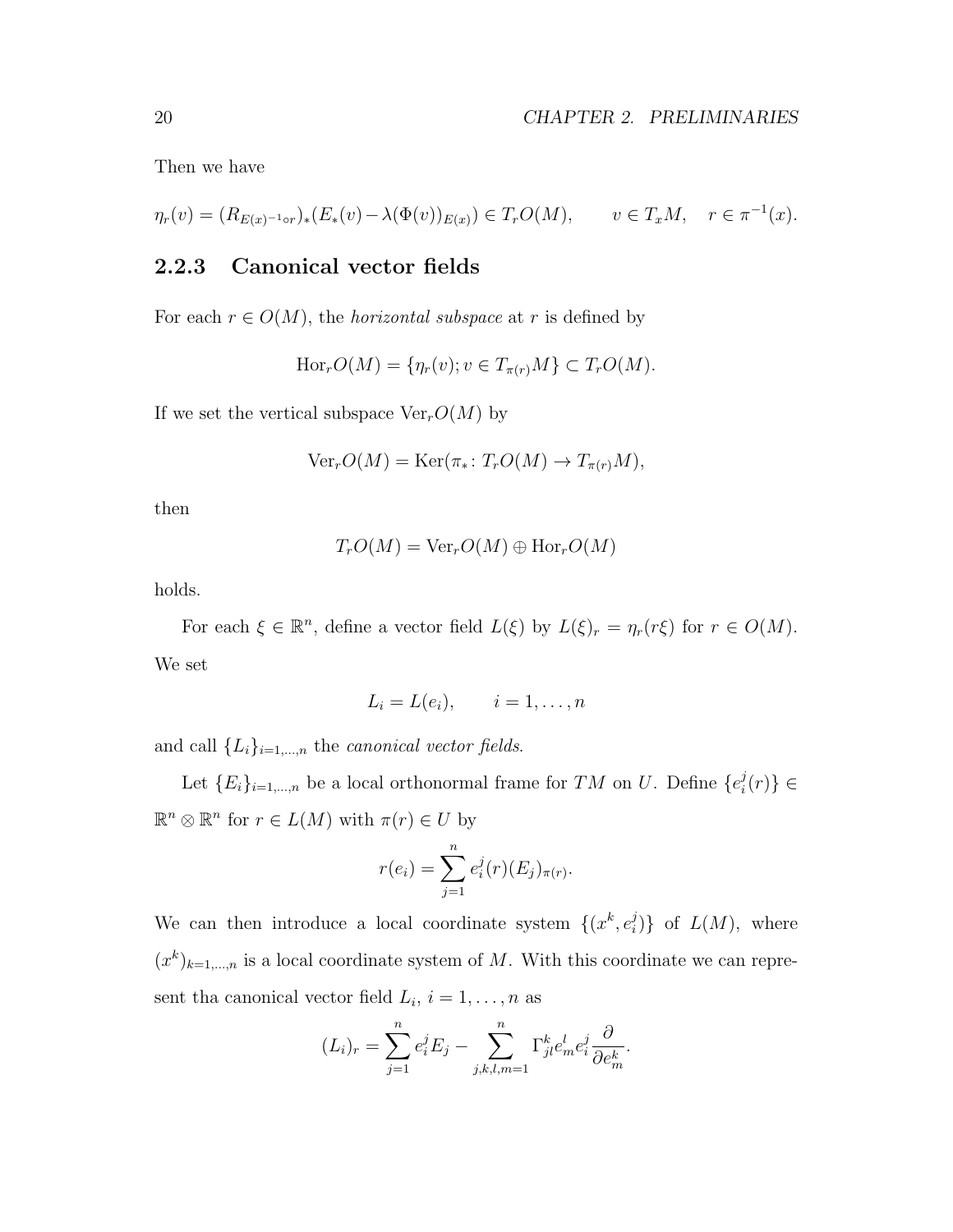#### **2.2.4 Construction of a Brownian motion**

Take a Brownian motion  ${B(t) = (B<sup>1</sup>(t), ..., B<sup>n</sup>(t))}_{t \ge 0}$  of dimension *n*. Let  ${r(t) = r(t, r, B)}$ <sub>*t*</sub><sup>2</sup>0 be the unique strong solution to the SDE on *O*(*M*)

$$
dr(t) = \sum_{i=1}^{n} L_i(r(t)) \circ dB^i(t), \qquad r(0) = r \in O(M). \tag{2.4}
$$

Let  ${E_i}_{i=1,\dots,n}$  be a local orthonormal frame for  $TM$  and  $(x^k, e_i^j)$ *i* ) be an associated local coordinate of  $L(M)$  as above. Then  $(2.4)$  can be rewritten locally as

$$
\begin{cases}\n dx(t) = \sum_{i,j=1}^{n} (e_i^j(t) E_j(x(t)) \circ dB^i(t), \\
de_m^k(t) = - \sum_{i,j,l=1}^{n} \Gamma_{jl}^k(x(t)) e_m^l(t) e_i^j(t) \circ dB^i(t).\n\end{cases}
$$

Hence it follows from the uniqueness of  $\{r(t, r, B)\}_{t \geq 0}$  that

$$
r(t, r\Lambda, \Lambda^t B) = r(t, r, B)
$$

for every  $\Lambda \in O(n)$ . We have that the induced measures  $Q_r$  of  $\pi(r(\cdot, r, B))$  on  $\widehat{W}(M)$  coincide for all  $r \in \pi^{-1}(x)$ .

Put

$$
P_x = Q_r \circ \pi^{-1}, \qquad r \in \pi^{-1}(x).
$$

Since

$$
\Delta_M = \sum_{i=1}^n (L_i)^2 |_M,
$$

it is easily seen that

$$
f(X(t)) - \frac{1}{2} \int_0^t \Delta_M f(X(s)) ds
$$

is a martingale under  $P_x$  for every  $x \in M$  and  $f \in C_0^{\infty}(M)$ , where  $X(t)$  denotes the position of  $X \in \widehat{W}(M)$  at  $t \in [0, \infty)$ .

To summarize, we have: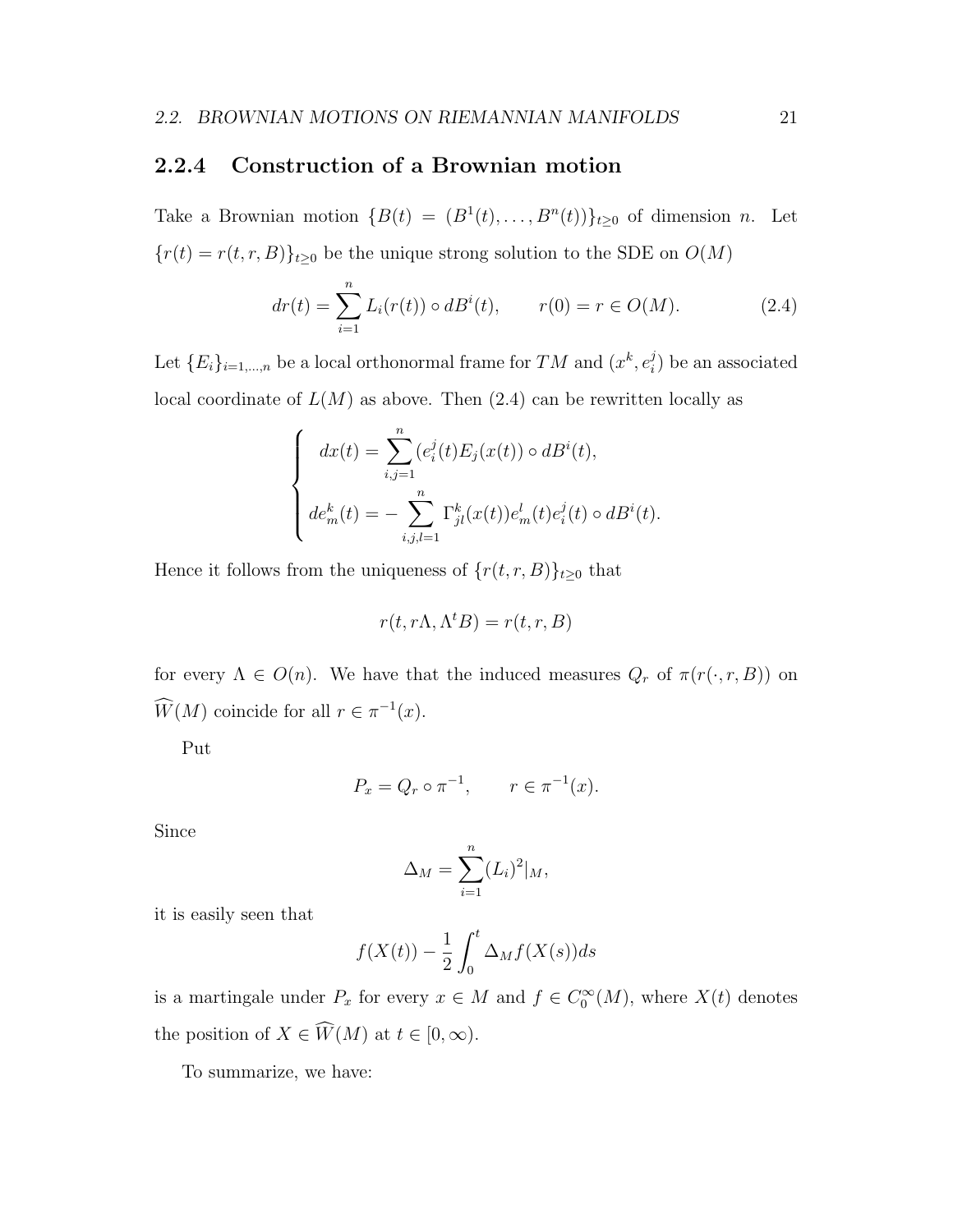**Proposition 2.5.** *There exists a Brownian motion on M which is obtained via the SDE* (2.4)*.*

## **2.3 Malliavin calculus**

In this section, basically following [12], we briefly review results from the Malliavin calculus, especially Watanabe's asymptotic theory which we shall use to obtain an asymptotic expansion of a heat kernel in Section 6.1.

#### **2.3.1 Sobolev spaces of Wiener functionals**

Let  $T \in [0, \infty)$ ,  $d \in \mathbb{N}$  and

$$
W_T = W_T^d = \{w = (w^1, \dots, w^d) \colon [0, T] \to \mathbb{R}^d; \text{continuous}, w(0) = 0\}
$$

be the *d*-dimensional Wiener space. Let

$$
H_T = H_T^d = \{ h = (h^1, \dots, h^d) \in W_T; \text{absolutely continuous and } h \in L^2(\mathbb{R}^d) \}
$$

be the *Cameron-Martin subspace* of  $W_T$ .  $H_T$  is a real separable Hilbert space with the inner product defined by

$$
\langle h_1, h_2 \rangle_{H_T} = \int_0^T \langle \dot{h}_1(t), \dot{h}_2(t) \rangle_{\mathbb{R}^d} dt, \qquad h_1, h_2 \in H_T,
$$

where  $\langle , \rangle_{\mathbb{R}^d}$  is the standard inner product of  $\mathbb{R}^d$ . If the dual space of a linear topological space  $E$  is denoted by  $E^*$ , there exist natural inclusion maps

$$
W_T^* \subset H_T^* \simeq H_T \subset W_T,
$$

where  $H_T^* \simeq H_T$  is the identification via the inner product. Moreover, the inclusions  $W_T^* \subset H_T^*$  and  $H_T \subset W_T$  are continuous and dense.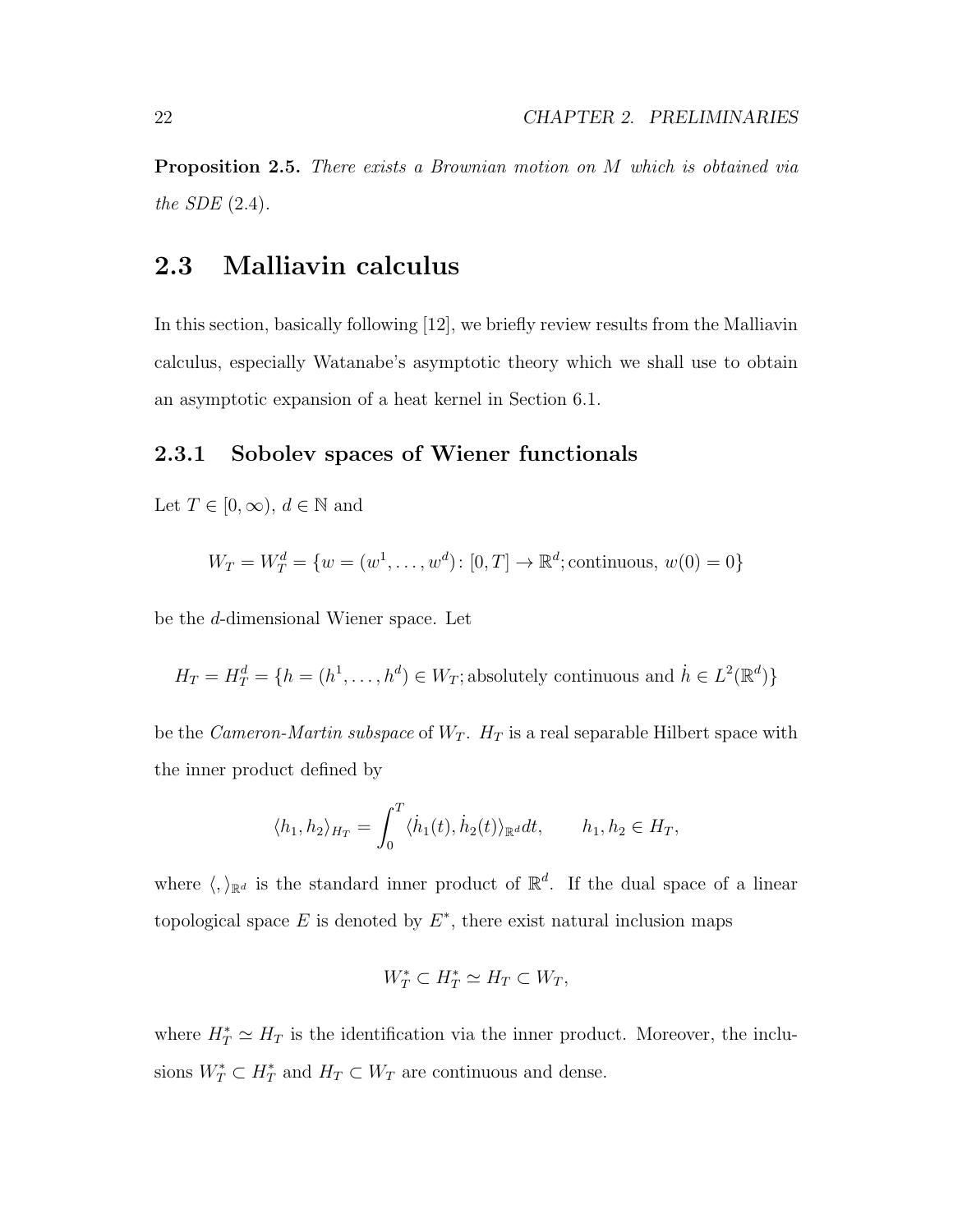#### *2.3. MALLIAVIN CALCULUS* 23

Define  $\mathcal{I}: H_T \to L^2(W_T)$  by

$$
\mathcal{I}(h)(w) = \sum_{i=1}^d \int_0^T \dot{h}^i(t) dw^i(t), \qquad h \in H_T, \quad w \in W_T.
$$

 $\mathcal I$  is an isometry and  $\mathcal I(h)$  is called the *Wiener integral* of  $h$ .

Let *P* be the set of all functions  $\phi: W_T \to \mathbb{R}$  such that there exist  $l_1, \ldots, l_m \in$  $W_T^*$  and a polynomial  $p: \mathbb{R}^m \to \mathbb{R}$  satisfying

$$
\phi(w) = p(l_1(w), \dots, l_m(w)), \qquad w \in W_T.
$$

For a real separable Hilbert space  $E$ , let  $\mathcal{P}(E)$  be the set of all functions *F* :  $W_T \to E$  such that there exist  $\phi_1, \ldots, \phi_m \in \mathcal{P}$  and  $e_1, \ldots, e_m \in E$  satisfying

$$
F(w) = \sum_{j=1}^{m} \phi_j(w)e_j, \qquad w \in W_T.
$$

Let  $\{h_j\}_{j=1}^{\infty}$  be an orthonormal basis of  $H_T$ . For a sequence of nonnegative integer  $\boldsymbol{\alpha} = (\alpha_j)_{j=1}^{\infty}$  such that  $\alpha_j \in \mathbb{Z}_{\geq 0}$  and  $\sum_{j=1}^{\infty}$ *j*=1  $\alpha_j < \infty$ , we define  $H_{\alpha}: W_T \to \mathbb{R}$ by

$$
H_{\alpha}(w) = \prod_{j=1}^{\infty} H_{\alpha_j}(\mathcal{I}(h_j)(w)), \qquad w \in W_T,
$$

where  $H_m$  denotes the Hermite polynomial:

$$
H_m(x) = \frac{(-1)^m}{m!} \exp\left(\frac{1}{2}x^2\right) \frac{d^m}{dx^m} \left(\exp\left(-\frac{1}{2}x^2\right)\right), \qquad x \in \mathbb{R}.
$$

Define  $\mathcal{H}_n \subset L^2(W_T)$ ,  $n \in \mathbb{Z}_{\geq 0}$  as the closed subspace generated by  $\{H_{\alpha}; |\alpha| = n\}$ , where  $|\alpha| = \sum_{n=1}^{\infty}$ *j*=1  $\alpha_j$  for  $\boldsymbol{\alpha} = {\alpha_j}_{j=1}^{\infty}$ .

Then  $\mathcal{H}_n$  is independet of  $\{h_j\}_{j=1}^{\infty}$  and the following orthogonal decomposition holds:

$$
L^2(W_T) = \bigoplus_{n=0}^{\infty} \mathcal{H}_n.
$$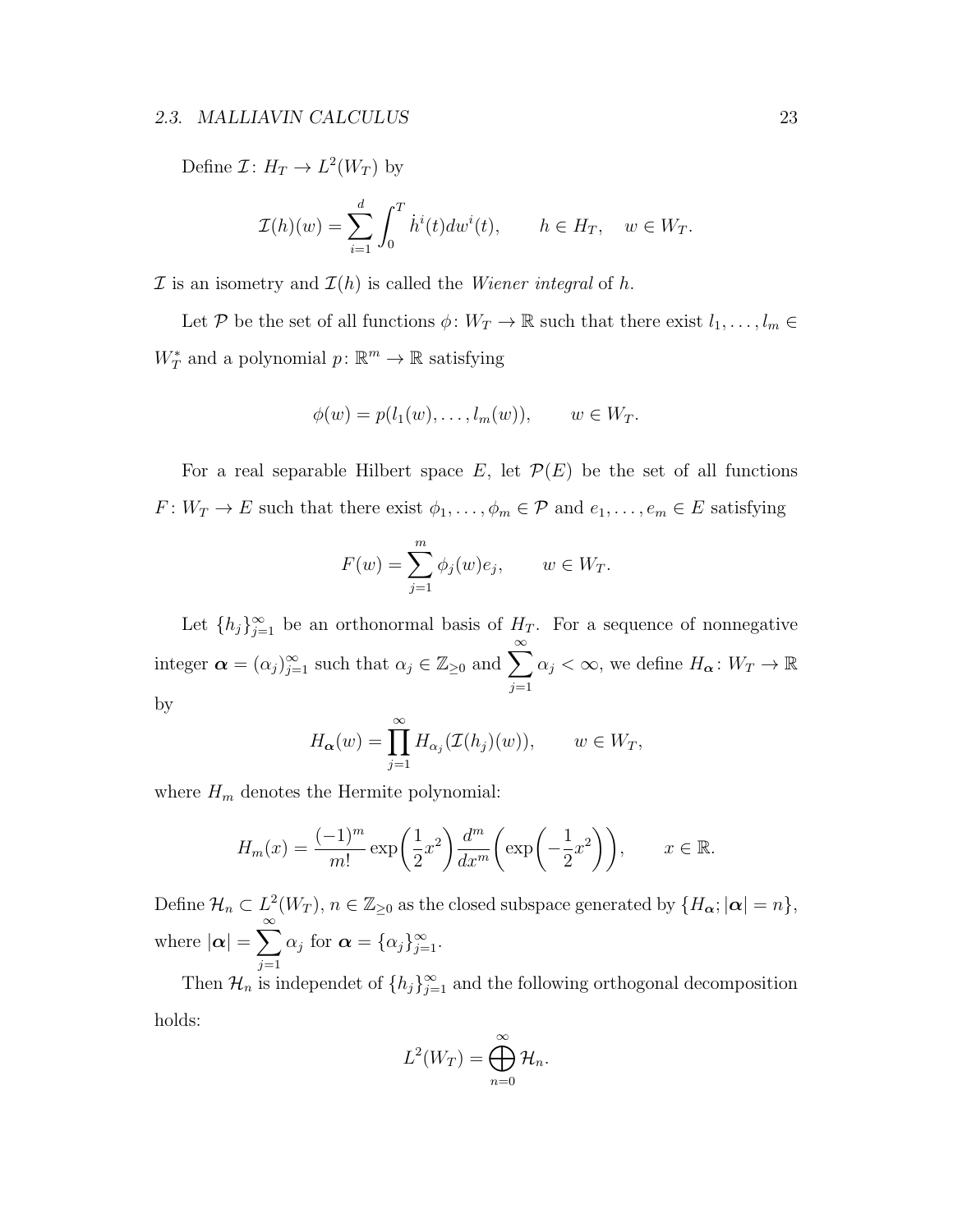This is called the *Wiener chaos decomposition*.

Let  $J_n: L^2(W_T) \to \mathcal{H}_n$  be the orthogonal projection. If  $\phi \in \mathcal{P}$ , then  $J_n \in \mathcal{P}$ for any *n* and  $\phi = \sum_{n=0}^{\infty}$ *n*=0  $J_n \phi$  holds, where the right hand side is a finite sum. We can define  $J_n: \mathcal{P}(E) \to \mathcal{P}(E)$  by

$$
(J_n F)(w) = \sum_{j=1}^{m} (J_n \phi_j)(w) e_j, \qquad w \in W_T,
$$

where  $F(w) = \sum_{m=1}^{m}$ *j*=1  $\phi_j(w)e_j, \phi_j \in \mathcal{P}, w \in W_T$ . For  $p \in (1, \infty)$ ,  $s \in \mathbb{R}$ , a norm  $|| \cdot ||_{p,s}$  on  $\mathcal{P}(E)$  is defined by

$$
||F||_{p,s} = \left\| \sum_{n=0}^{\infty} (1+n)^{\frac{s}{2}} J_n F \right\|_p, \quad F \in \mathcal{P}(E),
$$

where  $\|\cdot\|_p$  denotes the  $L^p$  norm. The completion of  $\mathcal{P}(E)$  by  $\|\cdot\|_{p,s}$  is denoted by  $\mathbb{D}^{p,s}(E).$ 

We list some fundamental properties of  $\mathbb{D}^{p,s}(E)$ :

**Proposition 2.6.** *Let*  $p, p', q \in (1, \infty)$  *and*  $s, s' \in \mathbb{R}$ *.* 

- *(i)*  $\mathbb{D}^{p,0}(E) = L^p(E)$ .
- *(ii)* For  $s \geq s'$ ,  $p \geq p'$ , there exists a natural continuous injection  $\mathbb{D}^{p',s'}(E) \subset$  $\mathbb{D}^{p,s}(E)$ .
- *(iii)* If  $\frac{1}{ }$ *p*  $+$ 1  $\frac{1}{q} = 1$ , there exists a natural isomorphism  $(\mathbb{D}^{p,s}(E))^* \simeq \mathbb{D}^{q,-s}(E)$ .

Define

$$
\mathbb{D}^\infty(E)=\bigcap_{p\in(1,\infty),s\in\mathbb{R}}\mathbb{D}^{p,s}(E),\qquad \mathbb{D}^{-\infty}(E)=\bigcup_{p\in(1,\infty),s\in\mathbb{R}}\mathbb{D}^{p,s}(E),
$$

We write  $\mathbb{D}^{\infty} = \mathbb{D}^{\infty}(\mathbb{R})$ ,  $\mathbb{D}^{-\infty} = \mathbb{D}^{-\infty}(\mathbb{R})$ .  $\mathbb{D}^{\infty}(E)$  is a Fréchet space and we have a natural isomorphism  $\mathbb{D}^{-\infty}(E) \simeq (\mathbb{D}^{\infty}(E))^*$ .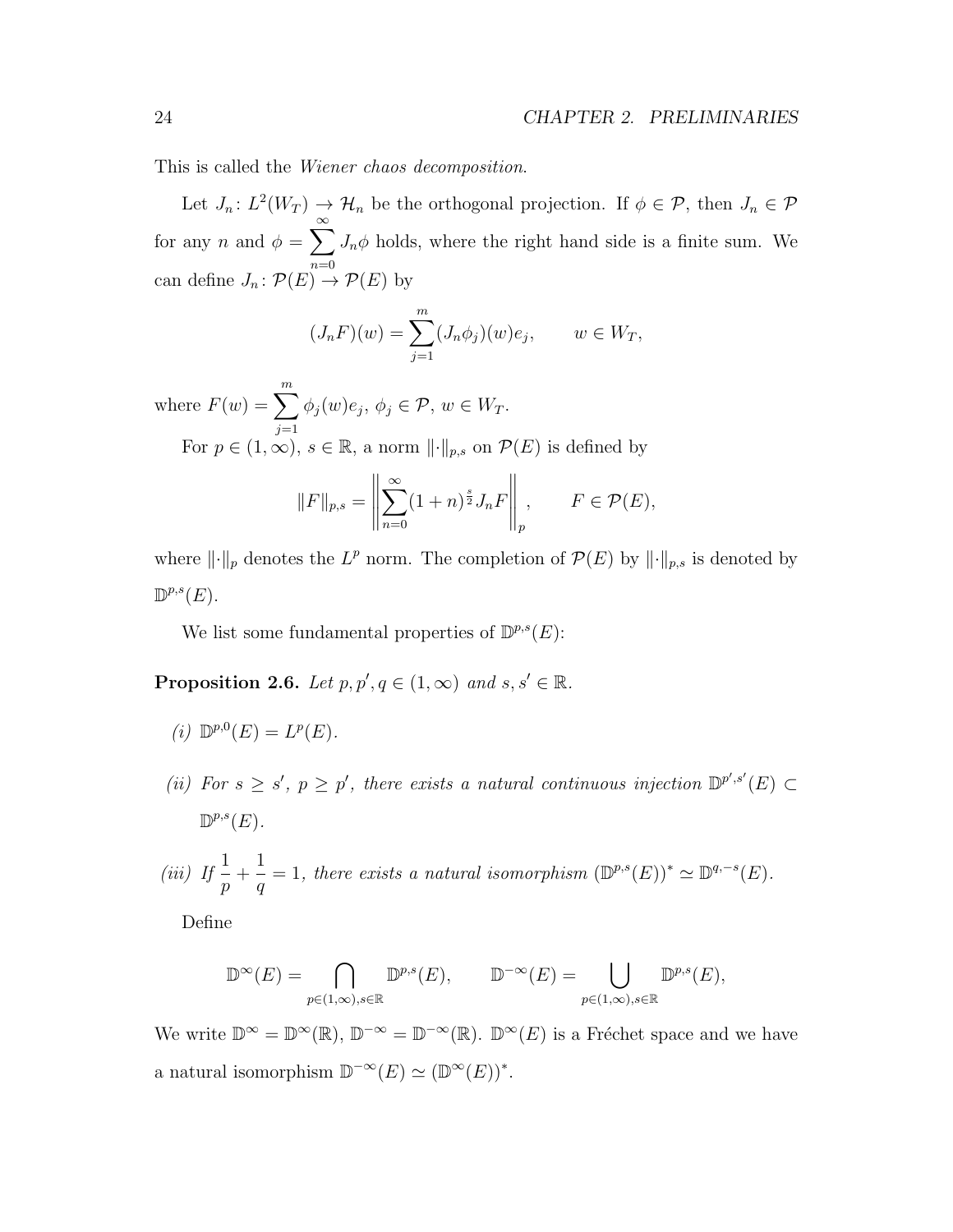- **Definition 2.7.** (i) An element of  $D^{-\infty}(E)$  is called an *E*-valued *generalized Wiener functional*.
- (ii) For  $\Phi \in \mathbb{D}^{-\infty}(E)$ ,  $F \in \mathbb{D}^{\infty}(E)$ , denote by  $\mathbb{E}[\langle \Phi, F \rangle_E]$  the image of  $(\Phi, F)$ by the composition  $\mathbb{D}^{-\infty}(E) \times \mathbb{D}^{\infty}(E) \simeq (\mathbb{D}^{\infty}(E))^* \times \mathbb{D}^{\infty}(E) \to \mathbb{R}$ , where the right map is the evaluation map. In particular, for  $\Phi \in \mathbb{D}^{-\infty}$ , we write  $\mathbb{E}[\Phi]$  for  $\mathbb{E}[\langle \Phi, 1 \rangle_{\mathbb{R}}]$ , where  $1 \in \mathbb{D}^{\infty}$  is the constant map.  $\mathbb{E}[\Phi]$  is called the *generalized expectation* of Φ.

We note that if  $\Phi \in \mathbb{D}^{p,0}(E) = L^p(W_T; E)$  for some  $p \in (1,\infty)$ ,  $\mathbb{E}[\langle \Phi, F \rangle_E]$ coincides with the ordinary expectation with respect to the Wiener probability measure.

#### **2.3.2 Derivative operator**

For real separable Hilbert spaces  $E_1$  and  $E_2$ , we write  $E_1 \otimes E_2$  for the Hilbert space consisting of all Hilbert-Schmidt operators  $E_1 \rightarrow E_2$ .

Let  $\nabla$ :  $\mathcal{P}(E) \to \mathcal{P}(H_T \otimes E)$  be the unique linear map such that

$$
\nabla F(w) = \sum_{j=1}^m (\partial_j p)(\mathcal{I}(h_1)(w), \dots, \mathcal{I}(h_m)(w))h_j \otimes e, \qquad w \in W_T,
$$

if  $F(w) = p(\mathcal{I}(h_1)(w), \ldots, \mathcal{I}(h_m)(w))e$  with a polynomial *p*, orthogonal elements  $h_1, \ldots, h_m \in H_T$  and  $e \in E$ . Here  $\partial_j$  denotes the partial differentiation with respect to the *j*-th variable.

*∇* is uniquely extended to an operator

$$
\nabla: \mathbb{D}^{-\infty}(E) \to \mathbb{D}^{-\infty}(H_T \otimes E)
$$

which by restriction yields a continuous map  $\mathbb{D}^{p,s+1}(E) \to \mathbb{D}^{p,s}(H_T \otimes E)$  for  $p \in$  $(1, \infty)$ ,  $s \in \mathbb{R}$ .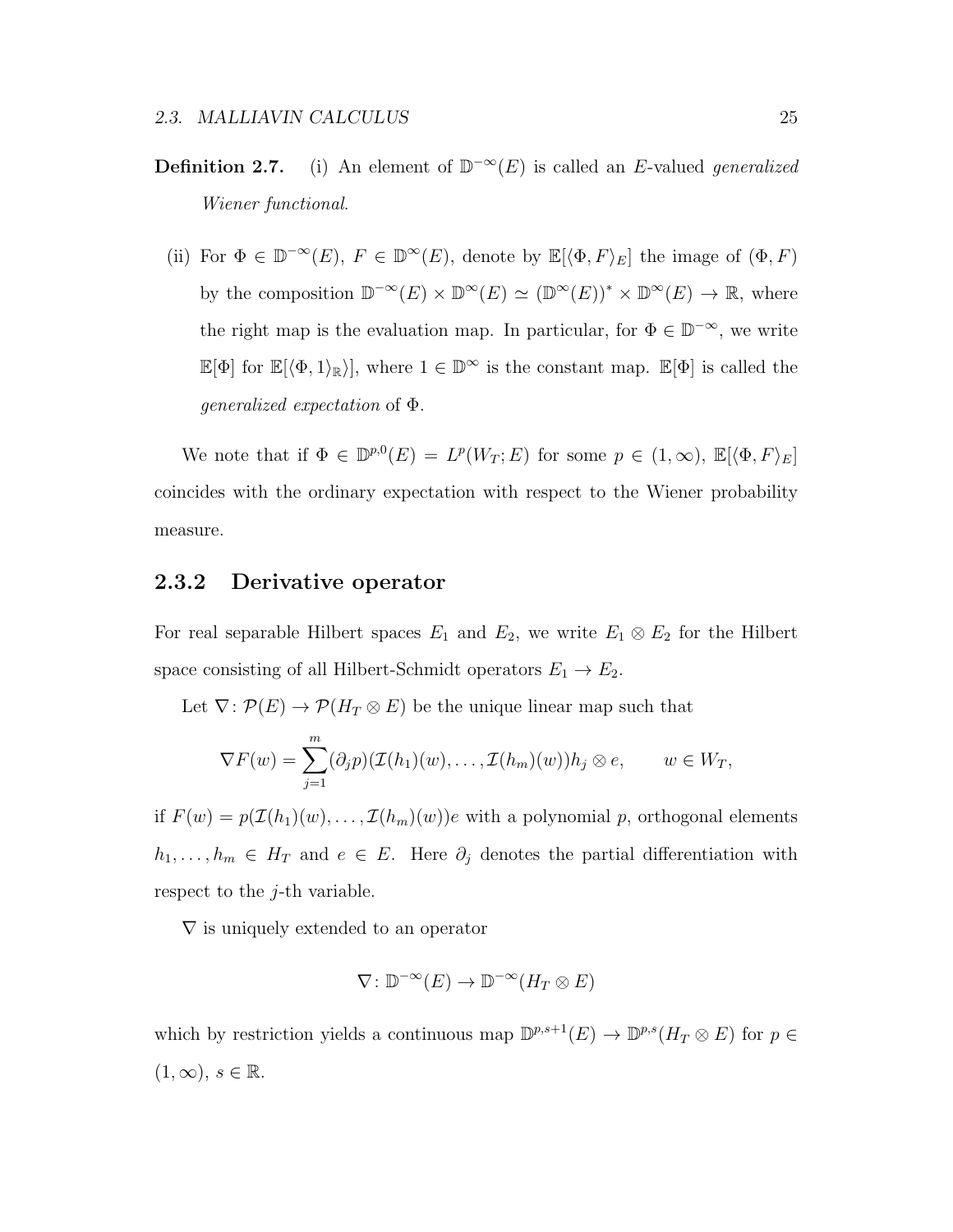We can define the adjoint operator

$$
\nabla^* \colon \mathbb{D}^{-\infty}(H_T \otimes E) \to \mathbb{D}^{-\infty}(E),
$$

which by restriction yields a continuous map  $\mathbb{D}^{p,s+1}(H_T \otimes E) \to \mathbb{D}^{p,s}(E)$  for  $p \in$  $(1, \infty)$ ,  $s \in \mathbb{R}$ .

**Definition 2.8.** Suppose  $n \in \mathbb{N}$  and  $F = (F^i)_{i=1,\dots,n} \in \mathbb{D}^\infty(\mathbb{R}^n)$ .

(i)  $\sigma_F = (\sigma_F^{ij})$  $(F^{ij})_{i,j=1,\ldots,n}(\mathbb{R}^n \otimes \mathbb{R}^n)$  defined by

$$
\sigma_F^{ij}(w) = \langle \nabla F^i(w), \nabla F^j(w) \rangle_{H_T}, \qquad i = 1, \dots, n
$$

is called the *Malliavin covariance* of *F*.

(ii) *F* is *non-degenerate (in the sense of Malliavin)* if

$$
(\det \sigma_F(w))^{-1} \in \bigcap_{p \in (1,\infty)} L^p(W_T).
$$

### **2.3.3 Pull-back of Schwartz distributions**

For a non-degenerate Wiener functional, the pull-back of Schwartz distribution can be defined. Let  $\mathcal{S}(\mathbb{R}^n)$  be the space of rapidly decreasing  $C^{\infty}$  functions on  $\mathbb{R}^n$  and  $\mathcal{S}'(\mathbb{R}^n)$  be the space of slowly increasing distributions on  $\mathbb{R}^n$ . For  $F =$  $(F^{i})_{i=1,\dots,n} \in \mathbb{D}^{\infty}(\mathbb{R}^{n})$ , the pull-back

$$
\mathcal{S}(\mathbb{R}^n) \to \mathbb{D}^\infty; \phi \mapsto \phi \circ F
$$

is extended to a continuous linear map

$$
\mathcal{S}'(\mathbb{R}^n) \to \mathbb{D}^{-\infty}.
$$

The image of  $T \in \mathcal{S}'(\mathbb{R}^n)$  by this map is denoted by  $T(F)$ .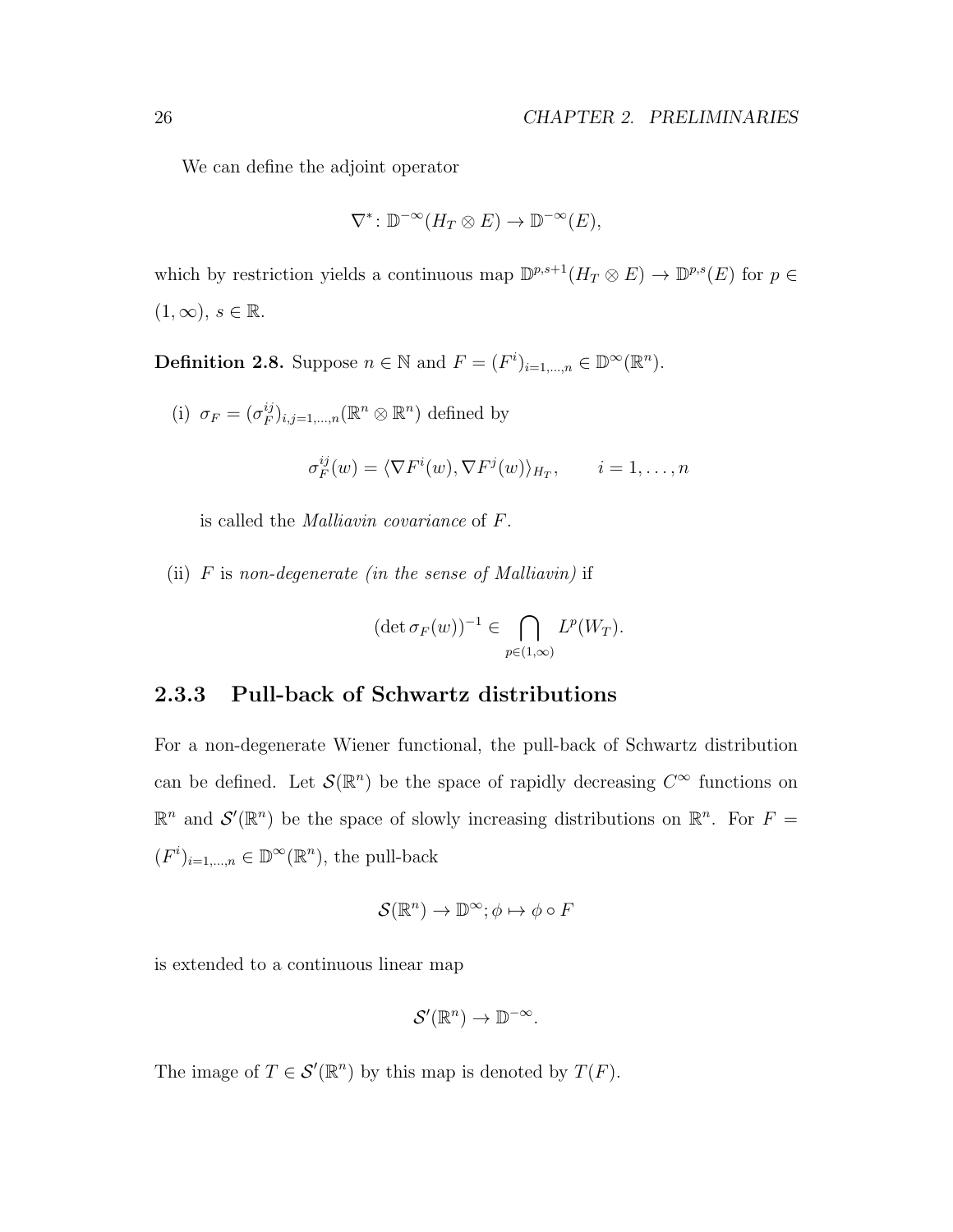The probability density function can be represented using the pull-back of the Dirac distribution. We write  $\delta_x \in \mathcal{S}'(\mathbb{R}^n)$  for the Dirac distribution concentrated at  $x \in \mathbb{R}^n$ .

**Proposition 2.9.** *Suppose*  $F \in \mathbb{D}^{\infty}(\mathbb{R}^n)$  *is non-degenerate.* 

*(i)*  $p_F$  : ℝ<sup>n</sup> → ℝ *defined by* 

$$
p_F(x) = \mathbb{E}[\delta_x(F)]
$$

*is the*  $C^{\infty}$  *density function with respect to the Lebesgue measure of*  $F$ *.* 

*(ii) If G* ∈  $\mathbb{D}^{\infty}$ *,* 

$$
\mathbb{E}[\delta_x(F)G] = p_F(x)\mathbb{E}[G|F=x]
$$

*holds for almost every*  $x \in \mathbb{R}^n$  *satisfying*  $p_F(x) > 0$ *.* 

The follwing chain rule for *∇* holds:

**Proposition 2.10.** For  $T \in \mathcal{S}'(\mathbb{R}^n)$  and  $F = (F^1, \ldots, F^n) \in \mathbb{D}^{\infty}(\mathbb{R}^n)$ , it holds *that*

$$
\nabla T(F) = \sum_{i=1}^{n} (\partial_i T)(F) \nabla F_i.
$$

#### **2.3.4 Asymptotic expansion**

The following result about the asymptotic expansion of Wiener functionals will be used to investigate asymptotic behavior of heat kernels.

**Definition 2.11.** Let  ${F^{\varepsilon}}_{\varepsilon(0,1]}$  be a family of  $\mathbb{R}^n$ -valued generalized Wiener functionals.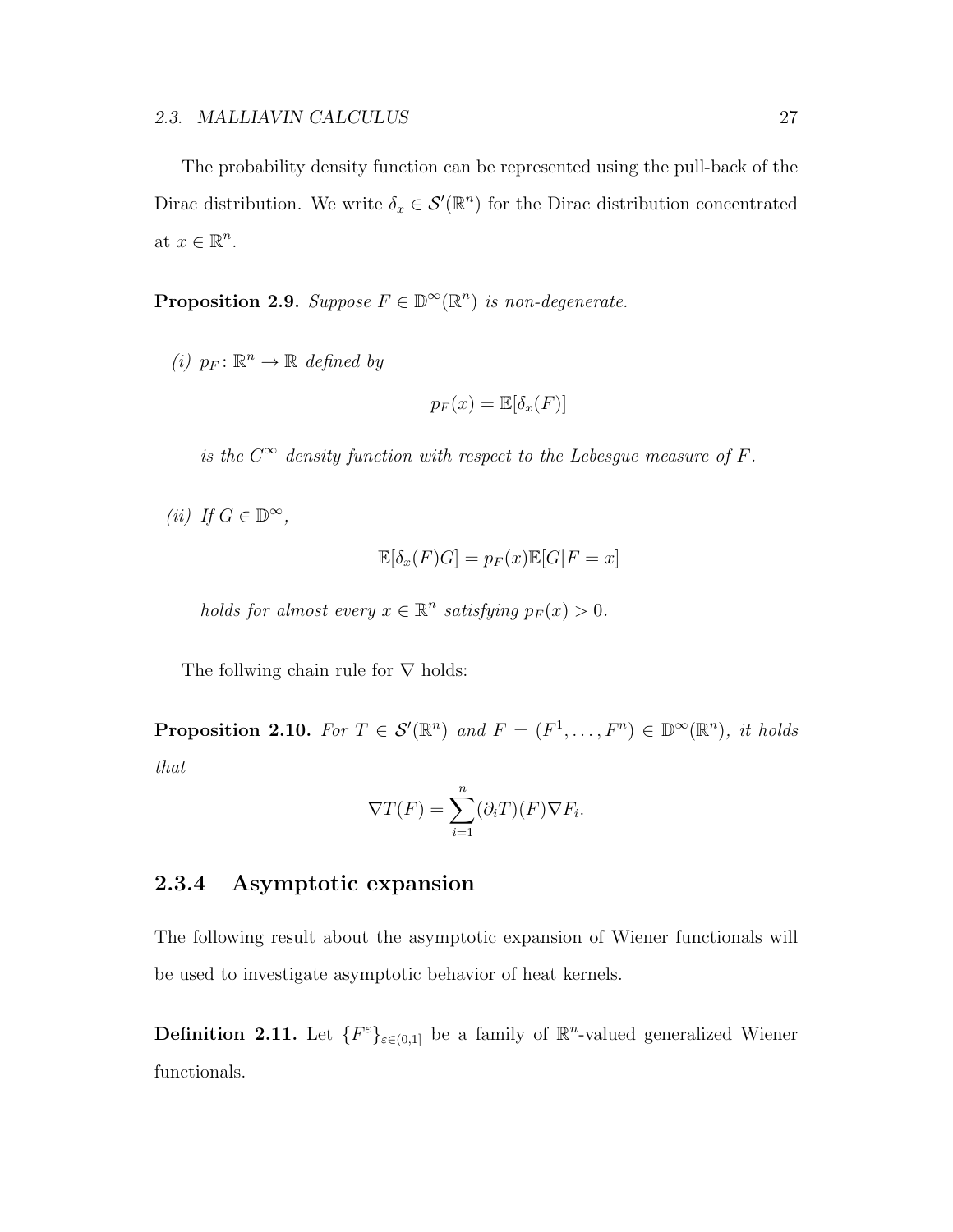(i) We say that the family  ${F^{\varepsilon}}_{\varepsilon(0,1]}$  is *uniformly non-degenerate* if  $F^{\varepsilon} \in$  $\mathbb{D}^{\infty}(\mathbb{R}^{n})$  for  $\varepsilon \in (0,1]$  and

$$
\sup_{\varepsilon \in (0,1]} \mathbb{E}[(\det \sigma^{\varepsilon})^{-p}] < \infty
$$

holds for any  $p \in (1, \infty)$ , where  $\sigma^{\varepsilon} = \sigma_{F^{\varepsilon}}$  is the Malliavin covariance of  $F^{\varepsilon}$ .

(ii) Let  $\phi_a \in \mathbb{D}^{\infty}(\mathbb{R}^n)$  (*resp.*  $\mathbb{D}^{-\infty}(\mathbb{R}^n)$ ) for  $a \in \mathbb{Z}_{\geq 0}$  and  $F^{\varepsilon} \in \mathbb{D}^{\infty}(\mathbb{R}^n)$  (*resp.* D *−∞*(R *n* )). We write

$$
F^{\varepsilon} \sim \sum_{a=0}^{\infty} \varepsilon^{a} \phi_{a} \quad \text{in } \mathbb{D}^{\infty}(\mathbb{R}^{n}) \quad (resp. \text{ in } \mathbb{D}^{-\infty}(\mathbb{R}^{n}))
$$

if, for any  $a \in \mathbb{Z}_{\geq 0}$ ,  $p \in (1, \infty)$ ,  $s \in \mathbb{R}$  (*resp.* for any  $a \in \mathbb{Z}_{\geq 0}$  and for some  $p \in (1, \infty), s \in \mathbb{R}$ ,

$$
\sup_{\varepsilon \in (0,1]} \varepsilon^{-a-1} \Bigg\| F^{\varepsilon} - \sum_{b=0}^a \varepsilon^b \phi_b \Bigg\|_{p,s} < \infty
$$

holds.

**Proposition 2.12** ([12, Theorem V.9.4]). Let  $\{F^{\varepsilon}\}_{\varepsilon\in(0,1]}, F^{\varepsilon} \in \mathbb{D}^{\infty}(\mathbb{R}^{n})$  be a *uniformly non-degenerate family of Wiener functionals and suppose that*

$$
F^{\varepsilon} \sim \sum_{a=0}^{\infty} \varepsilon^{a} \phi_{a} \quad in \ \mathbb{D}^{\infty}(\mathbb{R}^{n})
$$

*holds for*  $\phi_a = (\phi_a^1, \ldots, \phi_a^n) \in \mathbb{D}^\infty(\mathbb{R}^n)$ ,  $a \in \mathbb{Z}_{\geq 0}$ .

*Then for*  $T \in \mathcal{S}'(\mathbb{R}^n)$  *we have* 

$$
T(F^{\varepsilon}) \sim \sum_{a=0}^{\infty} \varepsilon^{a} \psi_{a} \quad in \ \mathbb{D}^{-\infty}(\mathbb{R}^{n}),
$$

*where each*  $\psi_a$  *is obtained by the formal expansion in*  $\varepsilon$ 

$$
T\left(\sum_{a=0}^{\infty} \varepsilon^a \phi_a\right) = \sum_{a=0}^{\infty} \frac{1}{a!} \sum_{i_1,\dots,i_a=1}^n (\partial_{i_1} \cdots \partial_{i_a} T)(\phi_0)(\varepsilon \phi_1 + \varepsilon^2 \phi_2 + \cdots)
$$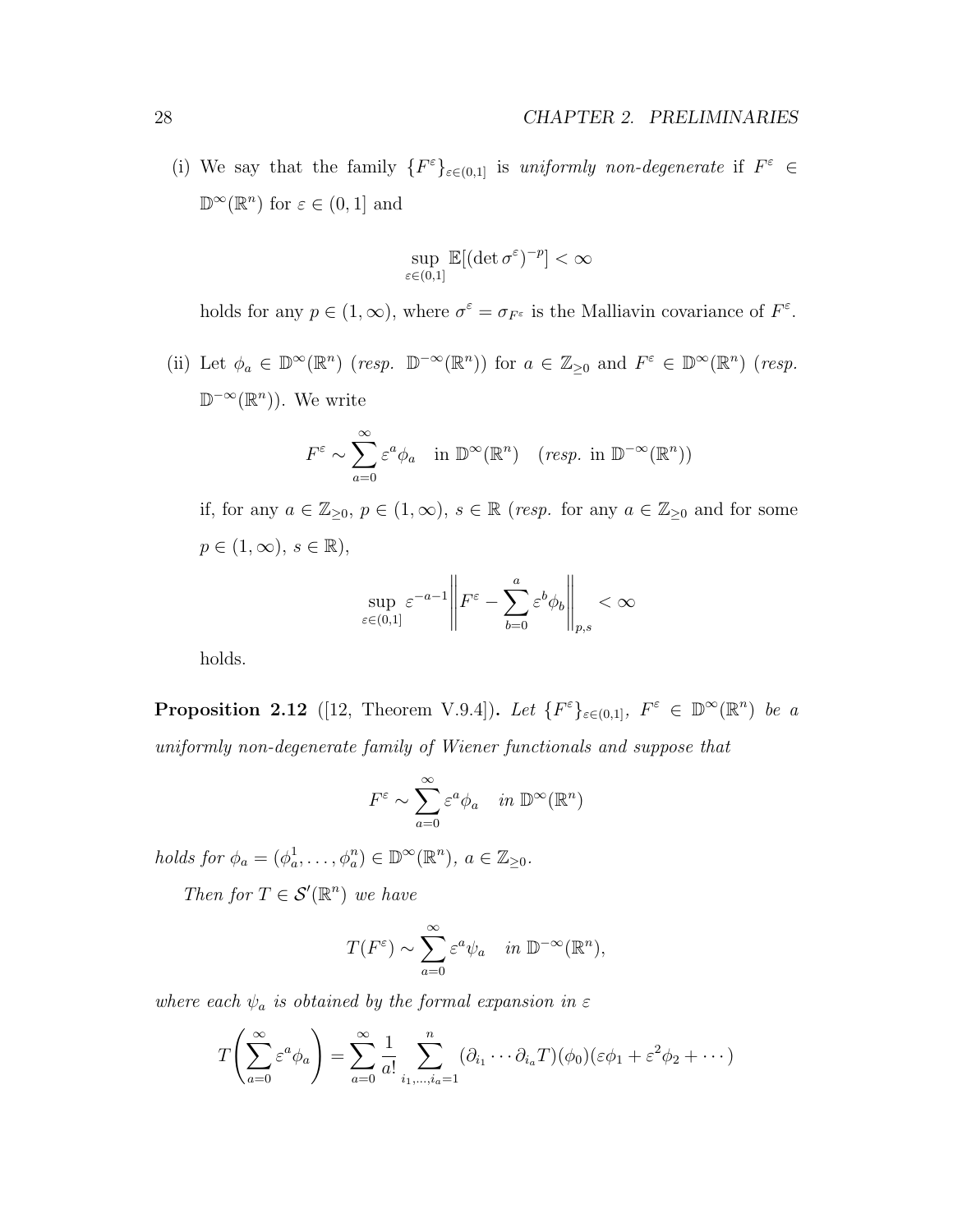#### *2.3. MALLIAVIN CALCULUS* 29

$$
= \psi_0 + \varepsilon \psi_1 + \cdots.
$$

*In particular, we have*

$$
\mathbb{E}[T(F^{\varepsilon})] = \sum_{a=0}^{\infty} \varepsilon^{a} \mathbb{E}[\psi_{a}]
$$

*for sufficiently small ε.*

*Remark* 2.13*.* For example, we have

$$
\psi_0 = T(\phi_0), \n\psi_1 = \sum_{i=1}^n \phi_1^i(\partial_i T)(\phi_0), \n\psi_2 = \sum_{i=1}^n \phi_2^i(\partial_i T)(\phi_0) + \frac{1}{2} \sum_{i,j=1}^n \phi_1^i \phi_1^j(\partial_i \partial_j T)(\phi_0).
$$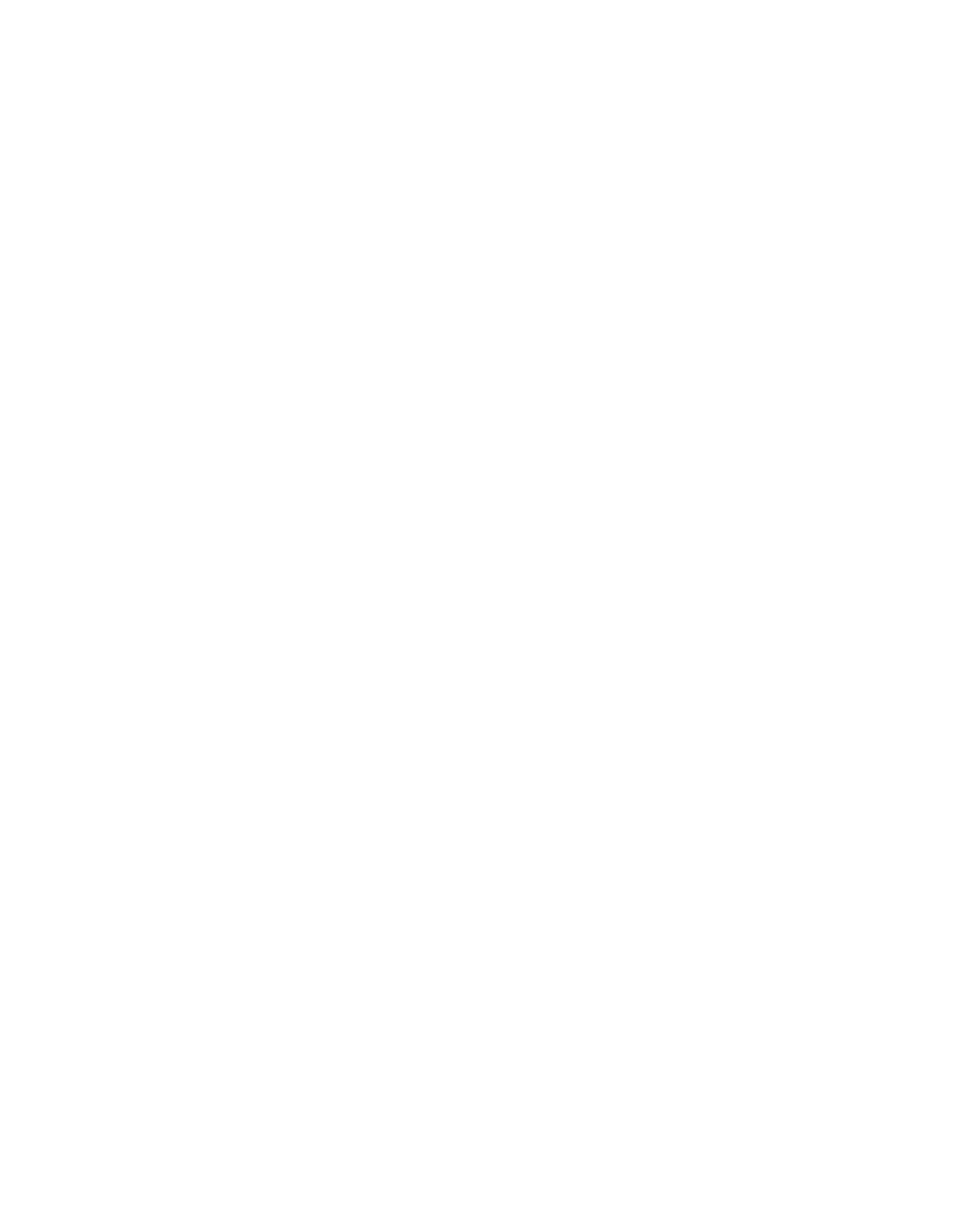# **Chapter 3 CR geometry**

## **3.1 CR manifolds**

In this section, we list the results on CR manifolds which we shall use later, following Dragomir-Tomassini [3] and Lee [15].

A CR manifold *M* is a real differentiable manifold together with a complex subbundle  $T_{1,0}$  of the complexified tangent bundle  $\mathbb{C}TM = TM \otimes_{\mathbb{R}} \mathbb{C}$  such that

$$
T_{1,0} \cap T_{0,1} = \{0\}, \text{ where } T_{0,1} = \overline{T_{1,0}},
$$
  
 $[T_{1,0}, T_{1,0}] \subset T_{1,0}.$ 

We consider the case that *M* is orientable and of real dimension  $2n+1$  with  $n \in \mathbb{N}$ and  $T_{1,0}$  is of complex dimension *n*, i.e. the CR codimension is 1.

Set

$$
H = \text{Re}(T_{1,0} \oplus T_{0,1}),
$$

which is called the *Levi distribution* of (*M, T*1*,*0). There exists a *pseudo-Hermitian structure*, that is, a real non-vanishing 1-form  $\theta$  on  $M$  which annihilates  $H$ . For such  $\theta$ , the *Levi form*  $L_{\theta}$  of  $\theta$  is defined by

$$
L_{\theta}(Z,W) = -id\theta(Z,W), \qquad Z, W \in \Gamma^{\infty}(T_{1,0} \oplus T_{0,1}),
$$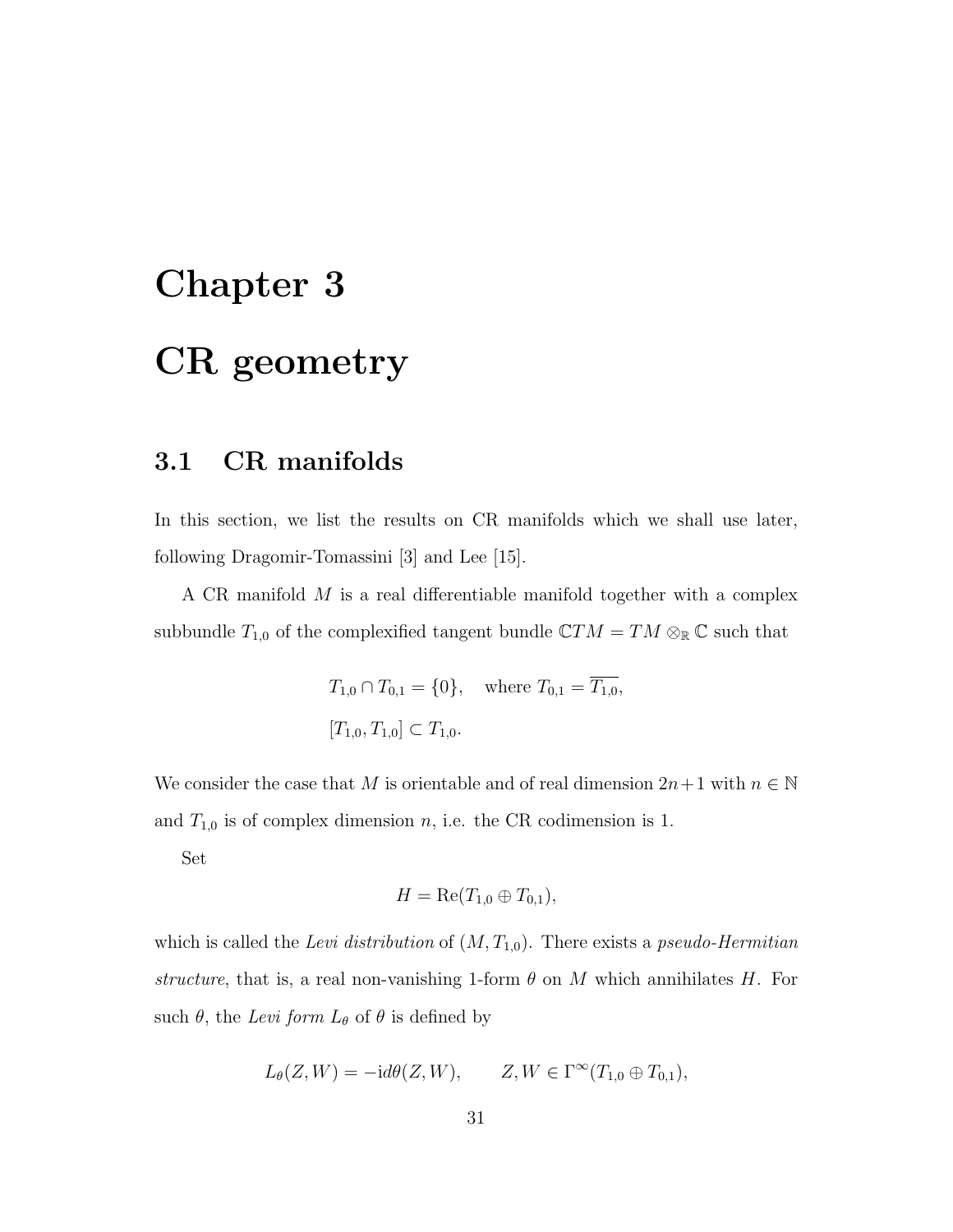where  $\Gamma^{\infty}(V)$  stands for the space of  $C^{\infty}$  cross sections of a vector bundle *V*. Hereinafter, we assume that *M* is *strictly pseudoconvex*, that is, the Levi form  $L_{\theta}$ is positive definite. Then  $T_{1,0}$  is an Hermitian fiber bundle with Hermitian fiber metric *Lθ*.

Let *T* be the *characteristic direction*, that is, the unique real vector field on *M* transverse to *H*, defined by

$$
T \rfloor d\theta = 0, \quad T \rfloor \theta = 1,
$$

where  $T\rfloor\omega$  is the interior product:  $T\rfloor\omega(X_1,\ldots,X_{p-1}) = \omega(T, X_1,\ldots,X_{p-1})$  for a *p*-form *ω*.

As *M* is strictly pseudoconvex, the  $(2n+1)$ -form  $\psi = \theta \wedge (d\theta)^n$  on *M* determines a volume form, where we have chosen the orientation of  $M$  so that  $\psi$  is a positive form. Then it induces the  $L^2$ -inner product on functions:

$$
\langle u, v \rangle_{\theta} = \int_M u \overline{v} \psi, \qquad u, v \in C_0^{\infty}(M; \mathbb{C}).
$$

The Levi form induces a metric on  $H$  (denoted by  $L_{\theta}$  again), and the dual metric  $L^*_{\theta}$  on *H*<sup>\*</sup>. Then the *L*<sup>2</sup>-inner product on sections of *H*<sup>\*</sup> is given by

$$
\langle \omega, \eta \rangle_{\theta} = \int_M L_{\theta}^*(\omega, \eta) \psi, \qquad \omega, \eta \in \Gamma^{\infty}(H^*).
$$

Denoting by  $r: T^*M \to H^*$  the natural restriction mapping, we define a section  $d_b u$  for  $u \in C^\infty(M)$  by  $d_b u = r \circ du$ . The *real sub-Laplacian*  $\Delta_b$  on functions is given by

$$
\langle \Delta_b u, v \rangle_{\theta} = \langle d_b u, d_b v \rangle_{\theta}, \qquad v \in C_0^{\infty}(M).
$$

Similarly, denoting by  $\overline{\partial}_b u$  the projection of *du* onto  $T^*_{0,1}$  for  $u \in C^{\infty}(M; \mathbb{C})$ , we introduce the *Kohn-Spencer Laplacian*  $\square_b$  defined by

$$
\langle \Box_b u, v \rangle_{\theta} = \langle \overline{\partial}_b u, \overline{\partial}_b v \rangle_{\theta}, \qquad v \in C_0^{\infty}(M; \mathbb{C}).
$$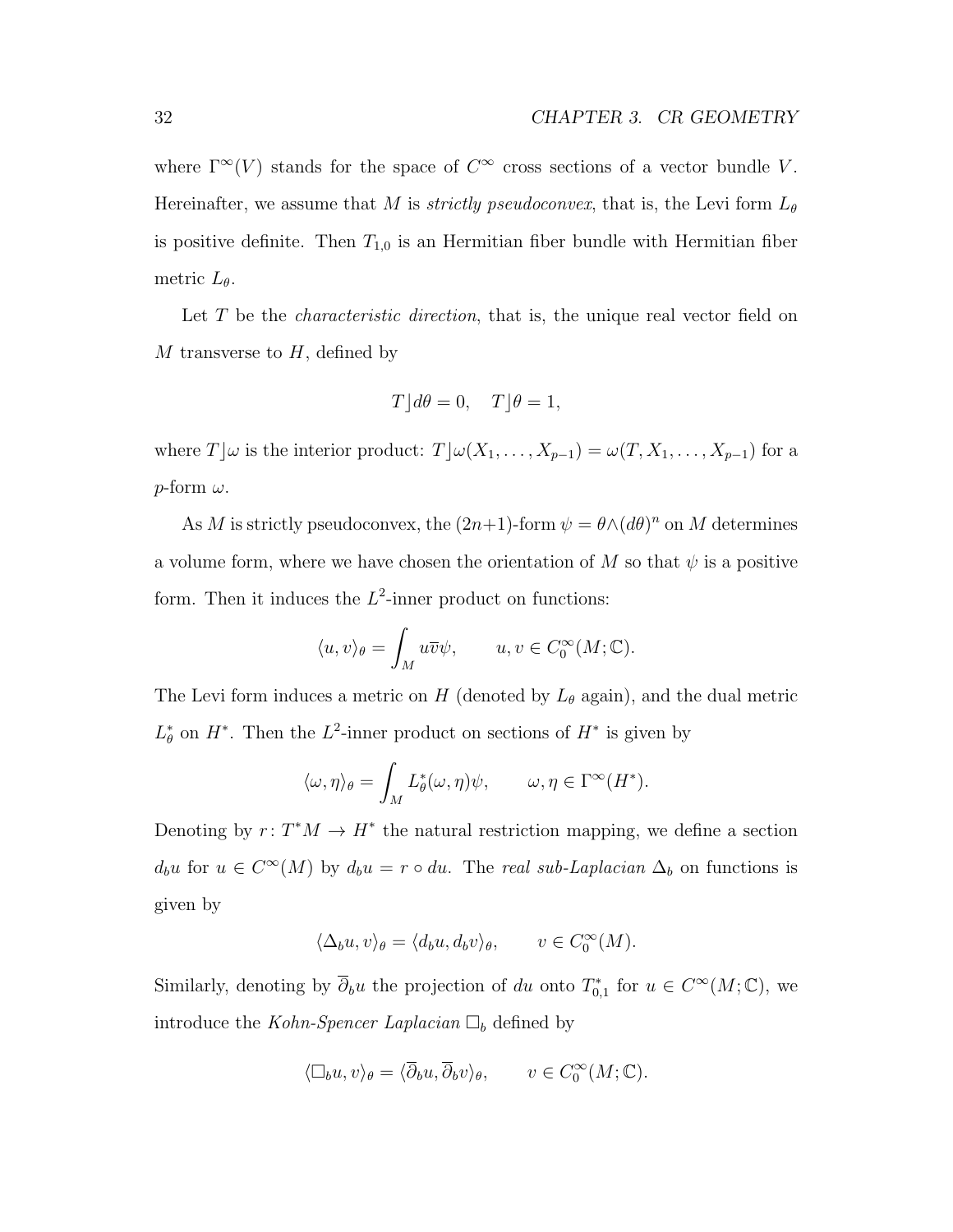These two operators are related to each other by

$$
\Box_b = \Delta_b + \mathrm{i} n T \qquad \text{on } C^\infty(M; \mathbb{C}).
$$

# **3.2 Tanaka-Webster connection**

We now review the connection due to Tanaka [22] and Webster [25].

Let  $J: H \to H$  be the complex structure related to  $(M, T_{1,0})$ ; that is, the C-linear extension of *J* is the multiplication by i on  $T_{1,0}$  and  $−i$  on  $T_{0,1}$ , where we have used the fact that  $H \otimes_{\mathbb{R}} \mathbb{C} = T_{1,0} \oplus T_{0,1}$ . Moreover, we extend *J* linearly to *TM* by  $J(T) = 0$ .

Since  $TM = H \oplus \mathbb{R}T = \{X + aT \mid X \in H, a \in \mathbb{R}\}$ , there exists the unique Riemannian metric  $g_{\theta}$  on *M* satisfying that

$$
g_{\theta}(X,Y) = d\theta(X,JY), \quad g_{\theta}(X,T) = 0, \quad g_{\theta}(T,T) = 1
$$

for *X*,  $Y \in H$ . *g*<sup> $\theta$ </sup> is called the *Webster metric*. We extend *g*<sup> $\theta$ </sup> to  $\mathbb{C}TM$  C-bilinearly.

**Definition 3.1.** There exists the unique linear connection *∇* on *M* satisfying that

$$
\nabla_X Y \in \Gamma^\infty(H), \qquad X \in \Gamma^\infty(TM), Y \in \Gamma^\infty(H), \tag{3.2}
$$

$$
\nabla J = 0, \qquad \nabla g_{\theta} = 0,
$$
\n(3.3)

$$
T_{\nabla}(Z,W) = 0, \qquad Z, W \in \Gamma^{\infty}(T_{1,0}), \tag{3.4}
$$

$$
T_{\nabla}(Z,W) = 2iL_{\theta}(Z,W)T, \qquad Z \in \Gamma^{\infty}(T_{1,0}), W \in \Gamma^{\infty}(T_{0,1}), \tag{3.5}
$$

$$
T_{\nabla}(T, J(X)) + J(T_{\nabla}(T, X)) = 0, \qquad X \in \Gamma^{\infty}(TM),
$$

where  $\nabla_X$  is the covariant derivative in the direction of *X* and  $T_\nabla$  is the torsion tensor field of  $\nabla$ :  $T_{\nabla}(Z, W) = \nabla_Z W - \nabla_W Z - [Z, W].$ 

*∇* is called the *Tanaka-Webster connection*.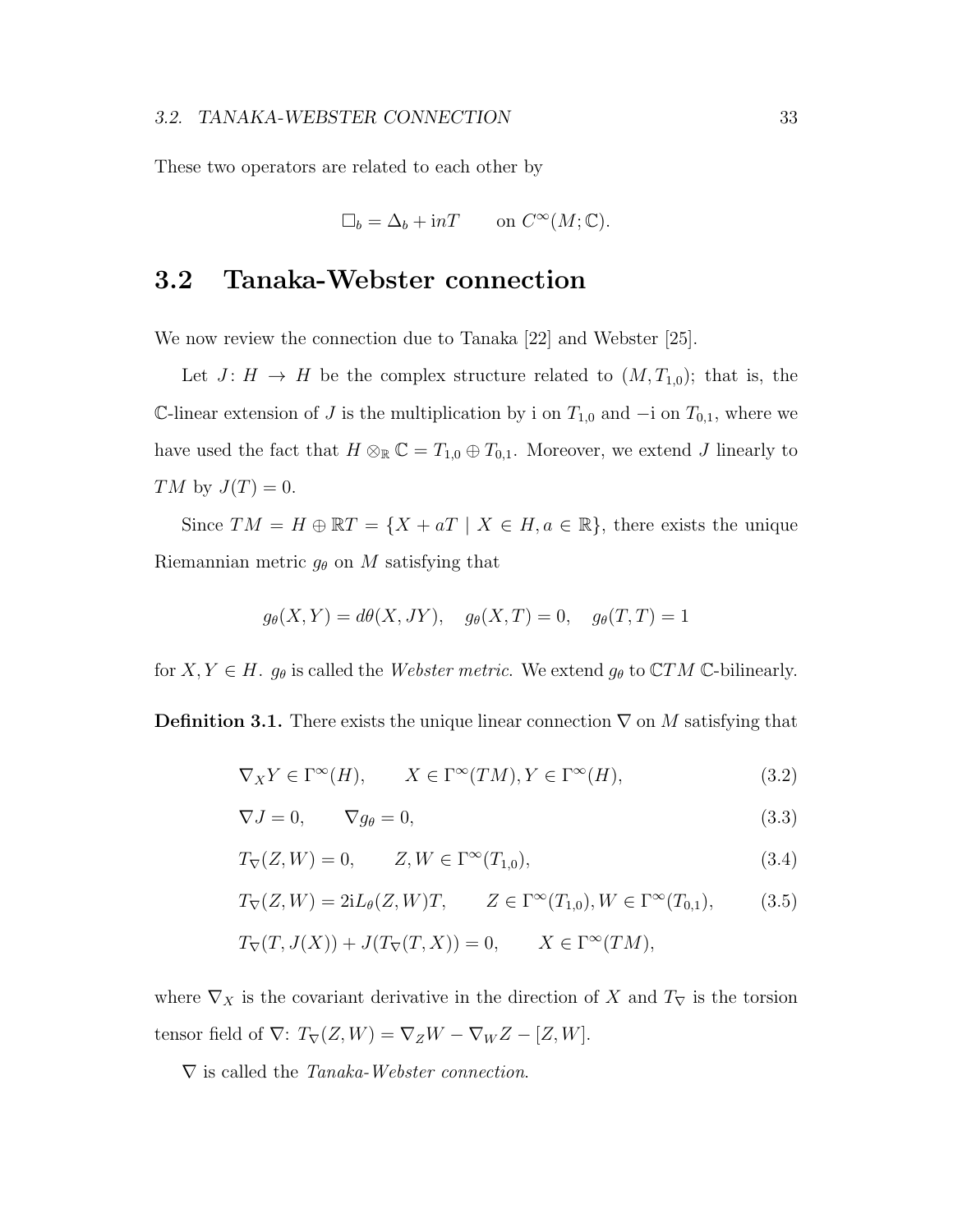Let  ${Z_\alpha}_{\alpha=1,\dots,n}$  be a local orthonormal frame for  $T_{1,0}$  on an open set *U*, that is,  $Z_{\alpha}$  is a  $T_{1,0}$ -valued section defined on *U* and  $g_{\theta}(Z_{\alpha}, Z_{\overline{\beta}}) = \delta_{\alpha\beta}$ , where  $Z_{\overline{\beta}} = Z_{\beta}$ . If we set  $\langle\langle n \rangle\rangle = \{0, 1, \ldots, n, \overline{1}, \ldots, \overline{n}\}$  and  $Z_0 = T$ , then  $\{Z_A\}_{A \in \langle\langle n \rangle\rangle}$  is a local frame for  $\mathbb{C}TM$ . We define *Christoffel symbols*  $\Gamma_{AB}^C$  for  $A, B, C \in \langle \langle n \rangle \rangle$  by

$$
\nabla_{Z_A} Z_B = \sum_{C \in \langle \langle n \rangle \rangle} \Gamma_{AB}^C Z_C.
$$

Note that  $\Gamma_{AB}^C = 0$  unless  $(B, C) \in \{(\beta, \gamma), (\overline{\beta}, \overline{\gamma}); \beta, \gamma = 1, \ldots, n\}$ , because  $\nabla_X(\Gamma^\infty(T_{1,0})) \subset \Gamma^\infty(T_{1,0})$  and  $\nabla T = 0$  by the conditions (3.2) and (3.3). We also have that

$$
\Gamma_{A\beta}^{\gamma} + \Gamma_{A\overline{\gamma}}^{\beta} = 0, \qquad \beta, \gamma = 1, \dots, n, \quad A \in \langle\!\langle n \rangle\!\rangle
$$
 (3.6)

by the condition (3.3).

# **3.3 Folland-Stein normal coordinate**

In this section, we study the asymptotic behavior of the local orthonormal frame written in a local coordinate, introduced by Folland-Stein [6].

#### **3.3.1 Definition**

Let  ${Z_\alpha}_{\alpha=1,\dots,n}$  be a local orthonormal frame around a fixed point  $x \in M$ . We set

$$
\widehat{X}_{\alpha} = \sqrt{2} \text{Re} Z_{\alpha} = \frac{1}{\sqrt{2}} (Z_{\alpha} + Z_{\overline{\alpha}}),
$$

$$
\widehat{X}_{n+\alpha} = \sqrt{2} \text{Im} Z_{\alpha} = -\frac{i}{\sqrt{2}} (Z_{\alpha} - Z_{\overline{\alpha}})
$$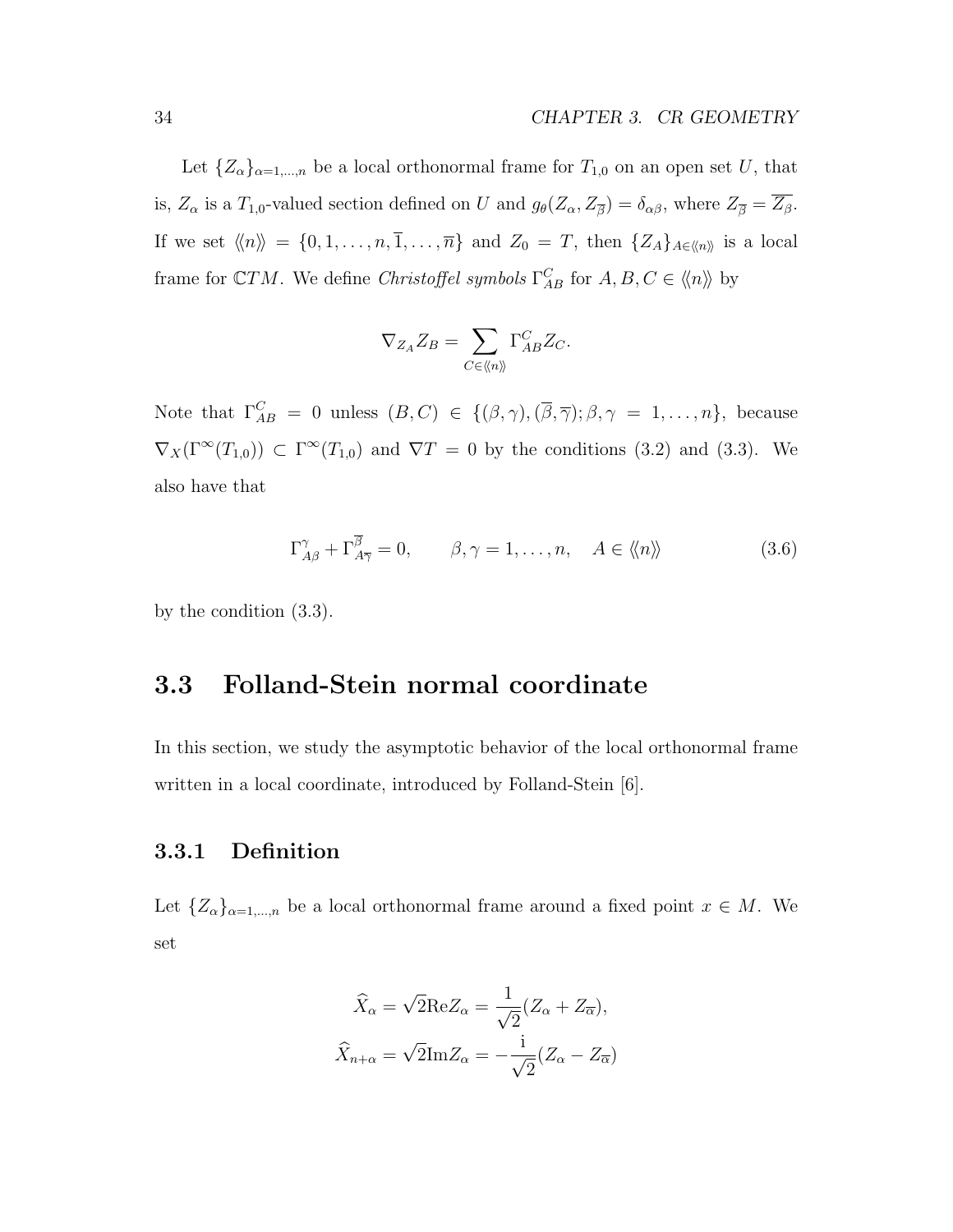for  $\alpha = 1, \ldots, n$  and  $\widehat{X}_{2n+1} = T$ . Given  $u = (u^1, \ldots, u^{2n+1}) \in \mathbb{R}^{2n+1}$ , let  $C_u: [0,1] \to M$  be the integral curve of the tangent vector field

$$
\widehat{X}_u = \sum_{j=1}^{2n+1} u^j \widehat{X}_j
$$

starting at  $x$ , i.e.  $C_u$  is defined by

$$
\frac{dC_u}{dt}(t) = \widehat{X}_u(C_u(t)), \qquad C_u(0) = x.
$$

We set  $E_x(u) = C_u(1)$ . By a standard theory of ordinary differential equations,  $E_x$ defines a diffeomorphism of a neighborhood  $U_x$  of  $0 \in \mathbb{R}^{2n+1}$  onto a neighborhood *V*<sup>*x*</sup> of *x* ∈ *M*. The inverse map  $E_x^{-1}: V_x → U_x$  defines a local chart of *M* and the resulting local coordinates  $u^j: V_x \to \mathbb{R}, j = 1, \ldots, 2n + 1$ , are referred to as the *Folland-Stein normal coordinates*. We hereinafter regard a function on  $V_x$  as a function of  $u \in U_x$  via  $E_x$ .

#### **3.3.2 Asymptotic behavior**

To describe an asymptotic behavior of vector fields with respect to these coordinates, the following asymptotic notation is introduced:

**Definition 3.7.** For  $a \geq 1$ , a function  $f$  on  $V_x$  is said to be  $O^a$  if

$$
f(u) = O\left(\left(\sum_{j=1}^{2n} |u^j| + |u^{2n+1}|^2\right)^a\right)
$$

as  $u = (u^1, \ldots, u^{2n+1}) \to 0$ . We may simply write  $f = O^a$ .

Define the structure functions  $C_{jk}^i: U_x \to \mathbb{R}, i, j, k = 1, \ldots, 2n + 1$  by

$$
[\widehat{X}_j, \widehat{X}_k] = \sum_{i=1}^{2n+1} C^i_{jk} \widehat{X}_i.
$$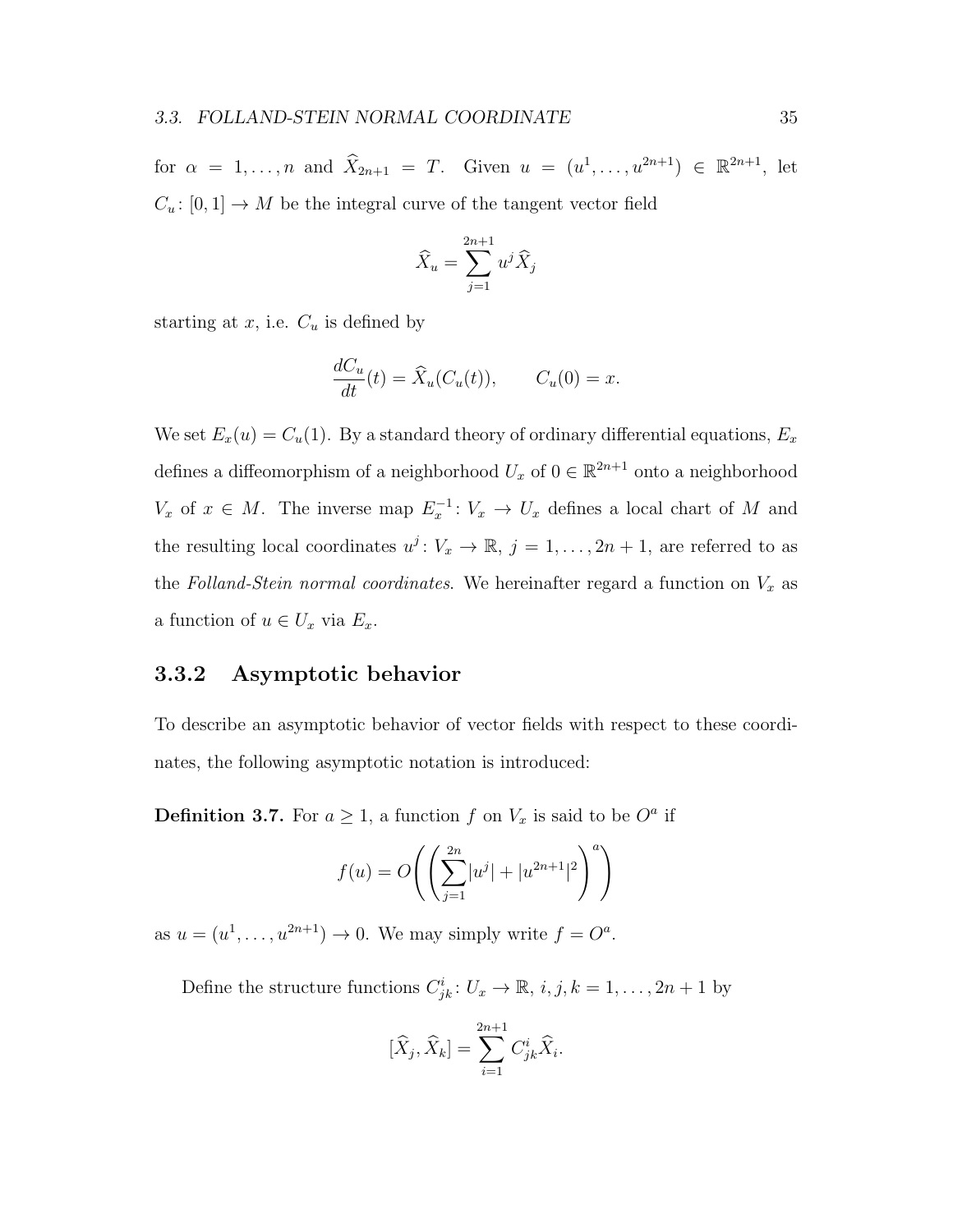**Definition 3.8.** For a multiple index  $J = (j_1, \ldots, j_a), j_1, \ldots, j_a \in \{1, \ldots, 2n+1\},\$ define

$$
|J| = a,
$$
  
\n $||J|| = a + #{b; jb = 2n + 1},$   
\n $uJ = uj1 \cdots uja.$ 

**Theorem 3.9.**  $X_j$ ,  $j = 1, \ldots, 2n$  *can be written with respect to the Folland-Stein normal coordinates*  $(u^j)_{j=1,\dots,2n+1}$  *as follows:* 

$$
\widehat{X}_{\alpha} = \frac{\partial}{\partial u^{\alpha}} - u^{n+\alpha} \frac{\partial}{\partial u^{2n+1}} \n+ \sum_{i=1}^{2n} \left( \sum_{1 \leq ||J|| \leq a} c_{\alpha,i,J} u^{J} + O^{a+1} \right) \frac{\partial}{\partial u^{i}} \n+ \left( \sum_{2 \leq ||J|| \leq a} c_{\alpha,2n+1,J} u^{J} + O^{a+1} \right) \frac{\partial}{\partial u^{2n+1}},
$$

$$
\widehat{X}_{n+\alpha} = \frac{\partial}{\partial u^{n+\alpha}} + u^{\alpha} \frac{\partial}{\partial u^{2n+1}} \n+ \sum_{i=1}^{2n} \left( \sum_{1 \leq ||J|| \leq a} c_{n+\alpha,i,J} u^J + O^{a+1} \right) \frac{\partial}{\partial u^i} \n+ \left( \sum_{2 \leq ||J|| \leq a} c_{n+\alpha,2n+1,J} u^J + O^{a+1} \right) \frac{\partial}{\partial u^{2n+1}}
$$

for  $\alpha = 1, ..., n$ . Moreover, each  $c_{j,i,J}$ ,  $i = 1, ..., 2n + 1$ ,  $j = 1, ..., 2n$ ,  $||J|| = a$ , *is an at most a-th degree polynomial of*  $\frac{d^b}{d^b}$  $\frac{a}{ds^b}C^\alpha_{\beta\gamma}(su)$  $\Big|$ <sub>s=0</sub> *for*  $b \leq a$ *.* 

To prove the theorem, write

$$
\widehat{X}_k = \sum_{j=1}^{2n+1} G_k^j \frac{\partial}{\partial u^j}, \qquad k = 1, \dots, 2n
$$

using the Folland-Stein normal coordinates, where  $G_k^j$  $\frac{J}{k}$  is a smooth function on  $U_x$ . Note that  $G_k^j$  $b_k^j(0) = \delta_{jk}$  by definition of  $E_x$ . Since  $G(u) = (G_k^j)$  $\binom{J}{k}(u)_{j,k=1,...,2n+1}$  is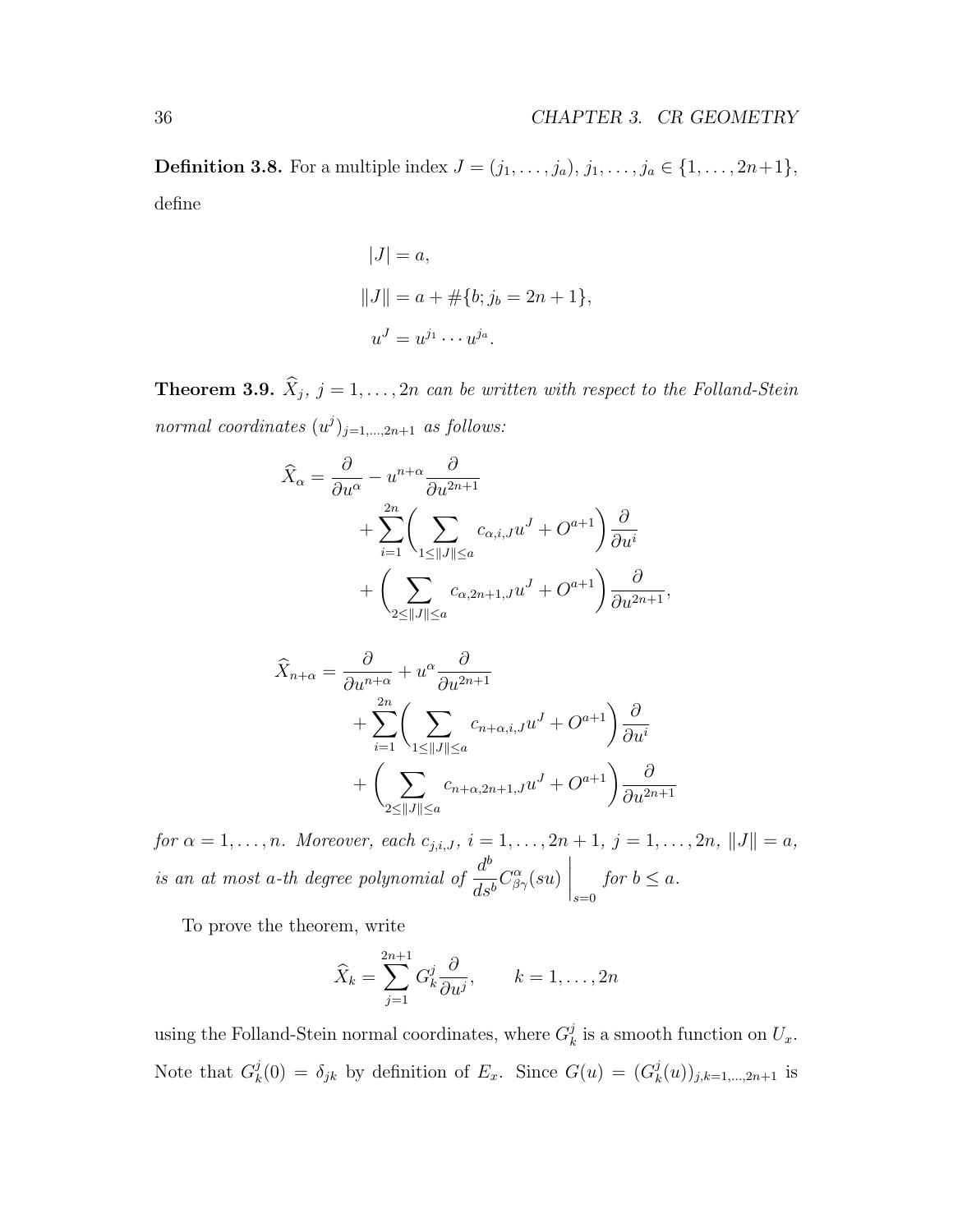an invertible matrix for every  $u \in U_x$ , we can define  $F(u) = (F_k^j)$  $h_k^{\jmath}(u))_{j,k=1,\dots,2n+1},$  $F_k^j$  $E_k^j: U_x \to \mathbb{R}$  by  $F = G^{-1}$ .

Let us consider the matrices

$$
\mathcal{A} = (\mathcal{A}_k^j)_{j,k=1,\dots,2n+1}, \quad \Xi = (\Xi_k^j)_{j,k=1,\dots,2n+1}, \qquad \mathcal{A}_k^j, \Xi_k^j: [-1,1] \times U_x \to \mathbb{R}
$$

defined by

$$
\mathcal{A}_{k}^{j}(s, u) = sF_{k}^{j}(su), \qquad \Xi_{k}^{j}(s, u) = \sum_{l=1}^{2n+1} C_{lk}^{j}(su)u^{l}.
$$

We use the following lemma [3, Lemma 3.3]:

**Lemma 3.10.** *We have*

$$
\frac{\partial}{\partial s} \mathcal{A} = I_{2n+1} - \Xi \mathcal{A}.
$$

By Taylor's theorem, we can write for  $A = 0, 1, \ldots$ ,

$$
G_k^j(su) = \sum_{a=0}^A \frac{s^a}{a!} \sum_{|J|=a} \frac{\partial^a G_k^j}{\partial u^J}(0) u^J + \frac{s^{A+1}}{(A+1)!} \sum_{|J|=A+1} \frac{\partial^{A+1} G_k^j}{\partial u^J}(c s u) u^J
$$

for some  $c \in (0, 1)$ . Since

$$
\frac{\partial^{a+1} G_k^j}{\partial u^J}(c s u) u^J=O^{a+1}
$$

for each *J* with  $|J| = a + 1$ , we have

$$
G_k^j(u) = \sum_{a=0}^A G^{(a)}(u)_k^j + O^{A+1},
$$

where

$$
G^{(a)}(u)_k^j = \frac{1}{a!} \sum_{|J|=a} \frac{\partial^a G_k^j}{\partial u^J}(0) u^J.
$$

To compute  $G^{(a)}(u) = (G^{(a)}(u))$  $\binom{J}{k}$ <sub>*j*,*k*=1,...,2*n*+1, we note that the Taylor expansion</sub> yields

$$
G(su) \sim \sum_{a=0}^{\infty} s^a G^{(a)}(u), \qquad F(su) \sim \sum_{a=0}^{\infty} s^a F^{(a)}(u)
$$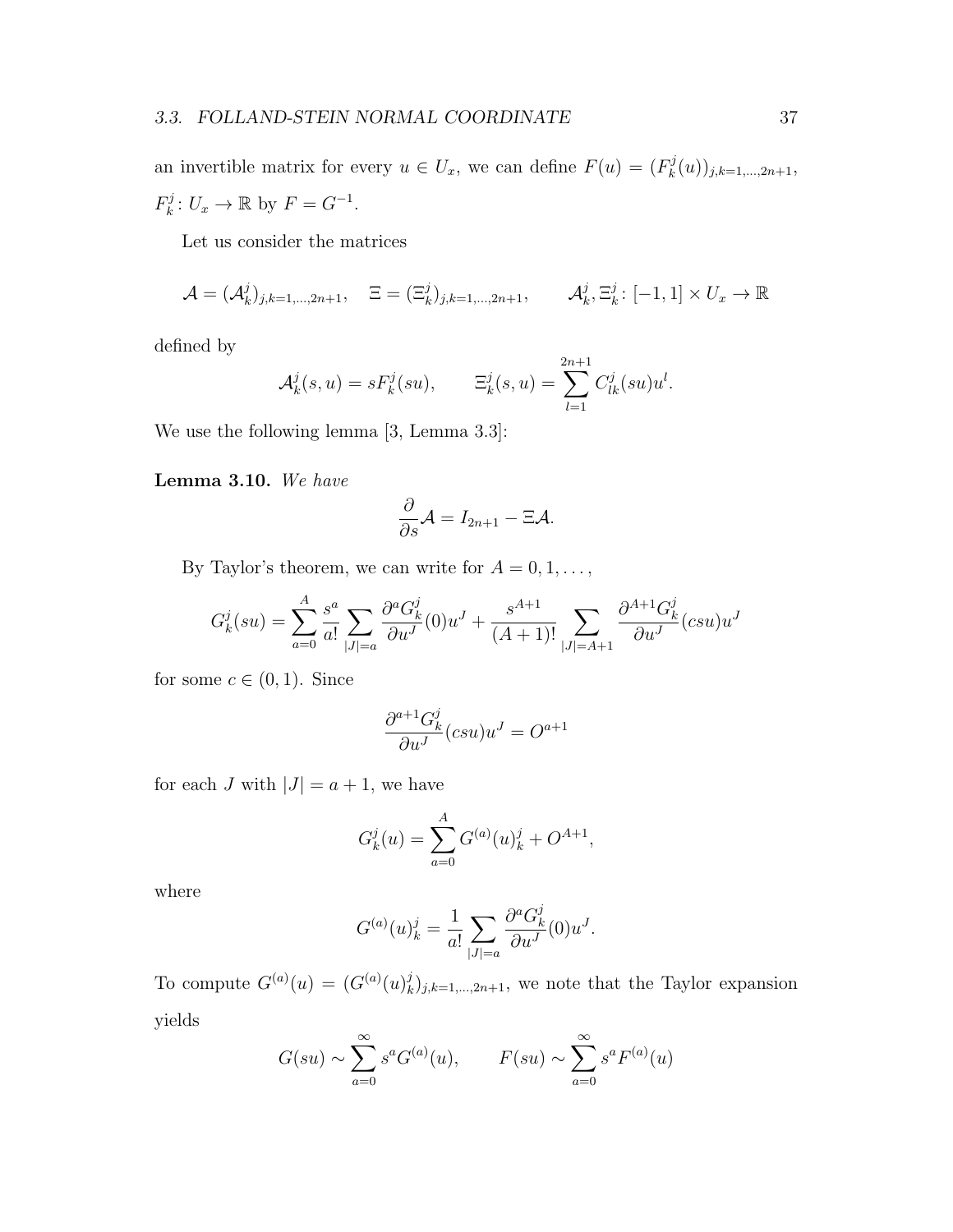with  $G^{(0)}(u) = F^{(0)}(u) = I_{2n+1}$  and

$$
\sum_{b=0}^{a} G^{(b)}(u) F^{(a-b)}(u) = 0, \qquad a \ge 1,
$$
\n(3.11)

because  $GF = I_{2n+1}$ . Hereinafter " $\sim \sum_{n=1}^{\infty}$ *a*=0 " denotes an asymptotic expansion of any order, and does not mean an infinite sum. We have by definition of *A* an expansion

$$
\mathcal{A}(s, u) \sim \sum_{a=0}^{\infty} s^{a+1} F^{(a)}(u).
$$

By Lemma 3.10, we have

$$
(a+1)F^{(a)}(u) = -\sum_{b=0}^{a-1} \Xi^{(b)}(u)F^{(a-b-1)}(u), \quad a \ge 1.
$$
 (3.12)

We have from  $(3.11)$  and  $(3.12)$  that

$$
G^{(a)}(u) = \sum_{b_1 + \dots + b_i = a} c_{b_1, \dots, b_i} \Xi^{(b_1 - 1)}(u) \cdots \Xi^{(b_i - 1)}(u)
$$

for some constants  $c_{b_1,\ldots,b_i}$ . Therefore we have the following expression:

**Proposition 3.13.** *Each component*  $G^{(a)}(u)$ <sup>*j*</sup><sup>*k*</sup> *k can be written as a linear combination of terms*

$$
\prod_{q=1}^r \frac{d^{b_q}}{ds^{b_q}} C^{\alpha_q}_{\beta_q \gamma_q}(su) \Big|_{s=0} u^{m_1} \cdots u^{m_i}
$$

*with*  $b_1 + \cdots + b_r + m_1 + \cdots + m_i = a$ *. For small a we have* 

$$
G^{(1)}(u)_k^j = \frac{1}{2} \sum_{l=1}^{2n+1} C_{lk}^j(0) u^l,
$$
  
\n
$$
G^{(2)}(u)_k^j = \frac{1}{12} \sum_{l,m,p=1}^{2n+1} C_{lp}^j(0) C_{mk}^p(0) u^l u^m + \frac{1}{3} \sum_{l=1}^{2n+1} \frac{d}{ds} C_{lk}^j(su) \Big|_{s=0} u^l,
$$
  
\n
$$
G^{(3)}(u)_k^j = \frac{1}{8} \sum_{l,m,p=1}^{2n+1} C_{lp}^j(0) \frac{d}{ds} C_{mk}^p(su) \Big|_{s=0} u^l u^m + \frac{1}{8} \sum_{l=1}^{2n+1} \frac{d^2}{ds^2} C_{lk}^j(su) \Big|_{s=0} u^l.
$$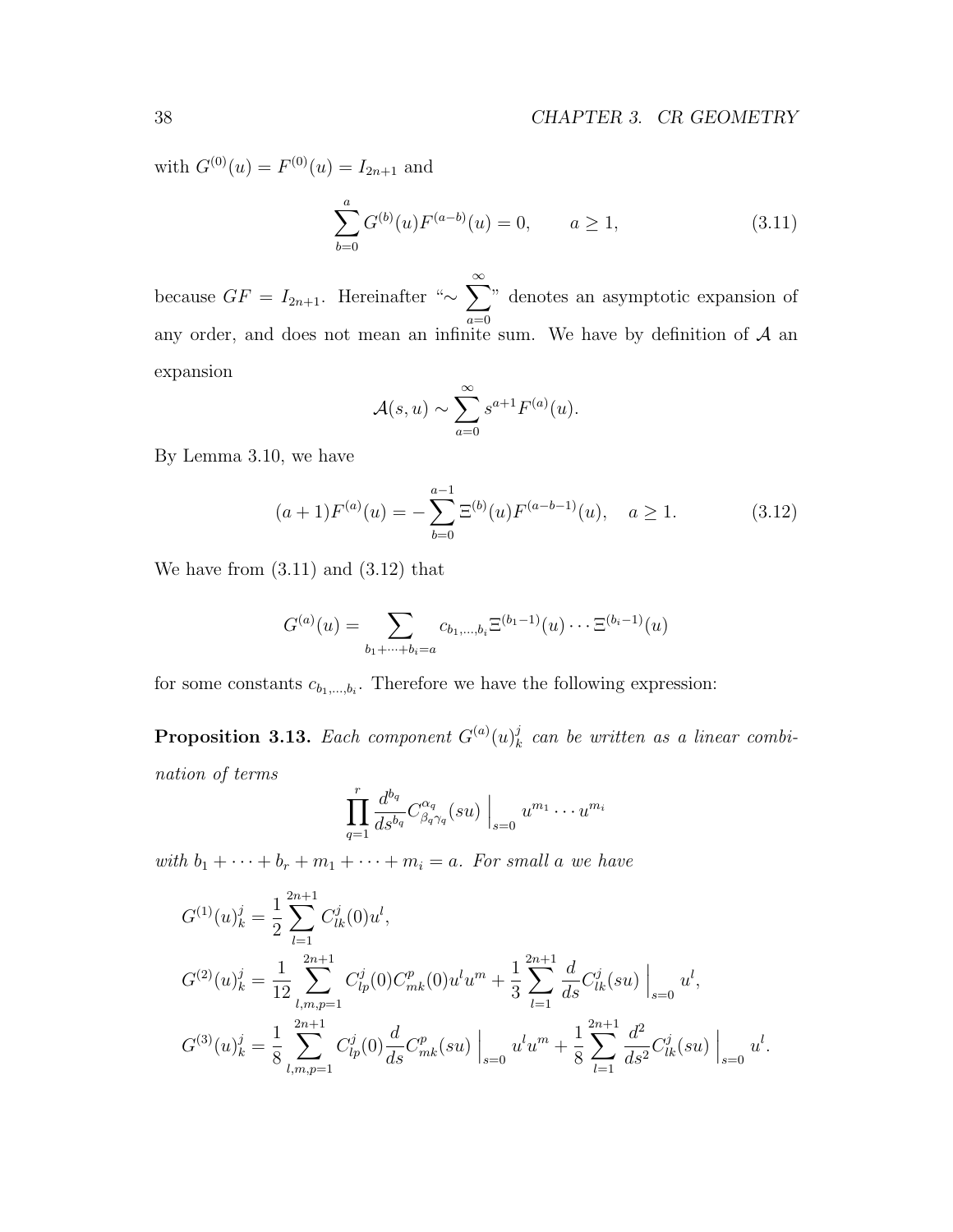#### *3.3. FOLLAND-STEIN NORMAL COORDINATE* 39

To establish Theorem 3.9, it remains to show that

$$
G^{(1)}(u)_{2n+1}^{\alpha} = -u^{n+\alpha} + O^2, \qquad G^{(1)}(u)_{2n+1}^{n+\alpha} = u^{\alpha} + O^2
$$

for  $\alpha = 1, \ldots, n$ . To this end, it is enough to show the following:

**Proposition 3.14** ([3]). *For*  $\alpha, \beta = 1, \ldots, n$  *we have* 

$$
C_{\alpha\beta}^{2n+1} = C_{n+\alpha,n+\beta}^{2n+1} = 0, \qquad C_{\alpha,n+\beta}^{2n+1} = -C_{n+\alpha,\beta}^{2n+1} = 2\delta_{\alpha\beta}
$$

 $\emph{on}$   $U_x.$ 

*Proof.* By (3.4), we have

$$
0=T_{\nabla}(Z_{\alpha},Z_{\beta})=\nabla_{Z_{\alpha}}Z_{\beta}-\nabla_{Z_{\beta}}Z_{\alpha}-[Z_{\alpha},Z_{\beta}].
$$

This is rewritten using Christoffel symbols as

$$
[Z_{\alpha}, Z_{\beta}] = \sum_{\gamma=1}^{n} (\Gamma^{\gamma}_{\alpha\beta} - \Gamma^{\gamma}_{\beta\alpha}) Z_{\gamma}.
$$

Taking conjugate of this equality yields

$$
[Z_{\overline{\alpha}}, Z_{\overline{\beta}}] = \sum_{\gamma=1}^{n} (\Gamma_{\overline{\alpha}\overline{\beta}}^{\overline{\gamma}} - \Gamma_{\overline{\beta}\overline{\alpha}}^{\overline{\gamma}}) Z_{\overline{\gamma}}.
$$

Next we have from (3.5) that

$$
2iL_{\theta}(Z_{\alpha}, Z_{\overline{\beta}})T = T_{\nabla}(Z_{\alpha}, Z_{\overline{\beta}}) = \nabla_{Z_{\alpha}}Z_{\overline{\beta}} - \nabla_{Z_{\overline{\beta}}}Z_{\alpha} - [Z_{\alpha}, Z_{\overline{\beta}}].
$$

Together with  $L_{\theta}(Z_{\alpha}, Z_{\overline{\beta}}) = \delta_{\alpha\beta}$ , we have

$$
[Z_{\alpha}, Z_{\overline{\beta}}] = -\sum_{\gamma=1}^{n} \Gamma^{\gamma}_{\overline{\beta}\alpha} Z_{\gamma} + \sum_{\gamma=1}^{n} \Gamma^{\overline{\gamma}}_{\alpha\overline{\beta}} Z_{\overline{\gamma}} - 2i\delta_{\alpha\beta}T,
$$
\n
$$
[Z_{\overline{\alpha}}, Z_{\beta}] = \sum_{\gamma=1}^{n} \Gamma^{\gamma}_{\overline{\alpha}\beta} Z_{\gamma} - \sum_{\gamma=1}^{n} \Gamma^{\overline{\gamma}}_{\beta\overline{\alpha}} Z_{\overline{\gamma}} + 2i\delta_{\alpha\beta}T.
$$
\n(3.15)

The proposition follows by rewriting these equalities using definition of  $X_j$ .  $\Box$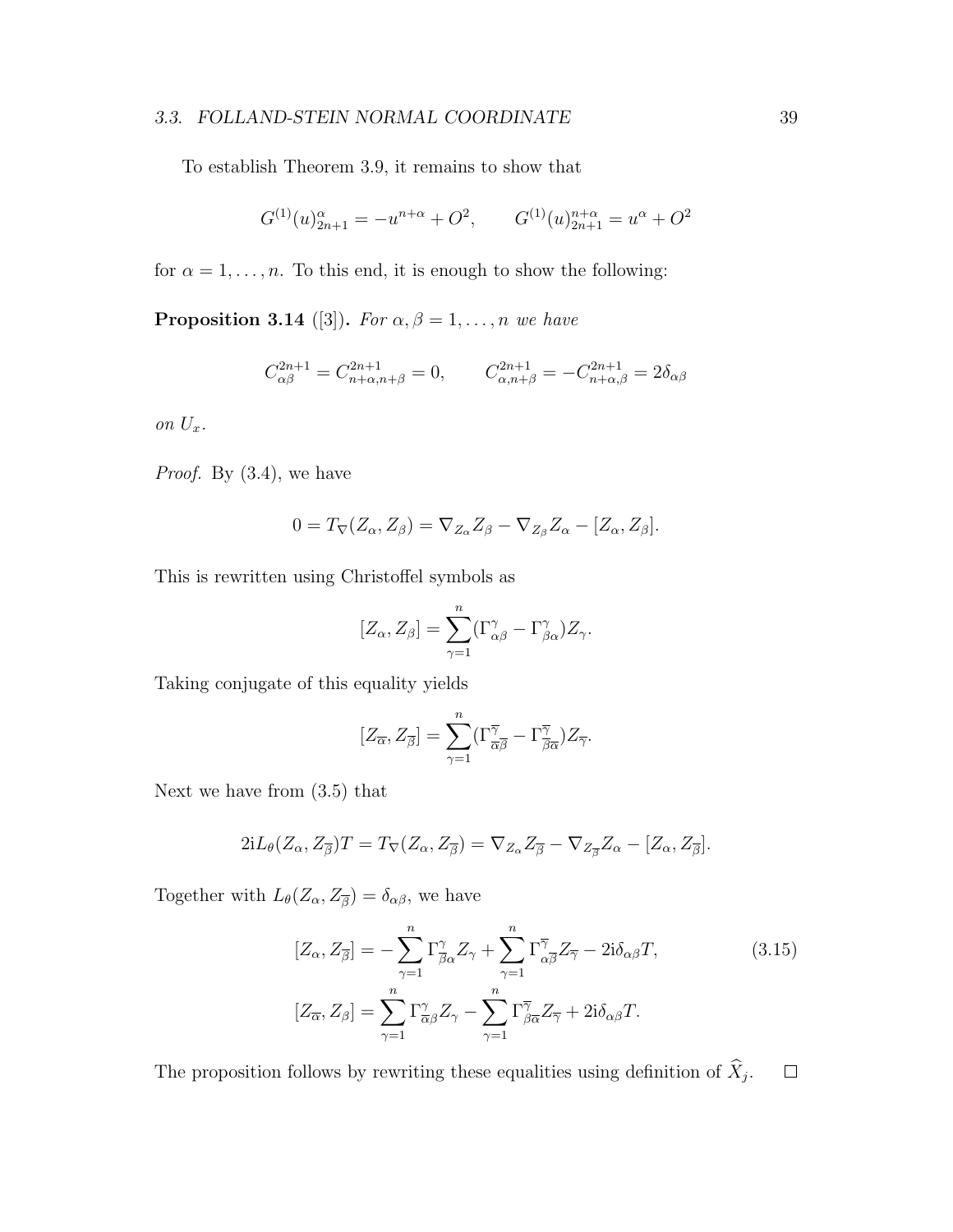Theorem 3.9 has been proved from Propositions 3.13 and 3.14.

*Remark* 3.16*.* We note that an idea using exponential maps associated with vector fields is also seen in Ben Arous [2].

One of difference between [2] and the present paper is the way in which exponential maps are used. In [2], exponential maps are used to transform the solution of an SDE associated with vector fields. On the other hand, we have represented the vector fields in the Folland-Stein coordinate which is obtained by exponential maps, then in the next section we will consider an SDE in this coordinate and apply a perturbation argument taking advantage of Theorem 3.9.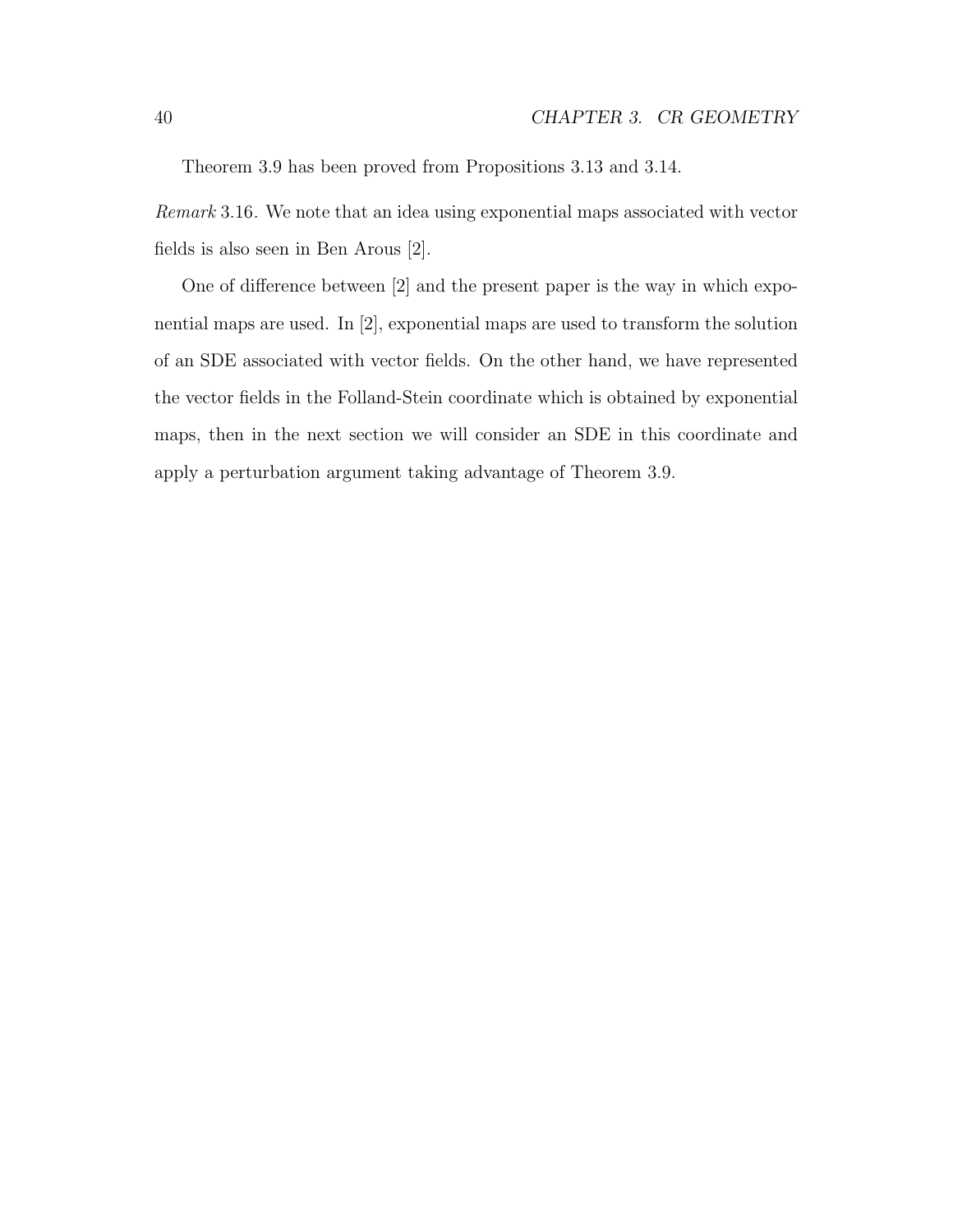# **Chapter 4**

# **Construction of diffusion processes on CR manifolds**

## **4.1 Canonical vector fields**

To construct diffusion processes on CR manifolds in the next section, we introduce suitable vector bundles and principal bundles on them. The method employed there is a modification of the method of Eells, Elworthy and Malliavin, which we have reviewed in Section 2.2.

#### **4.1.1 Parallel sections along a curve**

Let  $p: [a, b] \to M$ , where  $a < b$ , be a smooth curve. We say that a smooth curve *W* :  $[a, b] \to T_{1,0}$  is a parallel section along *p* if  $W(t) \in (T_{1,0})_{p(t)}$  and  $\nabla_p W = 0$ .

For any  $v \in (T_{1,0})_{p(a)}$ , there exists a unique parallel section *W* with  $W(a) = v$ . This can be seen by the localization argument as follows: Let  $\{Z_{\alpha}\}_{\alpha=1,\dots,n}$  be a local orthonormal frame for  $T_{1,0}$  on  $U$  and suppose that  $p([a, b]) \subset U$ . Then for a smooth curve  $W: [a, b] \to T_{1,0}$  satisfying  $W(t) \in (T_{1,0})_{p(t)}$ , it holds that

$$
W(t) = \sum_{\alpha=1}^{n} c^{\alpha}(t) (Z_{\alpha})_{p(t)},
$$

where  $c^{\alpha}(t) = g_{\theta}(W(t), (Z_{\overline{\alpha}})_{p(t)})$  for  $\alpha = 1, \ldots, n$ . By the very definition of the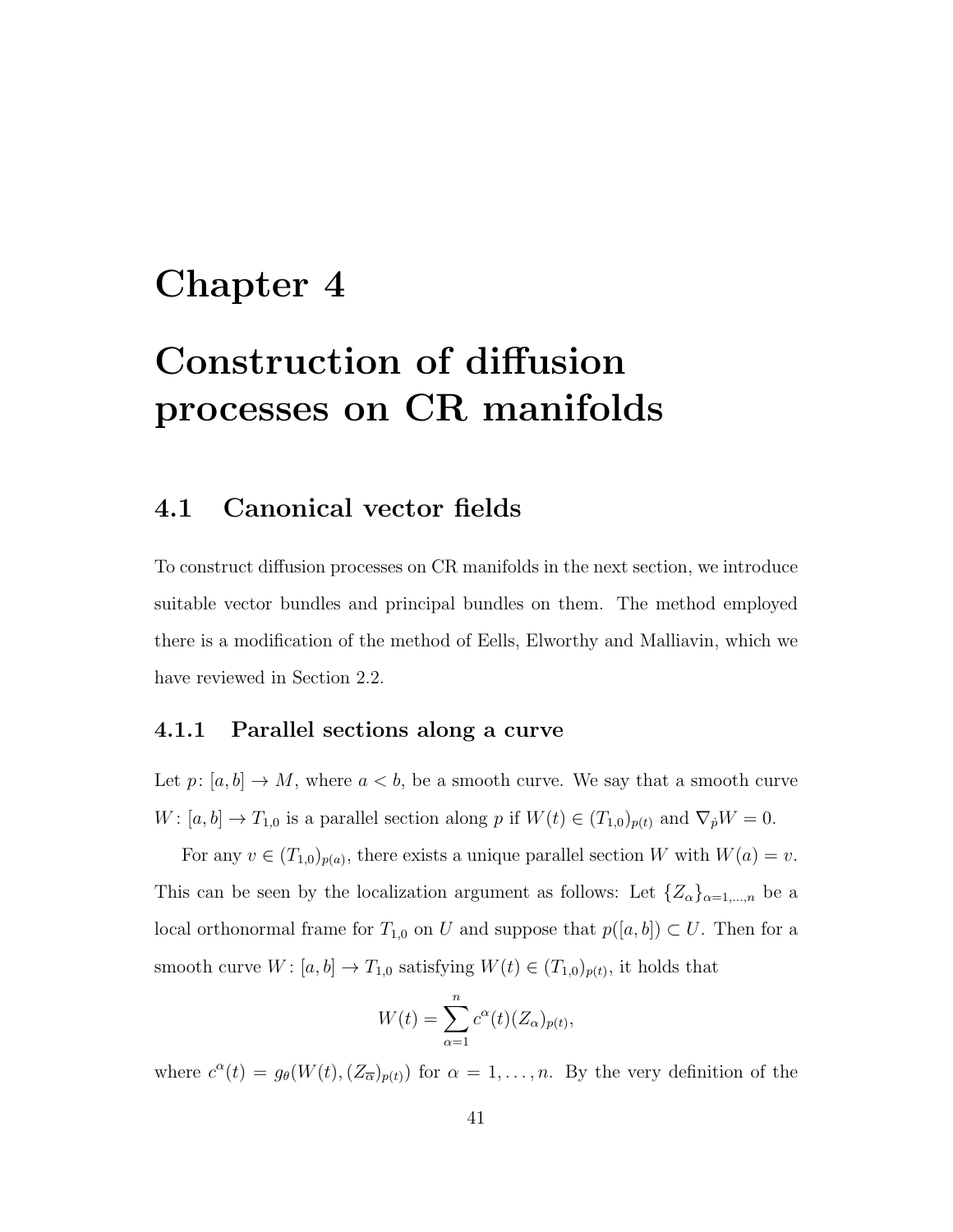covariant derivative,

$$
\nabla_{\dot{p}} W(t) = \sum_{\alpha=1}^{n} (\dot{c}^{\alpha}(t)(Z_{\alpha})_{p(t)} + c^{\alpha}(t)\nabla_{\dot{p}} Z_{\alpha}(t))
$$
  
= 
$$
\sum_{\alpha=1}^{n} \dot{c}^{\alpha}(t)(Z_{\alpha})_{p(t)} + \sum_{A \in \langle \langle n \rangle \rangle} \sum_{\alpha,\beta=1}^{n} c^{\alpha}(t) g_{\theta}(\dot{p}(t), (Z_{\overline{A}})_{p(t)}) \Gamma^{\beta}_{A\alpha}(p(t)) (Z_{\beta})_{p(t)},
$$

where we have used the convention that  $\overline{0} = 0$ . Therefore  $\nabla_p W = 0$  if and only if

$$
\dot{c}^{\beta}(t) + \sum_{A \in \langle \langle n \rangle \rangle} \sum_{\alpha=1}^{n} c^{\alpha}(t) g_{\theta}(\dot{p}(t), (Z_{\overline{A}})_{p(t)}) \Gamma_{A\alpha}^{\beta}(p(t)) = 0
$$

for each  $\beta = 1, \ldots, n$ . Now, as an elementary application of the theory of ordinary differential equations, given  $v \in (T_{1,0})_{p(a)}$  there exists a unique parallel section *W* along *p* such that  $W(a) = v$ .

Let  $U(n)$  be the group of  $n \times n$  unitary matrices. Parallel sections can be represented locally as follows:

**Lemma 4.1.** Let  $\{Z_{\alpha}\}_{{\alpha}=1,...,n}$  be a local orthonormal frame for  $T_{1,0}$  on U and *suppose that*  $p([a, b]) \subset U$ *. Then there exists a unique*  $\Lambda_p : [a, b] \to U(n)$  *such that*  $\Lambda_p(a) = I_n$  *and* 

$$
\dot{\Lambda}_p(t)_\beta^\gamma + \sum_{A \in \langle \langle n \rangle \rangle} \sum_{\delta=1}^n \Lambda_p(t)_\beta^\delta g_\theta(p(t), (Z_{\overline{A}})_{p(t)}) \Gamma_{A\delta}^\gamma(p(t)) = 0, \qquad \beta, \gamma = 1, \dots, n \tag{4.2}
$$

*holds, where*  $\dot{\Lambda}_p(t) = (\dot{\Lambda}_p(t))^{\gamma}_{\beta}$ *β* )*γ,β*=1*,...,n.*

*Moreover, for given*  $v \in (T_{1,0})_{p(a)}$ ,

$$
W(t) = \sum_{\beta,\gamma=1}^{n} \Lambda_p(t)_{\beta}^{\gamma} g_{\theta}(v, (Z_{\overline{\beta}})_{p(a)})(Z_{\gamma})_{p(t)}
$$

*is a parallel section along p and satisfies*  $W(a) = v$ *.* 

*Proof.* It is clear that the condition for  $\Lambda_p$  defines a unique curve on  $M_n(\mathbb{C})$ , where  $M_n(\mathbb{C})$  is the group of  $n \times n$  complex matrices. By (3.6) and (4.2) it is easy to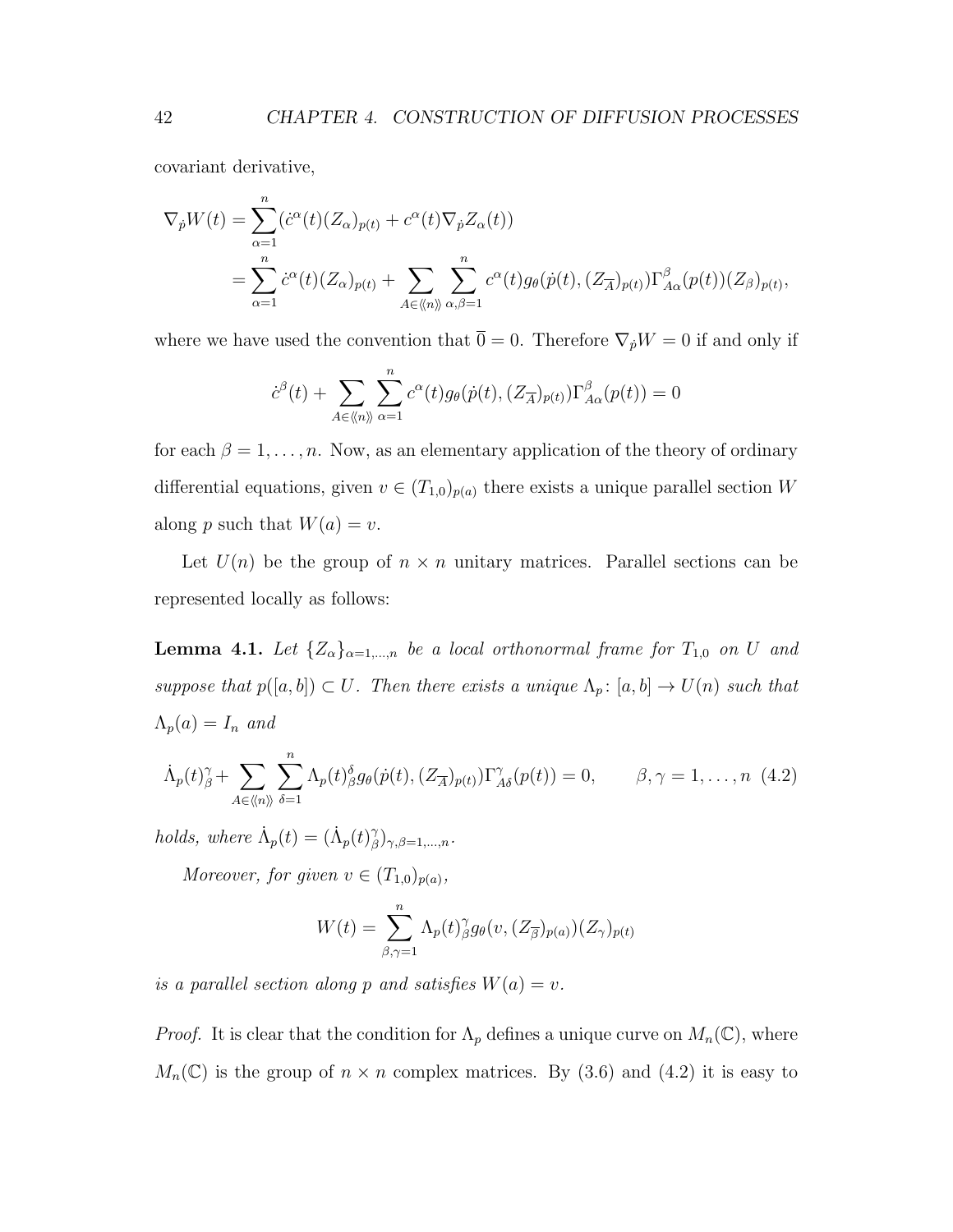check that

$$
\frac{d}{dt}\left(\sum_{\gamma=1}^n \Lambda_p(t)^\gamma_\alpha \overline{\Lambda_p(t)^{\gamma}_\beta}\right)=0
$$

holds for  $\alpha, \beta = 1, \ldots, n$ , which in conjunction with  $\Lambda_p(a) = I_n$  implies that  $\Lambda_p(t) \in U(n).$ 

We next show the second assertion. Recall that

$$
\nabla_{\dot{p}} W(t) = \sum_{\beta,\gamma=1}^{n} g_{\theta}(v,(Z_{\overline{\beta}})_{p(a)})(\dot{\Lambda}_{p}(t)_{\beta}^{\gamma}(Z_{\gamma})_{p(t)} + \Lambda_{p}(t)_{\beta}^{\gamma}\nabla_{\dot{p}}Z_{\gamma}(t)).
$$

Plugging (4.2) and the identity

$$
\nabla_{\dot{p}} Z_{\gamma}(t) = \sum_{A \in \langle \langle n \rangle \rangle} g_{\theta}(\dot{p}(t), (Z_{\overline{A}})_{p(t)}) (\nabla_{Z_A} Z_{\gamma})_{p(t)}
$$

into this, we obtain the desired equality  $\nabla_p W = 0$ .

#### **4.1.2 Horizontal lift to the unitary frame bundle**

Now we introduce the bundles over *M* given by

$$
L(T_{1,0}) = \coprod_{x \in M} \{r \colon \mathbb{C}^n \to (T_{1,0})_x; r \text{ is a non-singular complex-linear map}\},
$$
  

$$
U(T_{1,0}) = \{r \in L(T_{1,0}); r \text{ is isometric}\}.
$$

For  $r \in L(T_{1,0})$  with  $r: \mathbb{C}^n \to (T_{1,0})_x$ , let  $\pi(r) = x$ . We write  $r\xi$  for the image of  $\xi \in \mathbb{C}^n$  by  $r \in L(T_{1,0}).$ 

The Lie group  $U(n)$  acts on  $U(T_{1,0})$ . For each  $\Lambda \in U(n)$  we have the map  $R_\Lambda\colon U(T_{1,0})\to U(T_{1,0})$  defined by

$$
(R_{\Lambda}r)(\xi) = r\Lambda\xi, \qquad r \in U(T_{1,0}), \quad \xi \in \mathbb{C}^n.
$$

Moreover, if  $\Lambda$ :  $[a, b] \to U(n)$  is a smooth curve with  $\Lambda(a) = I_n$  and  $r \in U(T_{1,0}),$ then  $\Lambda(a)$  is a skew Hermitian matrix and

$$
\frac{d}{dt}\bigg|_{t=a} R_{\Lambda(t)} r = \lambda(\dot{\Lambda}(a))_r,
$$

 $\Box$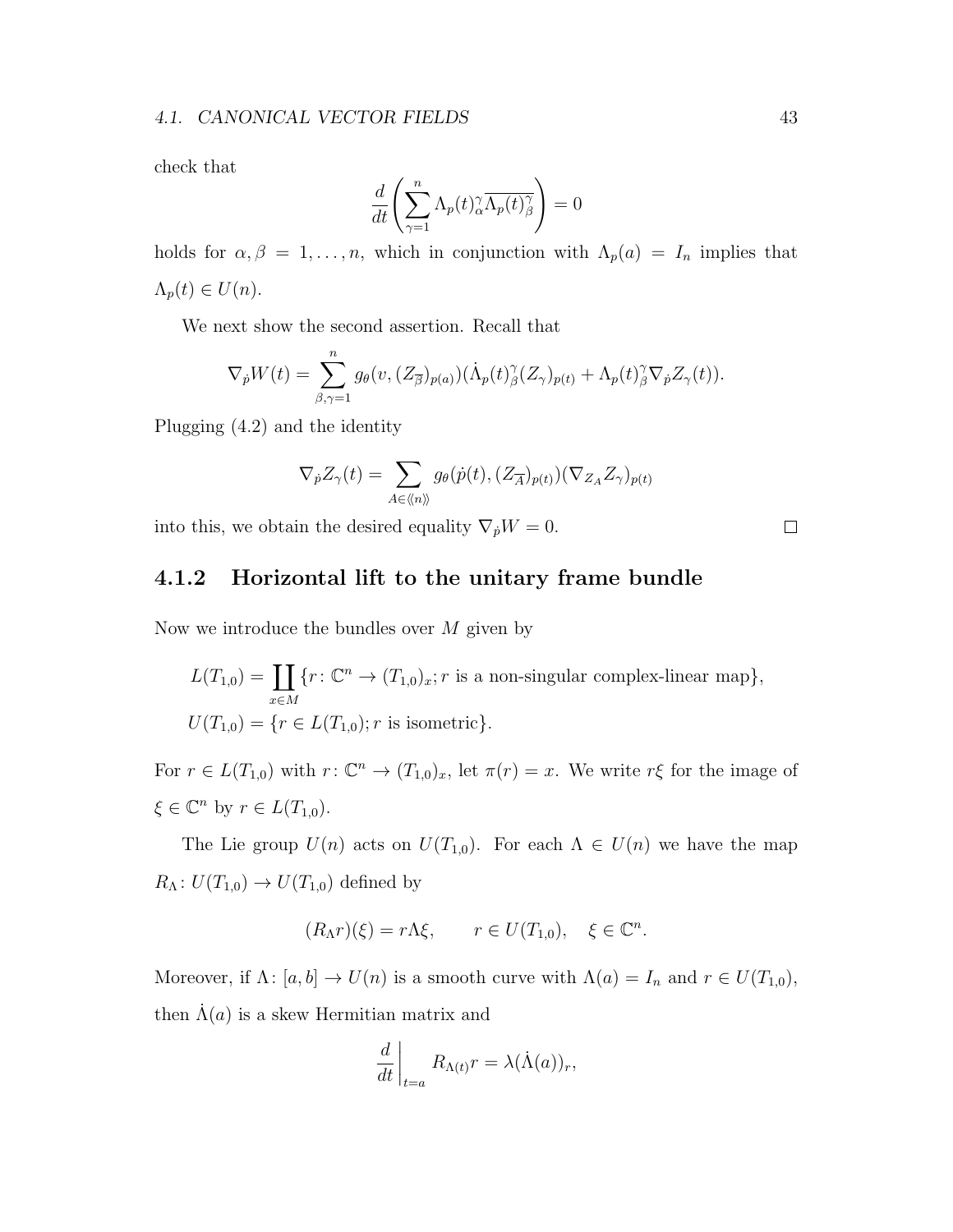where  $\lambda$  is given by

$$
\lambda(u)_r = \frac{d}{ds}\bigg|_{s=0} R_{\exp(su)} r, \qquad u \in \mathfrak{u}(n).
$$

Here we denote the set of  $n \times n$  skew Hermitian matrices by  $\mathfrak{u}(n)$ . It should be remarked that, while the fiber of  $U(T_{1,0})$  is a complex vector space and complex group  $U(n)$  acts on it,  $U(T_{1,0})$  is a real manifold since so is the base manifold M.

For smooth curves  $p: [a, b] \to M$  and  $\hat{p}: [a, b] \to U(T_{1,0})$ , we say that  $\hat{p}$  is a *horizontal lift* of *p* to  $U(T_{1,0})$  if  $\pi \circ \hat{p} = p$  and  $\hat{p}(t)e_{\alpha}$  is a parallel section for any  $\alpha = 1, \ldots, n$ , where  $\{e_{\alpha}\}_{{\alpha}=1,\ldots,n}$  is the standard coordinate of  $\mathbb{C}^n$ . For  $v \in T_xM$ ,  $r \in \pi^{-1}(x)$  and  $\eta \in T_r U(T_{1,0})$ , we say that  $\eta$  is a *horizontal lift* of *v* if there exist a smooth curve p on M and a smooth curve  $\hat{p}$  on  $U(T_{1,0})$  which is a horizontal lift of *p*, satisfying

$$
\widehat{p}(0) = r, \qquad \dot{\widehat{p}}(0) = \eta, \qquad (\pi_*)_r \eta = v.
$$

For each  $v \in T_xM$ , there exists a unique horizontal lift  $\eta_r(v) \in T_rU(T_{1,0})$ . Indeed, let  $\{Z_{\alpha}\}_{{\alpha}=1,\dots,n}$  be a local orthonormal frame for  $T_{1,0}$  on *U* and suppose the curve *p* is contained in *U*. Let  $Z: U \to U(T_{1,0})$  be the section determined by  $\{Z_{\alpha}\}_{{\alpha}=1,\dots,n}$ , i.e.  $Z(x)e_{\alpha} = (Z_{\alpha})_x$ . Let  $p: [a, b] \to M$  be a smooth curve. By virtue of Lemma 4.1,  $\hat{p}: [a, b] \rightarrow U(T_{1,0})$  is a horizontal lift of *p* if and only if  $\pi(\widehat{p}(a)) = p(a)$  and

$$
\widehat{p}(t) = R_{Z(p(a))^{-1} \circ \widehat{p}(a)} \circ R_{\Lambda_p(t)} Z(p(t)), \qquad (4.3)
$$

where  $Z(p(a))^{-1} \circ \widehat{p}(a)$ :  $\mathbb{C}^n \to \mathbb{C}^n$  is regarded as an element of  $U(n)$  and  $\Lambda_p$  is the curve defined in Lemma 4.1.

Under the identification of  $Z(x) \in U(T_{1,0})$  with  $((Z_1)_x, \ldots, (Z_n)_x) \in (T_{1,0})^n_x$ , we have  $R_{\Lambda}Z(x) = Z(x)\Lambda$  for  $\Lambda \in U(n)$ . Then we can calculate as

$$
\frac{d}{dt}(R_{\Lambda_p(t)}Z(p(t))) = \frac{d}{dt}(Z(p(t))\Lambda_p(t)) = Z_*(\dot{p}(t))\Lambda_p(t) + Z(p(t))\dot{\Lambda}_p(t).
$$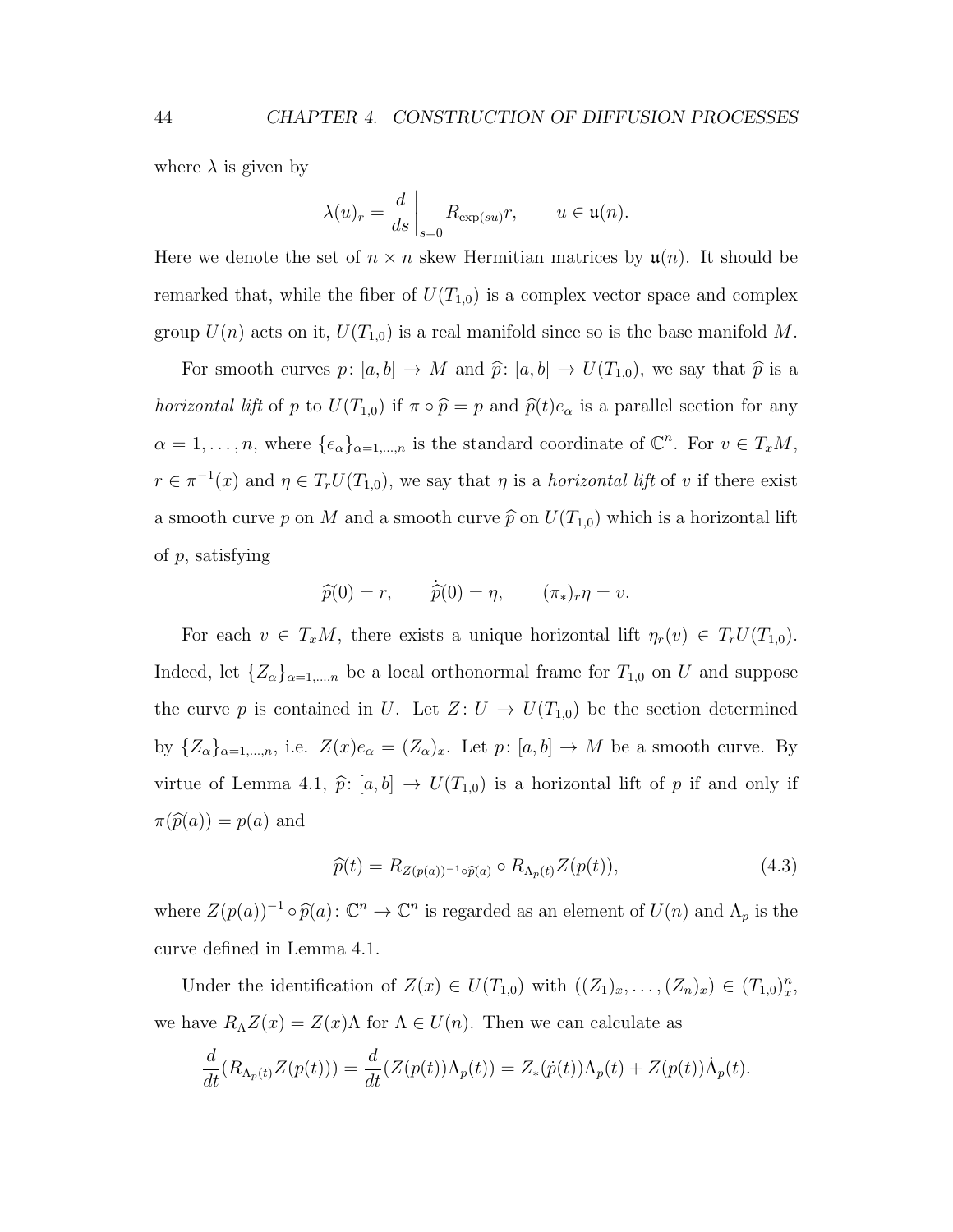By differentiating (4.3) and substituting the above identity, we arrive at the unique horizontal lift of *v*:

$$
\eta_r(v) = (R_{Z(x)^{-1}\circ r})_*(Z_*(v) - \lambda(\Phi(v))_{Z(x)}) \in T_rU(T_{1,0}),\tag{4.4}
$$

where  $\Phi: T_xM \to \mathfrak{u}(n)$  is defined by

$$
\Phi(v) = \left(\sum_{A \in \langle\!\langle n \rangle\!\rangle} g_\theta(v, (Z_{\overline{A}})_x) \Gamma_{A\beta}^{\gamma}(x)\right)_{\beta, \gamma = 1, ..., n}.
$$

## **4.1.3 Canonical vector fields**

For each  $r \in U(T_{1,0})$ , the *horizontal subspace* at  $r$  is defined by

$$
Hor_rU(T_{1,0}) = \{ \eta_r(v); v \in T_{\pi(r)}M \} \subset T_rU(T_{1,0}).
$$

If we set the vertical subspace  $Ver_rU(T_{1,0})$  by

$$
\text{Ver}_r U(T_{1,0}) = \text{Ker}(\pi_*\colon T_r U(T_{1,0}) \to T_{\pi(r)} M),
$$

then

$$
T_r U(T_{1,0}) = \text{Ver}_r U(T_{1,0}) \oplus \text{Hor}_r U(T_{1,0})
$$

holds.

*η*<sup>*r*</sup> extends naturally to a C-linear map from  $T_xM \otimes_R \mathbb{C}$  to  $\text{Hor}_rU(T_{1,0}) \otimes_R \mathbb{C}$ . Then for each  $\xi \in \mathbb{C}^n$ , we can define the canonical vector field  $L(\xi)$  by  $L(\xi)_r =$ *n*<sub>*r*</sub>( $r\xi$ ) for  $r \in U(T_{1,0})$ . We set

$$
L_{\alpha} = L(e_{\alpha}), \qquad \alpha = 1, \ldots, n
$$

and call  ${L_\alpha}_{\alpha=1,\dots,n}$  the *canonical vector fields*.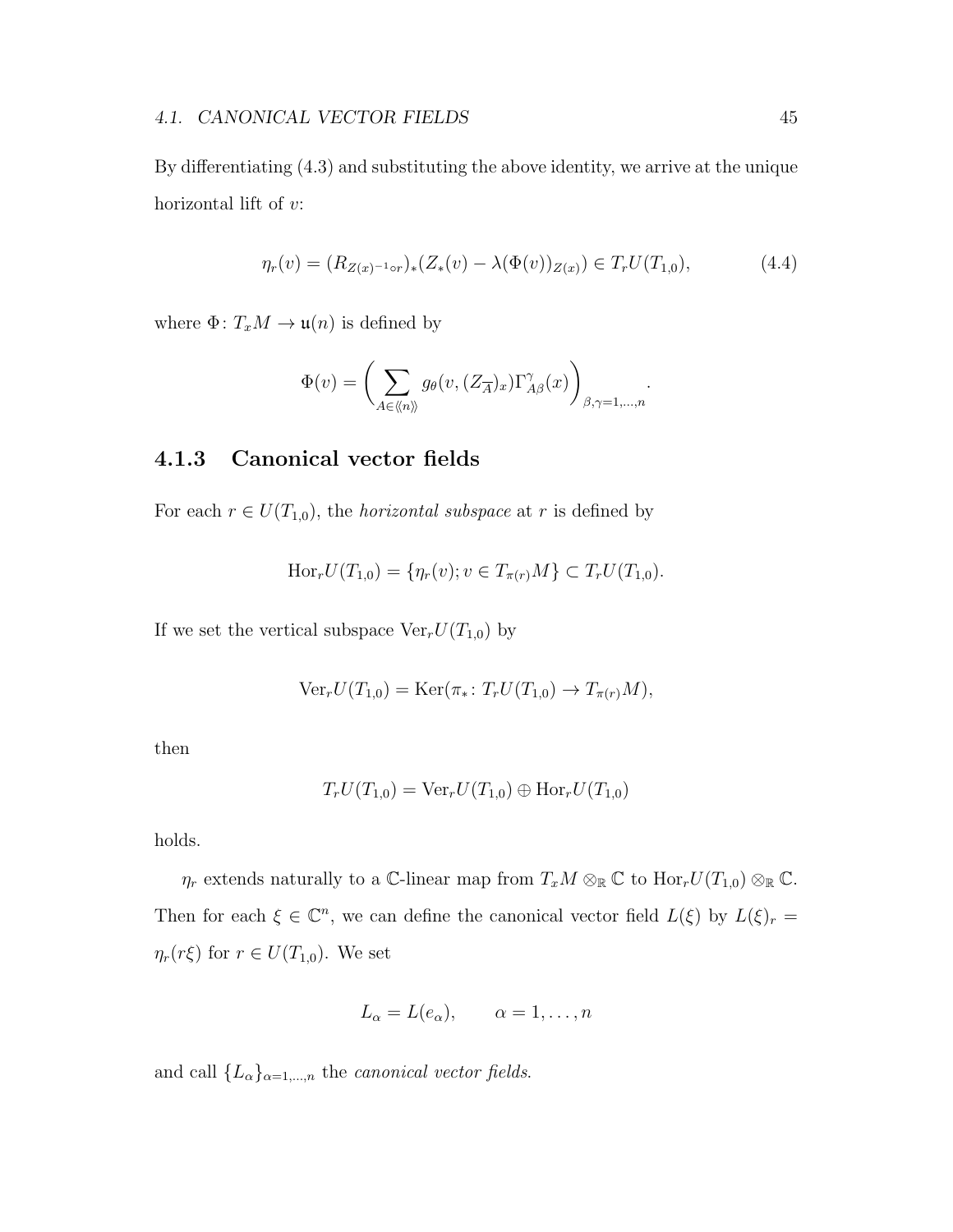Let  $\{Z_{\alpha}\}_{{\alpha}=1,\dots,n}$  be a local orthonormal frame for  $T_{1,0}$  on *U*. Define  $\{e_{\alpha}^{\beta}(r)\}\in$  $\mathbb{C}^n \otimes \mathbb{C}^n$  for  $r \in L(T_{1,0})$  with  $\pi(r) \in U$  by

$$
r(e_{\alpha}) = \sum_{\beta=1}^{n} e_{\alpha}^{\beta}(r)(Z_{\beta})_{\pi(r)}.
$$

We can then introduce a local coordinate system  $\{(x^k, e^{\beta}_\alpha)\}\$  of  $L(T_{1,0})$ , where  $(x^{k})_{k=1,\dots,2n+1}$  is a local coordinate system of *M*. With respect to this coordinate we represent the canonical vector field  $L_{\alpha}$ ,  $\alpha = 1, \ldots, n$  as follows.

Recall that  $U(T_{1,0})$  can be identified with  $M \times U(n)$  locally, and under this identification  $R_{\Lambda}((x, e)) = (x, e\Lambda)$  for  $(x, e) \in M \times U(n)$ . Therefore it holds that

$$
(R_{Z(x)^{-1}\circ r})_*Z_*(v)=v,\qquad v\in T_xM\otimes_{\mathbb{R}}\mathbb{C},\quad r\in U(T_{1,0}),
$$

where  $Z: U \to U(T_{1,0})$  is the section determined by  $\{Z_{\alpha}\}_{\alpha=1,\dots,n}$  as before. Since

$$
\Phi\left(\text{Re}\sum_{\beta=1}^{n}e_{\alpha}^{\beta}Z_{\beta}\right) = \left(\frac{1}{2}\sum_{\beta=1}^{n}(e_{\alpha}^{\beta}\Gamma_{\beta\delta}^{\gamma} + e_{\overline{\alpha}}^{\overline{\beta}}\Gamma_{\overline{\beta}\delta}^{\gamma})\right)_{\gamma,\delta=1,\dots,n},
$$
  

$$
\Phi\left(\text{Im}\sum_{\beta=1}^{n}e_{\alpha}^{\beta}Z_{\beta}\right) = \left(\frac{1}{2i}\sum_{\beta=1}^{n}(e_{\alpha}^{\beta}\Gamma_{\beta\delta}^{\gamma} - e_{\overline{\alpha}}^{\overline{\beta}}\Gamma_{\overline{\beta}\delta}^{\gamma})\right)_{\gamma,\delta=1,\dots,n},
$$

we have

$$
\lambda \bigg( \Phi \bigg( \text{Re} \sum_{\beta=1}^{n} e_{\alpha}^{\beta} Z_{\beta} \bigg) \bigg) = \frac{1}{2} \sum_{\beta, \gamma, \delta=1}^{n} \bigg( (e_{\alpha}^{\beta} \Gamma_{\beta\delta}^{\gamma} + e_{\overline{\alpha}}^{\overline{\beta}} \Gamma_{\overline{\beta}\delta}^{\gamma}) \frac{\partial}{\partial e_{\delta}^{\gamma}} + (e_{\overline{\alpha}}^{\overline{\beta}} \Gamma_{\overline{\beta}\delta}^{\overline{\gamma}} + e_{\alpha}^{\beta} \Gamma_{\overline{\beta}\delta}^{\overline{\gamma}}) \frac{\partial}{\partial e_{\delta}^{\overline{\gamma}}} \bigg),
$$
  

$$
\lambda \bigg( \Phi \bigg( \text{Im} \sum_{\beta=1}^{n} e_{\alpha}^{\beta} Z_{\beta} \bigg) \bigg) = \frac{1}{2i} \sum_{\beta, \gamma, \delta=1}^{n} \bigg( (e_{\alpha}^{\beta} \Gamma_{\beta\delta}^{\gamma} - e_{\overline{\alpha}}^{\overline{\beta}} \Gamma_{\overline{\beta}\delta}^{\gamma}) \frac{\partial}{\partial e_{\delta}^{\gamma}} - (e_{\overline{\alpha}}^{\overline{\beta}} \Gamma_{\overline{\beta}\delta}^{\overline{\gamma}} - e_{\alpha}^{\beta} \Gamma_{\beta\overline{\delta}}^{\overline{\gamma}}) \frac{\partial}{\partial e_{\overline{\delta}}^{\overline{\gamma}}} \bigg).
$$

Therefore we have from (4.4) that

$$
(L_{\alpha})_r = \sum_{\beta=1}^n e_{\alpha}^{\beta} Z_{\beta} - \sum_{\beta,\gamma,\delta,\varepsilon=1}^n \Gamma_{\beta\delta}^{\gamma} e_{\varepsilon}^{\delta} e_{\alpha}^{\beta} \frac{\partial}{\partial e_{\varepsilon}^{\gamma}} - \sum_{\beta,\gamma,\delta,\varepsilon=1}^n \Gamma_{\beta\overline{\delta}}^{\overline{\gamma}} e_{\varepsilon}^{\overline{\delta}} e_{\alpha}^{\beta} \frac{\partial}{\partial e_{\overline{\varepsilon}}^{\overline{\gamma}}}.
$$
(4.5)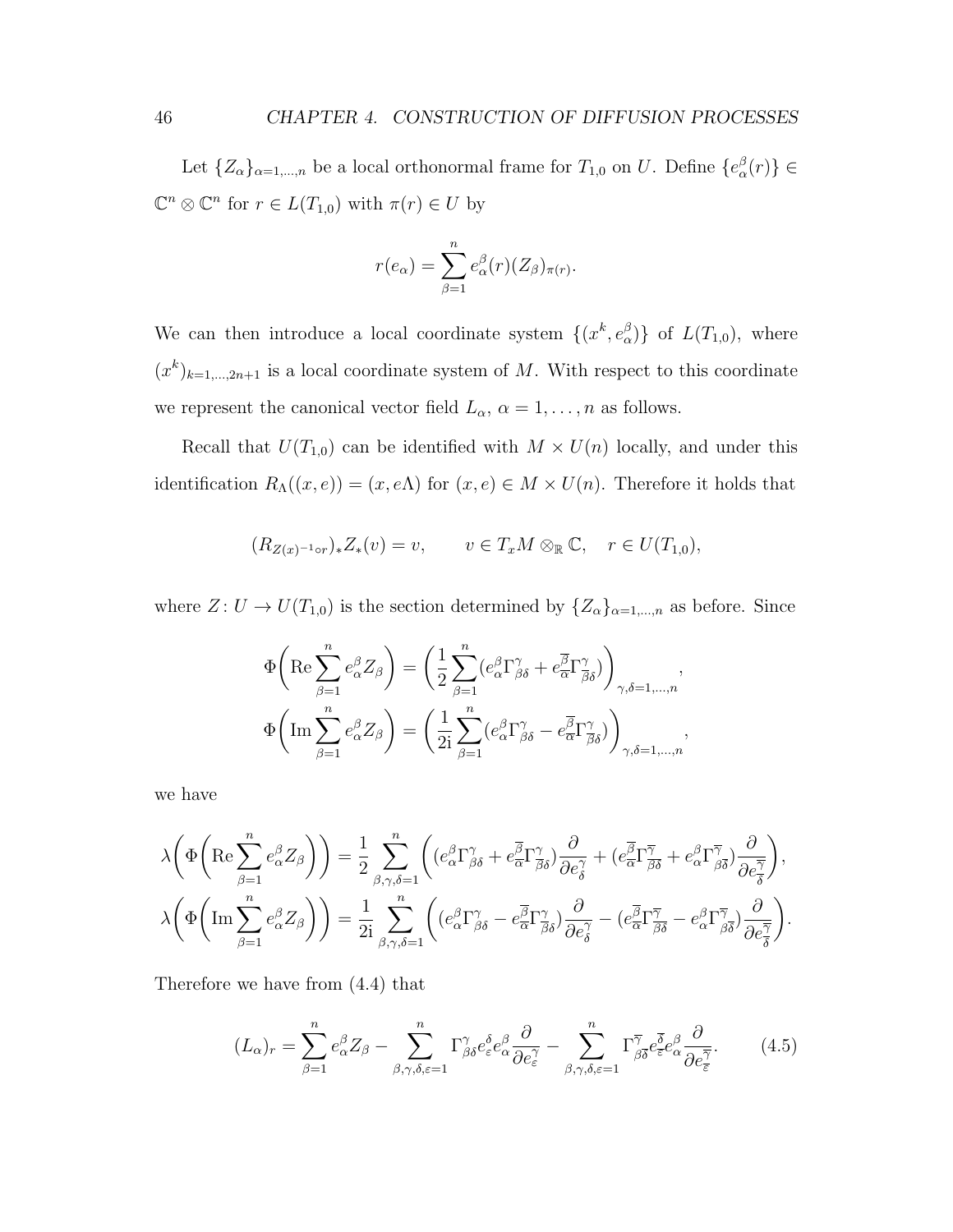## **4.2 Construction of a diffusion process**

In this section, we construct a diffusion process  $\mathbb{X} = \{(\{X(t)\}_{t\geq0}, P_x); x \in M\}$ generated by  $-\Delta_b/2$ .

Let  ${L_\alpha}_{\alpha=1,\dots,n}$  be the canonical vector fields on  $U(T_{1,0})$  constructed in the previous section. Take a 2*n*-dimensional Brownian motion

$$
\{B(t)=(B^1(t),\ldots,B^{2n}(t))\}_{t\geq 0},
$$

and let

$$
\xi^{\alpha}(t) = \frac{1}{\sqrt{2}}(B^{\alpha}(t) + iB^{n+\alpha}(t)), \quad \xi^{\overline{\alpha}}(t) = \frac{1}{\sqrt{2}}(B^{\alpha}(t) - iB^{n+\alpha}(t)), \qquad \alpha = 1, \dots, n.
$$

Let  $\{r(t) = r(t, r, \xi)\}_{t \geq 0}$  be the unique solution to the SDE on  $U(T_{1,0})$ :

$$
dr(t) = \sum_{\alpha=1}^{n} (L_{\alpha}(r(t)) \circ d\xi^{\alpha}(t) + L_{\overline{\alpha}}(r(t)) \circ d\xi^{\overline{\alpha}}(t)), \quad r(0) = r \in U(T_{1,0}), \quad (4.6)
$$

or equivalently

$$
dr(t) = \sum_{\alpha=1}^{n} (\sqrt{2} \operatorname{Re} L_{\alpha}(r(t)) \circ dB^{\alpha}(t) + \sqrt{2} \operatorname{Im} L_{\alpha}(r(t)) \circ dB^{n+\alpha}(t)),
$$
  
\n
$$
r(0) = r \in U(T_{1,0}),
$$
\n(4.7)

where

$$
\text{Re}L_{\alpha} = \frac{L_{\alpha} + L_{\overline{\alpha}}}{2}, \qquad \text{Im}L_{\alpha} = \frac{L_{\alpha} - L_{\overline{\alpha}}}{2i}.
$$

The process  $r(t)$  may explode. The manipulation of taking the real part on the right hand side of the SDE (4.6) is due to that  $U(T_{1,0})$  is a real manifold. Let  ${Z_\alpha}_{\alpha=1,\dots,n}$  be a local orthonormal frame for  $T_{1,0}$  and  $(x^k, e_\alpha^\beta)$  be the associated local coordinate of  $L(T_{1,0})$  as in the previous section. Then (4.6) can be rewritten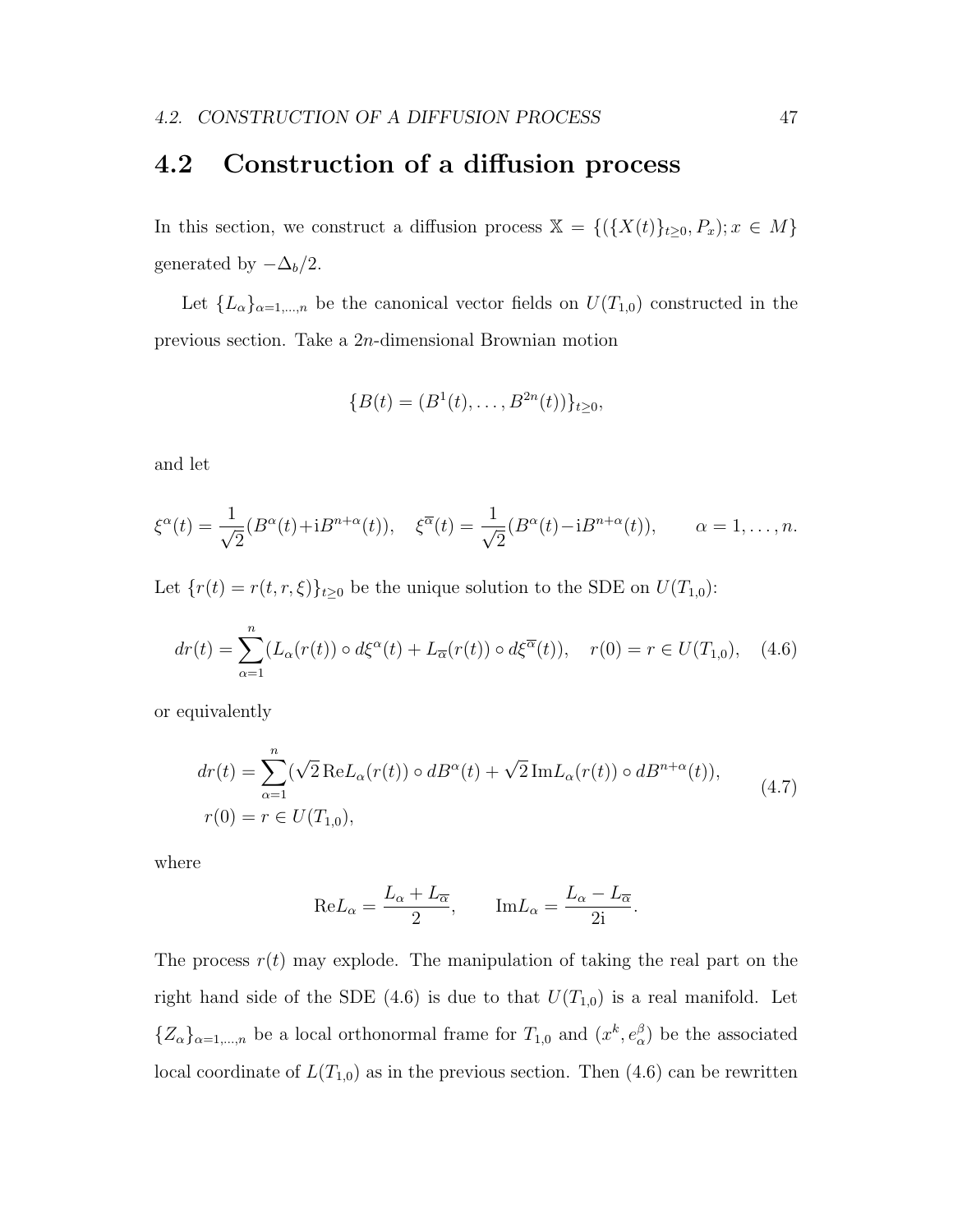locally as

$$
\begin{cases}\n dx(t) = \sum_{\alpha,\beta=1}^{n} (e_{\alpha}^{\beta}(t)Z_{\beta}(x(t)) \circ d\xi^{\alpha}(t) + e_{\overline{\alpha}}^{\overline{\beta}}(t)Z_{\overline{\beta}}(x(t)) \circ d\xi^{\overline{\alpha}}(t)), \\
 de_{\varepsilon}^{\gamma}(t) = -\sum_{\alpha,\beta,\delta=1}^{n} (\Gamma^{\gamma}_{\beta\delta}(x(t))e_{\varepsilon}^{\delta}(t)e_{\alpha}^{\beta}(t) \circ d\xi^{\alpha}(t) \\
 & + \Gamma^{\gamma}_{\overline{\beta}\delta}(x(t))e_{\varepsilon}^{\delta}(t)e_{\overline{\alpha}}^{\overline{\beta}}(t) \circ d\xi^{\overline{\alpha}}(t)).\n\end{cases} (4.8)
$$

Hence it follows from the uniqueness of  $\{r(t, r, \xi)\}_{t \geq 0}$  that

$$
r(t, r\Lambda, \overline{\Lambda}^t \xi) = r(t, r, \xi)
$$

for every unitary matrix  $\Lambda$ . We have that the induced measures  $Q_r$  of  $\pi(r(\cdot, r, \xi))$ on  $\widehat{W}(M)$  coincide for all  $r \in \pi^{-1}(x)$ . Put

$$
P_x = Q_r \circ \pi^{-1}, \qquad r \in \pi^{-1}(x).
$$

Set

$$
\mathcal{L} = \frac{1}{2} \sum_{\alpha=1}^{n} (L_{\alpha} L_{\overline{\alpha}} + L_{\overline{\alpha}} L_{\alpha})|_{M}.
$$

It is easily seen that

$$
f(X(t)) - \int_0^t \mathcal{L}f(X(s))ds
$$

is a martingale under  $P_x$  for every  $x \in M$  and  $f \in C_0^{\infty}(M)$ , where  $X(t)$  denotes the position of  $X \in \widehat{W}(M)$  at time *t*. By a straightforward computation, we have a local representation of *L* as follows:

$$
\mathcal{L} = \frac{1}{2} \left( \sum_{\alpha=1}^{n} (Z_{\alpha} Z_{\overline{\alpha}} + Z_{\overline{\alpha}} Z_{\alpha}) - \sum_{\alpha,\beta=1}^{n} (\Gamma^{\alpha}_{\overline{\beta}\beta} Z_{\alpha} + \Gamma^{\overline{\alpha}}_{\beta\overline{\beta}} Z_{\overline{\alpha}}) \right).
$$
(4.9)

Let  $\{\theta, \theta^{\alpha}, \theta^{\overline{\alpha}}\}_{\alpha=1,\dots,n}$  be the dual basis to  $\{T, Z_{\alpha}, Z_{\overline{\alpha}}\}_{\alpha=1,\dots,n}$ . Recall, moreover, an identity that

$$
d_b f = \sum_{\alpha=1}^n (Z_{\alpha} f \theta^{\alpha} + Z_{\overline{\alpha}} f \theta^{\overline{\alpha}})
$$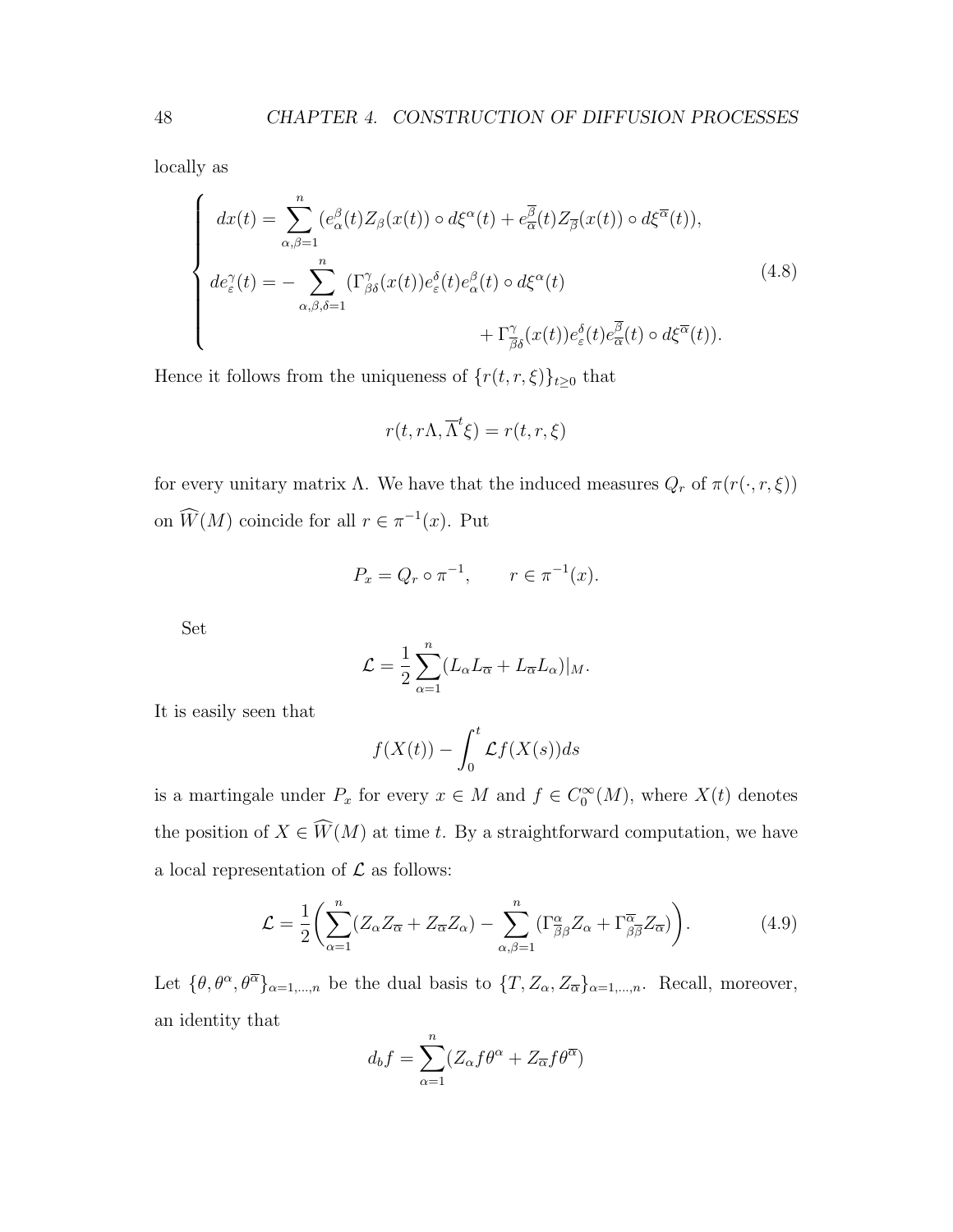#### *4.2. CONSTRUCTION OF A DIFFUSION PROCESS* 49

and Greenleaf's result [9] that

$$
\langle Z_{\alpha}f, \overline{g} \rangle_{\theta} = \left\langle f, \overline{\left(-Z_{\overline{\alpha}} + \sum_{\beta=1}^{n} \Gamma_{\overline{\beta}\beta}^{\alpha}\right)g} \right\rangle_{\theta}.
$$

Plugging these into (4.9), we see that

$$
\mathcal{L} = -\frac{1}{2}\Delta_b.
$$

Thus we have shown that

**Theorem 4.10.** *There exists a diffusion process*  $\mathbb{X} = \{(\{X(t)\}_{t\geq0}, P_x); x \in M\}$ *generated by*  $-\Delta_b/2$  *and which is obtained via the SDE* (4.6)*.* 

**Example 4.11.** Let  $\mathbb{H}_n = \mathbb{C}^n \times \mathbb{R}$  be the  $(2n+1)$ -dimensional Heisenberg group with a coordinate system  $(z, t)$ ,  $z = (z^1, \ldots, z^n) \in \mathbb{C}^n$ ,  $t \in \mathbb{R}$ . Define

$$
\theta = \frac{1}{2} \left( dt - i \sum_{\alpha=1}^{n} (\overline{z^{\alpha}} dz^{\alpha} - z^{\alpha} d\overline{z^{\alpha}}) \right),
$$
  

$$
T_{1,0} = \bigoplus_{\alpha=1}^{n} \mathbb{C} Z_{\alpha},
$$

where

$$
Z_{\alpha} = \frac{\partial}{\partial z^{\alpha}} + i\overline{z^{\alpha}} \frac{\partial}{\partial t}.
$$

Then  $\mathbb{H}_n$  is a strictly pseudoconvex CR manifold, see [3]. Since  $\{Z_\alpha\}_{\alpha=1,\dots,n}$  is a global orthonormal frame for *T*1*,*<sup>0</sup> and

$$
d\theta = \mathbf{i} \sum_{\alpha=1}^{n} dz^{\alpha} \wedge d\overline{z^{\alpha}}, \quad d(dz^{\alpha}) = 0,
$$

the associated covariant derivation is a null mapping. In particular,

$$
\Delta_b = -\sum_{\alpha=1}^n (Z_\alpha Z_{\overline{\alpha}} + Z_{\overline{\alpha}} Z_\alpha).
$$

The diffusion process described in Theorem 4.10 is exactly the same one as that studied by Gaveau in [7].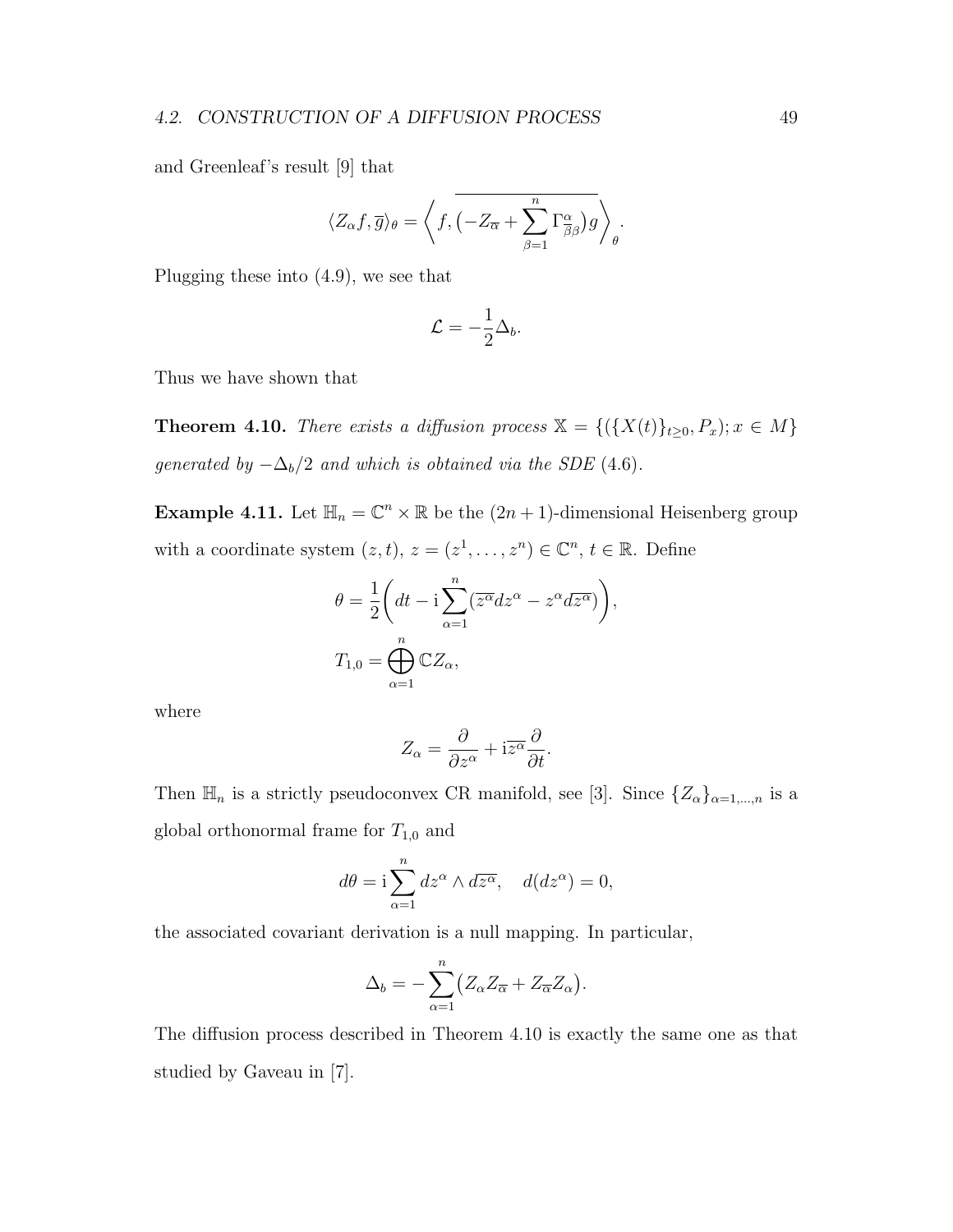*Remark* 4.12*.* Diffusion processes on sub-Riemannian manifolds, which include CR manifolds, are studied from the point of view of sub-Riemannian geometry. For example, in Gordina-Laetsch [8] diffusion processes on sub-Riemannian manifolds are constructed as the limit of random walks constructed piecewisely via the Hamiltonian-flow associated with a sub-Riemannian structure. The method of Eells, Elworthy and Malliavin for the sub-Laplacian is used in Grong-Thalmaier [10].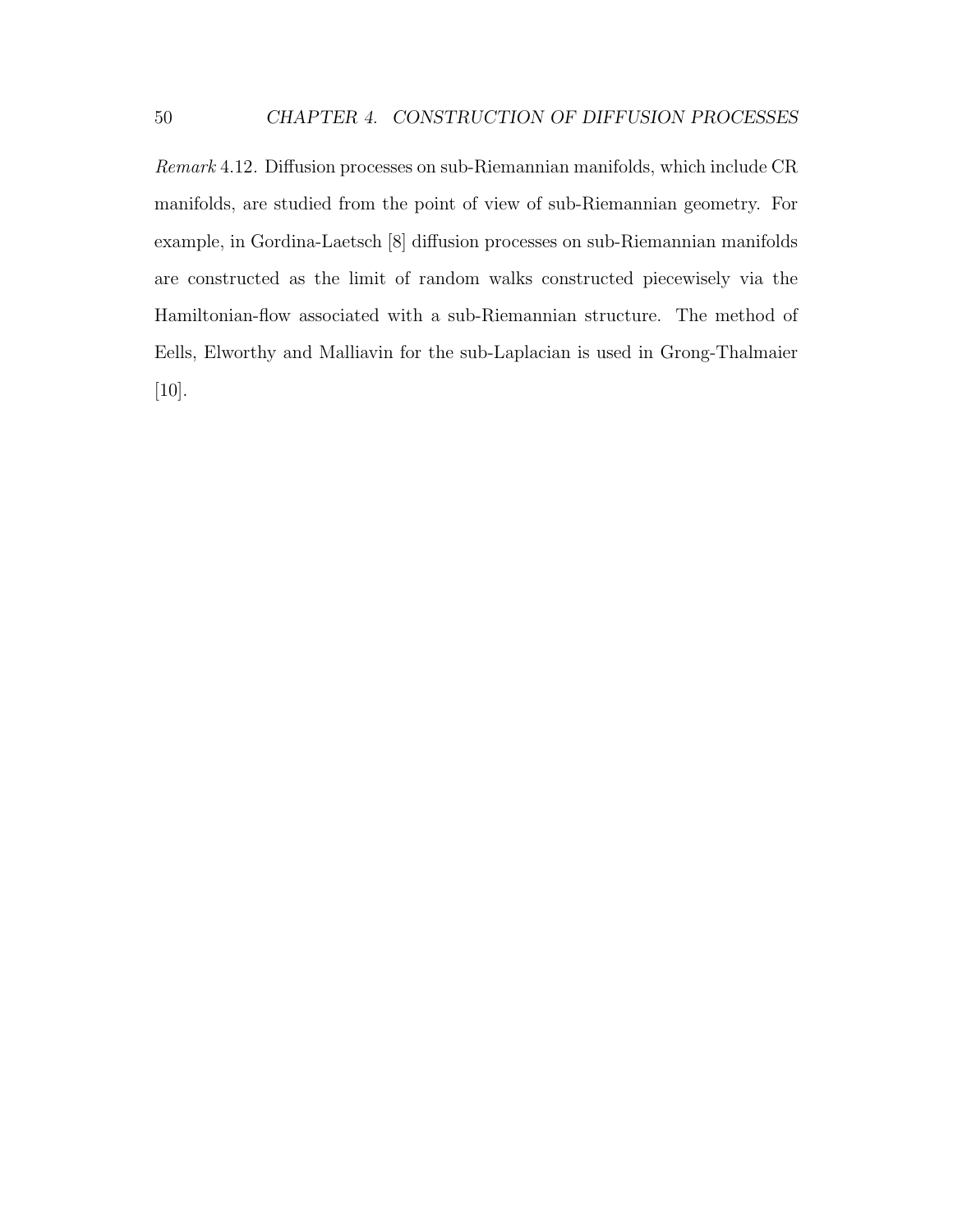# **Chapter 5**

# **Applications of diffusion processes**

# **5.1 Heat kernel and stochastic line integral**

In this section, we apply the result [23] on partial hypoellipticity to the diffusion process constructed in the previous section and stochastic line integrals along the diffusion process.

#### **5.1.1 Heat kernel**

We first consider the heat equation

$$
\frac{\partial}{\partial t}u = -\frac{1}{2}\Delta_b u, \qquad u(0, x) = f(x), \quad f \in C_b^{\infty}(M), \tag{5.1}
$$

via the diffusion process  $\mathbb{X} = \{ (\{X(t)\}_{t \geq 0}, P_x); x \in M \}$  constructed in Theorem 4.10.

By Whitney's embedding theorem, we may think of  $U(T_{1,0})$  as a closed submanifold of  $\mathbb{R}^k$  for some *k*. We further assume that

(H) there exist  $C^{\infty}$  vector fields  $L'_{\alpha}$ ,  $\alpha = 1, \ldots, n$ , on  $\mathbb{R}^k$  with C-valued coefficients such that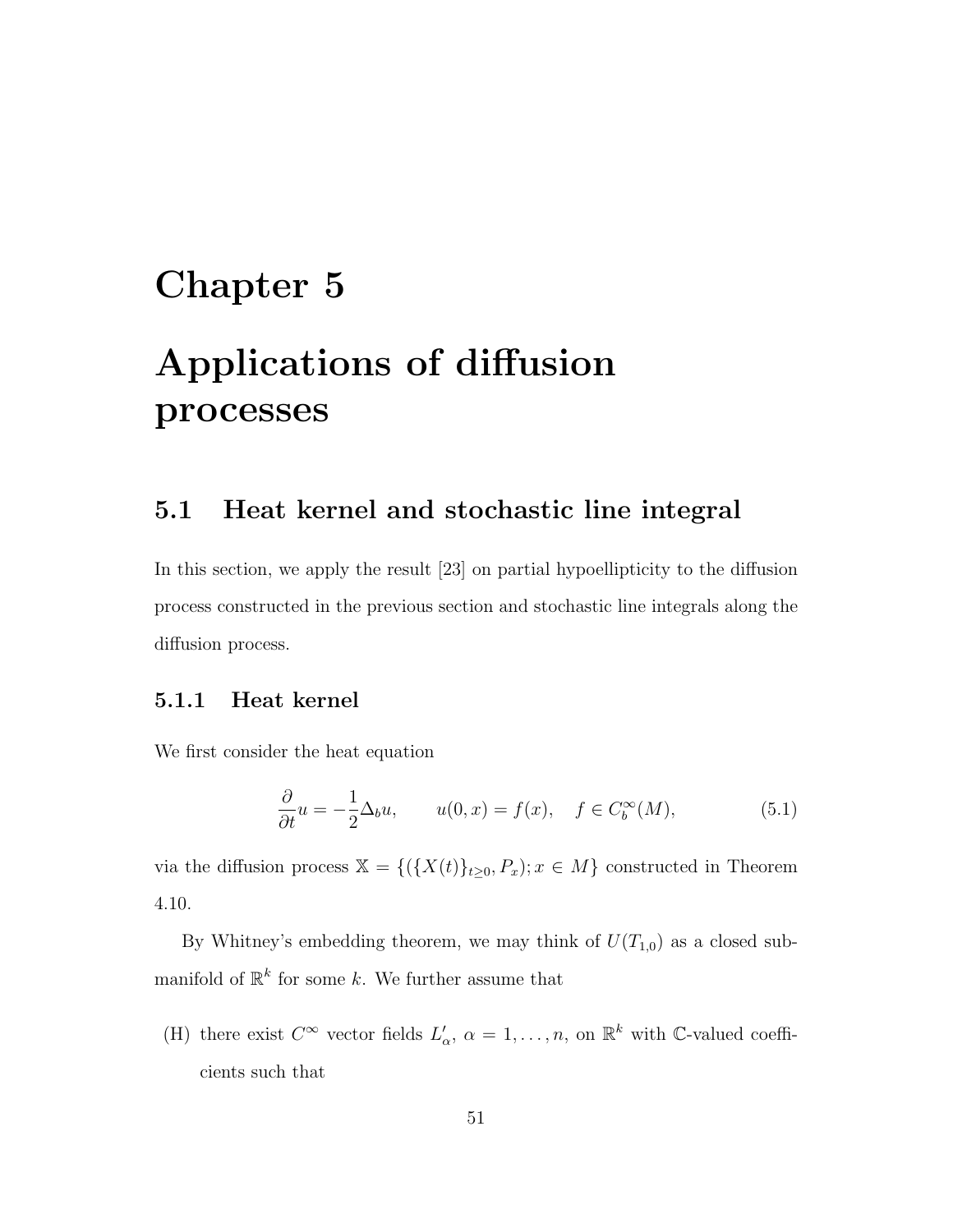- (i)  $L_{\alpha} = L'_{\alpha}$  on  $U(T_{1,0})$ , and
- (ii) the coefficients of  $L'_{\alpha}$  and their derivatives of all orders are bounded.

The hypothesis  $(H)$  implies that  $r(t)$  does not explode. For example, this hypothesis is fulfilled if *M* is compact. We shall establish

**Theorem 5.2.** *Assume that (H) holds. Then there is a*  $p \in C^{\infty}((0, \infty) \times M \times M)$ *such that*

$$
P_x(X(t) \in dy) = p(t, x, y)\psi(dy).
$$

*Proof.* Recall the expression (4.7). By virtue of [23, Theorem 3.1] and [24, Lemma 3.1], it suffices to show that

$$
\operatorname{span}_{\mathbb{R}}\{(\pi_*)_r \operatorname{Re} L_{\alpha}, (\pi_*)_r \operatorname{Im} L_{\alpha}, (\pi_*)_r [\operatorname{Re} L_{\alpha}, \operatorname{Im} L_{\alpha}]; \alpha = 1, \dots, n\} = T_{\pi(r)}M \quad (5.3)
$$

for every  $r \in U(T_{1,0})$ , where span<sub>R</sub> stands for taking all real linear combinations.

To see this, let  $\{Z_{\alpha}\}_{{\alpha}=1,\dots,n}$  be a local orthonormal frame for  $T_{1,0}$ , and  $\{\theta, \theta^{\alpha}, \theta^{\overline{\alpha}}\}$ be the dual basis of  $\{T, Z_\alpha, Z_{\overline{\alpha}}\}$ . By (4.5), it holds that

$$
(\pi_*)L_\alpha = \sum_{\beta=1}^n e_\alpha^\beta Z_\beta.
$$
 (5.4)

We next observe that

$$
(\pi_*)[L_\alpha, L_{\overline{\alpha}}] = -2iT \mod \{Z_\alpha, Z_{\overline{\alpha}}\}_\alpha,
$$
\n(5.5)

where we have meant by " $A = B \text{ mod } \{Z_\alpha, Z_{\overline{\alpha}}\}_\alpha$ " that

$$
A = B + \sum_{\alpha=1}^{n} a^{\alpha} Z_{\alpha} + \sum_{\alpha=1}^{n} b^{\overline{\alpha}} Z_{\overline{\alpha}}
$$

for some  $a^{\alpha}, b^{\overline{\alpha}} \in \mathbb{C}$ . For this purpose, recall that

$$
d\theta(Z,W) = \frac{1}{2}(Z(\theta(W)) - W(\theta(Z)) - \theta([Z,W])), \qquad Z, W \in \mathbb{C}TM.
$$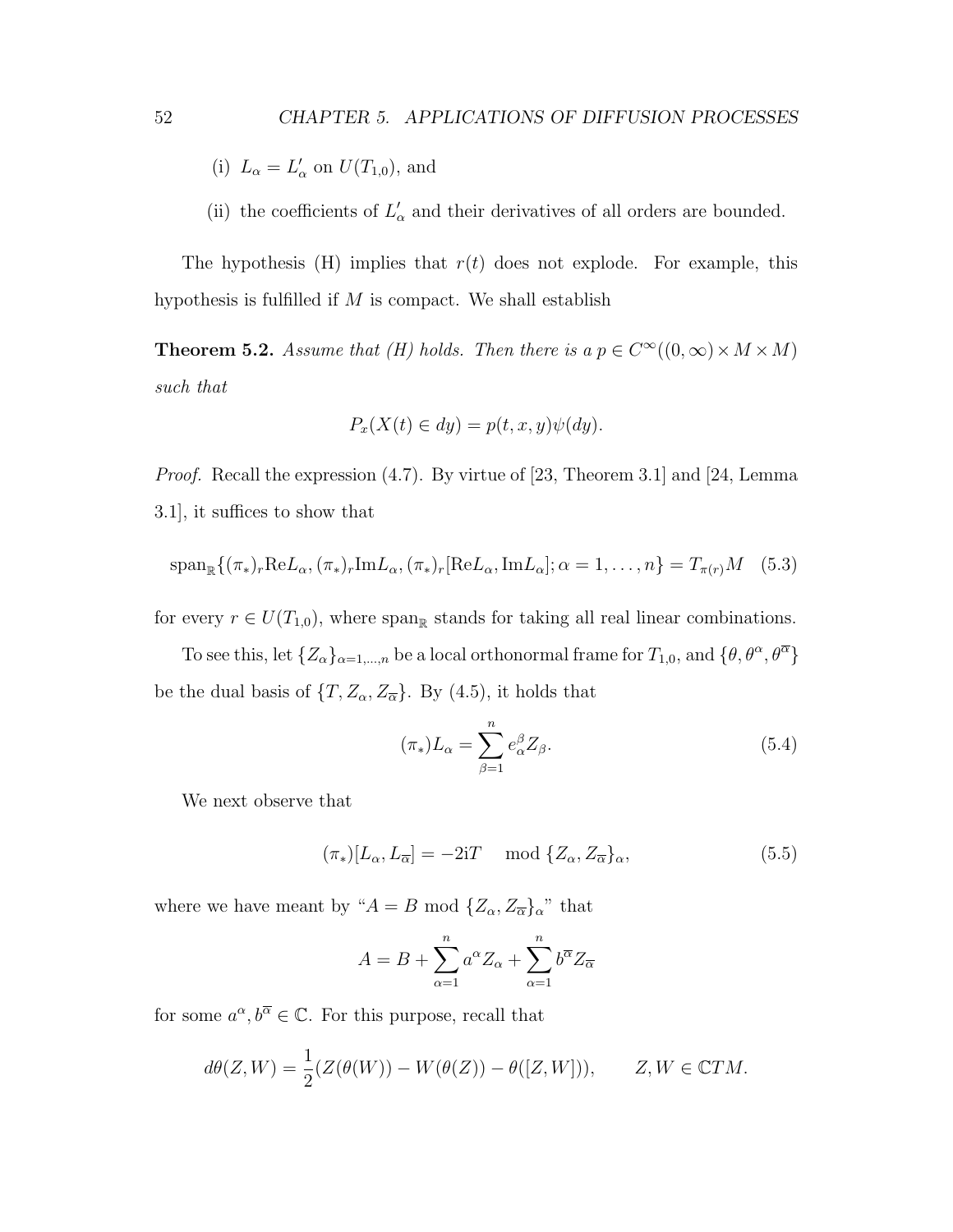Since  $\theta(T_{1,0} \oplus T_{0,1}) = 0$ , it holds that

$$
\theta([Z_{\alpha}, Z_{\overline{\beta}}]) = -2d\theta(Z_{\alpha}, Z_{\overline{\beta}}) = -2iL_{\theta}(Z_{\alpha}, Z_{\overline{\beta}}) = -2i\delta_{\alpha\beta}.
$$
 (5.6)

Hence

$$
[Z_{\alpha}, Z_{\overline{\beta}}] = -2i\delta_{\alpha\beta}T \mod \{Z_{\alpha}, Z_{\overline{\alpha}}\}_{\alpha},\tag{5.7}
$$

which yields that  $(5.5)$  holds.

 $(5.3)$  follows from  $(5.4)$  and  $(5.5)$ .  $\Box$ 

*Remark* 5.8*.* By Theorem 5.2, a bounded solution to the heat equation (5.1) can be written as

$$
u(t,x) = E_x[f(X(t))] = \int_M f(y)p(t,x,y)\psi(dy).
$$

#### **5.1.2 Stochastic line integral**

We next investigate stochastic line integrals. Let  $\Xi$  be a 1-form on *M*, which, under the imbedding made in the assumption (H), can be extended to a 1-form on  $\mathbb{R}^k$  such that its derivatives of all orders are bounded.

Denote by <sup>∫</sup> *X*[0*,t*]  $\Xi$  the stochastic line integral of  $\Xi$  along  $\{X(t)\}_{t\geq0}$  from time 0 to *t*. For definition, see [12]. It is easily checked that

$$
\int_{X[0,t]} \Xi = \sum_{A \in \langle \langle n \rangle \rangle \setminus \{0\}} \int_0^t (\pi^* \Xi)_{r(s)}(L_A) \circ d\xi^A(s),
$$

where  $\pi^* \Xi$  is the pull-back of  $\Xi$  through  $\pi: U(T_{1,0}) \to M$  and  $(\pi^* \Xi)_r(L_A)$  is the pairing of cotangent vector  $(\pi^* \Xi)_r$  and tangent vector  $(L_A)_r$  at  $r \in U(T_{1,0})$ . Thus,  $\left\{ \widetilde{r}(t) = \bigg(r(t),\right.$ *X*[0*,t*] Ξ  $\setminus$ *t≥*0 obeys the SDE  $d\widetilde{r}(t) = \sum_{A \in \langle \langle n \rangle \rangle \setminus \{0\}} \widetilde{L}_A(\widetilde{r}(t)) \circ d\xi^A(t),$ 

$$
f_{\rm{max}}
$$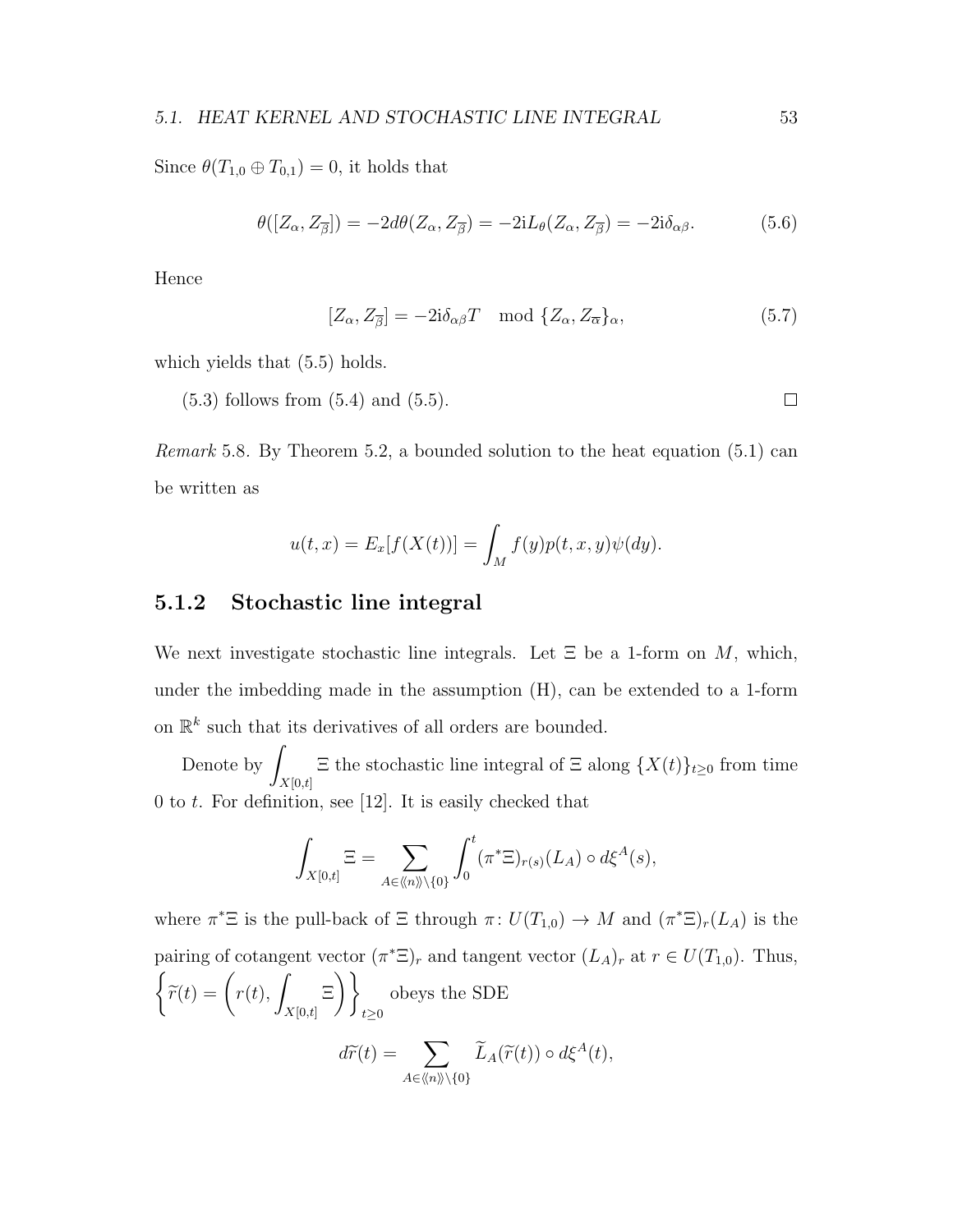where  $\widetilde{L}_A$ 's are vector fields on  $U(T_{1,0}) \times \mathbb{R}$  defined by

$$
\widetilde{L}_A = L_A + (\pi^* \Xi)(L_A) \frac{\partial}{\partial \xi},
$$

and  $\xi$  is the coordinate on  $\mathbb{R}$ .

For  $x \in M$ , take a local orthonormal frame  $\{Z_{\alpha}\}_{\alpha=1,\dots,n}$  for  $T_{1,0}$  on  $U$ , and set  $\Xi_A = \Xi(Z_A)$  for  $A \in \langle\!\langle n \rangle\!\rangle \setminus \{0\}$ . For  $A_1, \ldots, A_m \in \langle\!\langle n \rangle\!\rangle \setminus \{0\}$ , define

$$
\Phi_{A_1,\dots,A_m}(\Xi)\colon U\to\mathbb{C}
$$

successively by

$$
\Phi_{A_1}(\Xi) = \Xi_{A_1},
$$
  
\n
$$
\Phi_{A_1,\dots,A_m}(\Xi) = Z_{A_1} \Phi_{A_2,\dots,A_m}(\Xi) - [Z_{A_2},[\dots,[Z_{A_{m-1}},Z_{A_m}]\dots]]\Xi_{A_1}.
$$

**Theorem 5.9.** *Suppose that (H) holds and for each*  $x \in M$  *there exist*  $A_1, \ldots, A_m \in$  $\langle n \rangle \rangle \setminus \{0\}$  *such that*  $\Phi_{A_1,...,A_m}(\Xi)(x) \neq 0$ *. Then the distribution of X*[0*,t*] Ξ *under*  $P_x$  *admits a smooth density function with respect to the Lebesgue measure on*  $\mathbb R$ *for every*  $x \in M$ *.* 

*Proof.* Under the same notation as used in (4.5), set  $(f_{\alpha}^{\beta})_{\alpha,\beta=1,\dots,n} = (e_{\alpha}^{\beta})_{\alpha,\beta=1}^{-1}$ *α,β*=1*,...,n* and define locally

$$
\widehat{L}_{\alpha} = \sum_{\beta=1}^{n} f_{\alpha}^{\beta} \widetilde{L}_{\beta}.
$$

Then it is easily seen that

$$
\operatorname{span}_{\mathbb{C}}\{(\widetilde{L}_{A})_{r},([\widetilde{L}_{A_{1}},[\ldots,[\widetilde{L}_{A_{m-1}},\widetilde{L}_{A_{m}}]\ldots]])_{r};
$$

$$
A, A_{1},\ldots,A_{m} \in \langle\!\langle n \rangle\!\rangle \setminus \{0\}, m = 2,3,\ldots\}
$$

$$
= \operatorname{span}_{\mathbb{C}}\{(\widehat{L}_{A})_{r},([\widehat{L}_{A_{1}},[\ldots,[\widehat{L}_{A_{m-1}},\widehat{L}_{A_{m}}]\ldots]])_{r};
$$

$$
A, A_{1},\ldots,A_{m} \in \langle\!\langle n \rangle\!\rangle \setminus \{0\}, m = 2,3,\ldots\}.
$$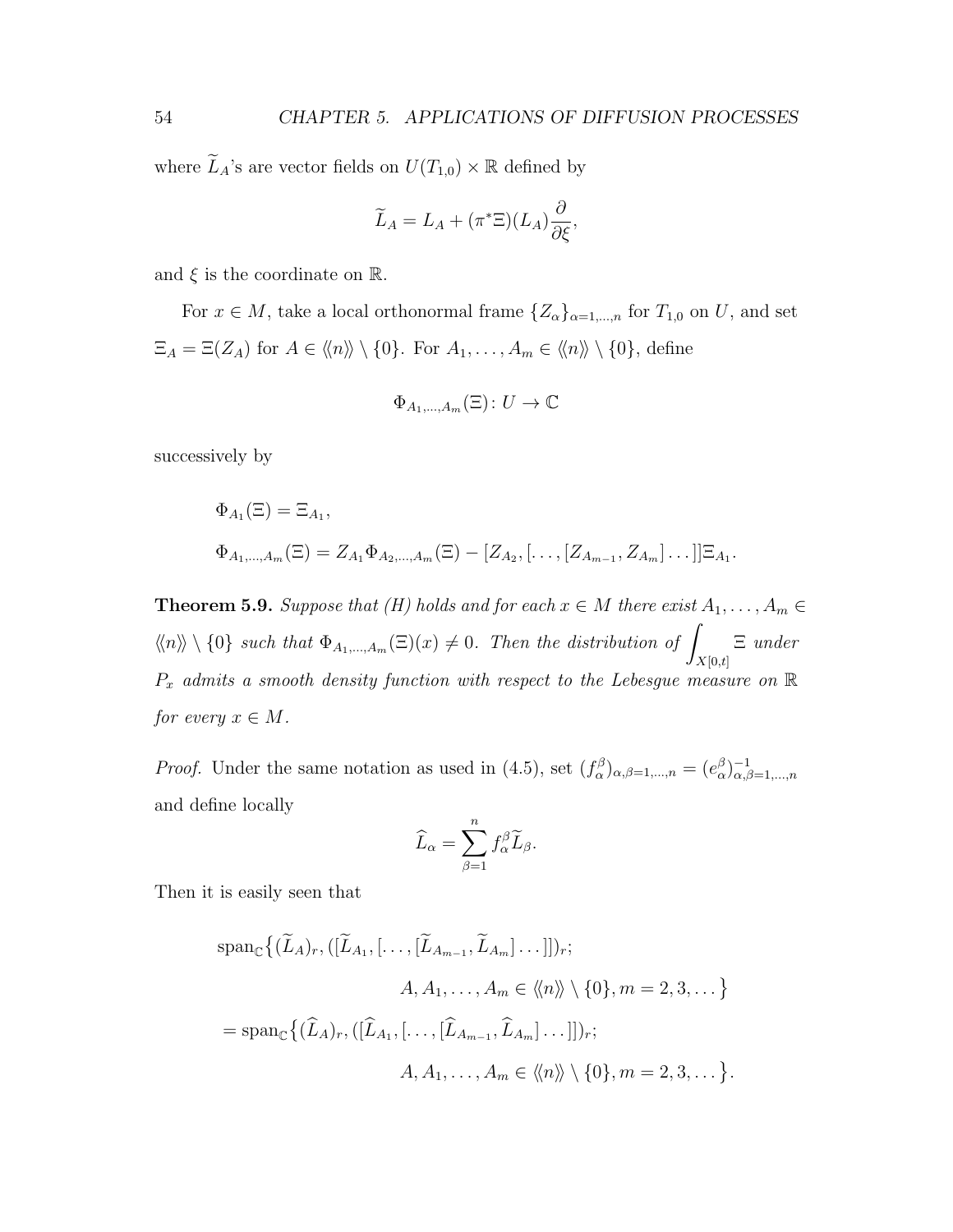We have

$$
(\widetilde{\pi}_*)_r(\widehat{L}_{\alpha})_r = \sum_{\beta,\gamma=1}^n f_{\alpha}^{\beta} e_{\beta}^{\gamma} \Xi_{\gamma}(\pi(r)) \frac{\partial}{\partial \xi} = \Phi_{\alpha}(\Xi)(\pi(r)) \frac{\partial}{\partial \xi},
$$

where  $\tilde{\pi}: U(T_{1,0}) \times \mathbb{R} \to \mathbb{R}$  is the natural projection. By induction on *m* we have

$$
(\widetilde{\pi}_*)_r([\widehat{L}_{A_1},[\ldots,[\widehat{L}_{A_{m-1}},\widehat{L}_{A_m}]\ldots]]_r)=\Phi_{A_1,\ldots,A_m}(\Xi)(\pi(r))\frac{\partial}{\partial\xi}.
$$

Hence, applying [23, Theorem 3.1], we obtain the desired result.

*Remark* 5.10*.* Although  $Z_A$ 's in the definition of  $\Phi_{A_1,\dots,A_m}(\Xi)$  are all in  $T_{1,0} \oplus T_{0,1}$ , the direction *T* appears in  $\Phi_{A_1,\dots,A_m}(\Xi)$ 's because the expression  $[Z_\alpha, Z_{\overline{\alpha}}]$  contains *T*-part by (5.7). Hence, for example, even if  $\Xi_A(x) = 0$  for each  $A \in \langle n \rangle \setminus \{0\}$ , the assumption  $\Phi_{A_1,\dots,A_m}(\Xi)(x) \neq 0$  may be satisfied.

# **5.2 Dirichlet problem**

In this section, we study Dirichlet problems related to  $\Delta_b$ . For  $f \in C(\partial G)$ , what to be found is a  $u_f \in C^2(G) \cap C(\overline{G})$  such that

$$
\Delta_b u_f = 0 \quad \text{and} \quad u_f|_{\partial G} = f.
$$

We first establish a weak solution in a probabilistic manner following Stroock and Varadhan [20]. As will be seen in Remark 5.18, we indeed obtain a classical solution stated above.

Let  $\mathbb{X} = \{ (\{X(t)\}_{t \geq 0}, P_x); x \in M \}$  be the diffusion process obtained in Theorem 4.10. Let *G* be a relatively compact connected open set in *M* with *C* 3 boundary. Define

$$
\tau' = \inf\{t \ge 0; X(t) \notin \overline{G}\}.
$$

We shall show that

 $\Box$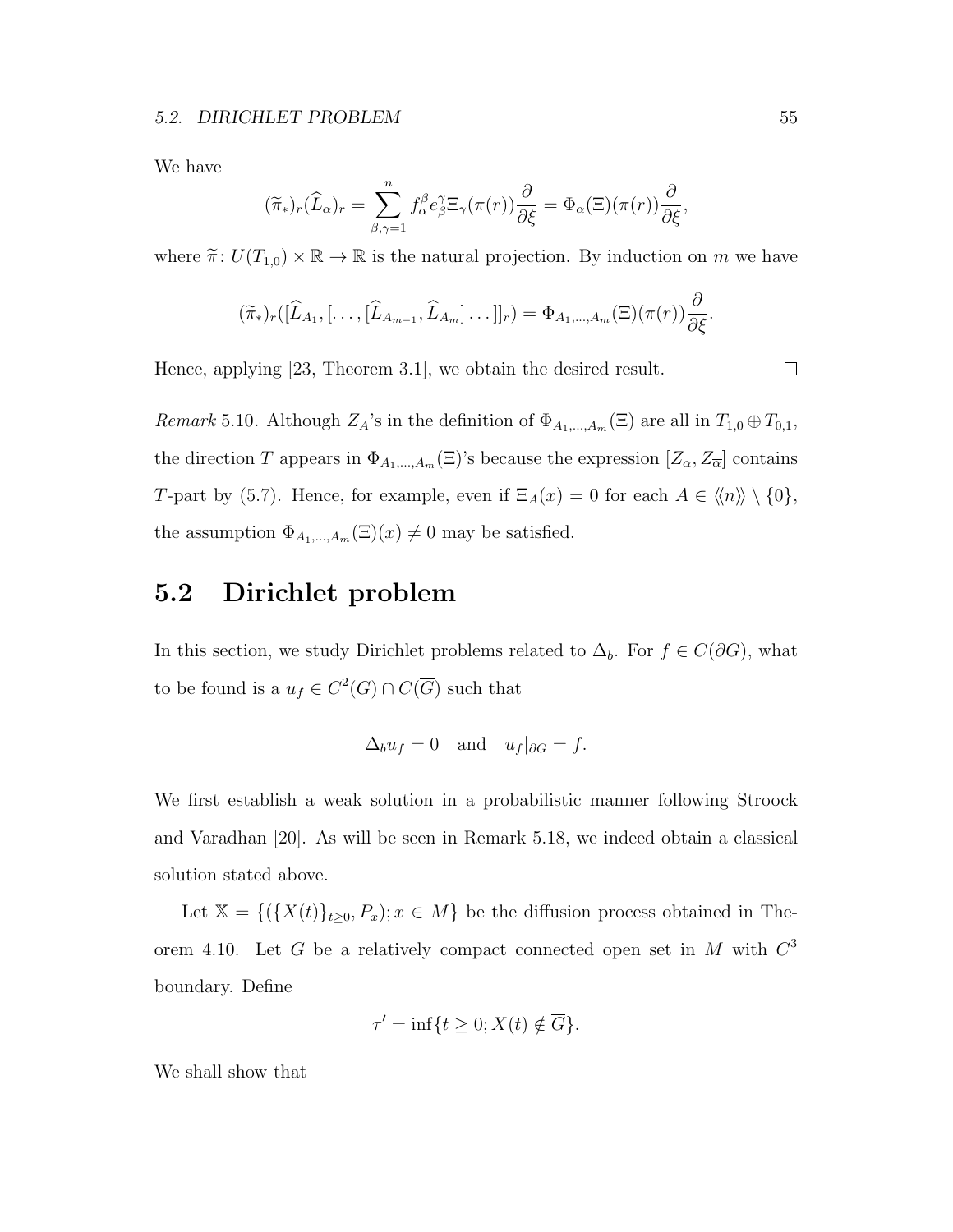**Theorem 5.11.** For  $f \in C(\partial G)$ , define  $u_f(x) = E_x[f(X(\tau'))]$ . Then  $u_f \in C(\overline{G})$ *and satisfies that*

$$
\langle u_f, \Delta_b v \rangle_{\theta} = 0
$$
 for any  $v \in C_0^{\infty}(G)$ , and  $u_f = f$  on  $\partial G$ .

Due to the result by Stroock and Varadhan [20], the theorem is verified once we have established the following two lemmas.

**Lemma 5.12.** *It holds that*

$$
\sup_{x\in\overline{G}}E_x[\tau']<\infty.
$$

**Lemma 5.13.** *Every boundary point is*  $\tau'$ -regular, that is,

$$
P_x(\tau'=0) = 1, \quad x \in \partial G.
$$

*Proof of Lemma 5.12.* On account of [20, Remark 5.2], it suffices to show that

$$
P_x(\tau' < T) > 0, \quad x \in \overline{G} \text{ and } T > 0. \tag{5.14}
$$

To do this, take a family  ${U_j}_{j=1}^N$  of coordinate neighborhoods of M such that  $\overline{G}$  ⊂  $\bigcup^N$ *j*=1 *U*<sub>*j*</sub>. Let  $\Lambda = \{j: U_j \cap \partial G \neq \emptyset\}$ . Take  $j \in \Lambda$  and a local orthonormal frame  ${Z_\alpha}_{\alpha=1,\dots,n}$  for  $T_{1,0}$  on  $U_j$ . Then, by virtue of (4.9), we may assume that the part of  $\{X(t)\}_{t\geq0}$  on  $U_j$  is governed by an SDE

$$
dX(t) = \sum_{\alpha=1}^{n} (\sqrt{2} \operatorname{Re} Z_{\alpha}(X(t)) \circ dB^{\alpha}(t) + \sqrt{2} \operatorname{Im} Z_{\alpha}(X(t)) \circ dB^{n+\alpha}(t)) + b(X(t))dt, \tag{5.15}
$$

where  $(B^1(t), \ldots, B^{2n}(t))$  is an  $\mathbb{R}^{2n}$ -valued Brownian motion and

$$
b = -\sum_{\alpha,\beta=1}^{n} (\Gamma^{\alpha}_{\overline{\beta}\beta} Z_{\alpha} + \Gamma^{\overline{\alpha}}_{\beta\overline{\beta}} Z_{\overline{\alpha}}).
$$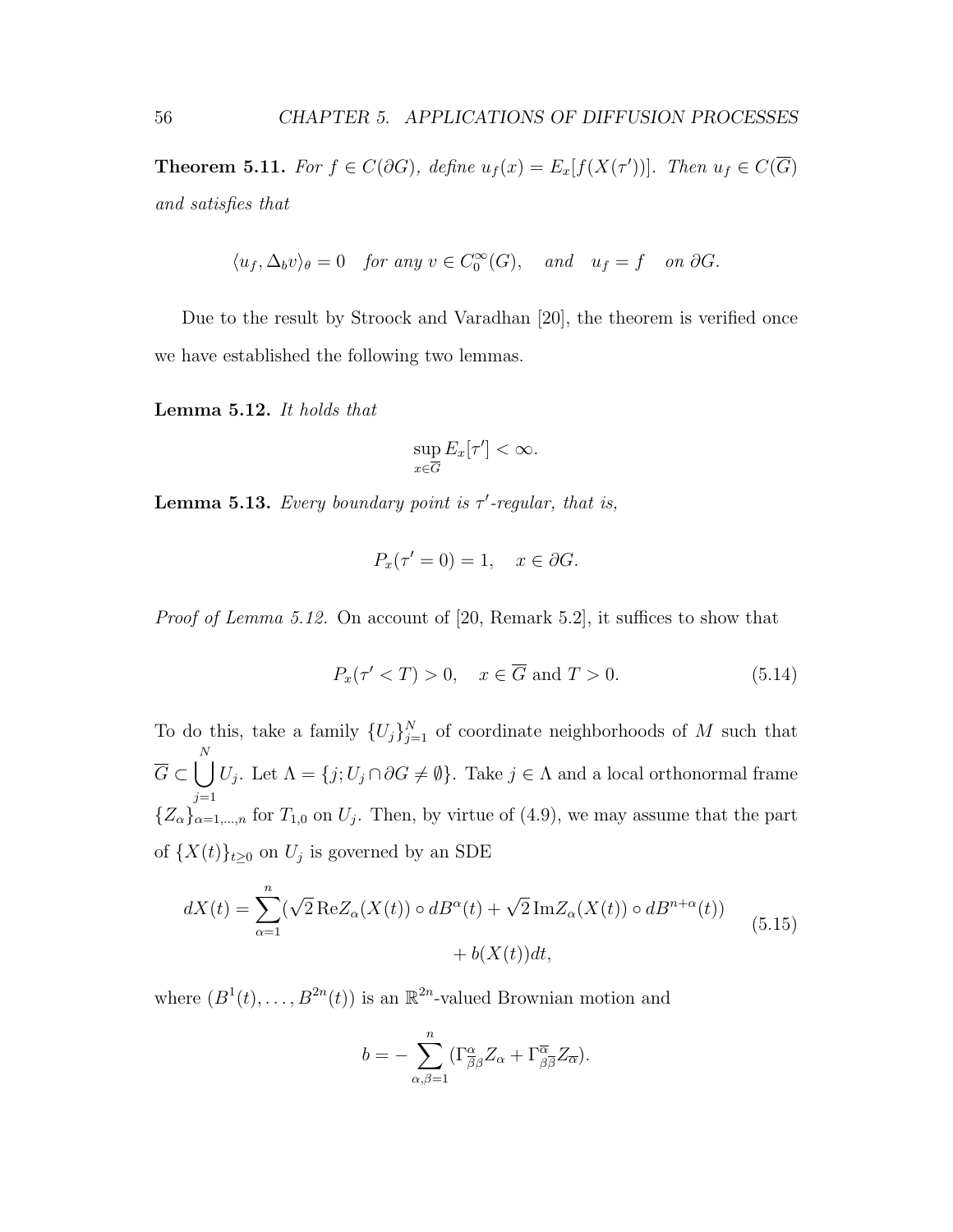Due to  $(5.7)$ , applying the support theorem  $(cf. [13, Theorem 3.2])$ , we obtain that

$$
P_x(\tau' < T) > 0, \qquad x \in U_j, \quad j \in \Lambda, \quad T > 0. \tag{5.16}
$$

For  $U_k$  such that  $k \notin \Lambda$  and  $U_k \cap U_j \neq \emptyset$  for some  $j \in \Lambda$ , by the same reasoning as above, applying the support theorem again, we have that

$$
P_x(X(t)
$$
 hits  $U_j$  before  $T) > 0$ ,  $x \in U_k$ ,  $T > 0$ .

Combined with (5.16) and the strong Markov property, this yields that

$$
P_x(\tau' < T) > 0, \qquad x \in U_k, \quad T > 0.
$$

Repeating this argument successively, we can conclude (5.14).

*Proof of Lemma 5.13.* Let  $x \in \partial G$  and  $U$  be a coordinate neighborhood of  $x$ . For a local orthonormal frame  ${Z_\alpha}_{\alpha=1,\dots,n}$  for  $T_{1,0}$  defined on *U*, we may and will assume that the part of  $\{X(t)\}_{t\geq 0}$  on *U* obeys the SDE (5.15).

Let  $\varphi$  be a locally defining function of *G* around *x*, which means that there is an open set *V* containing *x* such that  $\varphi \in C^3(V)$ ,  $V \cap G = \{y \in V; \varphi(y) < 0\}$ , and  $d\varphi(y) \neq 0$  for  $y \in \partial G \cap V$ . If either  $(Re Z_{\alpha})\varphi(x) \neq 0$  or  $(Im Z_{\alpha})\varphi(x) \neq 0$ , then by [19, Corollary 4],  $x$  is  $\tau'$ -regular. Now we suppose that

$$
(\text{Re}Z_{\alpha})\varphi(x) = (\text{Im}Z_{\alpha})\varphi(x) = 0, \qquad \alpha = 1, \dots, n. \tag{5.17}
$$

Since  ${ReZ_{\alpha}, ImZ_{\alpha}, T}_{\alpha=1,\dots,n}$  forms a local basis of *TM* on *U*, this implies that  $T\varphi(x) \neq 0$ . Moreover, in conjunction with (5.7) and (5.17) it also implies that

$$
[\text{Re}Z_{\alpha}, \text{Im}Z_{\alpha}]\varphi(x) = T\varphi(x) \neq 0.
$$

Hence it follows that, for each  $\alpha$ , either

$$
(\text{Re}Z_{\alpha})(\text{Im}Z_{\alpha})\varphi(x) \neq 0 \qquad \text{or} \qquad (\text{Im}Z_{\alpha})(\text{Re}Z_{\alpha})\varphi(x) \neq 0
$$

 $\Box$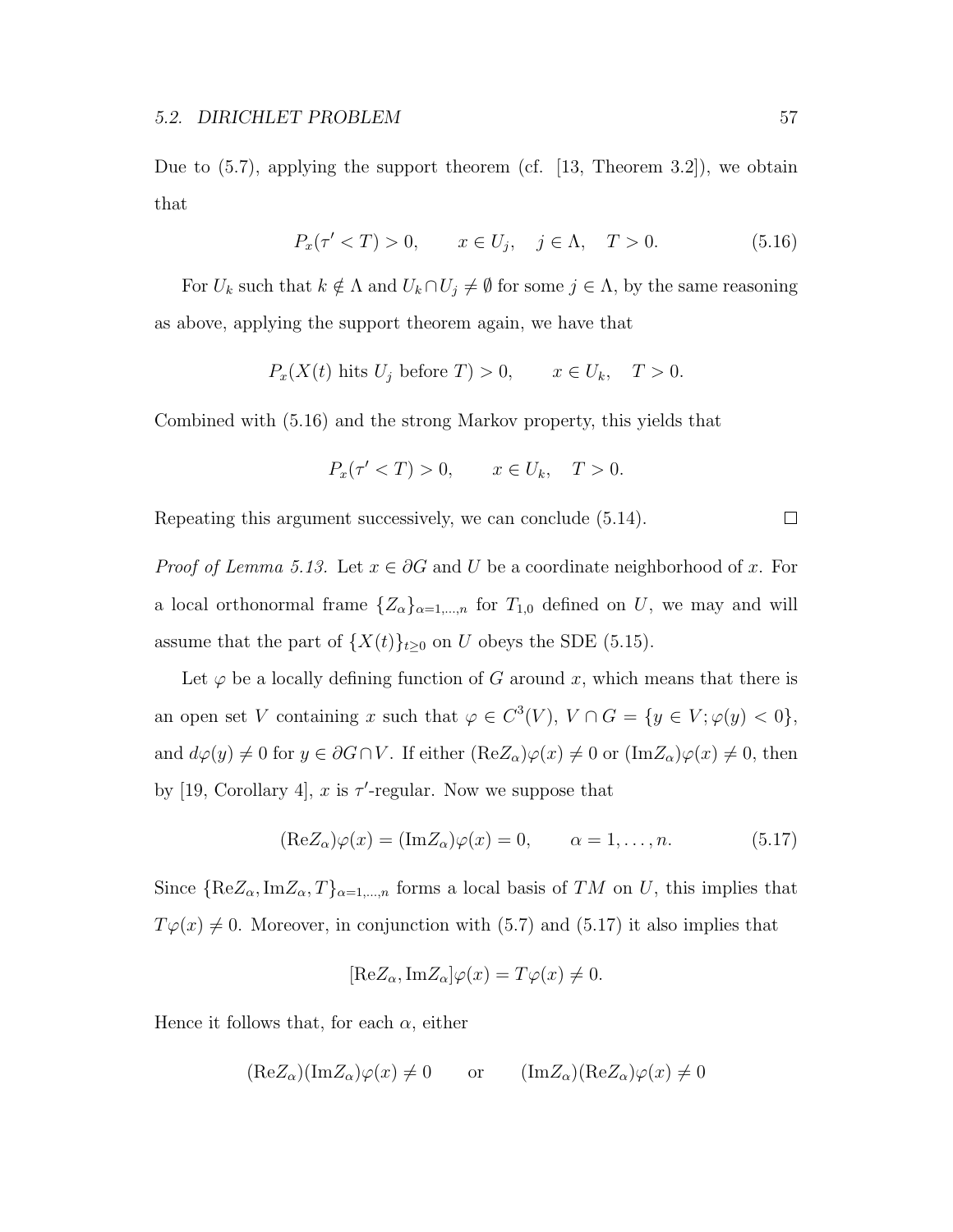and that a matrix

$$
\begin{pmatrix}\n(\text{Re}Z_{\alpha})(\text{Re}Z_{\beta})\varphi(x) & (\text{Re}Z_{\alpha})(\text{Im}Z_{\beta})\varphi(x) \\
(\text{Im}Z_{\alpha})(\text{Re}Z_{\beta})\varphi(x) & (\text{Im}Z_{\beta})(\text{Im}Z_{\beta})\varphi(x)\n\end{pmatrix}_{\alpha,\beta=1,\dots,n}
$$

is not symmetric. Applying [19, Corollary 7], we see that *x* is  $\tau'$ -regular.  $\Box$ 

*Remark* 5.18*.* Since  $\Delta_b$  is hypoelliptic ([3, Theorem 2.1]), that is, if  $\Delta_b v = g$  and  $g \in C^{\infty}(U)$  then  $v \in C^{\infty}(U)$ ,  $u_f$  is a classical solution to the Dirichlet problem, namely it holds that  $u_f \in C^{\infty}(G) \cap C(\overline{G}), \Delta_b u_f = 0$  and  $u_f|_{\partial G} = f$ .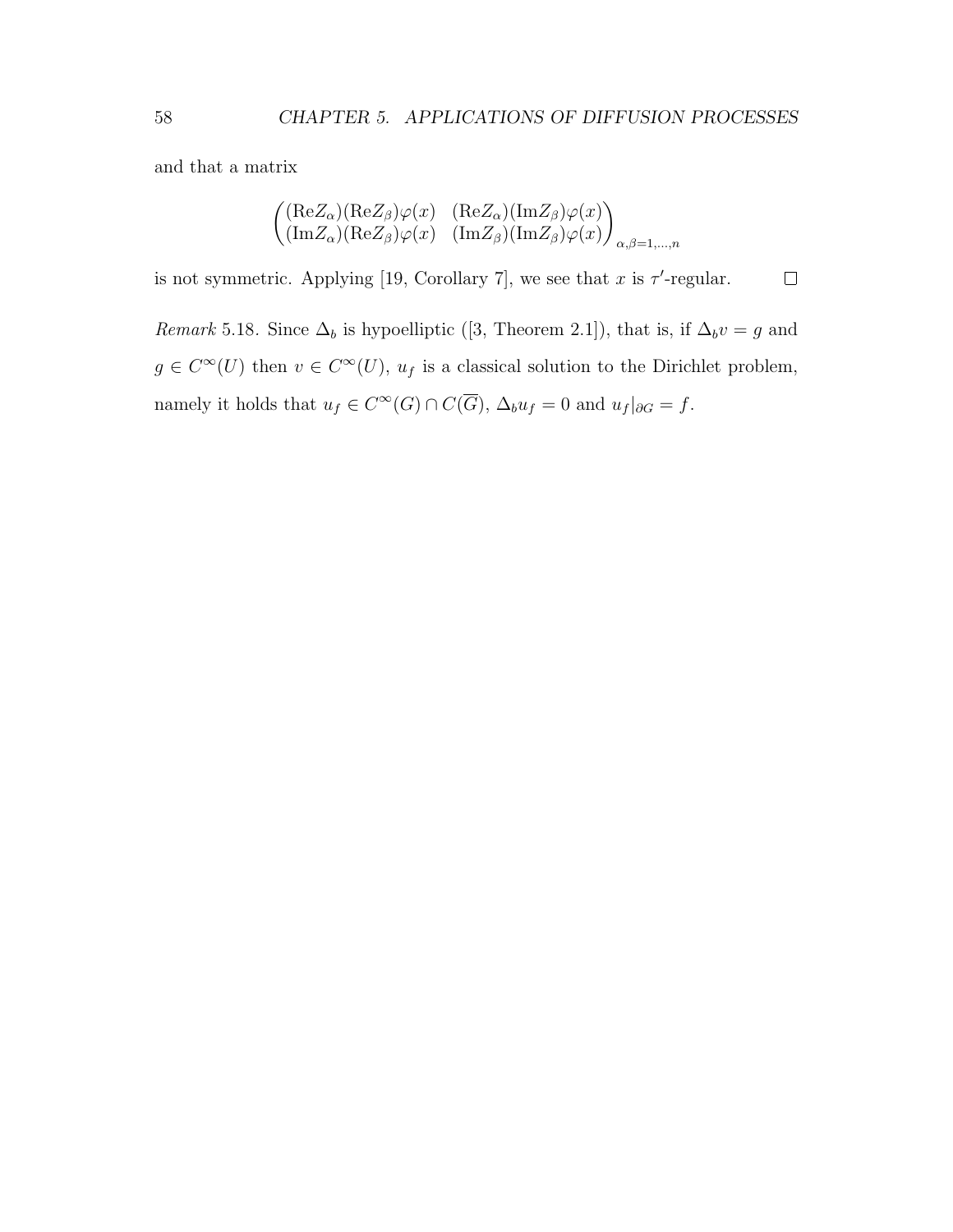# **Chapter 6**

# **Diagonal short time asymptotics of heat kernels**

# **6.1 Asymptotic expansion of the heat kernel**

In this section, we consider the heat equation

$$
\frac{\partial}{\partial t}v = -\frac{1}{2}\Delta_b u, \quad v(0, x) = f(x), \quad f \in C_b^{\infty}(M).
$$

We assume that *M* is compact. As we have shown in Theorem 5.2, there is a function  $p \in C^{\infty}((0, \infty) \times M \times M)$  such that

$$
P_x(X(t) \in dy) = p(t, x, y)\psi(dy), \quad x, y \in M.
$$

*p*(*t*, *x*, *y*) is the heat kernel associated to − 1  $\frac{1}{2}\Delta_b$ .

Now we state the main theorem of this chapter:

**Theorem 6.1.** For each  $x \in M$ , there exists constants  $c_a^M(x)$   $(a = 0, 1, \ldots)$  such *that*

$$
p(t, x, x) \sim t^{-n-1} \sum_{a=0}^{\infty} c_a^M(x) t^a \quad as \ t \downarrow 0.
$$

*Furthermore,*

(i) 
$$
c_0^M(x) = c_0 = \frac{1}{(2\pi)^{n+1}} \int_{\mathbb{R}} \left(\frac{2\tau}{\sinh 2\tau}\right)^n d\tau
$$
, which depends only on n.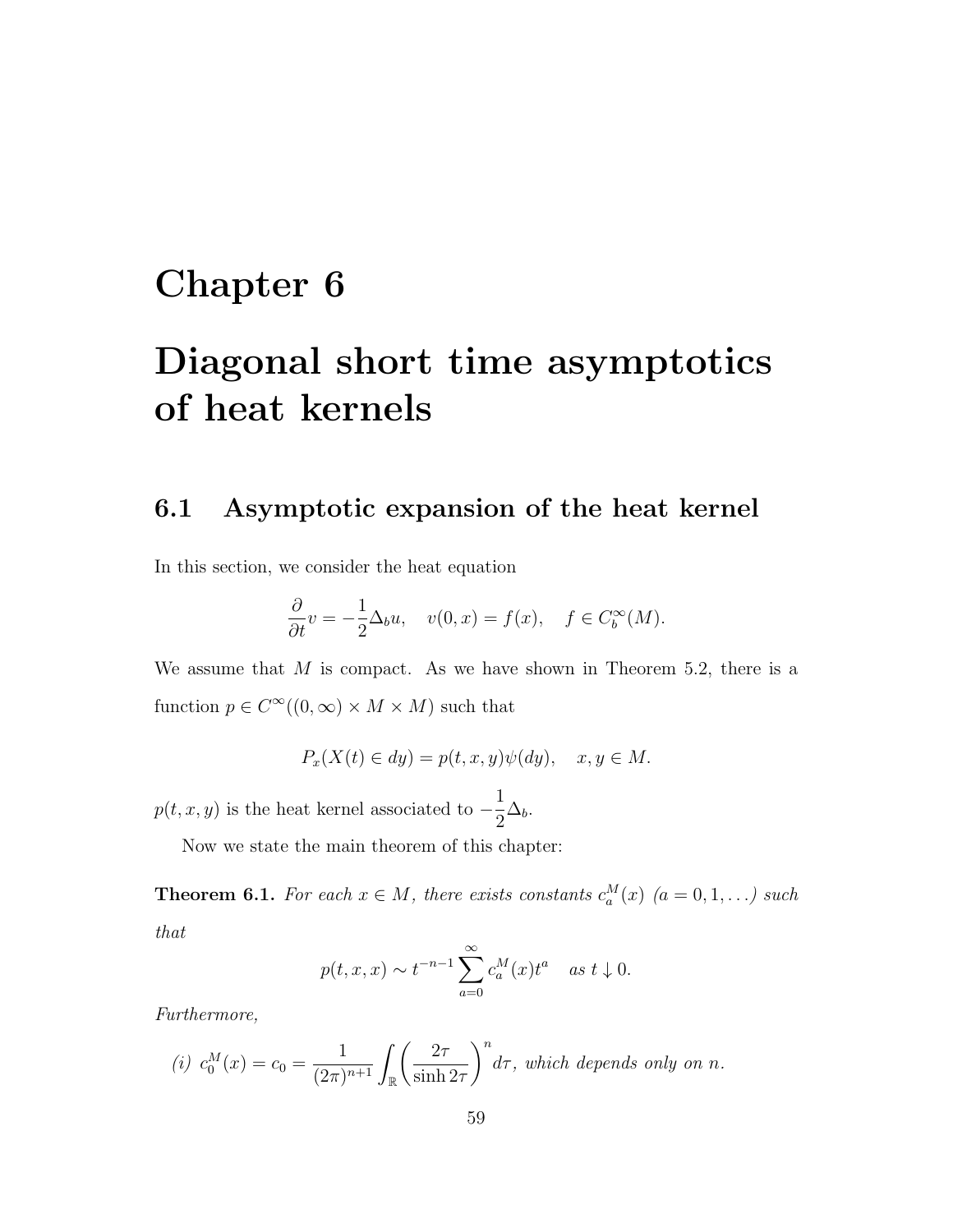*(ii)* For  $a \geq 1$ ,  $c_a^M(x)$  can be written as an at most 2*a*-th degree polynomial of at most  $(2a + 2)$ -th derivatives of Christoffel symbols of M.

To prove the theorem, we first note that it is sufficient to consider the problem locally. To be precise, let  $\{Z_{\alpha}\}_{\alpha=1,\dots,n}$  be a local orthonormal frame for  $T_{1,0}$  on a relatively compact open neighborhood *V* of *x*. Let  $X_j$ ,  $j = 1, ..., 2n$  be as in Section 3.3 and

$$
\widehat{X}_0 = -\sum_{\alpha,\beta=1}^n (\Gamma^{\alpha}_{\overline{\beta}\beta} Z_{\alpha} + \Gamma^{\overline{\alpha}}_{\beta\overline{\beta}} Z_{\overline{\alpha}}) = -\sqrt{2} \sum_{\alpha,\beta=1}^n (\text{Re}\Gamma^{\alpha}_{\overline{\beta}\beta} \widehat{X}_{\alpha} - \text{Im}\Gamma^{\alpha}_{\overline{\beta}\beta} \widehat{X}_{n+\alpha}).
$$

Let  $\{((U_t)_{t\geq0}, \widetilde{P}_y); y \in V\}$  be the minimal diffusion process on V generated by

$$
\mathcal{L} = \frac{1}{2} \sum_{j=1}^{2n} \hat{X}_j^2 + \hat{X}_0
$$
\n(6.2)

and  $\widetilde{p}$  be the density function of  $\widetilde{P}_y$  with respect to  $\psi$ . A repetition of the argument in [12, Section V.10] yields the following:

**Lemma 6.3.** *There exist constants*  $c_1, c_2 > 0$  *such that* 

$$
|p(t, x, x) - \widetilde{p}(t, x, x)| \le c_1 \exp\left(-\frac{c_2}{t}\right), \qquad t > 0.
$$

*Remark* 6.4*.* We comment on some preceding results related to Theorem 6.1.

By Lemma 6.3, the analysis of  $p(t, x, x)$  can be reduced to an analysis on local coordinates with a generator (6.2). This type of analysis was considered in [21] using the stochastic Taylor expansion as mentioned in Introduction. We employ a perturbation argument using the Folland-Stein normal coordinate, so our method is more (CR-)geometric than the general theory in [21].

Diagonal short time asymptotics of heat kernels without drift term (i.e.  $\widehat X_0 =$ 0) are also obtained in [2], which cannot be directly used to our case because a non-trivial drift term appears in the local expression of the generator.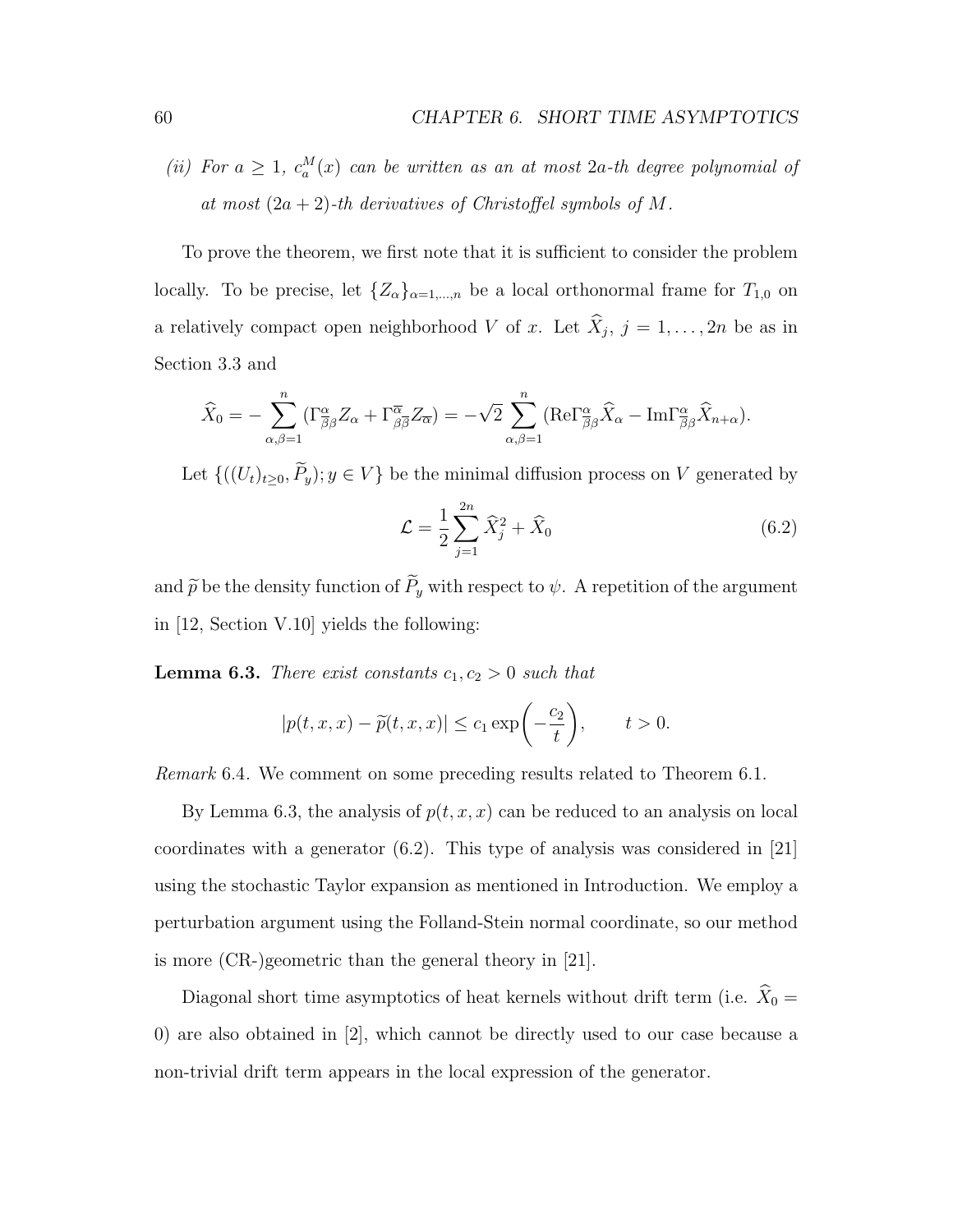We also note that asymptotics regarding heat equations on CR manifolds are deeply investigated in the geometric context. The asymptotic expansion of heat kernels for the complex Kohn-Spencer Laplacian  $\square_b$  acting on  $(p, q)$  forms are established by Beals, Greiner and Stanton [1], using pseudodifferential calculus. Using this result, Stanton [17] obtained the asymptotic expansion for the real sub-Laplacian  $\Delta_b$ , which we study in this thesis (note that  $\Delta_b$  is the real part of  $\square_b$  acting on  $(0,0)$  forms, i.e. on functions).

By Lemma 6.3, for a proof of Theorem 6.1 it suffices to show the theorem replacing  $p$  by the heat kernel associated with  $\mathcal{L}$ . Moreover, by Theorem 3.9 we can assume that  $\hat{X}_j$ 's are vector fields on  $\mathbb{R}^{2n+1}$  which satisfy the condition of Theorem 3.9 and  $x = 0 \in \mathbb{R}^{2n+1}$ . For simplicity we write p by the heat kernel associated with  $\mathcal L$  in the sequel.

We write

$$
\widehat{X}_j = X_j + A_j, \quad j = 1, \dots, 2n,
$$

where

$$
X_{\alpha} = \frac{\partial}{\partial u^{\alpha}} - u^{n+\alpha} \frac{\partial}{\partial u^{2n+1}}, \qquad X_{n+\alpha} = \frac{\partial}{\partial u^{n+\alpha}} + u^{\alpha} \frac{\partial}{\partial u^{2n+1}}, \quad \alpha = 1, \dots, n
$$

and

$$
A_j = \sum_{i=1}^{2n+1} a_j^i \frac{\partial}{\partial u^i}, \quad j = 1, \dots, 2n.
$$

We also write

$$
\widehat{X}_0 = \sum_{i=1}^{2n+1} b^i \frac{\partial}{\partial u^i}.
$$

For later use, for  $\varepsilon \in (0,1]$  we define

$$
\widehat{X}_j^{\varepsilon} = X_j + A_j^{\varepsilon}, \qquad A_j^{\varepsilon} = \sum_{i=1}^{2n+1} a_j^{i,\varepsilon} \frac{\partial}{\partial u^i}, \quad i = 1, \dots, 2n,
$$
\n(6.5)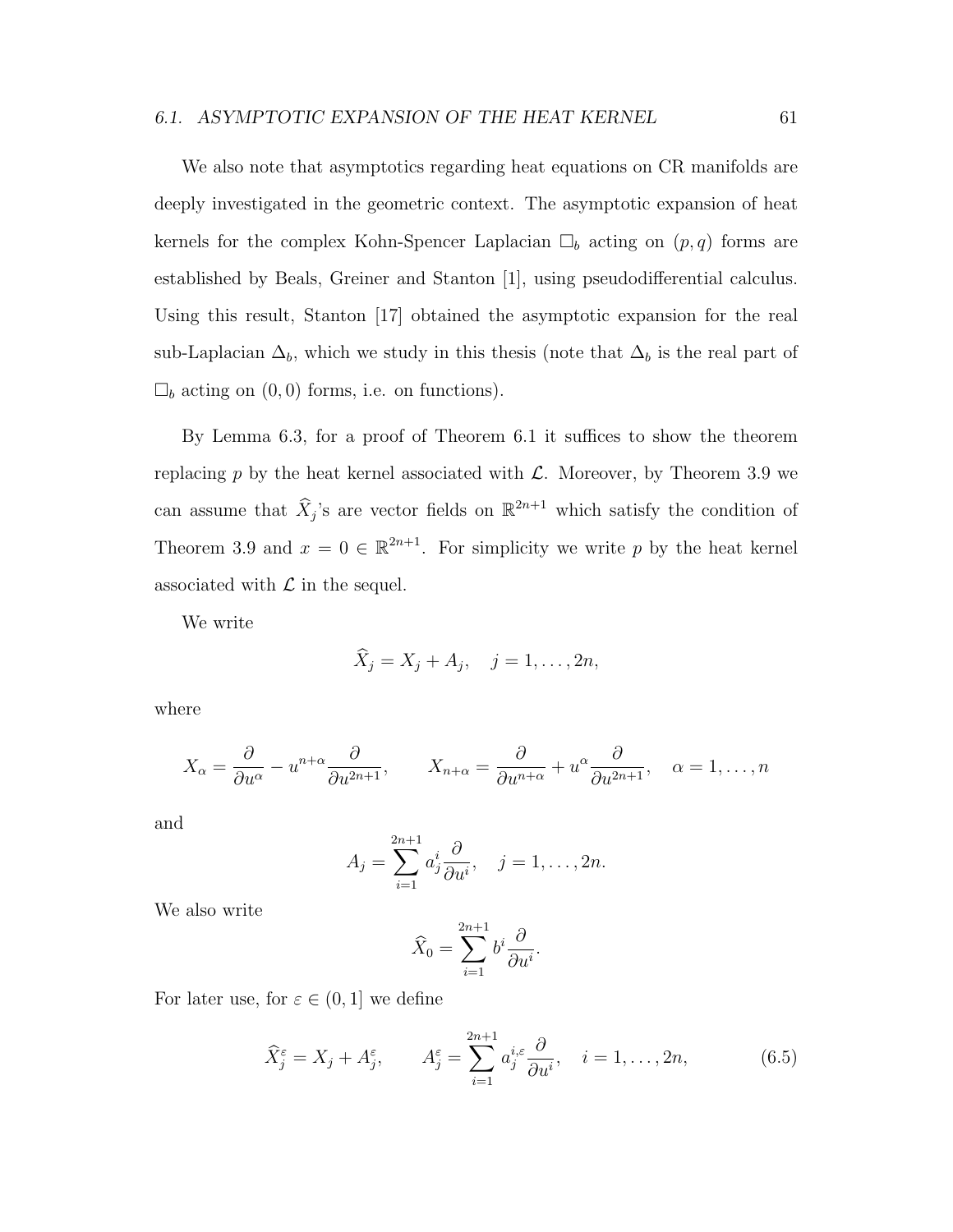$$
\widehat{X}_0^{\varepsilon} = \sum_{i=1}^{2n+1} b^{i,\varepsilon} \frac{\partial}{\partial u^i}
$$
\n(6.6)

with

$$
a_j^{i,\varepsilon}(u) = a_j^i(\lambda_{\varepsilon}(u)), \qquad i = 1, \dots, 2n, \quad j = 1, \dots, 2n,
$$
  

$$
a_j^{2n+1,\varepsilon}(u) = \varepsilon^{-1} a_j^{2n+1}(\lambda_{\varepsilon}(u)), \qquad j = 1, \dots, 2n,
$$
  

$$
b^{i,\varepsilon}(u) = \varepsilon b^i(\lambda_{\varepsilon}(u)), \qquad b^{2n+1,\varepsilon}(u) = b^{2n+1}(\lambda_{\varepsilon}(u)), \quad i = 1, \dots, 2n,
$$

where  $\lambda_{\varepsilon}(u) = (\varepsilon u^1, \ldots, \varepsilon u^{2n}, \varepsilon^2 u^{2n+1})$  for  $u = (u^1, \ldots, u^{2n+1})$ . Note that

$$
\widehat{X}_j^{\varepsilon} = \widehat{X}_j, \quad j = 1, \dots, 2n + 1 \quad \text{if } \varepsilon = 1.
$$

Then we have from Theorem 3.9 that

$$
a_j^{i,\varepsilon}(0) = 0, \quad i = 1, \dots, 2n + 1, \quad j = 1, \dots, 2n, \quad \varepsilon \in (0,1], \tag{6.7}
$$

$$
\frac{\partial a_j^{2n+1,\varepsilon}}{\partial u^k}(0) = 0, \quad j = 1, \dots, 2n, \quad k = 1, \dots, 2n+1, \quad \varepsilon \in (0,1]. \tag{6.8}
$$

To state the next lemma, let

$$
S^{2n} = \{ \xi \in \mathbb{R}^{2n+1}; |\xi| = 1 \}
$$

be the 2*n*-dimensional sphere and denote the standard inner product in  $\mathbb{R}^{2n+1}$  by  $\langle,\rangle_{\mathbb{R}^{2n+1}}$ . We identify  $T_0 \mathbb{R}^{2n+1}$  and  $\mathbb{R}^{2n+1}$  by 2 ∑*n*+1 *j*=1 *x*<sup>j</sup>  $\left(\frac{\partial}{\partial x}\right)$ *∂u<sup>j</sup>*  $\setminus$ 0  $\mapsto (x^j)_{j=1,...,2n+1}.$ 

**Lemma 6.9.** *For*  $\alpha = 1, \ldots, n$ *, we have* 

$$
\inf_{\varepsilon \in (0,1]} \inf_{\xi \in S^{2n}} \left( \sum_{j=1}^{2n} \langle (\widehat{X}_{j}^{\varepsilon})_0, \xi \rangle^2_{\mathbb{R}^{2n+1}} + \langle [\widehat{X}_{\alpha}^{\varepsilon}, \widehat{X}_{n+\alpha}^{\varepsilon}]_0, \xi \rangle^2_{\mathbb{R}^{2n+1}} \right) > 0,
$$

*where the tangent vector at*  $0$  *of a tangent vector field*  $V$  *is denoted by*  $V_0$ *. In* particular, the set  $\{(\widehat{X}_j)_0; j = 1, ..., 2n\} \cup \{[\widehat{X}_{\alpha}, \widehat{X}_{n+\alpha}]_0\}$  spans  $T_0 \mathbb{R}^{2n+1}$  over  $\mathbb{R}$ .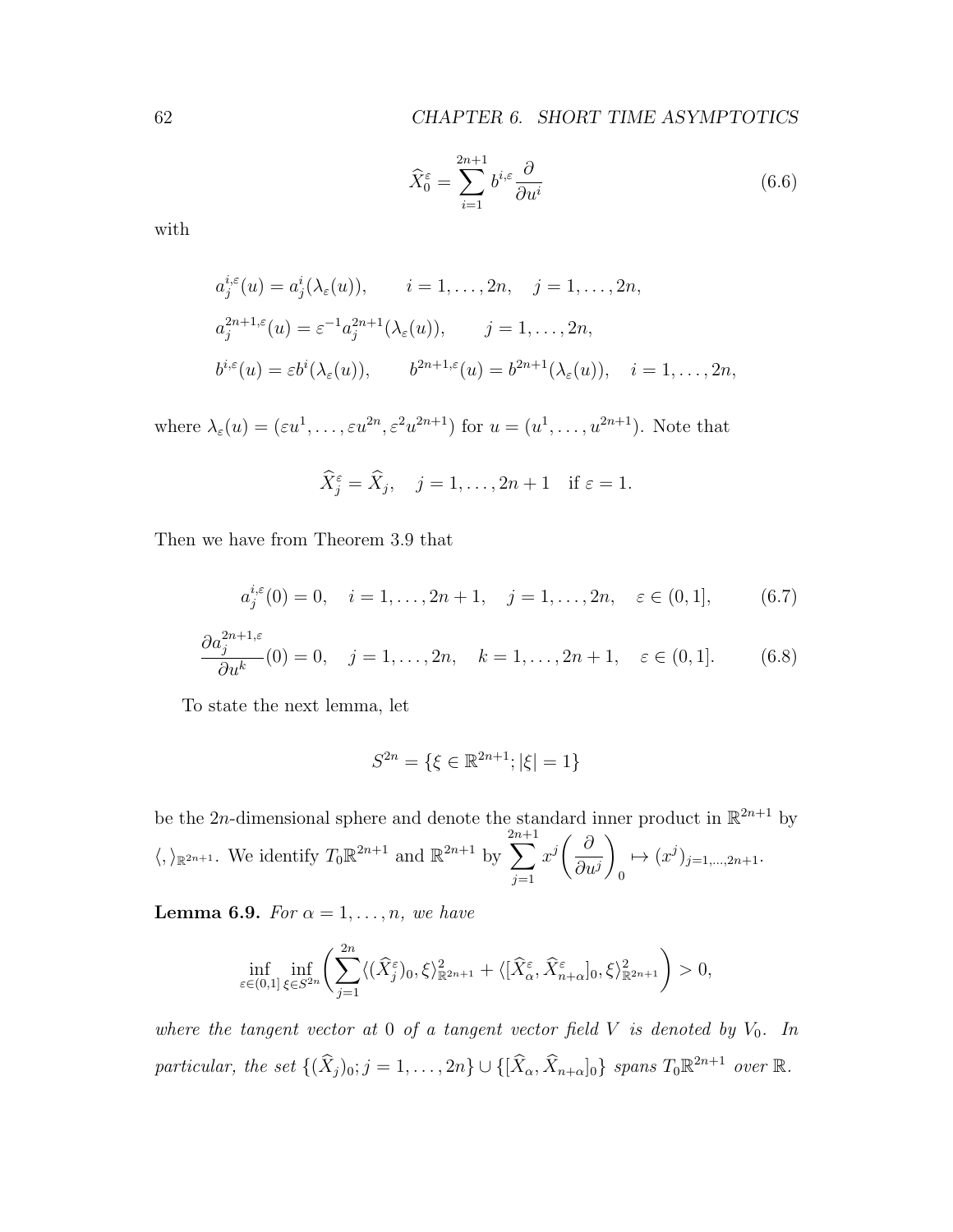*Proof.* We have 
$$
(\widehat{X}_j)_0 = \left(\frac{\partial}{\partial u^j}\right)_0
$$
 for  $j = 1, ..., 2n$  by (6.7). If we write  

$$
\eta_\alpha^i = \frac{\partial a_{n+\alpha}^i}{\partial u^\alpha}(0) - \frac{\partial a_\alpha^i}{\partial u^{n+\alpha}}(0), \quad i = 1, ..., 2n,
$$

we have

$$
[\widehat{X}_{\alpha}, \widehat{X}_{n+\alpha}]_0 = 2\left(\frac{\partial}{\partial u^{2n+1}}\right)_0 + \varepsilon \sum_{i=1}^{2n} \eta_{\alpha}^i \left(\frac{\partial}{\partial u^i}\right)_0
$$
  

$$
\equiv 2\left(\frac{\partial}{\partial u^{2n+1}}\right)_0 \mod \text{span}_{\mathbb{R}}\{(\widehat{X}_j)_0; j = 1, \dots, 2n\}
$$

by (6.8). Then

$$
\sum_{j=1}^{2n} \langle (\widehat{X}_j^{\varepsilon})_0, \xi \rangle_{\mathbb{R}^{2n+1}}^2 + \langle [\widehat{X}_\alpha^{\varepsilon}, \widehat{X}_{n+\alpha}^{\varepsilon}]_0, \xi \rangle_{\mathbb{R}^{2n+1}}^2
$$

$$
= \sum_{j=1}^{2n} (\xi^j)^2 + \left( 2\xi^{2n+1} + \varepsilon \sum_{j=1}^{2n} \eta_\alpha^j \xi^j \right)^2
$$

can be seen as a continuous function on the compact set  $S^{2n} \times [0,1] \ni (\xi, \varepsilon)$  which never attains zero. The lemma follows.  $\Box$ 

For  $\varepsilon > 0$ , let  $\{U_t^{\varepsilon}\}_{t \geq 0}$  be the solution of SDE

$$
dU_t^{\varepsilon} = \varepsilon \sum_{j=1}^{2n} \widehat{X}_j(U_t^{\varepsilon}) \circ dB_t^j + \varepsilon^2 \widehat{X}_0(U_t^{\varepsilon}) dt, \quad U_0^{\varepsilon} = 0,
$$

where  $(B_t^1, \ldots, B_t^{2n})_{t \geq 0}$  is a Brownian motion of 2*n* dimension. Then  $\{U_t^1\}_{t \geq 0}$  is a diffusion process with generator *L*.

Since  $\widehat{X}_0, \widehat{X}_1, \ldots, \widehat{X}_{2n}$  satisfies the Hörmander condition by Lemma 6.9, we have  $U_t^{\varepsilon} \in \mathbb{D}^{\infty}(\mathbb{R}^{2n+1})$  is non-degenerate in the sense of the Malliavin calculus for  $t > 0$ . Moreover,  $U_t^{\varepsilon}$  and  $U_{\varepsilon}^1$  $\epsilon^2 t$  have the same law. Then we can define  $\delta_0(U_t^{\varepsilon})$  as a generalized Wiener functionals and we have

$$
p(\varepsilon^2, 0, 0) = \mathbb{E}[\delta_0(U_t^{\varepsilon})] = \mathbb{E}[\delta_0(U_{\varepsilon^2 t}^1)],
$$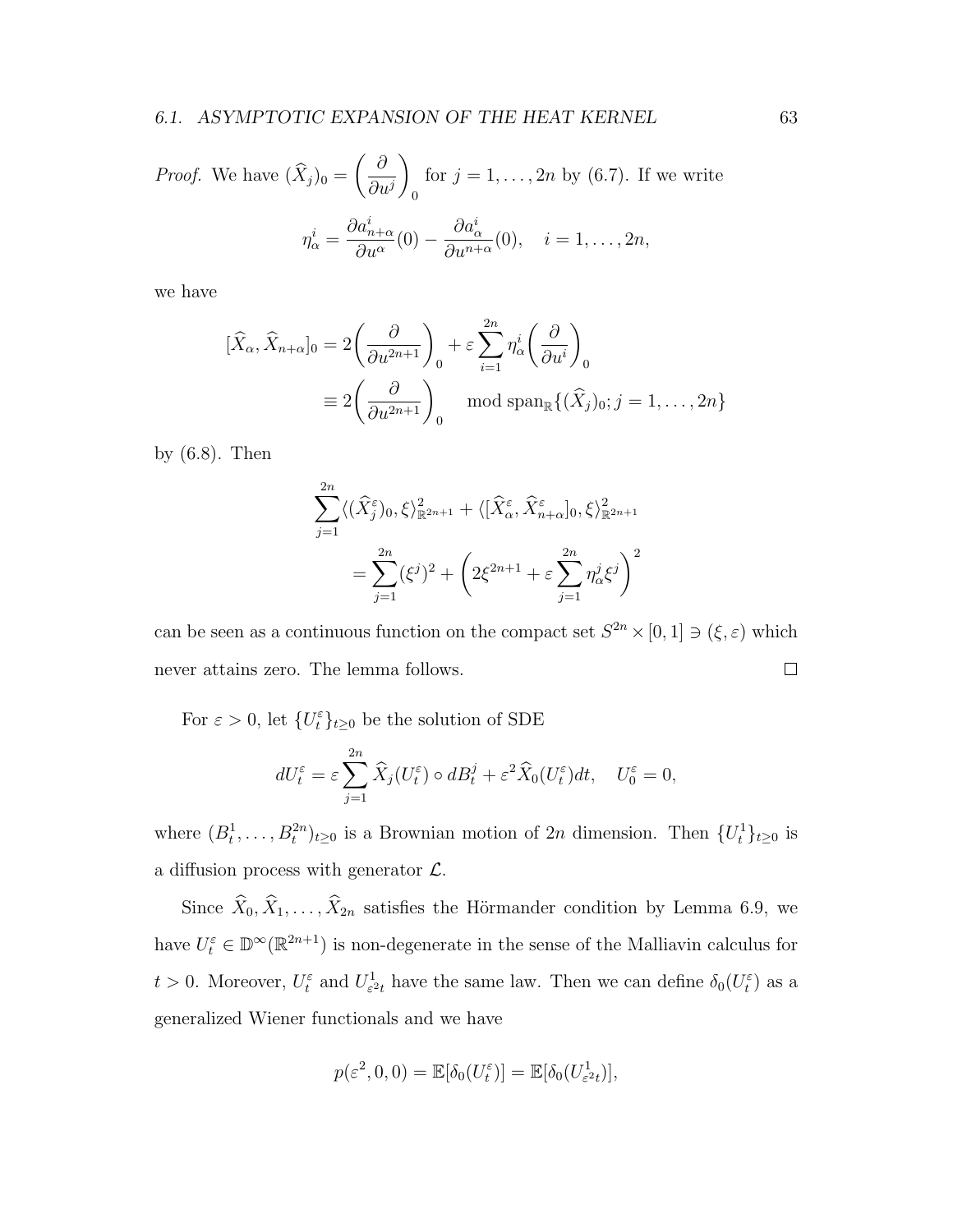where the expectation is denoted by  $E$  and  $\delta_0$  is the Dirac delta function at  $0 \in \mathbb{R}^{2n+1}$ .

To investigate the asymptotic behavior of  $\mathbb{E}[\delta_0(U_{\varepsilon}^1)]$  $\left[\epsilon^{\{1}{2}t}\right]$ , we first introduce the multiple Wiener integral:

**Definition 6.10.** For a multiple index  $J = (j_1, \ldots, j_b), j_1, \ldots, j_b \in \{0, 1, \ldots, 2n\}$ , define  $B_t^J$  by

$$
B_t^{(j_1)} = B_t^{j_1}, \qquad B_t^{(j_1, \ldots, j_b)} = \int_0^t B_s^{(j_1, \ldots, j_{b-1})} \circ dB_s^{j_b} \quad \text{for } b \ge 2,
$$

where we set  $B_t^0 = t$ .

By applying the Itô formula repetitively, we have the following expansion formula (cf.  $[12]$ ):

**Proposition 6.11.** *For*  $i = 1, ..., 2n + 1, A = 1, 2, ...$  *and*  $\varepsilon > 0$ *, we have* 

$$
U_t^{\varepsilon,i} = \sum_{a=1}^A \varepsilon^a \sum_{\|J\|=a} (\widehat{X}_J u^i)(0) B_t^J + \varepsilon^{A+1} \Phi_t^{A,\varepsilon},
$$

*where we write*  $U_t^{\varepsilon} = (U_t^{\varepsilon,1})$  $\{u_t^{\varepsilon,1}, \ldots, U_t^{\varepsilon,2n+1}\}$  *and* 

$$
||J|| = b + #\{\nu; j_{\nu} = 0\}, \qquad \widehat{X}_J = \widehat{X}_{j_1} \cdots \widehat{X}_{j_b}
$$

*for*  $J = (j_1, \ldots, j_b), j_1, \ldots, j_b \in \{0, 1, \ldots, 2n\}$ .

*Moreover, we have*  $\Phi_t^{A,\varepsilon} \in \mathbb{D}^\infty(\mathbb{R}^{2n+1})$  *and* 

$$
\sup_{\varepsilon \in (0,1)} \mathbb{E} \left[ \sup_{t \in [0,1]} |\Phi_t^{A,\varepsilon}|^p \right] < \infty, \qquad p \in (1,\infty).
$$

Let us write  $\Psi_t^{A,\varepsilon} = (\Psi_t^{A,\varepsilon,1}, \dots, \Psi_t^{A,\varepsilon,2n+1})$  $t^{A,\varepsilon,2n+1}$  with

$$
\Psi_t^{A,\varepsilon,i} = \begin{cases} \Phi_t^{A,\varepsilon,i}, & i = 1, \dots, 2n, \\ \Phi_t^{A+1,\varepsilon,2n+1}, & i = 2n+1. \end{cases}
$$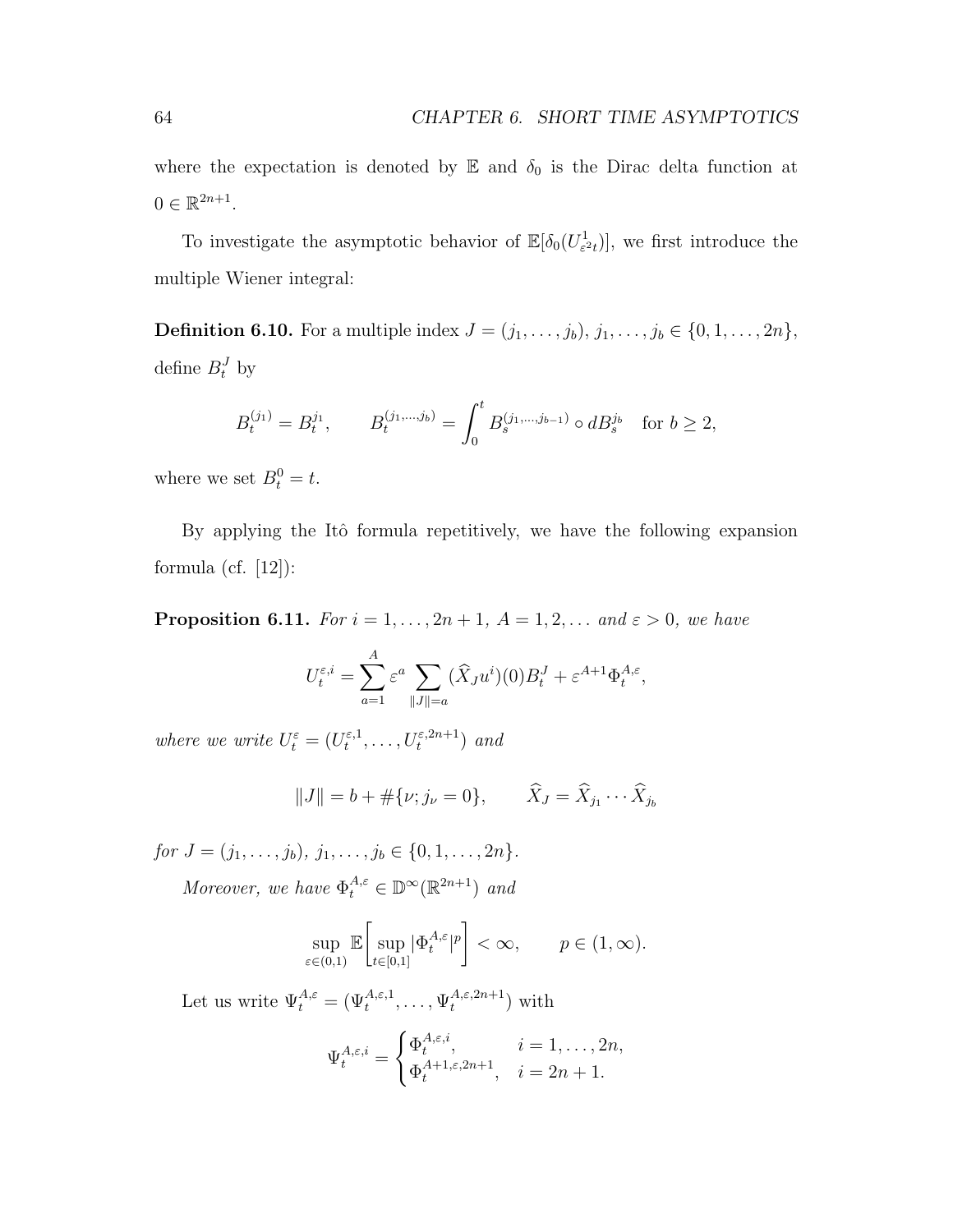Using Theorem 3.9, we have

$$
\sum_{\|J\|=1} (\widehat{X}_J u^i)(0) B_t^J = \sum_{j=1}^{2n} (\widehat{X}_j u^i)(0) B_t^j = \begin{cases} B_t^i, & i = 1, \dots, 2n, \\ 0, & i = 2n + 1 \end{cases}
$$

and

$$
\sum_{\|J\|=2} (\widehat{X}_J u^{2n+1})(0) B_t^J = \sum_{j,k=1}^{2n} (\widehat{X}_j \widehat{X}_k u^{2n+1})(0) B_t^{(j,k)} + (\widehat{X}_0 u^{2n+1})(0) t
$$

$$
= \sum_{\alpha=1}^n S_t^{\alpha},
$$

where

$$
S_t^{\alpha} = B_t^{(\alpha, n+\alpha)} - B_t^{(n+\alpha, \alpha)} = \int_0^t (B_s^{\alpha} \circ dB_s^{n+\alpha} - B_s^{n+\alpha} \circ dB_s^{\alpha})
$$

is *L´evy's stochastic area*.

From this we can write

$$
U_t^{\varepsilon,i} = \varepsilon B_t^i + \sum_{a=2}^A \varepsilon^a \varphi_t^{a,i} + \varepsilon^{A+1} \Psi_t^{A,\varepsilon,i}, \quad i = 1, \dots, 2n,
$$
  

$$
U_t^{\varepsilon,2n+1} = \varepsilon^2 \sum_{\alpha=1}^n S_t^{\alpha} + \sum_{a=2}^A \varepsilon^{a+1} \varphi_t^{a,2n+1} + \varepsilon^{A+2} \Psi_t^{A,\varepsilon,2n+1},
$$

where

$$
\varphi_t^{a,i} = \begin{cases} \sum_{\|J\|=a} (\widehat{X}_J u^i)(0) B_t^J, & i = 1, \dots, 2n, \\ \sum_{\|J\|=a} (\widehat{X}_J u^{2n+1})(0) B_t^J, & i = 2n + 1. \end{cases}
$$
(6.12)

Let us write  $\mathbb{X}_t =$  $\sqrt{ }$  $B_t^1, \ldots, B_t^{2n}, \sum_t^n$ *α*=1  $S_t^{\alpha}$  $\setminus$ . By the change of variables  $(zu^1, \ldots, \varepsilon u^{2n}, \varepsilon^2 u^{2n+1}) \mapsto (v^1, \ldots, v^{2n}, v^{2n+1}),$ 

we have

$$
\mathbb{E}[\delta_0(U_1^{\varepsilon})] = \varepsilon^{-2n-2} \mathbb{E}[\delta_0(\mathbb{X}_1 + \varepsilon \Psi_1^{1,\varepsilon})].
$$

Let  $F_t^{\varepsilon} = \mathbb{X}_t + \varepsilon \Psi_t^{1,\varepsilon}$  and let  $\sigma^{\varepsilon}$  be the Malliavin covariance of  $F_1^{\varepsilon}$ .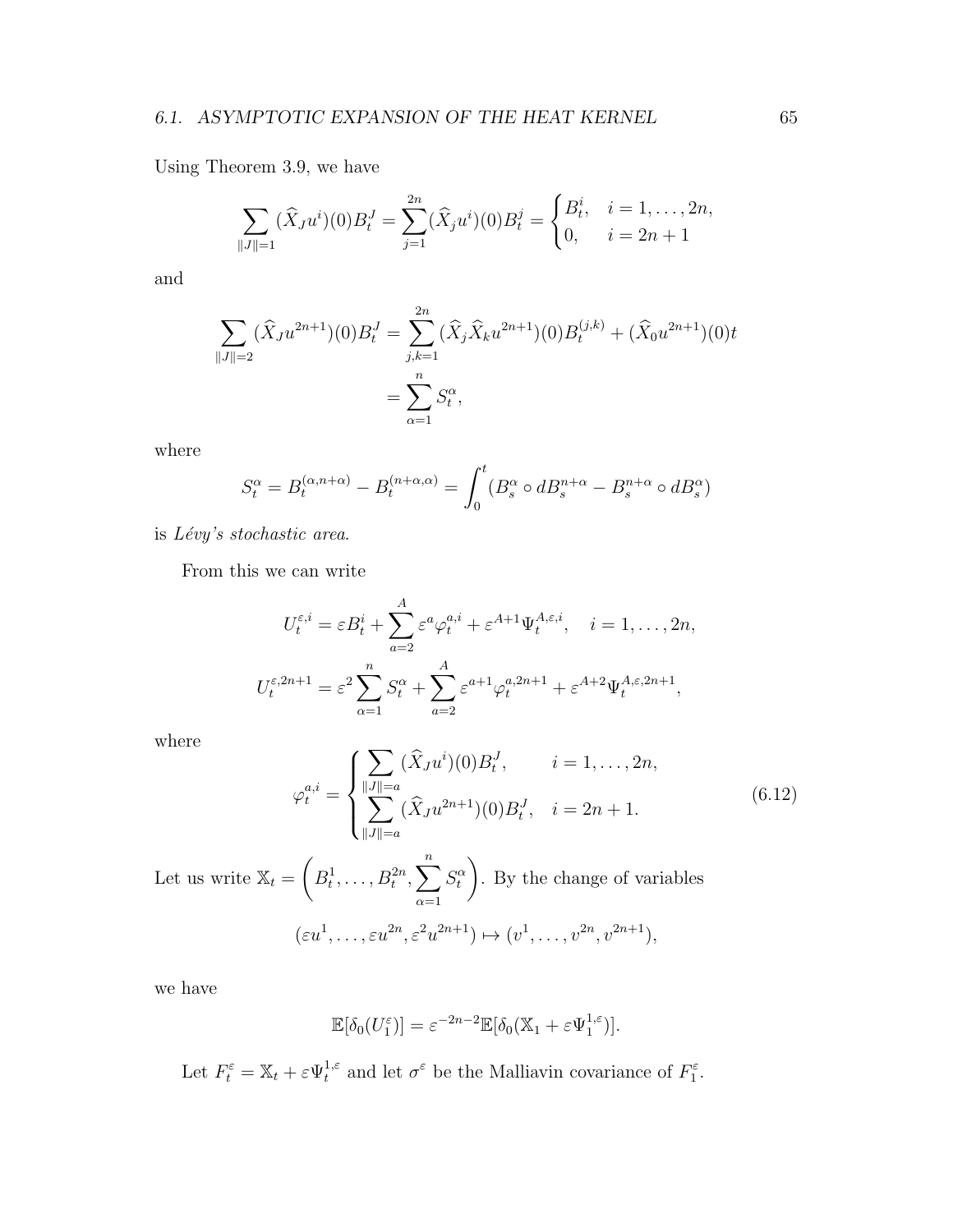**Lemma 6.13.** *For any*  $p \in [1, \infty)$ *, we have* sup *ε∈*(0*,*1]  $\mathbb{E}[(\det \sigma^{\varepsilon})^{-p}] < \infty$ , *i.e.*  $\{F_1^{\varepsilon}\}_{\varepsilon \in (0,1]}$ *is uniformly non-degenerate.*

*Proof.* We write  $F_t^{\varepsilon} = (F_t^{\varepsilon,i})$  $(t^{(\varepsilon,i)})_{i=1,\dots,2n+1}$ . Since

$$
F_t^{\varepsilon,i} = \varepsilon^{-1} U_t^{\varepsilon,i}, \qquad F_t^{\varepsilon,2n+1} = \varepsilon^{-2} U_t^{\varepsilon,2n+1}, \quad i = 1,\ldots,2n,
$$

we can see that  ${F_t^{\varepsilon}}_{t\geq0}$  obeys the SDE

$$
dF_t^{\varepsilon} = \sum_{j=1}^{2n} \widehat{X}_j^{\varepsilon}(F_t^{\varepsilon}) \circ dB_t^j + \widehat{X}_0^{\varepsilon}(F_t^{\varepsilon})dt,
$$

where  $\widehat{X}_{j}^{\varepsilon}$  is given in (6.5), (6.6).

Note that for any  $a \ge 1$ ,  $j_1, \ldots, j_a \in \{0, \ldots, 2n\}$ , the vector field

$$
[\widehat{X}_{j_a}^{\varepsilon},[\ldots,[\widehat{X}_{j_2}^{\varepsilon},\widehat{X}_{j_1}^{\varepsilon}]\ldots]]
$$

has bounded coefficients uniformly in  $\varepsilon \in (0,1]$  on a neighborhood of  $0 \in \mathbb{R}^{2n+1}$ . To see this, it is enough to show that for each  $i \in \{1, \ldots, 2n+1\}$ ,  $j \in \{1, \ldots, 2n\}$ ,  $a \ge 1, j_1, \ldots, j_a \in \{0, \ldots, 2n\}$  and  $\varepsilon' > 0$ ,

$$
\sup_{\varepsilon \in (0,1]} \sup_{|u| \le \varepsilon'} |a_j^{i,\varepsilon}(u)| < \infty, \qquad \sup_{\varepsilon \in (0,1]} \sup_{|u| \le \varepsilon'} \left| \frac{\partial}{\partial u^J} a_j^{i,\varepsilon}(u) \right| < \infty, \tag{6.14}
$$

$$
\sup_{\varepsilon \in (0,1]} \sup_{|u| \le \varepsilon'} |b^{i,\varepsilon}(u)| < \infty, \qquad \sup_{\varepsilon \in (0,1]} \sup_{|u| \le \varepsilon'} \left| \frac{\partial}{\partial u^J} b^{i,\varepsilon}(u) \right| < \infty \tag{6.15}
$$

hold, where  $J = (j_1, \ldots, j_a)$  and  $\frac{\partial}{\partial u^J} =$ *∂*  $\frac{6}{\partial u^{j_1}} \cdots$  *∂ ∂*  $\frac{6}{\partial u^{j_b}}$ .

We show (6.14) for  $i = 2n + 1$  and proofs of other cases are similar or more clear. We have by definition of  $a^{2n+1,\epsilon}$  and (6.7) that

$$
a_j^{2n+1,\varepsilon}(u) = \varepsilon^{-1} a_j^{2n+1}(\lambda_{\varepsilon}(u)) = \sum_{k=1}^{2n} u^k \frac{\partial a_j^{2n+1}}{\partial u^k}(\lambda_{c\varepsilon}(u)) + 2c\varepsilon u^{2n+1} \frac{\partial a_j^{2n+1}}{\partial u^{2n+1}}(\lambda_{c\varepsilon}(u))
$$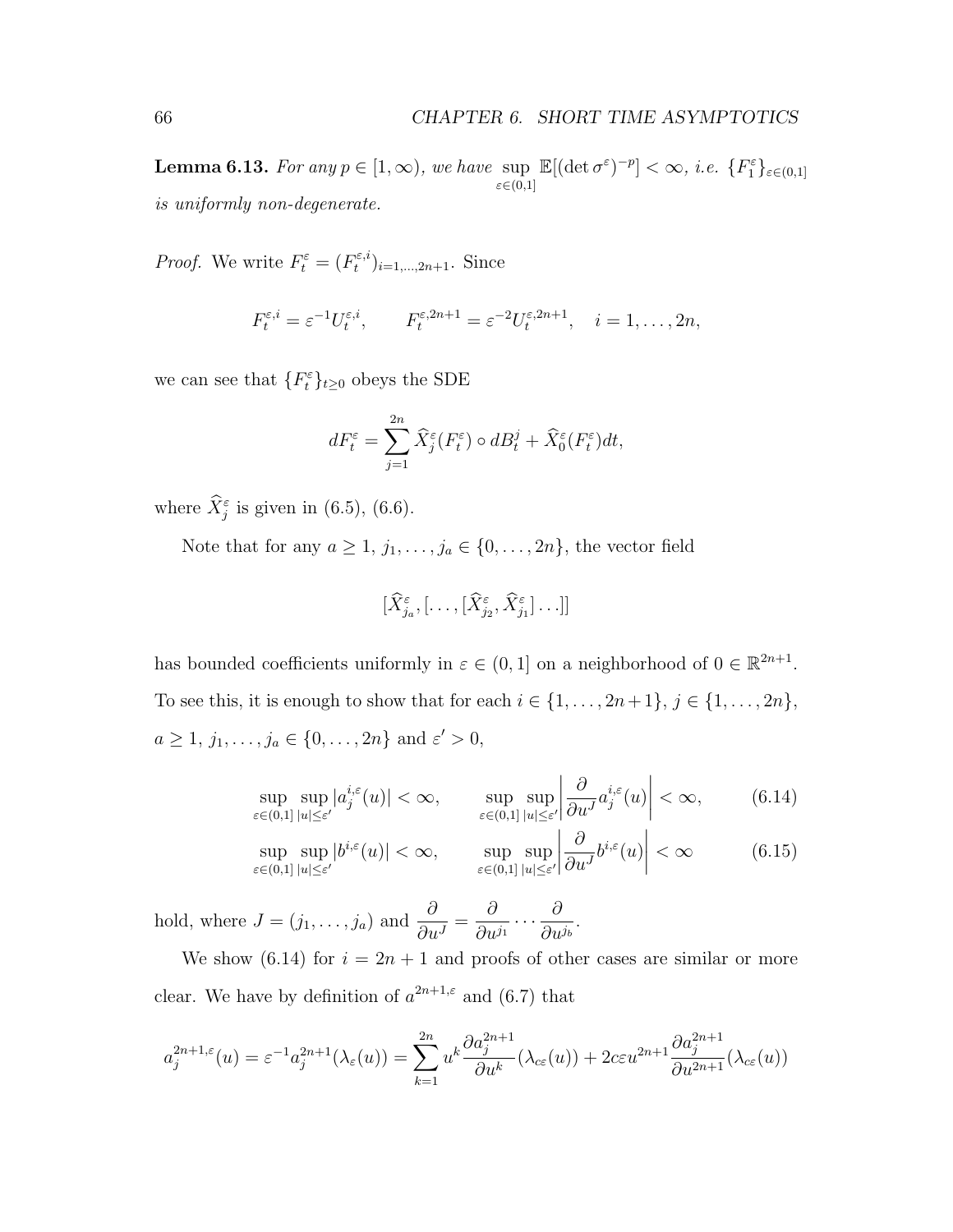for some  $c \in (0,1)$  depending on  $\varepsilon$  and  $u$ . This shows the first formula in (6.14). We also have

$$
\frac{a_j^{2n+1,\varepsilon}}{\partial u^J}(u) = \varepsilon^{\|J\|-1} \frac{\partial a_j^{2n+1}}{\partial u^J}(\lambda_{\varepsilon}(u)),
$$

which shows the second formula in (6.14).

Therefore we apply [14, Theorem 2.17] to  $\{\hat{X}_{j}^{\varepsilon}\}_{j=0,\dots,2n}$ , together with Lemma 6.9, we have

$$
\mathbb{P}(\det \sigma^{\varepsilon} \leq K^{-\frac{1}{3(2n+1)}}) \leq \mathbb{P}(\inf_{\xi \in S^{2n}} \langle \xi, \sigma^{\varepsilon} \xi \rangle_{\mathbb{R}^{2n+1}} \leq K^{-\frac{1}{3}})
$$
  

$$
\leq \mu_1 \exp(-\mu_2 K^{\mu_3}), \quad K \in [1, \infty)
$$

with positive constants  $\mu_1, \mu_2, \mu_3$  which are independent of  $\varepsilon$ . This implies the desired result.  $\Box$ 

By Lemma 6.13 and the Taylor expansion

$$
\delta_0(x+y) \sim \delta_0(x) + \sum_{a=1}^{\infty} \frac{1}{a!} \sum_{|J|=a} \mathbb{E}[\partial^J \delta_0(x) y^J],
$$

where  $y^J = y^{j_1} \cdots y^{j_a}$  and  $\partial^J = \frac{\partial^a}{\partial x^{j_1}}$  $\frac{\partial}{\partial u^{j_1} \cdots \partial u^{j_a}}$  for  $J = (j_1, \ldots, j_a)$ , we apply Proposition 2.12 to have

$$
\varepsilon^{2n+2} \mathbb{E}[\delta_0(U_1^{\varepsilon})] \sim \mathbb{E}[\delta_0(\mathbb{X}_1)] + \sum_{a=1}^{\infty} \frac{\varepsilon^a}{a!} \sum_{|J|=a} \mathbb{E}[\partial^J \delta_0(\mathbb{X}_1) \Psi_1^{1,\varepsilon,J}]. \tag{6.16}
$$

Since we have by definition

$$
\Psi_1^{1,\varepsilon} = \sum_{a=2}^{A+1} \varepsilon^{a-2} \varphi_1^a + \varepsilon^A \Psi_1^{A+1,\varepsilon}, \tag{6.17}
$$

where  $\varphi_t^A = (\varphi_t^{A,1})$  $\theta_t^{A,1}, \ldots, \varphi_t^{A,2n+1}$  $t^{A,2n+1}$ , we arrive at the expression as follows:

**Proposition 6.18.** We have  $\varepsilon^{2n+1}\mathbb{E}[\delta_0(U_1^{\varepsilon})] = d_0 + d_1\varepsilon + d_2\varepsilon^2 + \cdots$  with

$$
d_0 = \mathbb{E}[\delta_0(\mathbb{X}_1)],
$$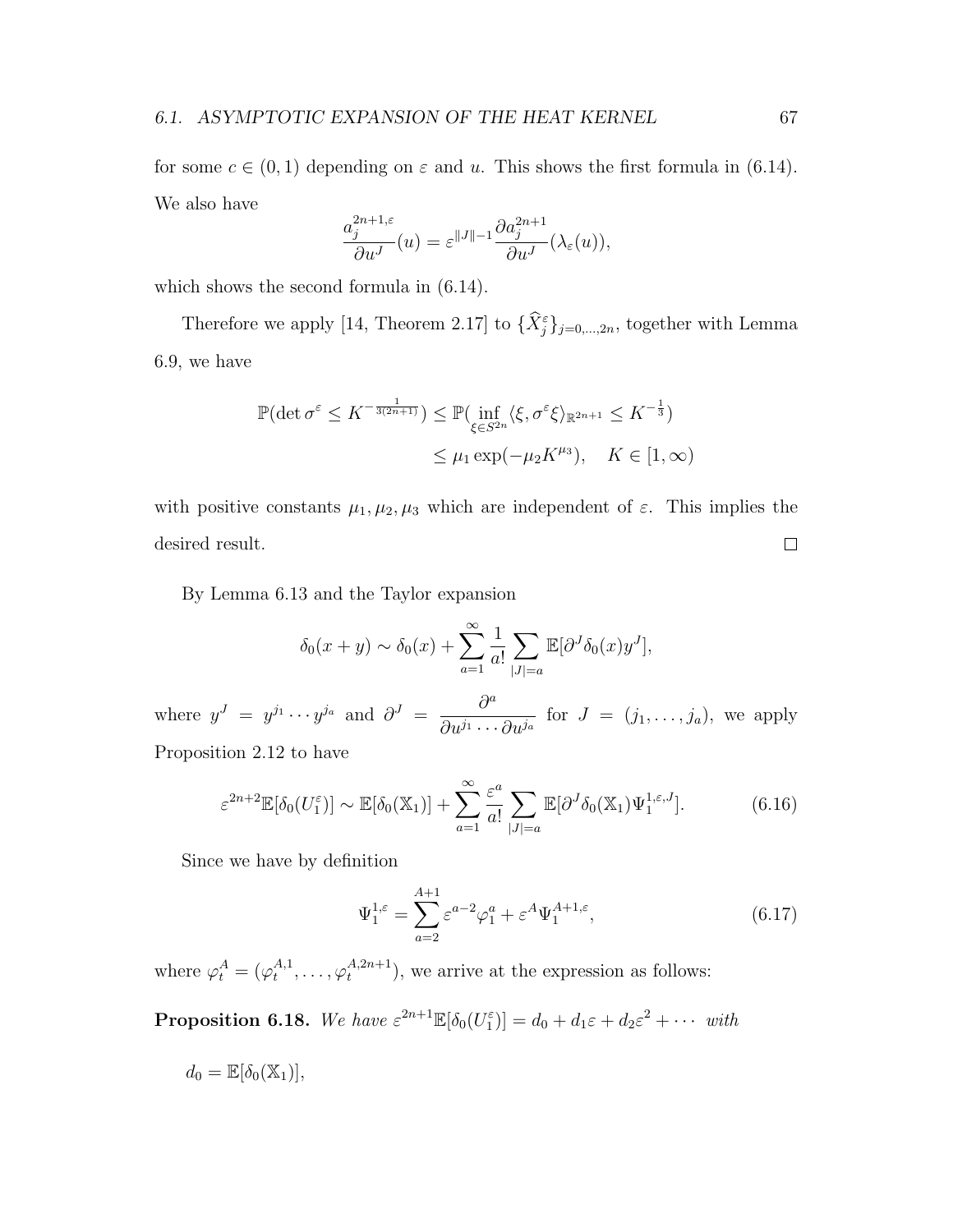$$
d_A = \sum_{a=1}^{A} \frac{1}{a!} \sum_{(*)} (\hat{X}_{J_1} u^{i_1})(0) \cdots (\hat{X}_{J_a} u^{i_a})(0) \mathbb{E}[\partial^I \delta_0(\mathbb{X}_1) B^{J_1} \cdots B^{J_a}], \quad A \ge 1,
$$
\n(6.19)

*where the summation* (*∗*) *is taken over the set*

$$
\{(I, J_1, \dots, J_a); I = (i_b)_{b=1,\dots,a}, 1 \le i_b \le 2n+1, ||J_b|| \ge 2 + \delta_{i_b, 2n+1},
$$

$$
||J_1|| + \dots + ||J_a|| = A + ||I||\}.
$$

*Proof.* From (6.16) and (6.17) we have the expansion

$$
\varepsilon^{2n+1}\mathbb{E}[\delta_0(U_1^{\varepsilon})] \sim d_0 + d_1\varepsilon + d_2\varepsilon^2 + \cdots
$$

with  $d_0 = \mathbb{E}[\delta_0(\mathbb{X}_1)]$  and

$$
d_A = \sum_{a=1}^A \frac{1}{a!} \sum_{i_1, \dots, i_a=1}^{2n+1} \sum_{\substack{k_1, \dots, k_a \ge 0 \\ k_1 + \dots + k_a = A - a}} \mathbb{E}[\partial^{(i_1, \dots, i_a)} \delta_0(\mathbb{X}_1) \varphi_1^{2+k_1, i_1} \cdots \varphi_1^{2+k_a, i_a}]
$$

for  $A \geq 1$ . (6.12) yields

$$
\mathbb{E}[\partial^{(i_1,\dots,i_a)}\delta_0(\mathbb{X}_1)\varphi_1^{2+k_1,i_1}\cdots\varphi_1^{2+k_a,i_a}]
$$
\n
$$
=\sum_{\|J_1\|=l_1}\cdots\sum_{\|J_a\|=l_a}(\widehat{X}_{J_1}u^{i_1})(0)\cdots(\widehat{X}_{J_a}u^{i_a})(0)\mathbb{E}[\partial^{(i_1,\dots,i_a)}(\mathbb{X}_1)B_1^{J_1}\cdots B_1^{J_a}]
$$

with  $l_b = 2 + k_b + \delta_{i_b, 2n+1}$ . For fixed  $I = (i_1, ..., i_a)$  we have

$$
k_b \ge 0, k_1 + \dots + k_a = A - a, ||J_b|| = 2 + k_b + \delta_{i_b, 2n + 1}
$$
  

$$
\iff ||J_b|| \ge 2 + \delta_{i_b, 2n + 1}, ||J_1|| + \dots + ||J_a|| = A + ||I||,
$$
  

$$
||J_b|| = 2 + k_b + \delta_{i_b, 2n + 1},
$$

the proposition follows.

If we set

$$
\mathbb{X}'_t = \left(-B_t^1, \ldots, -B_t^{2n}, \sum_{\alpha=1}^n S_t^{\alpha}\right),
$$

 $\Box$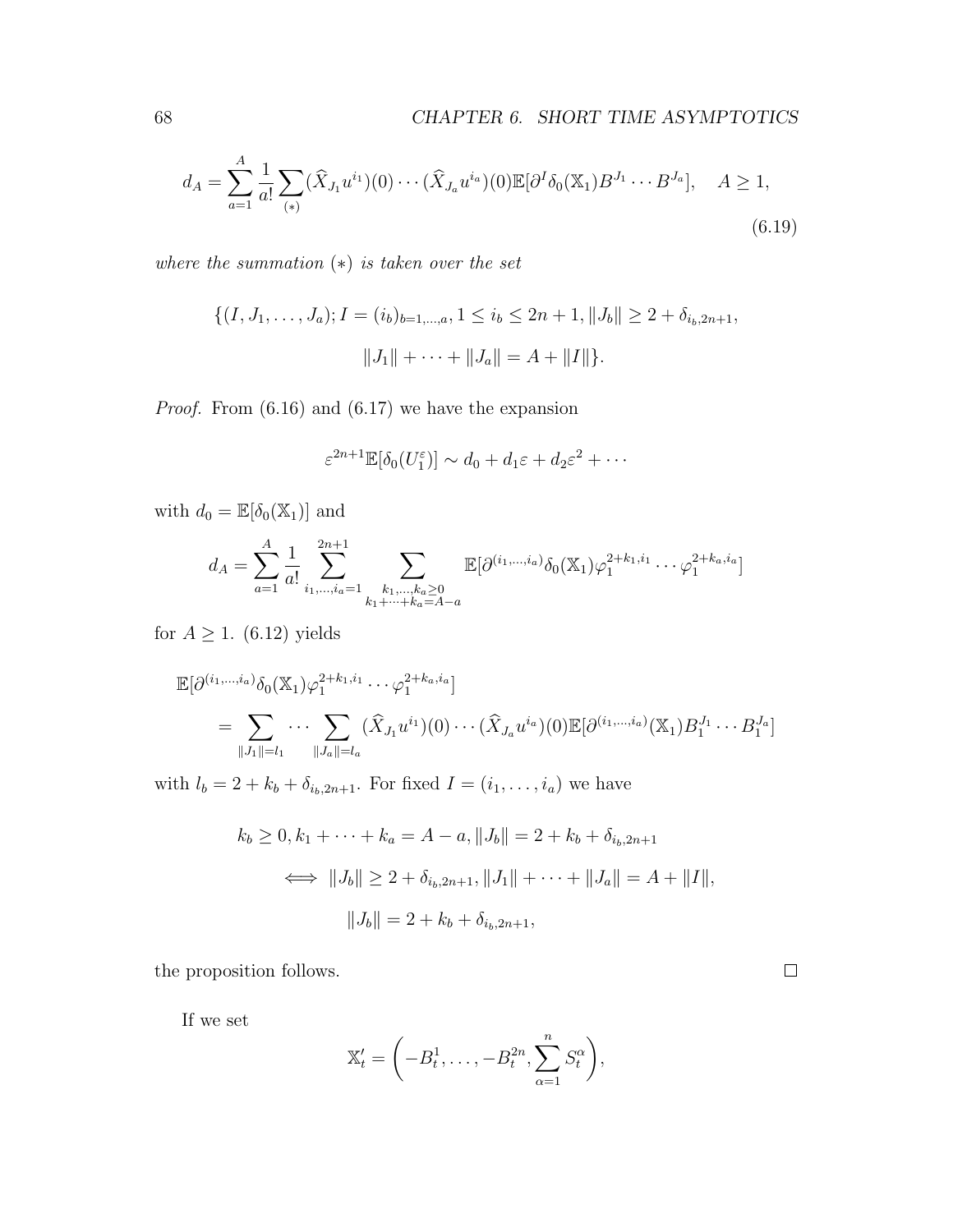#### *6.1. ASYMPTOTIC EXPANSION OF THE HEAT KERNEL* 69

It is easy to observe that, for each term appealing in (6.19),

$$
\mathbb{E}[\partial^{i_1\cdots i_a}(\mathbb{X}_1')(-B_1^{J_1})\cdots(-B_1^{J_a})]
$$
  
=  $(-1)^{\|I\|}(-1)^{\|J_1\|+\cdots\|J_a\|}\mathbb{E}[\partial^{i_1\cdots i_a}(\mathbb{X}_1)B_1^{J_1}\cdots B_1^{J_a}]$   
=  $(-1)^A \mathbb{E}[\partial^{i_1\cdots i_a}(\mathbb{X}_1)B_1^{J_1}\cdots B_1^{J_a}].$ 

By considering the Brownian motion  $(-B_t^1, \ldots, -B_t^{2n})$  instead of  $(B_t^1, \ldots, B_t^{2n})$ , it follows that

$$
d_A = 0 \quad \text{if } A \text{ is odd.}
$$

Using this, if we set  $\varepsilon^2 = t$  and  $c_A = d_{2A}$ , we have the desired expansion in Theorem 6.1. In (6.19), we observe that  $(\hat{X}_{J_b}u^{i_b})(0)$  is not affected by  $O^{\|J_b\|+1}$ terms, and if we note that

$$
||J_b|| \le A + ||I|| - 2(a-1) \le A + 2,
$$

Theorem 3.9 shows that  $d_A$  can be written as an at most  $A$ -th degree polynomial of at most  $(A + 2)$ -th derivatives of Christoffel symbols.

It remains to calculate the leading term  $c_0 = d_0 = \mathbb{E}[\delta_0(\mathbb{X}_1)]$ .  $\mathbb{E}[\delta_0(\mathbb{X}_1)]$  is equal to the value at 0 of the density function of  $\mathbb{X}_1 =$  $\sqrt{ }$  $B_1^1, \ldots, B_1^{2n}, \sum^n$ *α*=1  $S_1^{\alpha}$  $\setminus$ . By  $[7,$  Théorèm 1, we see that

$$
c_0 = \frac{1}{(2\pi)^{n+1}} \int_{\mathbb{R}} \left(\frac{2\tau}{\sinh 2\tau}\right)^n d\tau
$$

and the proof of Theorem 6.1 is complete.

*Remark* 6.20*.* By the integration-by-parts formula for generalized Wiener functionals (see for example [12]), we can write

$$
\mathbb{E}[\partial^I \delta_0(\mathbb{X}_1) B^{J_1} \cdots B^{J_a}] = \mathbb{E}[\delta_0(\mathbb{X}_1)\Psi] = \mathbb{E}[\Psi|\mathbb{X}_1 = 0] p_{\mathbb{X}_1}(0)
$$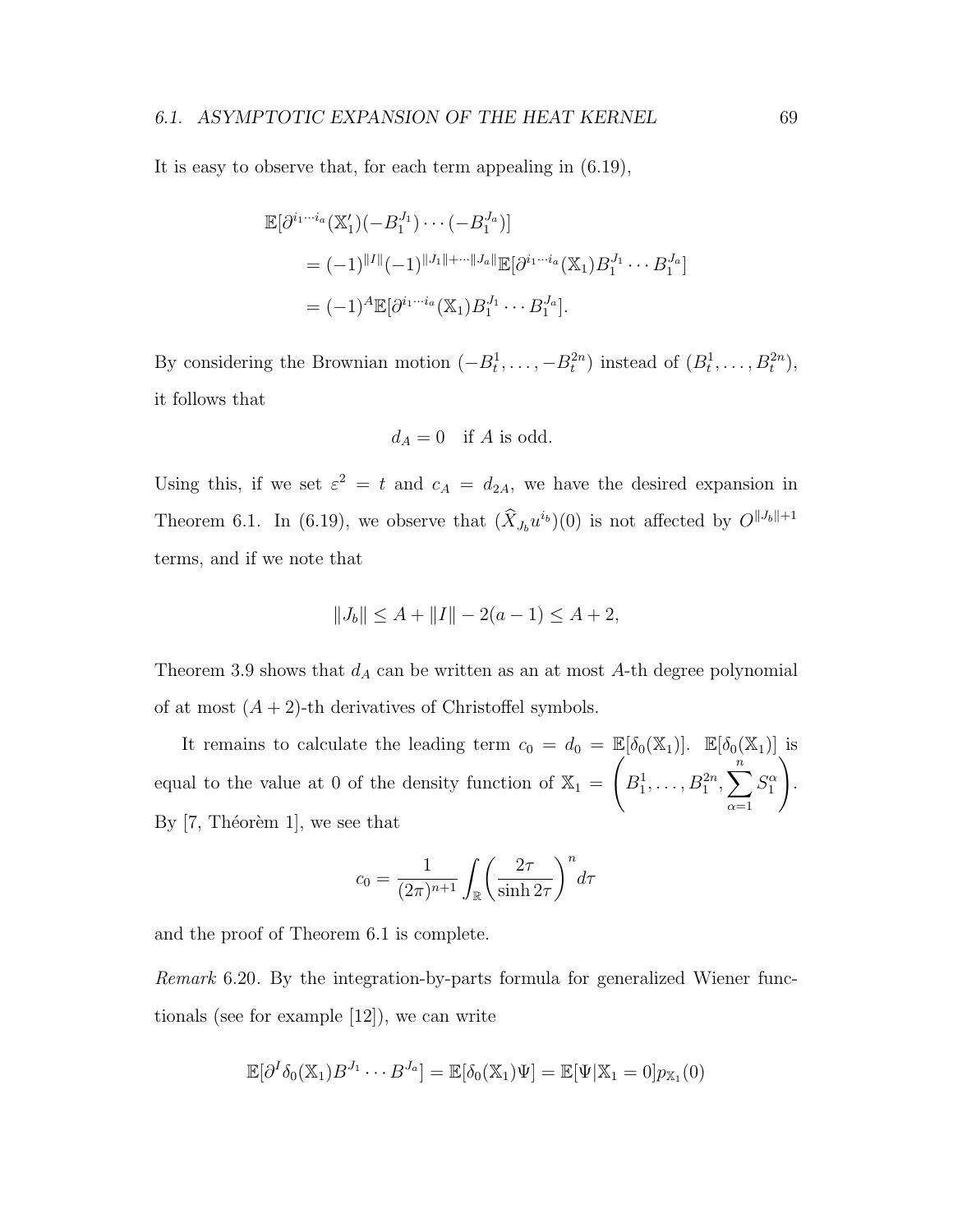for a function  $\Psi$  of  ${B_t}_{t \in [0,1]}$ , where  $p_{X_1}$  is the density function of  $X_1$ .  $\Psi$  is generally too complicated to write down but some examples of calculation will be shown in Section 6.2.

### **6.2 Examples**

We show two examples of calculating the coefficients in the asymptotic expansion in Theorem 6.1. One is the Heisenberg group, which is a trivial example and all higher terms of the expansion vanish. The other is the CR sphere, in which some non-trivial higher terms appear. We refer to [3], [5] and references therein for some fundamental facts on these two examples.

#### **6.2.1 The Heisenberg group**

Let  $\mathbb{H}_n = \mathbb{C}^n \times \mathbb{R}$  be the  $(2n+1)$ -dimensional Heisenberg group with a coordinate system  $(z, t)$ ,  $z = (z^1, \ldots, z^n) \in \mathbb{C}^n$ ,  $t \in \mathbb{R}$ .  $\mathbb{H}^n$  is a strictly pseudoconvex CR manifold whose CR structure is

$$
T_{1,0} = \bigoplus_{\alpha=1}^{n} \mathbb{C} Z_{\alpha}, \quad Z_{\alpha} = \frac{\partial}{\partial z^{\alpha}} + i \overline{z^{\alpha}} \frac{\partial}{\partial t}.
$$

Note that  ${Z_\alpha}_{\alpha=1,\dots,n}$  is a global orthonormal frame for  $T_{1,0}$ . It is easy to see that the associated covariant derivation is a null mapping, i.e.

$$
\nabla_{AB}^{C} = 0
$$
 for any  $A, B, C \in \{0, 1, ..., n, \overline{1}, ..., \overline{n}\}.$ 

The structure functions introduced in Section 3.3 are

$$
C_{\alpha,n+\alpha}^{2n+1} = 2
$$
,  $C_{n+\alpha,\alpha}^{2n+1} = -2$ ,  $\alpha = 1, ..., n$ 

and other  $C_{jk}^i$ 's are zero. Then we have

$$
\widehat{X}_{\alpha} = \frac{\partial}{\partial u^{\alpha}} - u^{n+\alpha} \frac{\partial}{\partial u^{2n+1}}, \qquad \widehat{X}_{n+\alpha} = \frac{\partial}{\partial u^{n+\alpha}} + u^{\alpha} \frac{\partial}{\partial u^{2n+1}}, \quad \alpha = 1, \dots, n,
$$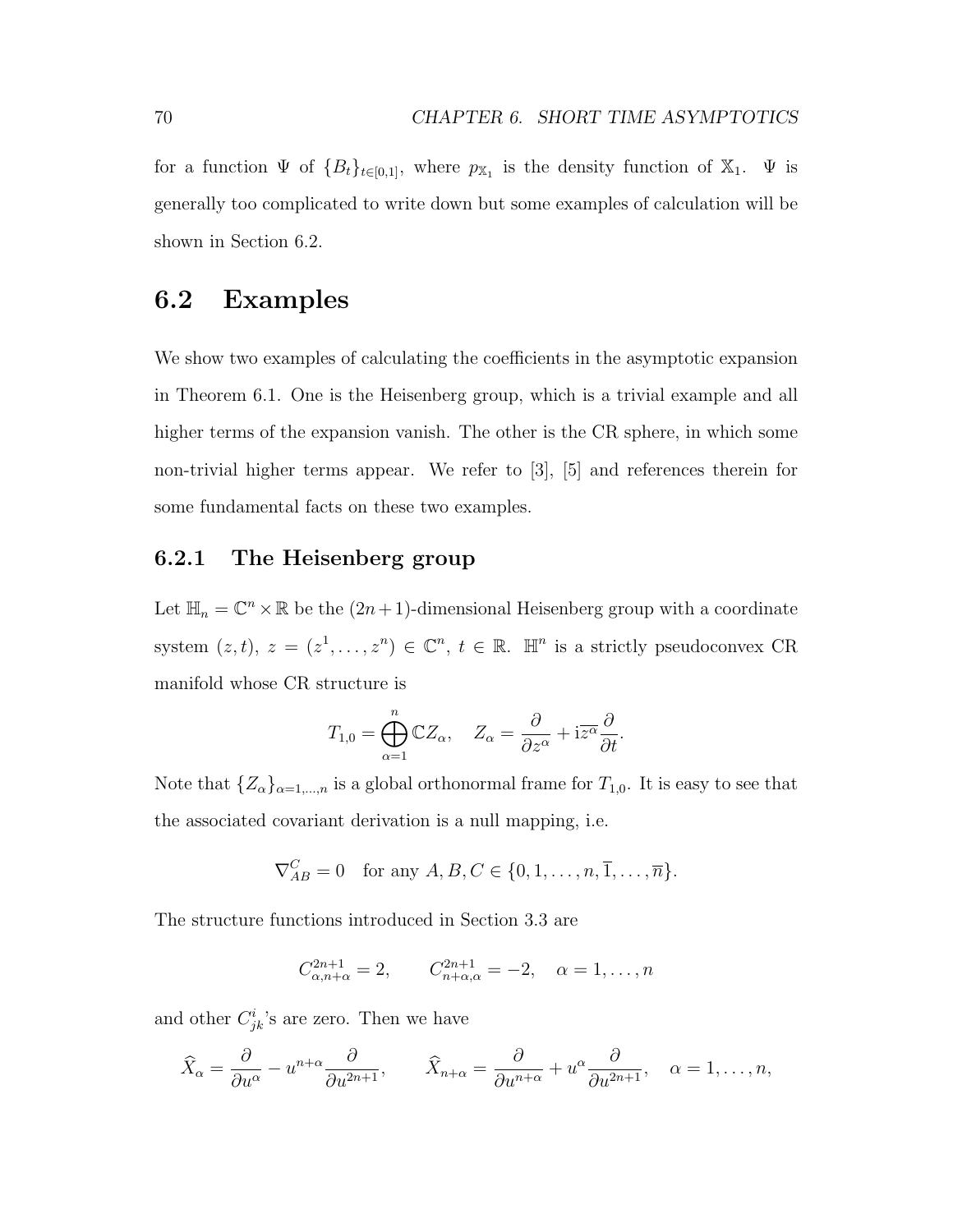therefore we see that  $\varphi_t^a = 0$  for any  $a \geq 2$ . It follows that  $C_a^{\mathbb{H}_n} = 0$  for  $a \geq 1$ .

*Remark* 6.21. This result also follows immediately from [7, Théorèm 1], which says  $p(t, x, x) = t^{-n-1} \frac{1}{(2-t)^n}$  $\frac{1}{(2\pi)^{n+1}}\int_{\mathbb{R}}$ ( 2*τ* sinh 2*τ* )*<sup>n</sup> dτ* .

## **6.2.2 The CR sphere**

Let

$$
S^{2n+1} = \left\{ (z^1, \dots, z^{n+1}) \in \mathbb{C}^{n+1}; \sum_{\alpha=1}^{n+1} |z^{\alpha}|^2 = 1 \right\} \subset \mathbb{C}^{n+1}
$$

be the  $(2n+1)$ -dimensional unit sphere which we regard as a submanifold of  $\mathbb{C}^{n+1}$ .  $S^{2n+1}$  has a CR structure

$$
(T_{1,0})_z = (T^{1,0}\mathbb{C}^{n+1})_z \cap \mathbb{C}T_z S^{2n+1}
$$
  
=  $\left\{ \sum_{\alpha=1}^{n+1} v^{\alpha} \frac{\partial}{\partial z^{\alpha}}, \sum_{\alpha=1}^n v^{\alpha} \overline{z^{\alpha}} = 0 \right\}, \quad z = (z^1, \dots, z^{n+1}) \in S^{2n+1}.$ 

We can take

$$
\theta = \mathbf{i} \sum_{\alpha=1}^{n+1} (-\overline{z^{\alpha}} dz^{\alpha} + z^{\alpha} d\overline{z^{\alpha}}),
$$

$$
T = \frac{\mathbf{i}}{2} \sum_{\alpha=1}^{n+1} \left( z^{\alpha} \frac{\partial}{\partial z^{\alpha}} - \overline{z^{\alpha}} \frac{\partial}{\partial \overline{z^{\alpha}}} \right)
$$

and then the Levi form is

$$
L_{\theta} = 2 \sum_{\alpha=1}^{n+1} dz^{\alpha} \wedge d\overline{z^{\alpha}},
$$

which is positive definite, thus  $S^{2n+1}$  is strictly pseudoconvex.

Set

$$
T_{\alpha} = \frac{\partial}{\partial z^{\alpha}} - \overline{z^{\alpha}} \sum_{\beta=1}^{n+1} z^{\beta} \frac{\partial}{\partial z^{\beta}} \in T_{1,0}
$$

and  $T_{\overline{\alpha}} = \overline{T_{\alpha}}$ , then we have

$$
L_{\theta}(T_{\alpha}, T_{\overline{\beta}}) = \delta_{\alpha\beta} - \overline{z^{\alpha}} z^{\beta}.
$$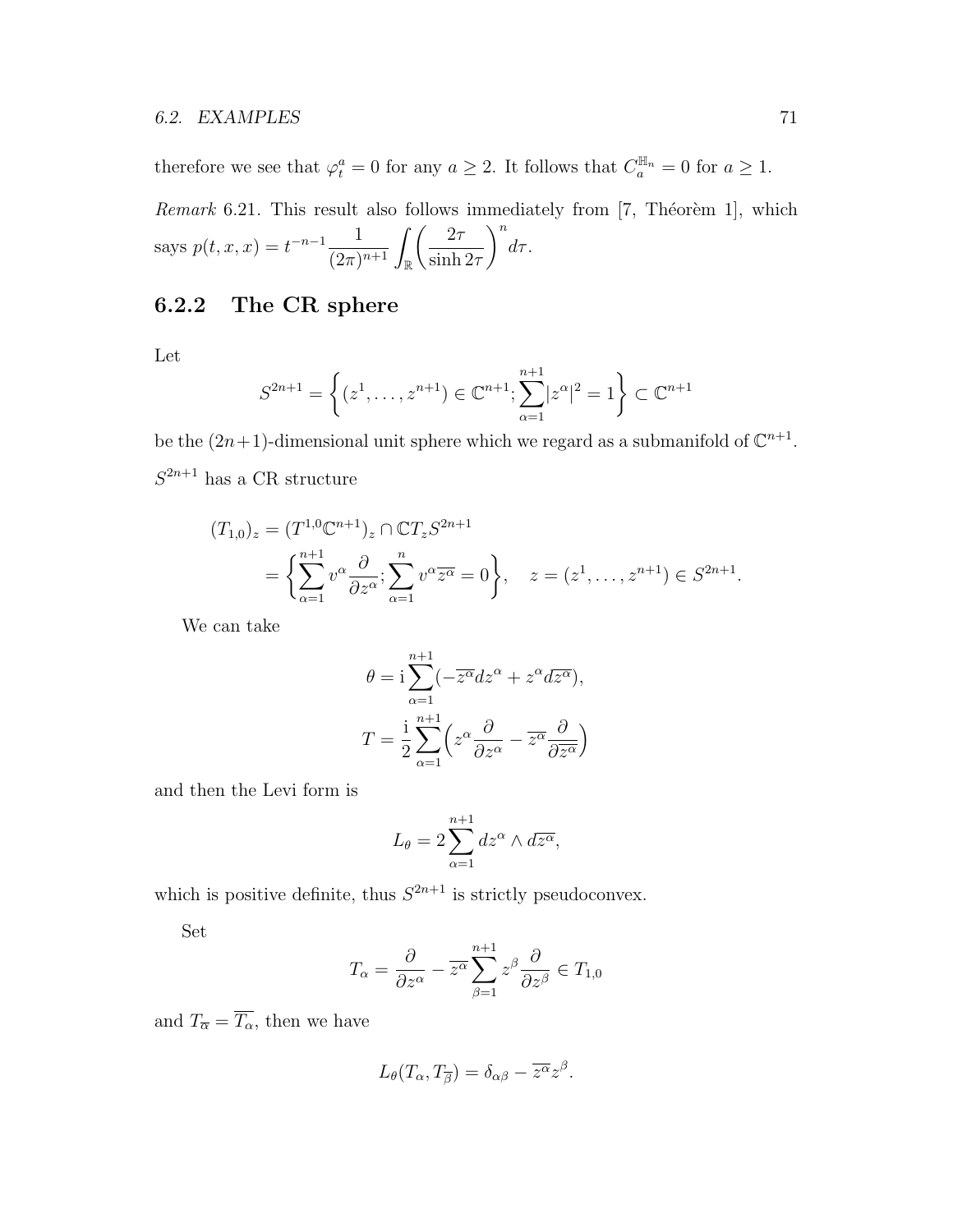In the open subset  $U = \{z; z^{n+1} \neq 0\}$ , if we set

$$
Z_{\alpha} = T_{\alpha} - \frac{\overline{z^{\alpha}} z^{n+1}}{|z^{n+1}| (1 + |z^{n+1}|)} T_{n+1}, \quad \alpha = 1, \dots, n,
$$

then  $\{Z_{\alpha}\}_{{\alpha}=1,\dots,n}$  is a local orthonormal frame for  $T_{1,0}$  on *U*. A direct calculation shows that for  $\alpha, \beta = 1, \ldots, n$ ,

$$
[Z_{\alpha}, Z_{\beta}] = \frac{1}{1 + |z^{n+1}|} (-\overline{z^{\beta}} Z_{\alpha} + \overline{z^{\alpha}} Z_{\beta}),
$$
  
\n
$$
[Z_{\alpha}, Z_{\overline{\beta}}] = \left(\frac{\delta_{\alpha\beta}}{1 + |z^{n+1}|} + \frac{\overline{z^{\alpha}} z^{\beta}}{2|z^{n+1}|(1 + |z^{n+1}|)^2}\right) \sum_{\gamma=1}^{n} (z^{\gamma} Z_{\gamma} + \overline{z^{\gamma}} Z_{\overline{\gamma}})
$$
  
\n
$$
-2i\delta_{\alpha\beta} T,
$$
  
\n
$$
[T, Z_{\alpha}] = -\frac{i}{2} Z_{\alpha}.
$$
\n(6.22)

By rewriting these equalities in terms of  $X_i$ , we have the structure functions:

$$
C_{\alpha\beta}^{\gamma} = \frac{1}{\sqrt{2}} \bigg( \frac{-\delta_{\alpha\gamma}x^{\beta} + \delta_{\beta\gamma}x^{\alpha}}{1 + |z^{n+1}|} + \frac{(x^{\alpha}y^{\beta} - x^{\beta}y^{\alpha})y^{\gamma}}{|z^{n+1}|(1 + |z^{n+1}|)^{2}} \bigg),
$$
  
\n
$$
C_{\alpha\beta}^{n+\gamma} = \frac{1}{\sqrt{2}} \bigg( \frac{-\delta_{\alpha\gamma}y^{\beta} + \delta_{\beta\gamma}y^{\alpha}}{1 + |z^{n+1}|} + \frac{(x^{\alpha}y^{\beta} - x^{\beta}y^{\alpha})x^{\gamma}}{|z^{n+1}|(1 + |z^{n+1}|)^{2}} \bigg),
$$
  
\n
$$
C_{n+\alpha,n+\beta}^{\gamma} = \frac{1}{\sqrt{2}} \bigg( \frac{\delta_{\alpha\gamma}x^{\beta} - \delta_{\beta\gamma}x^{\alpha}}{1 + |z^{n+1}|} + \frac{(x^{\alpha}y^{\beta} - x^{\beta}y^{\alpha})y^{\gamma}}{|z^{n+1}|(1 + |z^{n+1}|)^{2}} \bigg),
$$
  
\n
$$
C_{n+\alpha,n+\beta}^{n+\gamma} = \frac{1}{\sqrt{2}} \bigg( \frac{\delta_{\alpha\gamma}y^{\beta} - \delta_{\beta\gamma}y^{\alpha}}{1 + |z^{n+1}|} + \frac{(x^{\alpha}y^{\beta} - x^{\beta}y^{\alpha})x^{\gamma}}{|z^{n+1}|(1 + |z^{n+1}|)^{2}} \bigg),
$$
  
\n
$$
C_{\alpha,n+\beta}^{\gamma} = \frac{1}{\sqrt{2}} \bigg( \frac{\delta_{\alpha\gamma}y^{\beta} - \delta_{\beta\gamma}y^{\alpha} + 2\delta_{\alpha\beta}y^{\gamma}}{1 + |z^{n+1}|} + \frac{(x^{\alpha}x^{\beta} + y^{\alpha}y^{\beta})y^{\gamma}}{|z^{n+1}|(1 + |z^{n+1}|)^{2}} \bigg),
$$
  
\n
$$
C_{\alpha,n+\beta}^{n+\gamma} = \frac{1}{\sqrt{2}} \bigg( \frac{-\delta_{\alpha\gamma}x^{\beta} + \delta_{\beta\gamma}x^{\alpha} + 2\delta_{\alpha\beta}
$$

where  $\alpha, \beta, \gamma \in \{1, \ldots, n\}$  and  $x^{\alpha} = \text{Re}z^{\alpha}, y^{\alpha} = \text{Im}z^{\alpha}$ .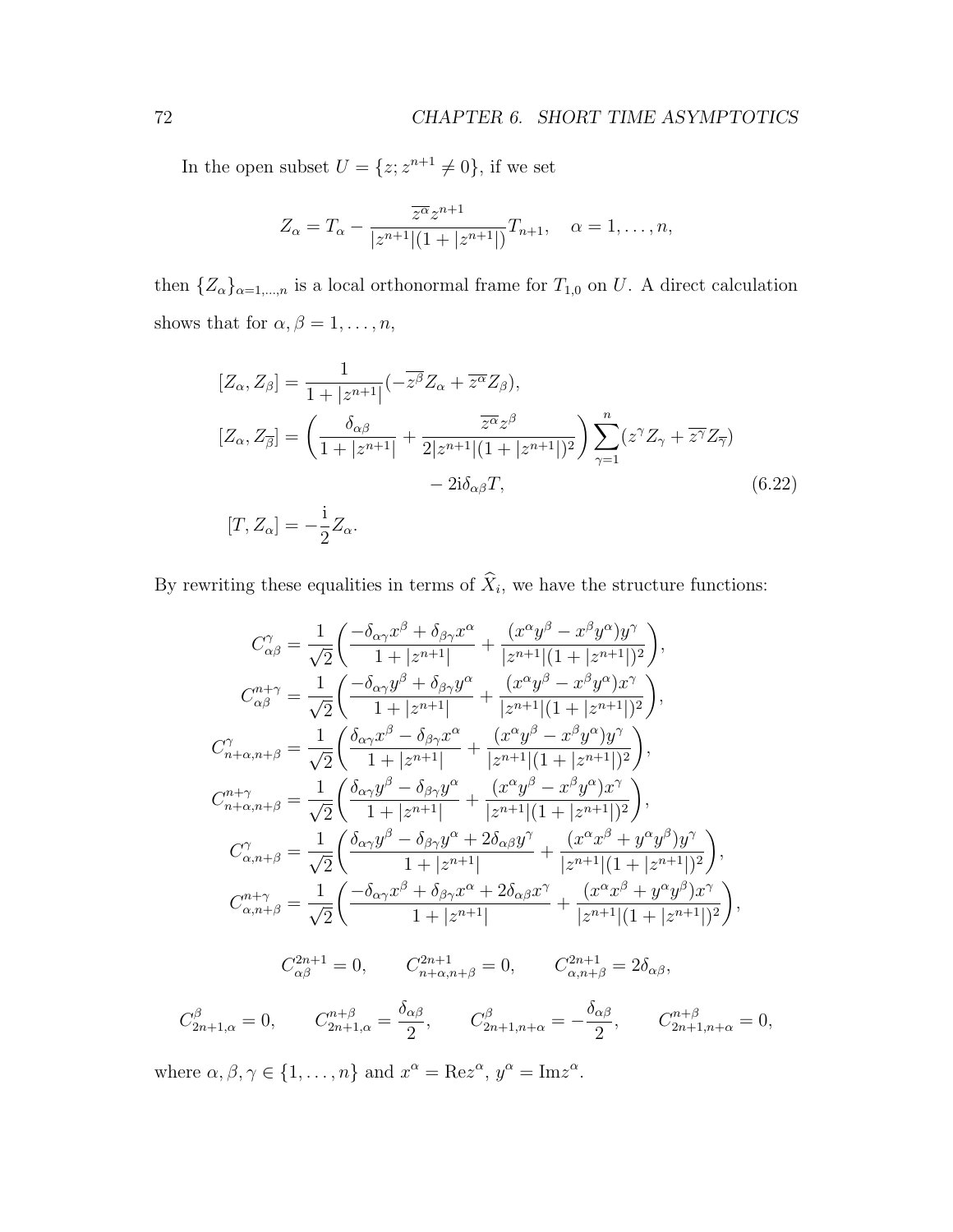We can also calculate Christoffel symbols, that is, by comparing (6.22) and  $(3.15)$ , we have

$$
\Gamma^\gamma_{\overline{\beta}\alpha} = \left(\frac{\delta_{\alpha\beta}}{1+|z^{n+1}|} + \frac{\overline{z^\alpha}z^\beta}{2|z^{n+1}|(1+|z^{n+1}|)^2}\right)z^\gamma,
$$
  

$$
\Gamma^\overline{\gamma}_{\alpha\overline{\beta}} = \left(\frac{\delta_{\alpha\beta}}{1+|z^{n+1}|} + \frac{\overline{z^\alpha}z^\beta}{2|z^{n+1}|(1+|z^{n+1}|)^2}\right)\overline{z^\gamma}
$$

for  $\alpha, \beta, \gamma \in \{1, \ldots, n\}$ . In particular, we have

$$
\Gamma^{\alpha}_{\overline{\beta}\beta} = \left(\frac{1}{1+|z^{n+1}|} + \frac{|z^{\beta}|^2}{2|z^{n+1}|(1+|z^{n+1}|)^2}\right)z^{\alpha}, \quad \alpha, \beta = 1, \dots, n.
$$

Now let  $x = (0, \ldots, 0, 1) \in S^{2n+1}$  and we consider the Folland-Stein normal coordinate  $\{u^j\}_{j=1,\dots,2n+1}$  around *x*. Theorem 3.9 and the calculation of  $C^i_{jk}$ 's above show that

$$
\widehat{X}_{\alpha} = \frac{\partial}{\partial u^{\alpha}} - u^{n+\alpha} \frac{\partial}{\partial u^{2n+1}} + \frac{1}{12} \sum_{j=1}^{2n} (u^{j})^{2} \frac{\partial}{\partial u^{\alpha}} + \frac{1}{4} u^{2n+1} \frac{\partial}{\partial u^{n+\alpha}}
$$

$$
- \sum_{j=1}^{2n} \left( \frac{1}{12} u^{\alpha} u^{j} + O^{3} \right) \frac{\partial}{\partial u^{j}}
$$

$$
+ \left( \frac{1}{12} u^{\alpha} u^{2n+1} - \frac{1}{8} u^{n+\alpha} \sum_{j=1}^{2n} (u^{j})^{2} + O^{4} \right) \frac{\partial}{\partial u^{2n+1}},
$$

$$
\widehat{X}_{n+\alpha} = \frac{\partial}{\partial u^{n+\alpha}} - u^{\alpha} \frac{\partial}{\partial u^{2n+1}} - \frac{1}{4} u^{2n+1} \frac{\partial}{\partial u^{\alpha}} + \frac{1}{12} \sum_{j=1}^{2n} (u^{j})^{2} \frac{\partial}{\partial u^{n+\alpha}}
$$

$$
- \sum_{j=1}^{2n} \left( \frac{1}{12} u^{n+\alpha} u^{j} + O^{3} \right) \frac{\partial}{\partial u^{j}}
$$

$$
+ \left( \frac{1}{12} u^{n+\alpha} u^{2n+1} + \frac{1}{8} u^{\alpha} \sum_{j=1}^{2n} (u^{j})^{2} + O^{4} \right) \frac{\partial}{\partial u^{2n+1}}.
$$

We also note that  $\Gamma^{\alpha}_{\beta\beta}(0) = \Gamma^{\overline{\alpha}}_{\beta\overline{\beta}}(0) = 0$ . Then we have

$$
\varphi_t^{2,i} = 0, \qquad i = 1, \ldots, 2n + 1.
$$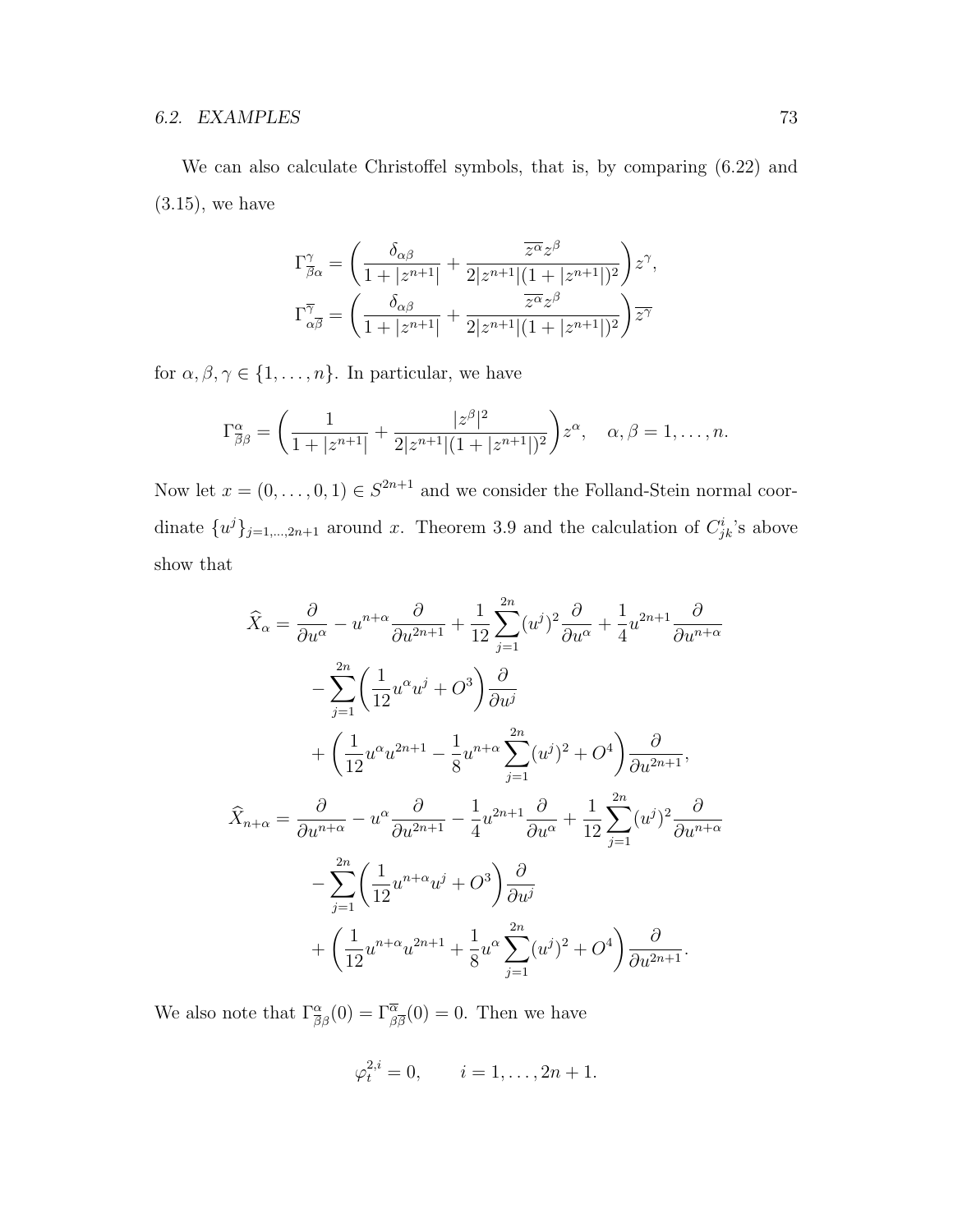*,*

From this, Theorem 6.1 and Proposition 6.18 show that

$$
c_1^{S^{2n+1}}(x) = \sum_{i=1}^{2n+1} \mathbb{E}[\partial^i \delta_0(\mathbb{X}_1) \varphi_1^{3,i}].
$$

We also have

$$
\varphi_t^{3,\alpha} = \sum_{j=1}^{2n} \left( \frac{1}{6} B_t^{(j,j,\alpha)} - \frac{1}{12} B_t^{(j,\alpha,j)} - \frac{1}{12} B_t^{(\alpha,j,j)} \right)
$$
  
+ 
$$
\sum_{\beta=1}^n \left( \frac{1}{4} B_t^{(n+\beta,\beta,n+\alpha)} - \frac{1}{4} B_t^{(\beta,n+\beta,n+\alpha)} \right) - \frac{n}{2} B_t^{(\alpha,0)}
$$
  

$$
\varphi_t^{3,n+\alpha} = \sum_{j=1}^{2n} \left( \frac{1}{6} B_t^{(j,j,\alpha)} - \frac{1}{12} B_t^{(j,\alpha,j)} - \frac{1}{12} B_t^{(\alpha,j,j)} \right)
$$
  
+ 
$$
\sum_{\beta=1}^n \left( -\frac{1}{4} B_t^{(n+\beta,\beta,\alpha)} + \frac{1}{4} B_t^{(\beta,n+\beta,\alpha)} \right) - \frac{n}{2} B_t^{(\alpha,0)},
$$
  

$$
\varphi_t^{3,2n+1} = \sum_{\alpha=1}^n \sum_{j=1}^{2n} \left( \frac{5}{12} B_t^{(j,j,\alpha,n+\alpha)} - \frac{5}{12} B_t^{(j,j,n+\alpha,\alpha)}
$$
  
+ 
$$
\frac{1}{6} B_t^{(j,\alpha,j,n+\alpha)} - \frac{1}{6} B_t^{(j,n+\alpha,j,\alpha)}
$$
  
- 
$$
\frac{1}{12} B_t^{(n+\alpha,j,\alpha,j)} + \frac{1}{12} B_t^{(j,\alpha,n+\alpha,j)}
$$
  
- 
$$
\frac{1}{12} B_t^{(j,n+\alpha,\alpha,j)} + \frac{1}{12} B_t^{(j,\alpha,n+\alpha,j)}
$$
  
+ 
$$
\sum_{\alpha=1}^n \left( -\frac{n}{2} B_t^{(\alpha,0,n+\alpha)} + \frac{n}{2} B_t^{(n+\alpha,0,\alpha)} \right).
$$

Let us describe  $c_1^{S^{2n+1}}$  $S^{2n+1}(x)$  more specifically using modified derivative operator. Let  $W^{2n} = \{w = (w^1, \ldots, w^{2n}) : [0, 1] \to \mathbb{R}^{2n}$ ; continuous,  $w(0) = 0\}$  be the 2*n*dimensional Wiener space and our Brownian motion is regarded as  $B^i(w) = w^i$ ,  $w \in W^{2n}$ . Let *H* be the Cameron-Martin subspace of  $W^{2n}$  and  $\nabla: \mathbb{D}^{-\infty}(\mathbb{R}^{2n}) \to$  $\mathbb{D}^{-\infty}(H \otimes \mathbb{R}^{2n}), \nabla^* : \mathbb{D}^{-\infty}(H \otimes \mathbb{R}^{2n}) \to \mathbb{D}^{-\infty}(\mathbb{R}^{2n})$  be the derivation of generalized Wiener functionals and its dual respectively. Hereinafter, the inner product in *H* is denoted by  $\langle , \rangle$ .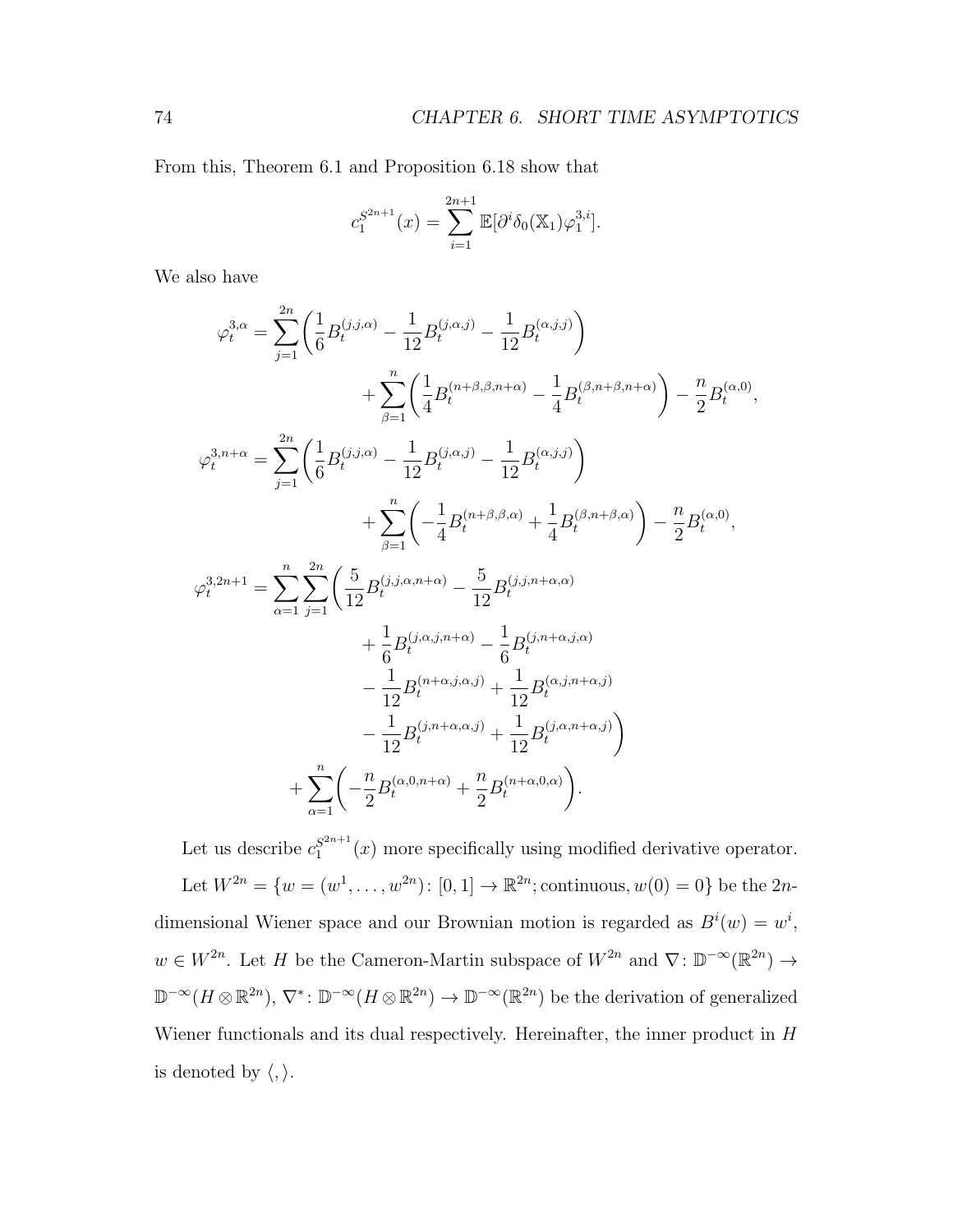Set 
$$
S_t = \sum_{\alpha=1}^n S_t^{\alpha}
$$
, then  $\mathbb{X}_1 = (B_1^1, \dots, B_1^{2n}, S_1)$  yields  $\nabla \mathbb{X}_1 = (\ell_1^1, \dots, \ell_1^{2n}, \nabla S_1)$ ,

where  $\ell_1^i: W^{2n} \to \mathbb{R}; w \mapsto w^i, i = 1, \ldots, 2n$  is regarded as a *H*-valued constant function via  $(W^{2n})^* \subset H^* \simeq H$ .

Then for  $i = 1, \ldots, 2n$ ,

$$
\langle \nabla \delta_0(\mathbb{X}_1), \ell_1^i \rangle = \partial^{(i)} \delta_0(\mathbb{X}_1) + \partial^{(2n+1)} \delta_0(\mathbb{X}_1) \langle \nabla S_1, \ell_1^i \rangle.
$$

Therefore we have

$$
\mathbb{E}[\partial^{(i)}\delta_0(\mathbb{X}_1)\Psi] = \mathbb{E}[\delta_0(\mathbb{X}_1)\nabla^*(\Psi\ell_1^i) - \partial^{(2n+1)}\delta_0(\mathbb{X}_1)\langle S_1, \ell_1^i \rangle \Psi].
$$
  
Define  $\widehat{\nabla}: \mathbb{D}^{-\infty}(\mathbb{R}^{2n}) \to \mathbb{D}^{-\infty}(H \otimes \mathbb{R}^{2n})$  by  $\widehat{\nabla}F = \nabla F - \sum_{i=1}^{2n} \langle \nabla F, \ell_1^i \rangle \ell_1^i$ . Then we have  $\widehat{\nabla}(\delta_0(\mathbb{X}_1)) = \partial^{(2n+1)}\delta_0(\mathbb{X}_1)\widehat{\nabla}S_1$  and

$$
\mathbb{E}[\partial^{(2n+1)}\delta_0(\mathbb{X}_1)\Psi] = \mathbb{E}[\langle \widehat{\nabla}(\delta_0(\mathbb{X}_1)), \widehat{\nabla}S_1 \rangle || \widehat{\nabla}S_1 ||^{-2}\Psi]
$$
  
= 
$$
\mathbb{E}[\delta_0(\mathbb{X}_1)\nabla^* (||\widehat{\nabla}S_1||^{-2}\widehat{\nabla}S_1\Psi)].
$$

A direct calculation shows

$$
\widehat{\nabla}S_1^{\alpha}(t) = -2 \int_0^t B_s^{n+\alpha} ds + 2t \int_0^1 B_s^{n+\alpha} ds,
$$
  

$$
\widehat{\nabla}S_1^{n+\alpha}(t) = 2 \int_0^t B_s^{\alpha} ds - 2t \int_0^1 B_s^{\alpha} ds
$$

for  $\alpha = 1, \ldots, n$ . Combining these and performing a direct but lengthy calculation, we can write the coefficient  $c_1^{S^{2n+1}}$  $\int_1^{S^{2n+1}}(x)$  as follows:

**Proposition 6.23.** *For*  $x = (0, \ldots, 0, 1) \in S^{2n+1}$ *, we have*  $c_1^{S^{2n+1}}$  $J_1^{S^{2n+1}}(x) = \mathbb{E}[\delta_0(\mathbb{X}_1)\Phi],$ *where*

$$
\Phi = \frac{1}{6} \sum_{i,j=1}^{2n} \Phi_{jji}^{i} - \frac{1}{12} \sum_{i,j=1}^{2n} \Phi_{jij}^{i} - \frac{1}{12} \sum_{i,j=1}^{2n} \Phi_{ijj}^{i}
$$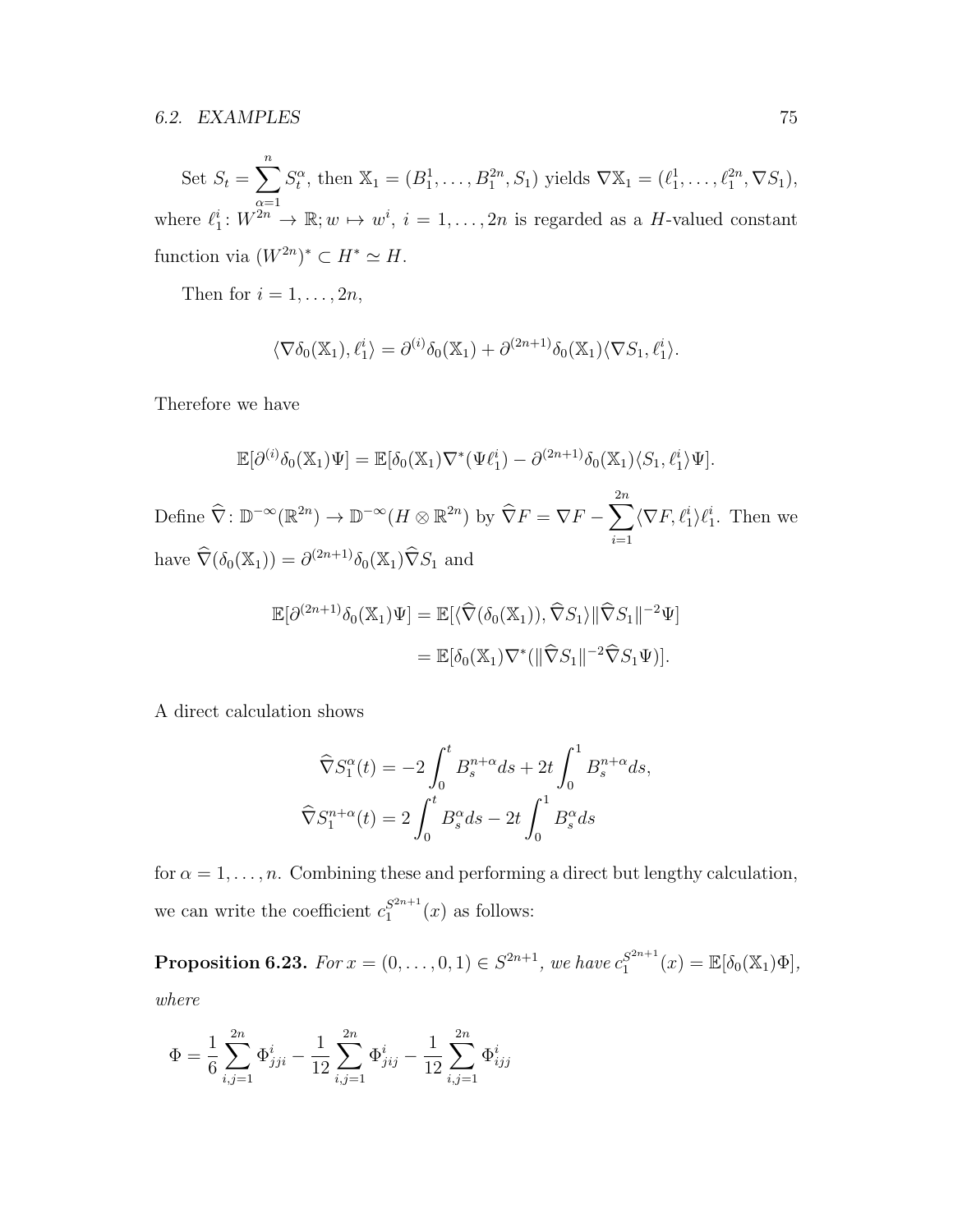$$
+\frac{1}{4}\sum_{\alpha,\beta=1}^{n}\Phi_{n+\beta,\beta,n+\alpha}^{\alpha}-\frac{1}{4}\sum_{\alpha,\beta=1}^{n}\Phi_{\beta,n+\beta,n+\alpha}^{\alpha}\\-\frac{1}{4}\sum_{\alpha,\beta=1}^{n}\Phi_{n+\beta,\beta,\alpha}^{n+\alpha}+\frac{1}{4}\sum_{\alpha,\beta=1}^{n}\Phi_{\beta,n+\beta,\alpha}^{n+\alpha}\\-\frac{n}{2}\sum_{i=1}^{2n}\Phi_{i,2n+1}^{i}-\frac{n}{2}\sum_{\alpha=1}^{n}(\Phi_{\alpha,2n+1,n+\alpha}^{2n+1}-\Phi_{n+\alpha,2n+1,\alpha}^{2n+1})\\+\frac{5}{12}\sum_{\alpha=1}^{n}\sum_{j=1}^{2n}(\Phi_{j,j,\alpha,n+\alpha}^{2n+1}-\Phi_{j,j,n+\alpha,\alpha}^{2n+1})+\frac{1}{6}\sum_{\alpha=1}^{n}\sum_{j=1}^{2n}(\Phi_{j,\alpha,j,n+\alpha}^{2n+1}-\Phi_{j,n+\alpha,j,\alpha}^{2n+1})\\+\frac{1}{6}\sum_{\alpha=1}^{n}\sum_{j=1}^{2n}(\Phi_{\alpha,j,j,n+\alpha}^{2n+1}-\Phi_{n+\alpha,j,j,\alpha}^{2n+1})+\frac{1}{12}\sum_{\alpha=1}^{n}\sum_{j=1}^{2n}(\Phi_{\alpha,j,n+\alpha,j}^{2n+1}-\Phi_{n+\alpha,j,\alpha,j}^{2n+1})\\+\frac{1}{12}\sum_{\alpha=1}^{n}\sum_{j=1}^{2n}(\Phi_{j,\alpha,n+\alpha,j}^{2n+1}-\Phi_{j,n+\alpha,\alpha,j}^{2n+1})-\frac{1}{6}\sum_{\alpha=1}^{n}\sum_{j=1}^{2n}(\Phi_{\alpha,n+\alpha,j,j}^{2n+1}-\Phi_{n+\alpha,\alpha,j,j}^{2n+1}),
$$

 $\mathbb{E}[\partial^{(i)}\delta_0(\mathbb{X}_1)B_1^J] = \mathbb{E}[\delta_0(\mathbb{X}_1)\Phi_J^i], \quad i = 1, \ldots, 2n+1, J = (j_1, \ldots, j_a), j_b = 0, \ldots, 2n.$ 

*Moreover, for*  $i, j, k, l = 1, \ldots, 2n$  *we have* 

$$
\Phi_{jkl}^{i} = -\delta_{ij}B_{1}^{(0,k,l)} - \delta_{ik}B_{1}^{(j,0,l)} - \delta_{il}B_{1}^{(j,k,0)} + (\kappa_{1}^{i}\kappa_{4} + \kappa_{2}^{i}\kappa_{3})B_{1}^{(j,k,l)} \n- 2\kappa_{1}^{i}\kappa_{3}\left(\sigma(j)B_{1}^{(\sigma(j)n+j,0,k,l)} + \sigma(k)\int_{0}^{1}\int_{0}^{s}B_{u}^{j}B_{u}^{\sigma(k)n+k}du \circ dB_{s}^{l} \n+ \sigma(l)\int_{0}^{1}B_{s}^{(j,k)}B_{s}^{\sigma(l)n+l}ds\right), \n\Phi_{i,0}^{i} = (\kappa_{1}^{i}\kappa_{4} + \kappa_{2}^{i}\kappa_{3})B_{1}^{(i,0)} - 2\sigma(i)\kappa_{1}^{i}\kappa_{3}B_{1}^{(\sigma(i)n+i,0)}, \n+ 2\kappa_{3}\left(\sigma(i)B_{1}^{(\sigma(i)n+i,0,j,k,l)} + 2\kappa_{3}\left(\sigma(i)B_{1}^{(\sigma(i)n+i,0,j,k,l)}\right) \right) \n+ \sigma(j)\int_{0}^{1}\int_{0}^{s}\int_{0}^{u}B_{v}^{i}B_{v}^{\sigma(j)n+j}dv \circ dB_{v}^{k} \circ dB_{s}^{l} \n+ \sigma(k)\int_{0}^{1}\int_{0}^{s}B_{u}^{(i,j)}B_{u}^{\sigma(k)n+k}du \circ dB_{s}^{l} \n+ \sigma(l)\int_{0}^{1}B_{s}^{(i,j,k)}B_{s}^{\sigma(l)n+l}ds\right),
$$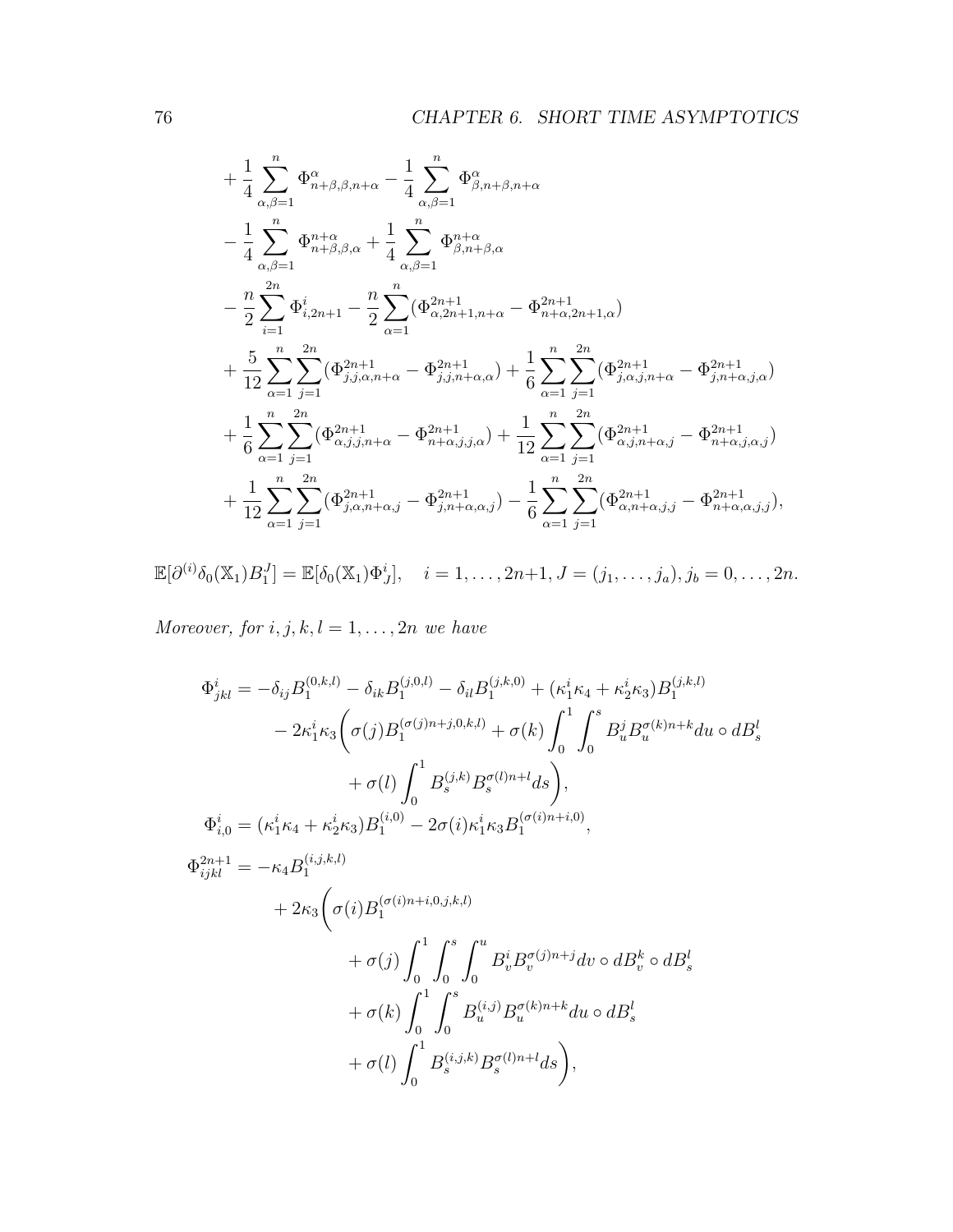## *6.2. EXAMPLES* 77

$$
\Phi_{i,0,j}^{2n+1} = -\kappa_4 B_1^{(i,0,j)} + 2\kappa_3 \bigg(\sigma(i) B_1^{(\sigma(i)n+i,0,0,j)} + \sigma(j) \int_0^1 B_s^{(i,0)} B_s^{\sigma(j)n+j} ds\bigg),
$$

*where*

$$
\sigma(i) = \begin{cases} 1, & i = 1, ..., n, \\ -1, & i = n + 1, ..., 2n, \end{cases}
$$

$$
\kappa_1^i = -2\sigma(i)B_1^{(\sigma(i)n+i,0)},
$$
\n
$$
\kappa_2^i = 2B_1^{(i,0)} - 4B_1^{(i,0,0)},
$$
\n
$$
\kappa_3 = \left(4\sum_{i=1}^{2n} \left(\int_0^1 (B_t^i)^2 dt - (B_1^{(i,0)})^2\right)\right)^{-1},
$$
\n
$$
\kappa_4 = -8(\kappa_3)^2 \sum_{\alpha=1}^n \left(-2\int_0^1 B_t^{(n+\alpha,0)} B_t^{\alpha} dt + 2\int_0^1 B_t^{(\alpha,0)} B_t^{n+\alpha} dt\right)
$$
\n
$$
+ 2\sum_{\alpha=1}^n (B_1^{(\alpha,0)} B_1^{(n+\alpha,0,0)} - B_1^{(n+\alpha,0)} B_1^{(\alpha,0,0)}).
$$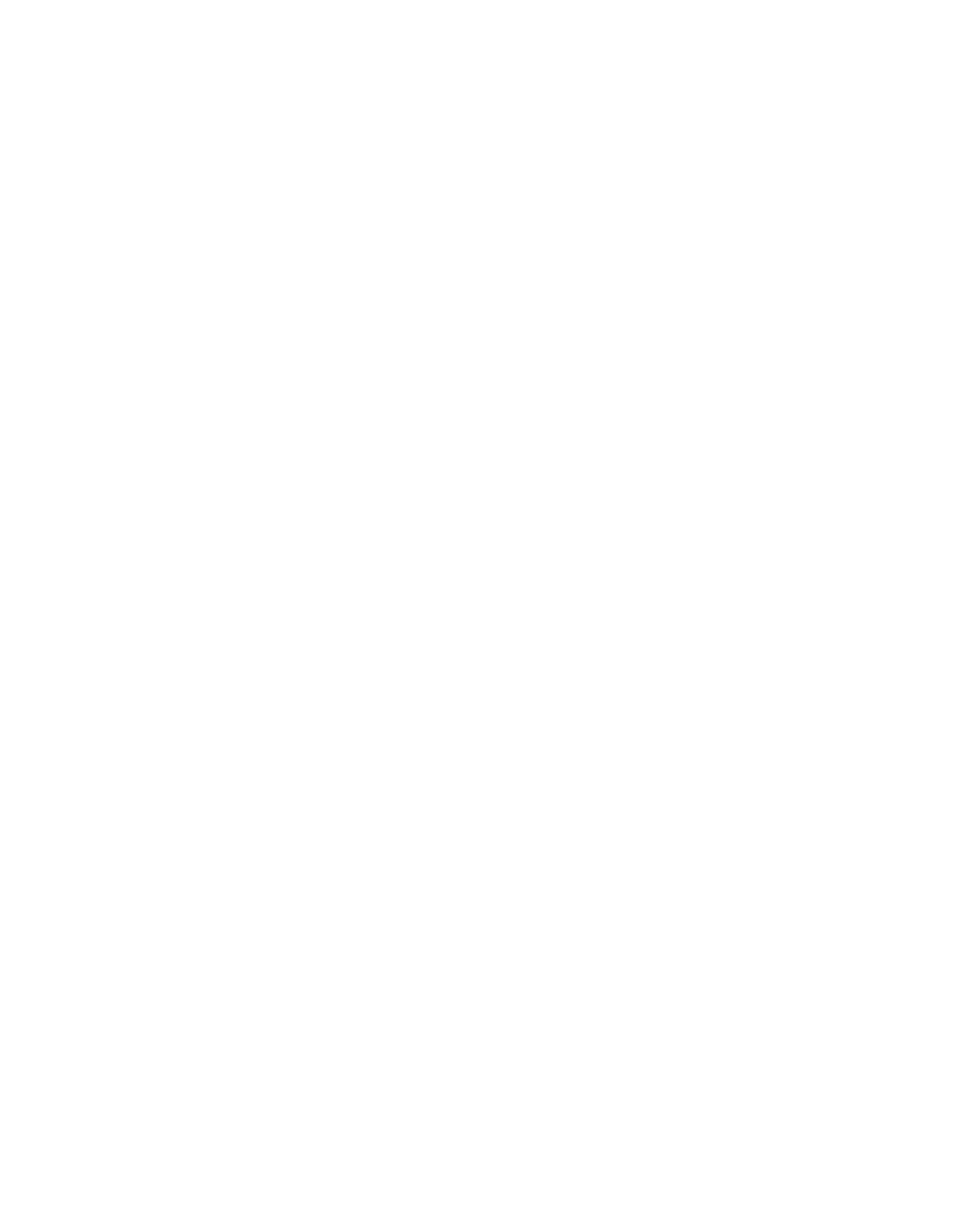## **Acknowledgments**

Foremost, I would like to express my sincere gratitude to my advisor Professor Setsuo Taniguchi for his continuous support throughout the period of my doctor's course. His guidance, comments and encouragement helped me in all the time of research and writing of this thesis. Without his help and patience, I could not have completed the thesis.

I also wish to ackhowledge my colleagues and superiors in the office for understanding and supporting my going to university while working. In addition, my thanks go to all of the many people who have helped and encouraged me in various ways.

Last but not the least, I would like to thank my wife Yumi for her understanding, support and encouragement during many years.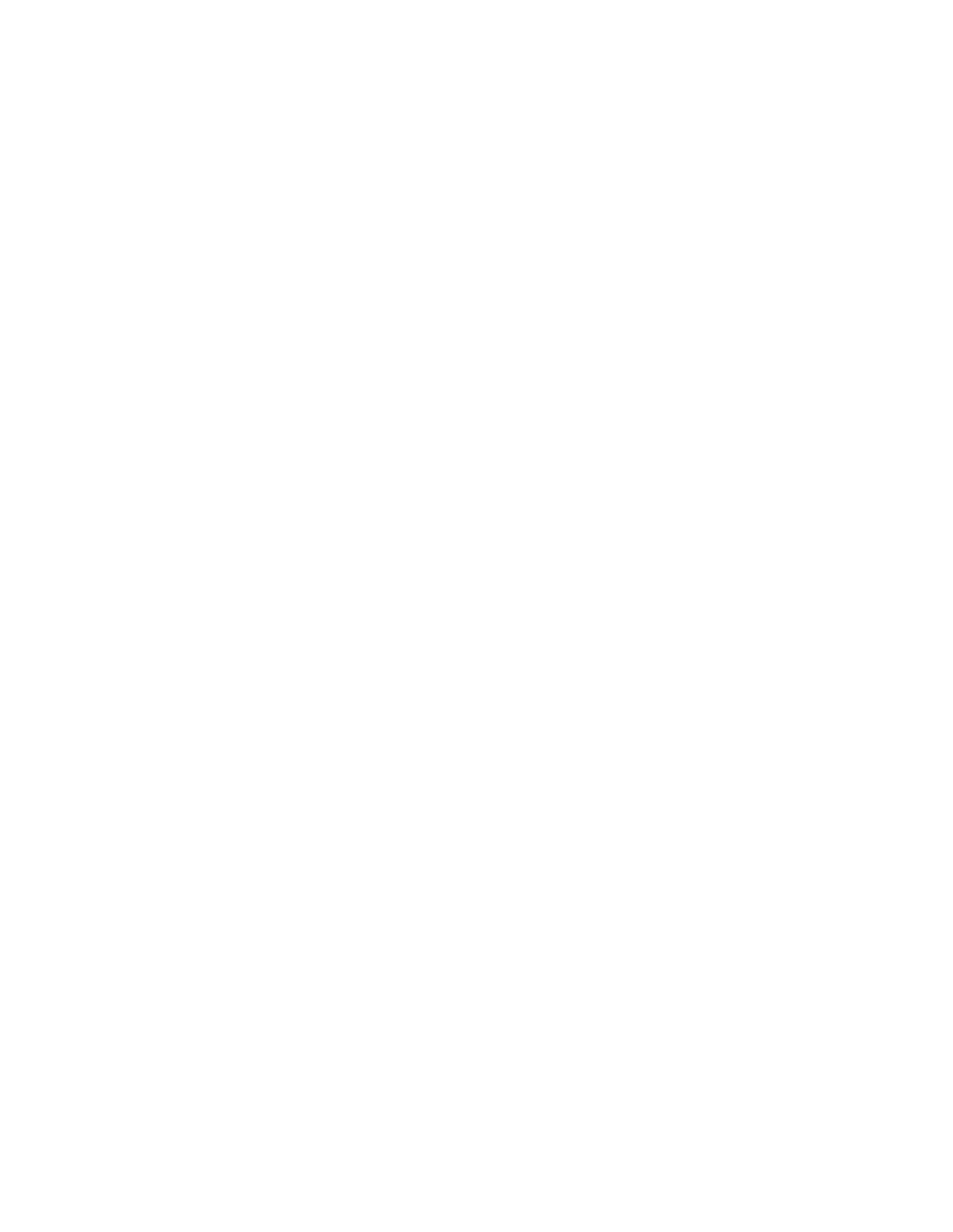## **Bibliography**

- [1] R. Beals, P.C. Greiner and N.K. Stanton, The heat equation on a CR manifold. J. Differential Geom., **20** (1984), no. 2, 343–387.
- [2] G. Ben Arous, D´eveloppement asymptotique du noyau de la chaleur hypoelliptique sur la diagonale, Annales de l'institut Fourier, **39** (1989), 73–99.
- [3] S. Dragomir and G. Tomassini, Differential geometry and analysis on CR manifolds, Boston-Basel-Berlin, Birkhäuser, 2006.
- [4] K.D. Elworthy, Stochastic differential equations on manifolds, Cambridge University Press, 1982.
- [5] B. Fabrice and W. Jing, The subelliptic heat kernel on the CR sphere, Mathematische Zeitschrift, **275** (2013), 135–150.
- [6] G.B. Folland and E.M. Stein, Estimates for the *∂<sup>b</sup>* complex and analysis on the Heisenberg group, Comm. Pure Appl. Math., **27** (1974), 429–522.
- [7] B. Gaveau, Principle de moindre action, propagation de la cheleur et estimees sous elliptiques sur certains groups nilpotents, Acta Math., **139** (1977), 95– 153.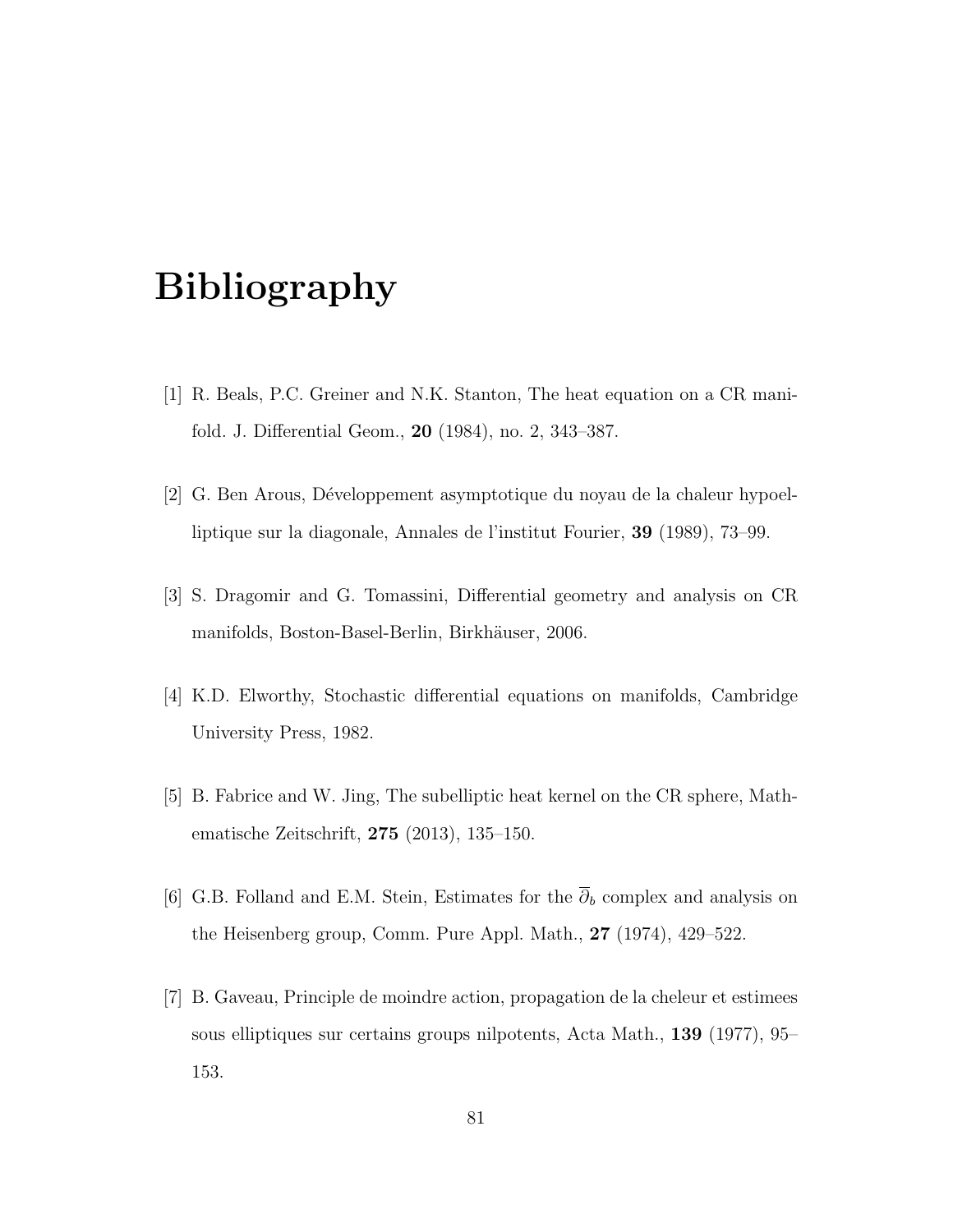- [8] M. Gordina and T. Laetsch, Weak convergence to Brownian motion on sub-Riemannian manifolds, arXiv:1403.0142 [math.PR], 2014.
- [9] A. Greenleaf, The first eigenvalue of a sublaplacian on a pseudohermitian manifold, Comm. Part. Differ. eq., **10** (1985), 191–217.
- [10] E. Grong and A. Thalmaier, Curvature-dimension inequalities on sub-Riemannian manifolds obtained from Riemannaian foliations, Part I, Math. Zeit., **282**(1–2) (2016), 99–130.
- [11] E.P. Hsu, Stochastic analysis on manifolds, American Mathematical Soc., 2002.
- [12] N. Ikeda and S. Watanabe, Stochastic differential equations and diffusion processes, 2nd ed., North-Holland/Kodansha, Amsterdam/Tokyo, 1989.
- [13] H. Kunita, Supports of diffusion processes and controllability problems, in "Proc. Internat. Symp. on Stochastic differential equations" (K. Itô ed.), Kinokuniya, Tokyo, 1978, 163–185.
- [14] S. Kusuoka and D. Stroock, Applications of the Malliavin calculus, Part II, J. Fac. Sci. Univ. Tokyo Sect. 1A Math. **32** (1985), 1–76.
- [15] J.M. Lee, The Fefferman metric and pseudohermitian invariants, Trans. Amer. Math. Sco., **296** (1986), 411–429.
- [16] P. Malliavin, G´eom´etrie diff´erentielle stochastique, Univ. Montr´eal, 1978.
- [17] N.K. Stanton, Spectral invariants of CR manifolds. Michigan Math. J., **36** (1989), no. 2, 267–288.